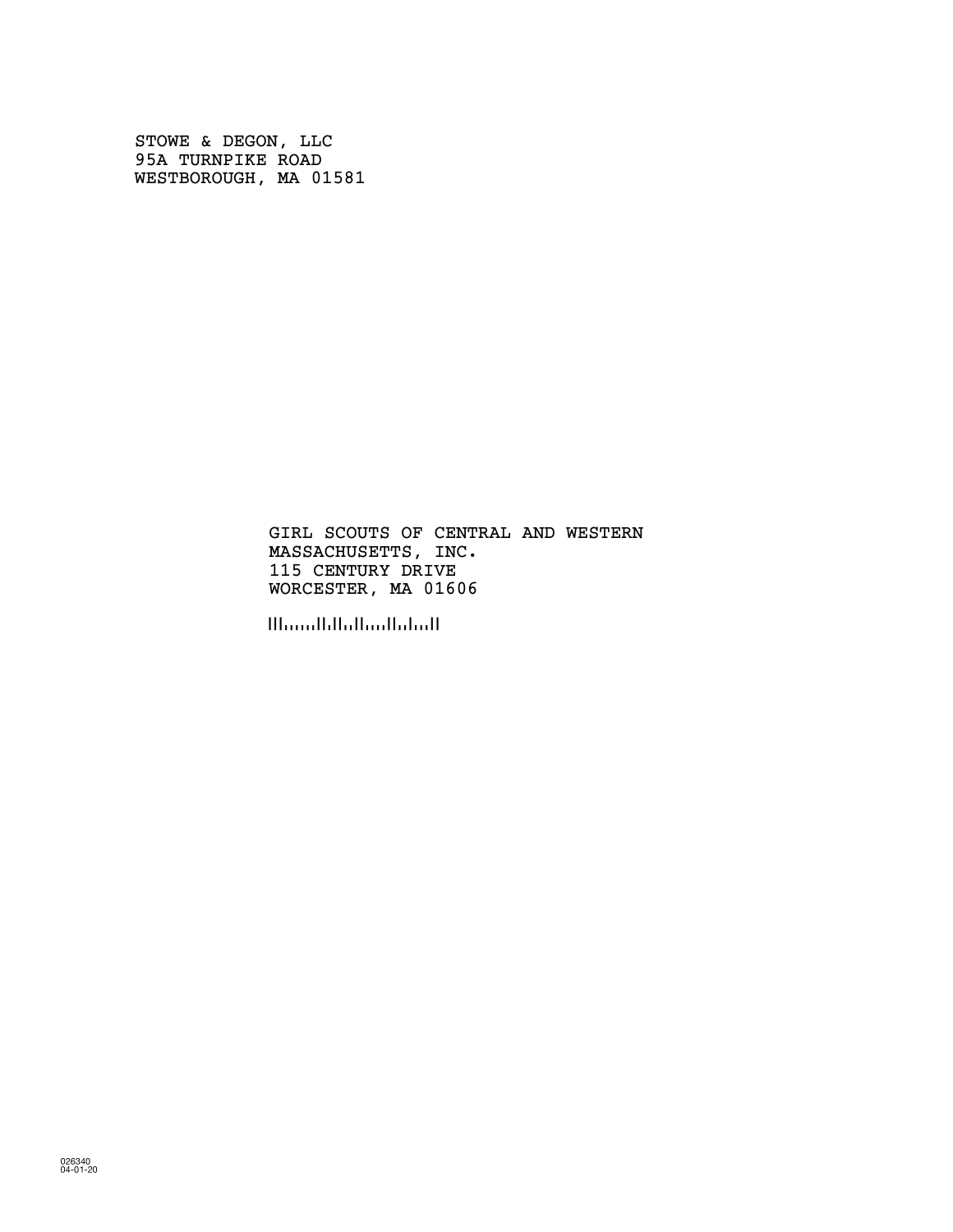Caution: Forms printed from within Adobe Acrobat products may not meet IRS or state taxing agency specifications. When using Acrobat, select the "Actual Size" in the Adobe "Print" dialog.

CLIENT'S COPY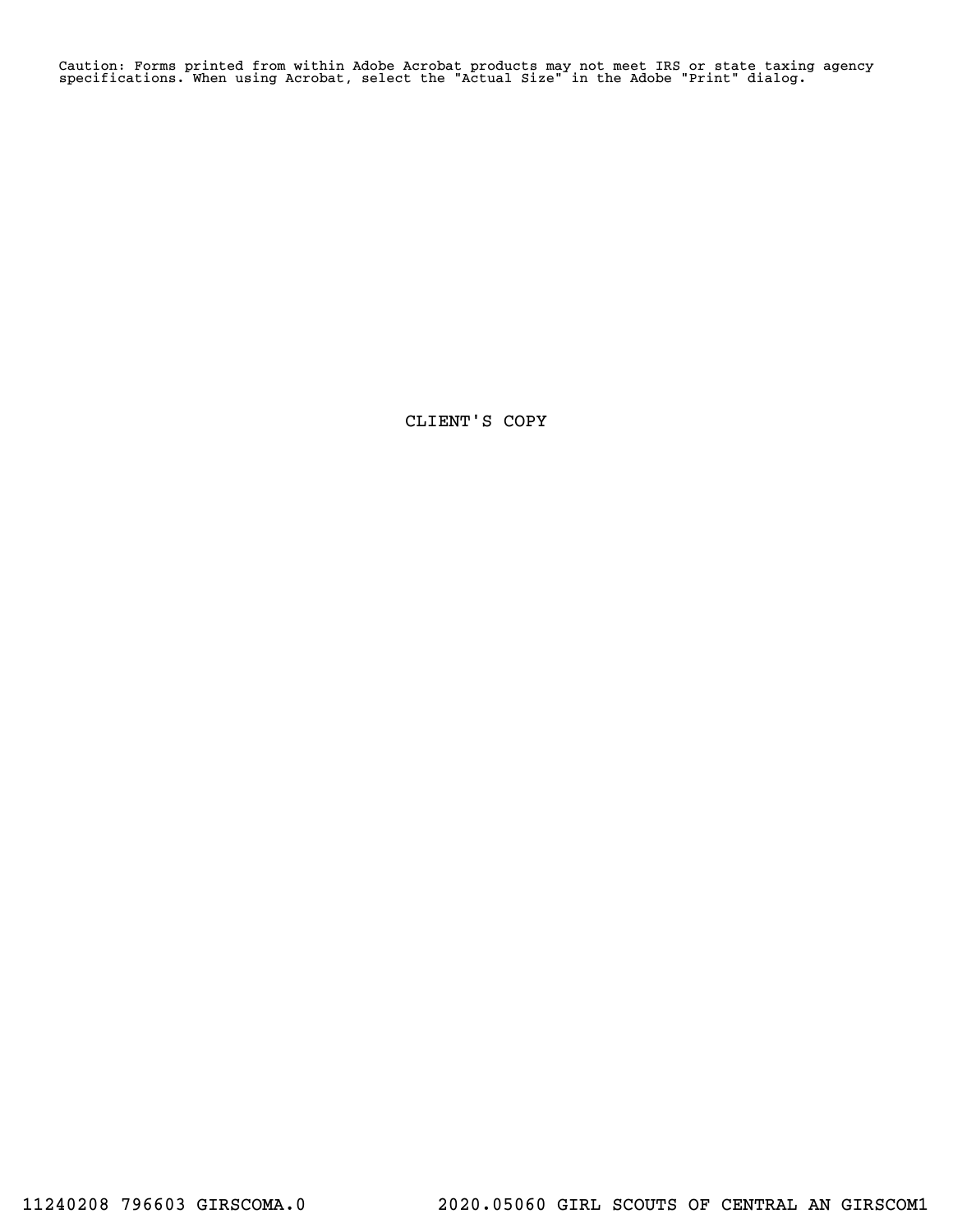

FEBRUARY 8, 2022

GIRL SCOUTS OF CENTRAL AND WESTERN MASSACHUSETTS, INC. 115 CENTURY DRIVE WORCESTER, MA 01606

GIRL SCOUTS OF CENTRAL AND WESTERN MASSACHUSETTS, INC.:

ENCLOSED IS THE ORGANIZATION'S 2020 EXEMPT ORGANIZATION RETURN.

SPECIFIC FILING INSTRUCTIONS ARE AS FOLLOWS.

FORM 990 RETURN:

THIS RETURN HAS BEEN PREPARED FOR ELECTRONIC FILING. IF YOU WISH TO HAVE IT TRANSMITTED ELECTRONICALLY TO THE IRS, PLEASE SIGN, DATE, AND RETURN FORM 8879- EO TO OUR OFFICE. WE WILL THEN SUBMIT THE ELECTRONIC RETURN TO THE IRS. DO NOT MAIL A PAPER COPY OF THE RETURN TO THE IRS. RETURN FORM 8879-EO TO US BY FEBRUARY 15, 2022.

A COPY OF THE RETURN IS ENCLOSED FOR YOUR FILES. WE SUGGEST THAT YOU RETAIN THIS COPY INDEFINITELY.

VERY TRULY YOURS,

STOWE & DEGON, LLC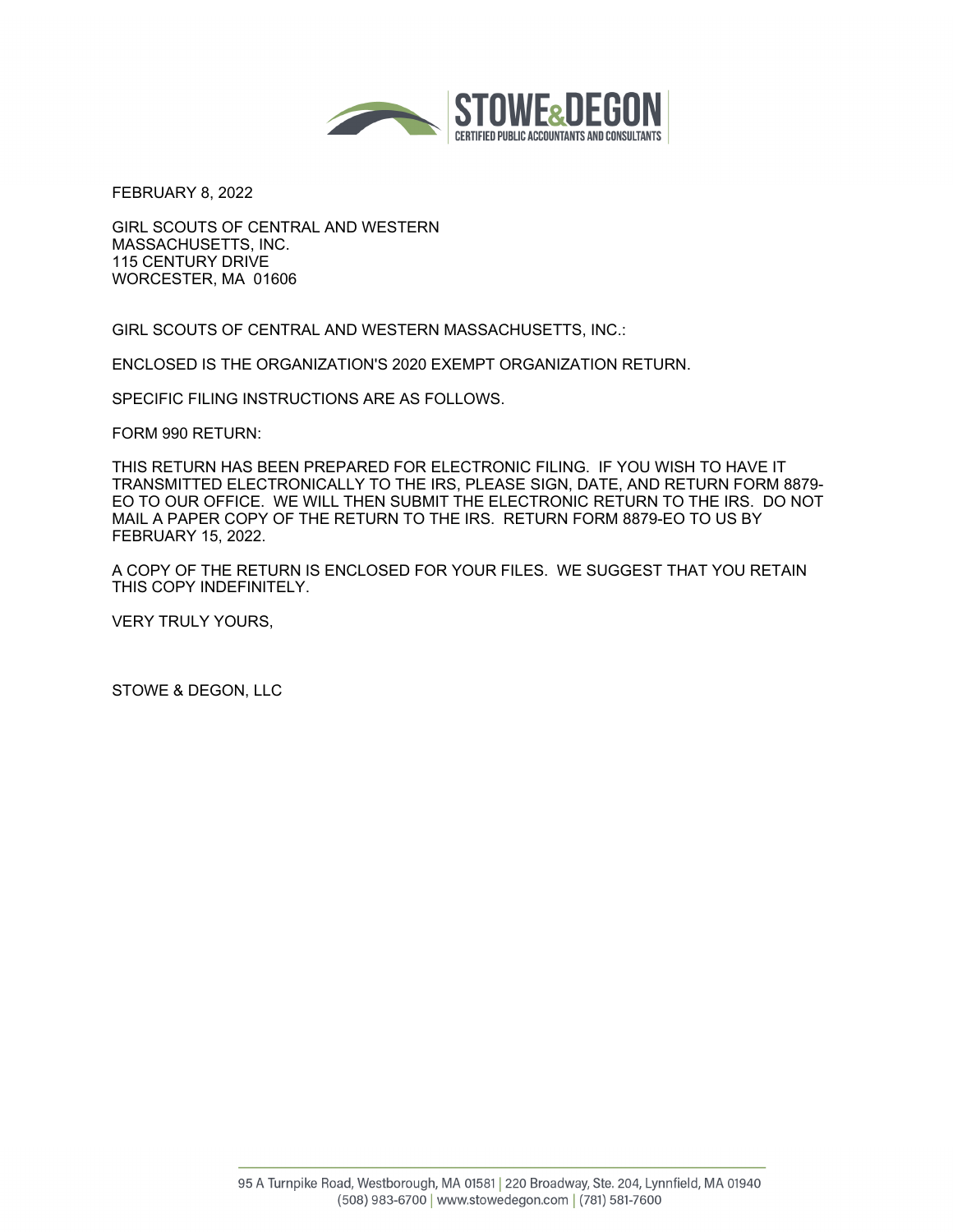

FEBRUARY 8, 2022

GIRL SCOUTS OF CENTRAL AND WESTERN MASSACHUSETTS, INC. 115 CENTURY DRIVE WORCESTER, MA 01606

GIRL SCOUTS OF CENTRAL AND WESTERN MASSACHUSETTS, INC.:

WE HAVE PREPARED AND ENCLOSED YOUR 2020 MASSACHUSETTS FORM PC, ANNUAL FINANCIAL REPORT. THE REPORT SHOULD BE SIGNED, DATED, AND MAILED AS INDICATED.

MASSACHUSETTS FORM PC:

THE MASSACHUSETTS FORM PC SHOULD BE MAILED ON OR BEFORE FEBRUARY 15, 2022 TO:

NON-PROFIT ORG/PUBLIC CHARITIES DIV OFFICE OF THE ATTORNEY GENERAL ONE ASHBURTON PLACE BOSTON, MA 02108

YOU HAVE A BALANCE DUE OF \$500.

PAYMENT MUST BE MADE ELECTRONICALLY VIA THE COMMONWEALTH OF MASSACHUSETTS WEBSITE AT:

HTTPS://WWW.PAYBILL.COM/MAAGOCHARITIES

THE ANNUAL REPORT MUST BE SIGNED AND DATED BY THE AUTHORIZED INDIVIDUAL(S). ALSO BE SURE THAT ALL THE NECESSARY ATTACHMENTS ARE INCLUDED WITH FORM PC BEFORE FILING.

A COPY OF THE RETURN IS ENCLOSED FOR YOUR FILES. WE SUGGEST THAT YOU RETAIN THIS COPY INDEFINITELY.

VERY TRULY YOURS,

STOWE & DEGON, LLC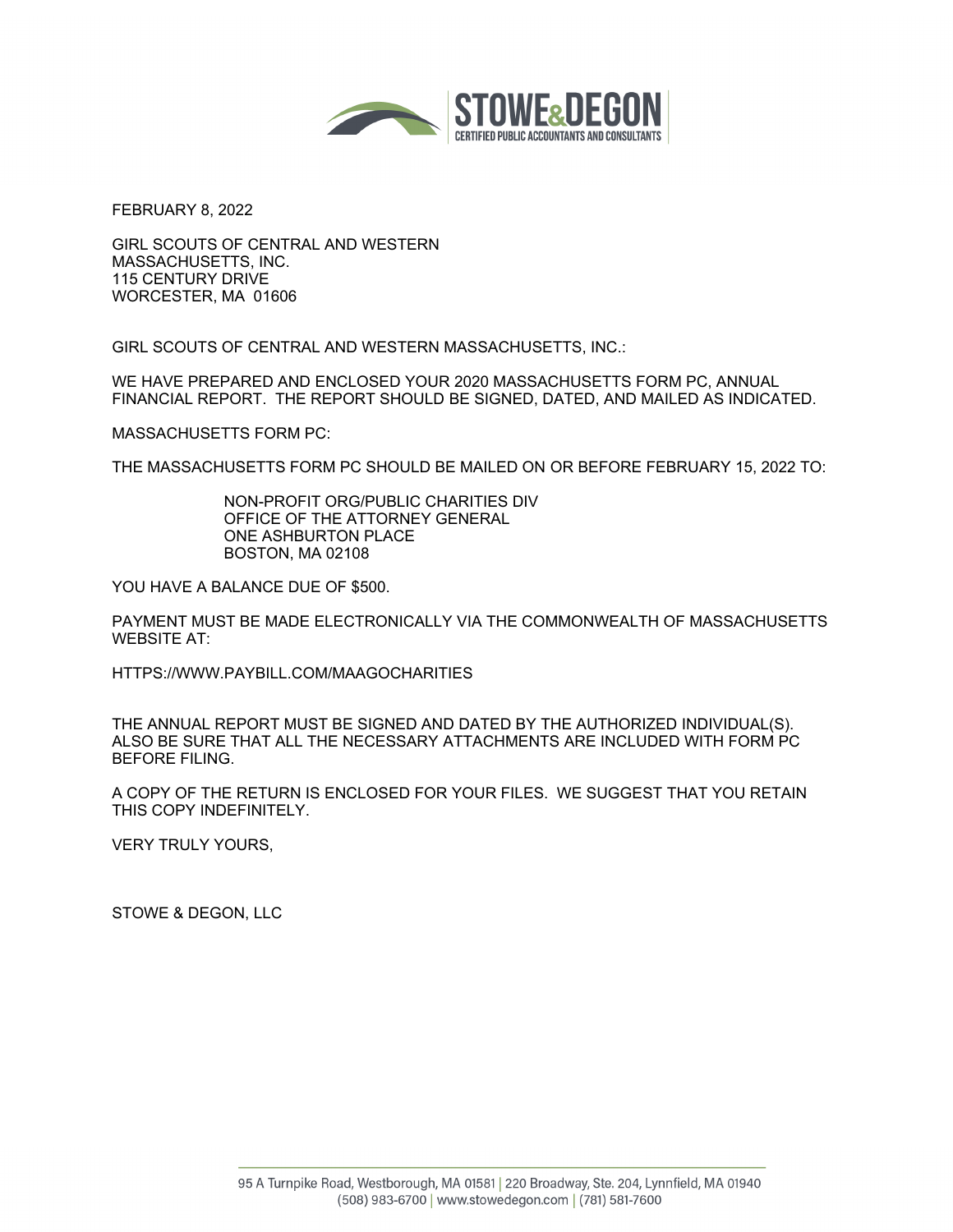

FEBRUARY 8, 2022

GIRL SCOUTS OF CENTRAL AND WESTERN MASSACHUSETTS, INC. 115 CENTURY DRIVE WORCESTER, MA 01606

GIRL SCOUTS OF CENTRAL AND WESTERN MASSACHUSETTS, INC.:

ENCLOSED ARE THE ORIGINAL AND ONE COPY OF THE 2020 EXEMPT ORGANIZATION RETURNS, AS FOLLOWS...

2020 FORM 990

2020 MASSACHUSETTS FORM PC

EACH ORIGINAL SHOULD BE DATED, SIGNED AND FILED IN ACCORDANCE WITH THE FILING INSTRUCTIONS. THE COPY SHOULD BE RETAINED FOR YOUR FILES.

VERY TRULY YOURS,

STOWE & DEGON, LLC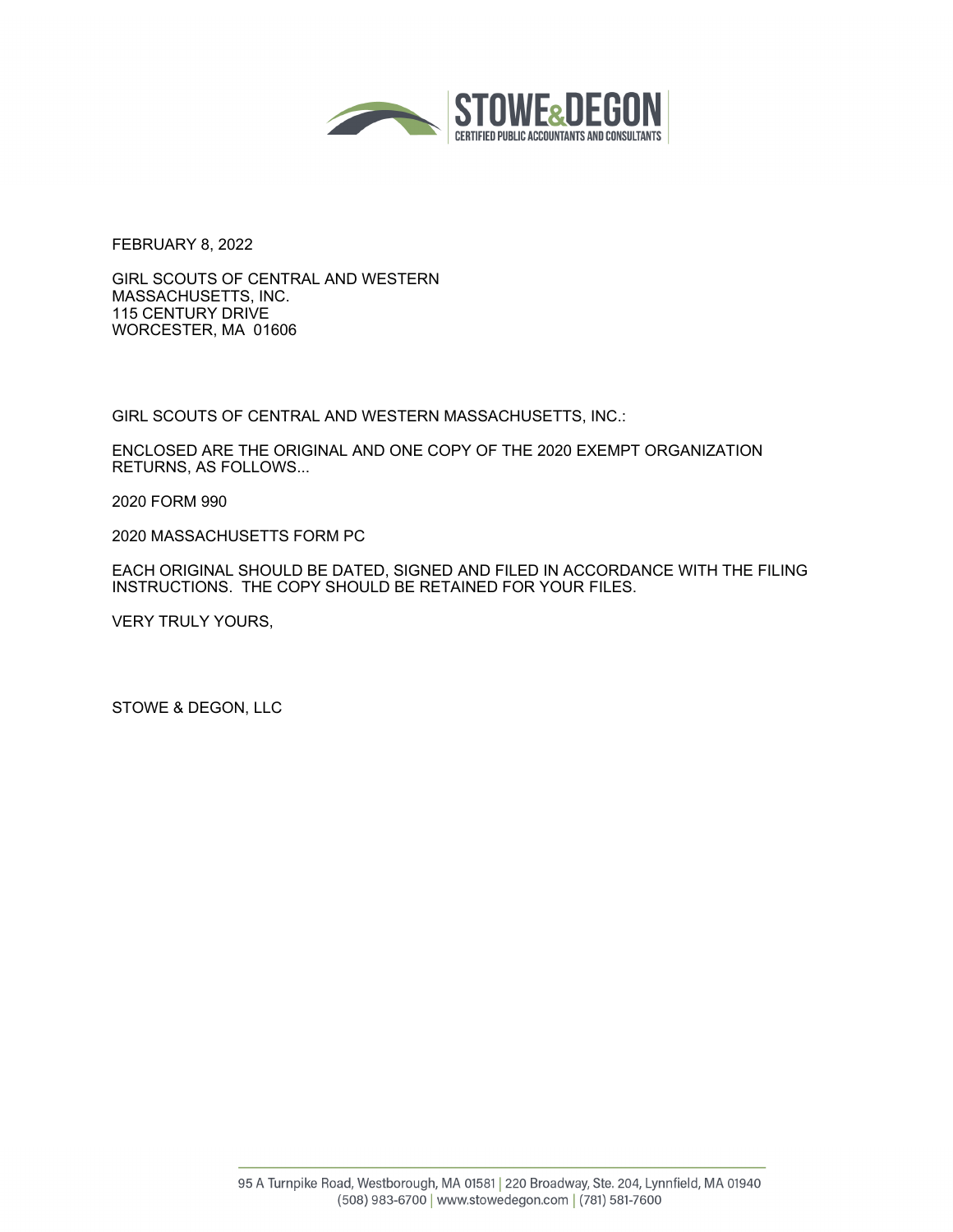# **TAX RETURN FILING INSTRUCTIONS**

FORM 990

### **FOR THE YEAR ENDING**

SEPTEMBER 30, 2021

#### **PREPARED FOR:**

GIRL SCOUTS OF CENTRAL AND WESTERN MASSACHUSETTS, INC. 115 CENTURY DRIVE WORCESTER, MA 01606

### **PREPARED BY:**

STOWE & DEGON, LLC 95A TURNPIKE ROAD WESTBOROUGH, MA 01581

#### **AMOUNT DUE OR REFUND:**

NOT APPLICABLE

### **MAKE CHECK PAYABLE TO:**

NOT APPLICABLE

### **MAIL TAX RETURN AND CHECK (IF APPLICABLE) TO:**

NOT APPLICABLE

#### **RETURN MUST BE MAILED ON OR BEFORE:**

NOT APPLICABLE

### **SPECIAL INSTRUCTIONS:**

THIS RETURN HAS BEEN PREPARED FOR ELECTRONIC FILING. IF YOU WISH TO HAVE IT TRANSMITTED ELECTRONICALLY TO THE IRS, PLEASE SIGN, DATE, AND RETURN FORM 8879-EO TO OUR OFFICE. WE WILL THEN SUBMIT THE ELECTRONIC RETURN TO THE IRS. DO NOT MAIL A PAPER COPY OF THE RETURN TO THE IRS. RETURN FORM 8879-EO TO US BY FEBRUARY 15, 2022.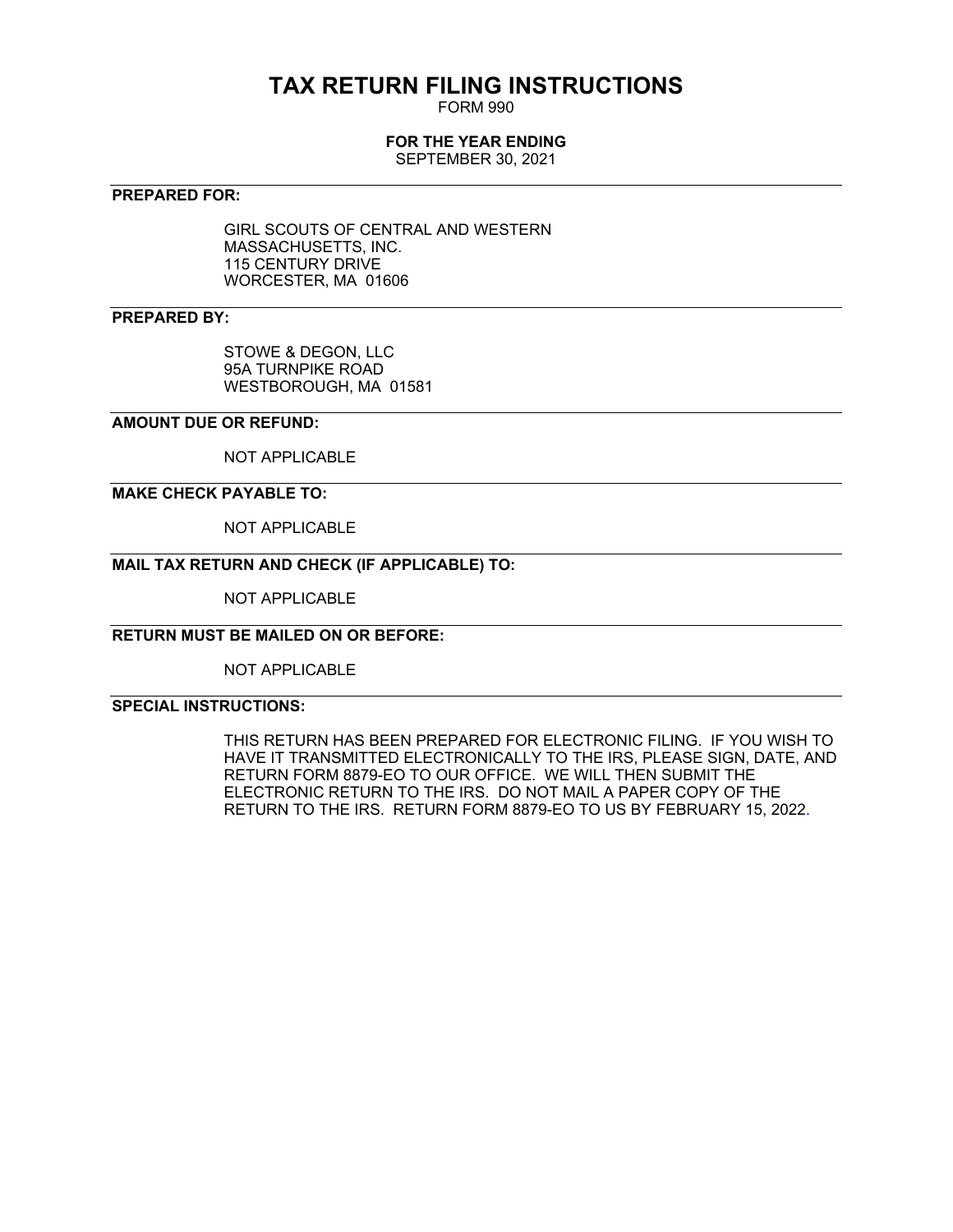| Form 8879-EO                                                     | <b>IRS e-file Signature Authorization</b><br>for an Exempt Organization                                                                                                                                                                                                                                                                                                                                                                                                                                                                                                                                                                                                                                                                                   |                                |                            | OMB No. 1545-0047                                 |
|------------------------------------------------------------------|-----------------------------------------------------------------------------------------------------------------------------------------------------------------------------------------------------------------------------------------------------------------------------------------------------------------------------------------------------------------------------------------------------------------------------------------------------------------------------------------------------------------------------------------------------------------------------------------------------------------------------------------------------------------------------------------------------------------------------------------------------------|--------------------------------|----------------------------|---------------------------------------------------|
|                                                                  | For calendar year 2020, or fiscal year beginning $OCT$ 1, 2020, and ending $SEP$ 30, 20 21                                                                                                                                                                                                                                                                                                                                                                                                                                                                                                                                                                                                                                                                |                                |                            |                                                   |
| Department of the Treasury<br>Internal Revenue Service           | Do not send to the IRS. Keep for your records.<br>Go to www.irs.gov/Form8879EO for the latest information.                                                                                                                                                                                                                                                                                                                                                                                                                                                                                                                                                                                                                                                |                                |                            | 2020                                              |
| Name of exempt organization or person subject to tax             |                                                                                                                                                                                                                                                                                                                                                                                                                                                                                                                                                                                                                                                                                                                                                           |                                |                            | Taxpayer identification number                    |
|                                                                  | GIRL SCOUTS OF CENTRAL AND WESTERN                                                                                                                                                                                                                                                                                                                                                                                                                                                                                                                                                                                                                                                                                                                        |                                |                            |                                                   |
| MASSACHUSETTS, INC.                                              |                                                                                                                                                                                                                                                                                                                                                                                                                                                                                                                                                                                                                                                                                                                                                           |                                | **-***3856                 |                                                   |
| Name and title of officer or person subject to tax               |                                                                                                                                                                                                                                                                                                                                                                                                                                                                                                                                                                                                                                                                                                                                                           |                                |                            |                                                   |
| <b>JOAN L. BERTRAND</b>                                          |                                                                                                                                                                                                                                                                                                                                                                                                                                                                                                                                                                                                                                                                                                                                                           |                                |                            |                                                   |
| PRESIDENT<br>  Part I                                            | Type of Return and Return Information (Whole Dollars Only)                                                                                                                                                                                                                                                                                                                                                                                                                                                                                                                                                                                                                                                                                                |                                |                            |                                                   |
|                                                                  | Check the box for the return for which you are using this Form 8879-EO and enter the applicable amount, if any, from the return. If you<br>check the box on line 1a, 2a, 3a, 4a, 5a, 6a, or 7a below, and the amount on that line for the return being filed with this form was<br>blank, then leave line 1b, 2b, 3b, 4b, 5b, 6b, or 7b, whichever is applicable, blank (do not enter -0-). But, if you entered -0- on the<br>return, then enter -0- on the applicable line below. Do not complete more than one line in Part I.                                                                                                                                                                                                                          |                                |                            |                                                   |
| 1a Form 990 check here $\blacktriangleright$ $\lfloor X \rfloor$ | <b>b</b> Total revenue, if any (Form 990, Part VIII, column (A), line 12) $\ldots$ $\ldots$ <b>1b</b> $\ldots$ <b>1b</b> $\ldots$ <b>3</b> , 994, 524.                                                                                                                                                                                                                                                                                                                                                                                                                                                                                                                                                                                                    |                                |                            |                                                   |
| 2a Form 990-EZ check here $\blacktriangleright$                  |                                                                                                                                                                                                                                                                                                                                                                                                                                                                                                                                                                                                                                                                                                                                                           |                                |                            |                                                   |
| 3a Form 1120-POL check here<br>4a Form 990-PF check here         | b Tax based on investment income (Form 990-PF, Part VI, line 5)  4b                                                                                                                                                                                                                                                                                                                                                                                                                                                                                                                                                                                                                                                                                       |                                |                            | 3b                                                |
| 5a Form 8868 check here                                          |                                                                                                                                                                                                                                                                                                                                                                                                                                                                                                                                                                                                                                                                                                                                                           |                                |                            |                                                   |
| 6a Form 990-T check here                                         |                                                                                                                                                                                                                                                                                                                                                                                                                                                                                                                                                                                                                                                                                                                                                           |                                |                            |                                                   |
| 7a Form 4720 check here                                          |                                                                                                                                                                                                                                                                                                                                                                                                                                                                                                                                                                                                                                                                                                                                                           |                                |                            |                                                   |
| Part II                                                          | <b>D</b> check here ▶ │ │ b Total tax (Form 4720, Part III, line 1) <b>manually consumed and Supplem Consumed Decision</b> Tb<br>Declaration and Signature Authorization of Officer or Person Subject to Tax                                                                                                                                                                                                                                                                                                                                                                                                                                                                                                                                              |                                |                            |                                                   |
|                                                                  | Under penalties of perjury, I declare that $\boxed{\mathbf{X}}$ I am an officer of the above organization or $\boxed{\phantom{\mathbf{X}}}$ I am a person subject to tax with respect to                                                                                                                                                                                                                                                                                                                                                                                                                                                                                                                                                                  |                                |                            |                                                   |
| (name of organization)                                           | $\leftarrow$ (EIN) and that I have examined a copy                                                                                                                                                                                                                                                                                                                                                                                                                                                                                                                                                                                                                                                                                                        |                                |                            |                                                   |
| PIN: check one box only                                          | software for payment of the federal taxes owed on this return, and the financial institution to debit the entry to this account. To revoke<br>a payment, I must contact the U.S. Treasury Financial Agent at 1-888-353-4537 no later than 2 business days prior to the payment<br>(settlement) date. I also authorize the financial institutions involved in the processing of the electronic payment of taxes to receive<br>confidential information necessary to answer inquiries and resolve issues related to the payment. I have selected a personal<br>identification number (PIN) as my signature for the electronic return and, if applicable, the consent to electronic funds withdrawal.                                                        |                                |                            |                                                   |
|                                                                  | $\boxed{X}$   authorize STOWE & DEGON, LLC                                                                                                                                                                                                                                                                                                                                                                                                                                                                                                                                                                                                                                                                                                                |                                | to enter my PIN            | 05860                                             |
|                                                                  | <b>ERO</b> firm name                                                                                                                                                                                                                                                                                                                                                                                                                                                                                                                                                                                                                                                                                                                                      |                                |                            | Enter five numbers, but<br>do not enter all zeros |
|                                                                  | as my signature on the tax year 2020 electronically filed return. If I have indicated within this return that a copy of the return is being filed with<br>a state agency(ies) regulating charities as part of the IRS Fed/State program, I also authorize the aforementioned ERO to enter my<br>PIN on the return's disclosure consent screen.<br>As an officer or person subject to tax with respect to the organization, I will enter my PIN as my signature on the tax year 2020<br>electronically filed return. If I have indicated within this return that a copy of the return is being filed with a state agency(ies)<br>regulating charities as part of the IRS Fed/State program, I will enter my PIN on the return's disclosure consent screen. |                                |                            |                                                   |
| Signature of officer or person subject to tax<br><b>Part III</b> | <b>Certification and Authentication</b>                                                                                                                                                                                                                                                                                                                                                                                                                                                                                                                                                                                                                                                                                                                   |                                | Date $\blacktriangleright$ |                                                   |
|                                                                  |                                                                                                                                                                                                                                                                                                                                                                                                                                                                                                                                                                                                                                                                                                                                                           |                                |                            |                                                   |
|                                                                  | <b>ERO's EFIN/PIN.</b> Enter your six-digit electronic filing identification<br>number (EFIN) followed by your five-digit self-selected PIN.                                                                                                                                                                                                                                                                                                                                                                                                                                                                                                                                                                                                              | 04473601608                    |                            |                                                   |
|                                                                  |                                                                                                                                                                                                                                                                                                                                                                                                                                                                                                                                                                                                                                                                                                                                                           | Do not enter all zeros         |                            |                                                   |
| IRS e-file Providers for Business Returns.                       | I certify that the above numeric entry is my PIN, which is my signature on the 2020 electronically filed return indicated above. I confirm<br>that I am submitting this return in accordance with the requirements of Pub. 4163, Modernized e-File (MeF) Information for Authorized                                                                                                                                                                                                                                                                                                                                                                                                                                                                       |                                |                            |                                                   |
| ERO's signature $\triangleright$ STOWE & DEGON, LLC              |                                                                                                                                                                                                                                                                                                                                                                                                                                                                                                                                                                                                                                                                                                                                                           | Date $\triangleright$ 02/08/22 |                            |                                                   |
|                                                                  | <b>ERO Must Retain This Form - See Instructions</b><br>Do Not Submit This Form to the IRS Unless Requested To Do So                                                                                                                                                                                                                                                                                                                                                                                                                                                                                                                                                                                                                                       |                                |                            |                                                   |
|                                                                  |                                                                                                                                                                                                                                                                                                                                                                                                                                                                                                                                                                                                                                                                                                                                                           |                                |                            |                                                   |
|                                                                  | LHA For Paperwork Reduction Act Notice, see instructions.                                                                                                                                                                                                                                                                                                                                                                                                                                                                                                                                                                                                                                                                                                 |                                |                            | Form 8879-EO (2020)                               |
| 023051 11-03-20                                                  |                                                                                                                                                                                                                                                                                                                                                                                                                                                                                                                                                                                                                                                                                                                                                           |                                |                            |                                                   |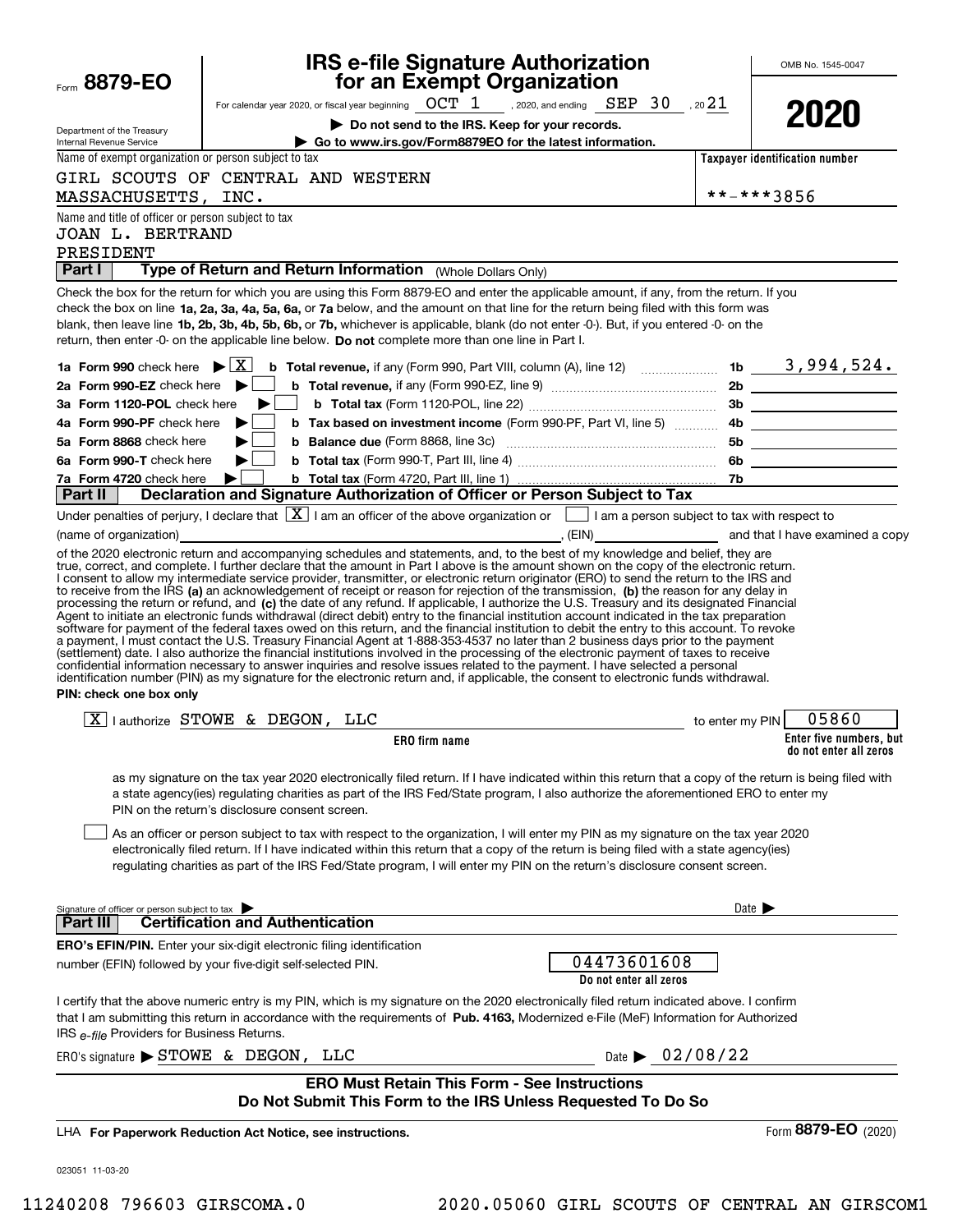|                           |                                                        |                        | <b>Return of Organization Exempt From Income Tax</b>                                                                                                                       |            |                                                     | OMB No. 1545-0047                                       |
|---------------------------|--------------------------------------------------------|------------------------|----------------------------------------------------------------------------------------------------------------------------------------------------------------------------|------------|-----------------------------------------------------|---------------------------------------------------------|
|                           | Form <b>990</b>                                        |                        | Under section 501(c), 527, or 4947(a)(1) of the Internal Revenue Code (except private foundations)                                                                         |            |                                                     |                                                         |
|                           |                                                        |                        | Do not enter social security numbers on this form as it may be made public.                                                                                                |            |                                                     | Open to Public                                          |
|                           | Department of the Treasury<br>Internal Revenue Service |                        | Go to www.irs.gov/Form990 for instructions and the latest information.                                                                                                     |            |                                                     | <b>Inspection</b>                                       |
|                           |                                                        |                        | 2020<br>OCT 1,<br>A For the 2020 calendar year, or tax year beginning                                                                                                      |            | and ending SEP 30, 2021                             |                                                         |
|                           | <b>B</b> Check if                                      |                        | <b>C</b> Name of organization                                                                                                                                              |            | D Employer identification number                    |                                                         |
|                           | applicable:                                            |                        | GIRL SCOUTS OF CENTRAL AND WESTERN                                                                                                                                         |            |                                                     |                                                         |
|                           | Address<br>change                                      |                        | <b>MASSACHUSETTS,</b><br>INC.                                                                                                                                              |            |                                                     |                                                         |
|                           | Name<br>change                                         |                        | Doing business as                                                                                                                                                          |            | **-***3856                                          |                                                         |
|                           | Initial<br>return                                      |                        | Number and street (or P.O. box if mail is not delivered to street address)                                                                                                 | Room/suite | E Telephone number                                  |                                                         |
|                           | Final<br>Ireturn/<br>termin-                           |                        | 115 CENTURY DRIVE                                                                                                                                                          |            | $508 - 749 - 3614$                                  |                                                         |
|                           | ated<br> Amended                                       |                        | City or town, state or province, country, and ZIP or foreign postal code                                                                                                   |            | G Gross receipts \$                                 | 6,484,065.                                              |
|                           | ∣return<br> Applica-                                   |                        | WORCESTER, MA<br>01606                                                                                                                                                     |            | H(a) Is this a group return                         |                                                         |
|                           | tion<br>pending                                        |                        | F Name and address of principal officer: PATRICIA HALLBERG                                                                                                                 |            | for subordinates?                                   | $\overline{\ }$ Yes $\overline{\phantom{a}X}$ No        |
|                           |                                                        |                        | 301 KELLY WAY, HOLYOKE, MA<br>01040                                                                                                                                        |            | $H(b)$ Are all subordinates included? $\Box$ Yes    | $\overline{\phantom{a}}$ No                             |
|                           |                                                        |                        | Tax-exempt status: $\boxed{\mathbf{X}}$ 501(c)(3)<br>$\sqrt{2}$ (insert no.)<br>$4947(a)(1)$ or<br>$501(c)$ (<br>J Website: WWW.GSCWM.ORG                                  | 527        |                                                     | If "No," attach a list. See instructions                |
|                           |                                                        |                        | K Form of organization: X Corporation<br>Trust<br>Association<br>Other $\blacktriangleright$                                                                               |            | $H(c)$ Group exemption number $\blacktriangleright$ | L Year of formation: 1920 M State of legal domicile: MA |
|                           | Part I                                                 | <b>Summary</b>         |                                                                                                                                                                            |            |                                                     |                                                         |
|                           |                                                        |                        | Briefly describe the organization's mission or most significant activities: PROVIDE LEADERSHIP DEVELOPMENT                                                                 |            |                                                     |                                                         |
|                           | 1.                                                     |                        | PROGRAMMING FOR GIRLS, AGES 5-17, THROUGHOUT CENTRAL AND WESTERN                                                                                                           |            |                                                     |                                                         |
|                           |                                                        |                        | Check this box $\blacktriangleright$ $\blacksquare$ if the organization discontinued its operations or disposed of more than 25% of its net assets.                        |            |                                                     |                                                         |
|                           | 2<br>3                                                 |                        | Number of voting members of the governing body (Part VI, line 1a)                                                                                                          |            | 3                                                   | 23                                                      |
|                           | 4                                                      |                        |                                                                                                                                                                            |            | $\overline{\mathbf{4}}$                             | $\overline{22}$                                         |
|                           | 5                                                      |                        |                                                                                                                                                                            |            | $\overline{5}$                                      | 43                                                      |
| Activities & Governance   |                                                        |                        |                                                                                                                                                                            |            | $\bf 6$                                             | 3142                                                    |
|                           |                                                        |                        |                                                                                                                                                                            |            | 7a                                                  | 0.                                                      |
|                           |                                                        |                        |                                                                                                                                                                            |            | 7b                                                  | $\overline{0}$ .                                        |
|                           |                                                        |                        |                                                                                                                                                                            |            | <b>Prior Year</b>                                   | <b>Current Year</b>                                     |
|                           | 8                                                      |                        | Contributions and grants (Part VIII, line 1h)                                                                                                                              |            | 472,759.                                            | 419,254.                                                |
|                           | 9                                                      |                        | Program service revenue (Part VIII, line 2g)                                                                                                                               |            | 94,717.                                             | 411,755.                                                |
| Revenue                   | 10                                                     |                        |                                                                                                                                                                            |            | $\overline{207,898.}$                               | $\overline{1,029}$ , 390.                               |
|                           | 11                                                     |                        | Other revenue (Part VIII, column (A), lines 5, 6d, 8c, 9c, 10c, and 11e)                                                                                                   |            | 2,956,807.                                          | 2,134,125.                                              |
|                           | 12                                                     |                        | Total revenue - add lines 8 through 11 (must equal Part VIII, column (A), line 12)                                                                                         |            | 3,732,181.                                          | 3,994,524.                                              |
|                           | 13                                                     |                        | Grants and similar amounts paid (Part IX, column (A), lines 1-3)                                                                                                           |            | $0$ .                                               | 0.                                                      |
|                           | 14                                                     |                        | Benefits paid to or for members (Part IX, column (A), line 4)                                                                                                              |            | $0$ .                                               | $\overline{0}$ .                                        |
| w                         |                                                        |                        | 15 Salaries, other compensation, employee benefits (Part IX, column (A), lines 5-10)                                                                                       |            | 2,654,461.                                          | 2,638,527.                                              |
| Expense                   |                                                        |                        |                                                                                                                                                                            |            | 0.                                                  | 0.                                                      |
|                           |                                                        |                        | $\blacktriangleright$ 265,144.<br><b>b</b> Total fundraising expenses (Part IX, column (D), line 25)                                                                       |            |                                                     |                                                         |
|                           | 17                                                     |                        |                                                                                                                                                                            |            | 989, 422.                                           | 1,121,992.                                              |
|                           | 18                                                     |                        | Total expenses. Add lines 13-17 (must equal Part IX, column (A), line 25)                                                                                                  |            | 3,643,883.                                          | 3,760,519.                                              |
|                           | 19                                                     |                        | Revenue less expenses. Subtract line 18 from line 12                                                                                                                       |            | 88,298.                                             | 234,005.                                                |
|                           |                                                        |                        |                                                                                                                                                                            |            | <b>Beginning of Current Year</b>                    | <b>End of Year</b>                                      |
| t Assets or<br>d Balances | 20                                                     |                        | Total assets (Part X, line 16)                                                                                                                                             |            | 11, 118, 844.                                       | $\overline{12}$ , 461, 832.                             |
|                           | 21                                                     |                        | Total liabilities (Part X, line 26)                                                                                                                                        |            | 1,792,746.                                          | 1, 250, 503.                                            |
|                           | 22                                                     |                        |                                                                                                                                                                            |            | 9,326,098.                                          | $\overline{11}$ , 211, 329.                             |
|                           | Part II                                                | <b>Signature Block</b> |                                                                                                                                                                            |            |                                                     |                                                         |
|                           |                                                        |                        | Under penalties of perjury, I declare that I have examined this return, including accompanying schedules and statements, and to the best of my knowledge and belief, it is |            |                                                     |                                                         |
|                           |                                                        |                        | true, correct, and complete. Declaration of preparer (other than officer) is based on all information of which preparer has any knowledge.                                 |            |                                                     |                                                         |
|                           |                                                        |                        |                                                                                                                                                                            |            |                                                     |                                                         |

| Sign<br>Here    | Signature of officer<br>BERTRAND,<br>JOAN<br>ь.                                 | PRESIDENT            |          | Date                       |                           |
|-----------------|---------------------------------------------------------------------------------|----------------------|----------|----------------------------|---------------------------|
|                 | Type or print name and title                                                    |                      |          |                            |                           |
|                 | Print/Type preparer's name                                                      | Preparer's signature | Date     | Check                      | <b>PTIN</b>               |
| Paid            | RICHARD ANTENUCCI                                                               | ANTENUCCI<br>RICHARD | 02/08/22 | self-emploved              | P00893261                 |
| Preparer        | DEGON,<br><b>STOWE</b><br>&.<br>Firm's name                                     | LLC                  |          | Firm's $EIN$               | $***$ ** ** 9904          |
| Use Only        | 95A TURNPIKE ROAD<br>Firm's address                                             |                      |          |                            |                           |
|                 | WESTBOROUGH, MA 01581                                                           |                      |          | Phone no. 508 - 983 - 6700 |                           |
|                 | May the IRS discuss this return with the preparer shown above? See instructions |                      |          |                            | $\mathbf{x}$<br>Yes<br>No |
| 032001 12-23-20 | LHA For Paperwork Reduction Act Notice, see the separate instructions.          |                      |          |                            | Form 990 (2020)           |

SEE SCHEDULE O FOR ORGANIZATION MISSION STATEMENT CONTINUATION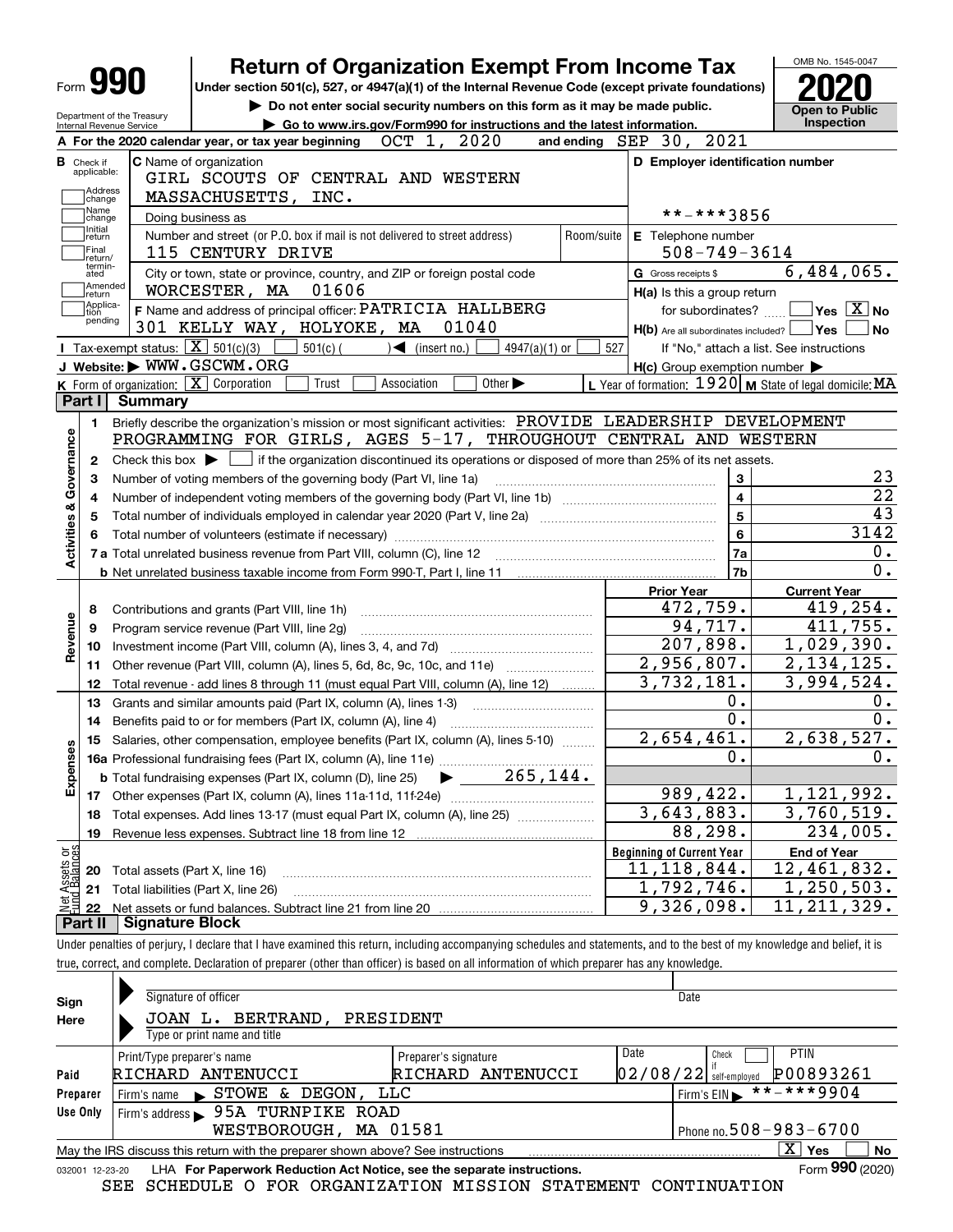| Part III     | <b>Statement of Program Service Accomplishments</b>                                                                                                                                                                                                                                                                                                                                                                                                                                                                                                                                                                                                                                                                                                                                                                                                                                                                                                                                                                                                                                                                                                                                                                                                                                                                                                                                                                                                                                                                                                                                                                                                                                  |
|--------------|--------------------------------------------------------------------------------------------------------------------------------------------------------------------------------------------------------------------------------------------------------------------------------------------------------------------------------------------------------------------------------------------------------------------------------------------------------------------------------------------------------------------------------------------------------------------------------------------------------------------------------------------------------------------------------------------------------------------------------------------------------------------------------------------------------------------------------------------------------------------------------------------------------------------------------------------------------------------------------------------------------------------------------------------------------------------------------------------------------------------------------------------------------------------------------------------------------------------------------------------------------------------------------------------------------------------------------------------------------------------------------------------------------------------------------------------------------------------------------------------------------------------------------------------------------------------------------------------------------------------------------------------------------------------------------------|
|              |                                                                                                                                                                                                                                                                                                                                                                                                                                                                                                                                                                                                                                                                                                                                                                                                                                                                                                                                                                                                                                                                                                                                                                                                                                                                                                                                                                                                                                                                                                                                                                                                                                                                                      |
|              |                                                                                                                                                                                                                                                                                                                                                                                                                                                                                                                                                                                                                                                                                                                                                                                                                                                                                                                                                                                                                                                                                                                                                                                                                                                                                                                                                                                                                                                                                                                                                                                                                                                                                      |
| 1            |                                                                                                                                                                                                                                                                                                                                                                                                                                                                                                                                                                                                                                                                                                                                                                                                                                                                                                                                                                                                                                                                                                                                                                                                                                                                                                                                                                                                                                                                                                                                                                                                                                                                                      |
|              | Briefly describe the organization's mission:<br>PROVIDE LEADERSHIP DEVELOPMENT PROGRAMMING FOR GIRLS, AGES 5-17,<br>THROUGHOUT CENTRAL AND WESTERN MASSACHUSETTS.<br>Did the organization undertake any significant program services during the year which were not listed on the<br>prior Form 990 or 990-EZ?<br>If "Yes," describe these new services on Schedule O.<br>Did the organization cease conducting, or make significant changes in how it conducts, any program services?<br>If "Yes," describe these changes on Schedule O.<br>Describe the organization's program service accomplishments for each of its three largest program services, as measured by expenses.<br>Section 501(c)(3) and 501(c)(4) organizations are required to report the amount of grants and allocations to others, the total expenses, and<br>revenue, if any, for each program service reported.<br>$1,979,186.$ including grants of \$<br>(Expenses \$<br>) (Revenue \$<br>(Code:<br>COMPREHENSIVE YOUTH DEVELOPMENT - OUR GIRLS IN GRADES K-12 ARE<br>GO-GETTERS, INNOVATORS, RISK-TAKERS, AND LEADERS, SUPPORTED BY ADULT<br>VOLUNTEERS. OUR PROGRAM PROVIDES EXPERIENCES IN LEADERSHIP DEVELOPMENT,<br>LIFE-SKILLS, CIVIC ENGAGEMENT AND COMMUNITY SERVICE. THE PROGRAM<br>PROMOTES GIRL-LED, COOPERATIVE, AND INTERACTIVE ACTIVITIES THAT FOCUS<br>ON FIVE AREAS: STEM, HEALTH & PERSONAL WELLNESS, ENTREPRENEURSHIP, AND<br>OUTDOOR EXPLORATION.<br>1,029,594.<br>) (Revenue \$<br>(Expenses \$<br>including grants of \$<br>(Code:<br>- GIRL SCOUT CAMP GIVES GIRLS THE OPPORTUNITY TO GROW,<br>RESIDENT CAMPING<br>EXPLORE AND HAVE<br>FOR OUR ENVIRONMENT AND BUILDING SELF-ESTEEM. |
|              |                                                                                                                                                                                                                                                                                                                                                                                                                                                                                                                                                                                                                                                                                                                                                                                                                                                                                                                                                                                                                                                                                                                                                                                                                                                                                                                                                                                                                                                                                                                                                                                                                                                                                      |
|              |                                                                                                                                                                                                                                                                                                                                                                                                                                                                                                                                                                                                                                                                                                                                                                                                                                                                                                                                                                                                                                                                                                                                                                                                                                                                                                                                                                                                                                                                                                                                                                                                                                                                                      |
| $\mathbf{2}$ |                                                                                                                                                                                                                                                                                                                                                                                                                                                                                                                                                                                                                                                                                                                                                                                                                                                                                                                                                                                                                                                                                                                                                                                                                                                                                                                                                                                                                                                                                                                                                                                                                                                                                      |
|              | $\sqrt{}$ Yes $\sqrt{}$ X $\sqrt{}$ No                                                                                                                                                                                                                                                                                                                                                                                                                                                                                                                                                                                                                                                                                                                                                                                                                                                                                                                                                                                                                                                                                                                                                                                                                                                                                                                                                                                                                                                                                                                                                                                                                                               |
|              | $ Yes X $ No                                                                                                                                                                                                                                                                                                                                                                                                                                                                                                                                                                                                                                                                                                                                                                                                                                                                                                                                                                                                                                                                                                                                                                                                                                                                                                                                                                                                                                                                                                                                                                                                                                                                         |
| 3            |                                                                                                                                                                                                                                                                                                                                                                                                                                                                                                                                                                                                                                                                                                                                                                                                                                                                                                                                                                                                                                                                                                                                                                                                                                                                                                                                                                                                                                                                                                                                                                                                                                                                                      |
| 4            |                                                                                                                                                                                                                                                                                                                                                                                                                                                                                                                                                                                                                                                                                                                                                                                                                                                                                                                                                                                                                                                                                                                                                                                                                                                                                                                                                                                                                                                                                                                                                                                                                                                                                      |
|              |                                                                                                                                                                                                                                                                                                                                                                                                                                                                                                                                                                                                                                                                                                                                                                                                                                                                                                                                                                                                                                                                                                                                                                                                                                                                                                                                                                                                                                                                                                                                                                                                                                                                                      |
|              |                                                                                                                                                                                                                                                                                                                                                                                                                                                                                                                                                                                                                                                                                                                                                                                                                                                                                                                                                                                                                                                                                                                                                                                                                                                                                                                                                                                                                                                                                                                                                                                                                                                                                      |
| 4a           |                                                                                                                                                                                                                                                                                                                                                                                                                                                                                                                                                                                                                                                                                                                                                                                                                                                                                                                                                                                                                                                                                                                                                                                                                                                                                                                                                                                                                                                                                                                                                                                                                                                                                      |
|              |                                                                                                                                                                                                                                                                                                                                                                                                                                                                                                                                                                                                                                                                                                                                                                                                                                                                                                                                                                                                                                                                                                                                                                                                                                                                                                                                                                                                                                                                                                                                                                                                                                                                                      |
|              |                                                                                                                                                                                                                                                                                                                                                                                                                                                                                                                                                                                                                                                                                                                                                                                                                                                                                                                                                                                                                                                                                                                                                                                                                                                                                                                                                                                                                                                                                                                                                                                                                                                                                      |
|              |                                                                                                                                                                                                                                                                                                                                                                                                                                                                                                                                                                                                                                                                                                                                                                                                                                                                                                                                                                                                                                                                                                                                                                                                                                                                                                                                                                                                                                                                                                                                                                                                                                                                                      |
|              |                                                                                                                                                                                                                                                                                                                                                                                                                                                                                                                                                                                                                                                                                                                                                                                                                                                                                                                                                                                                                                                                                                                                                                                                                                                                                                                                                                                                                                                                                                                                                                                                                                                                                      |
|              |                                                                                                                                                                                                                                                                                                                                                                                                                                                                                                                                                                                                                                                                                                                                                                                                                                                                                                                                                                                                                                                                                                                                                                                                                                                                                                                                                                                                                                                                                                                                                                                                                                                                                      |
|              |                                                                                                                                                                                                                                                                                                                                                                                                                                                                                                                                                                                                                                                                                                                                                                                                                                                                                                                                                                                                                                                                                                                                                                                                                                                                                                                                                                                                                                                                                                                                                                                                                                                                                      |
|              |                                                                                                                                                                                                                                                                                                                                                                                                                                                                                                                                                                                                                                                                                                                                                                                                                                                                                                                                                                                                                                                                                                                                                                                                                                                                                                                                                                                                                                                                                                                                                                                                                                                                                      |
|              |                                                                                                                                                                                                                                                                                                                                                                                                                                                                                                                                                                                                                                                                                                                                                                                                                                                                                                                                                                                                                                                                                                                                                                                                                                                                                                                                                                                                                                                                                                                                                                                                                                                                                      |
|              |                                                                                                                                                                                                                                                                                                                                                                                                                                                                                                                                                                                                                                                                                                                                                                                                                                                                                                                                                                                                                                                                                                                                                                                                                                                                                                                                                                                                                                                                                                                                                                                                                                                                                      |
|              |                                                                                                                                                                                                                                                                                                                                                                                                                                                                                                                                                                                                                                                                                                                                                                                                                                                                                                                                                                                                                                                                                                                                                                                                                                                                                                                                                                                                                                                                                                                                                                                                                                                                                      |
|              |                                                                                                                                                                                                                                                                                                                                                                                                                                                                                                                                                                                                                                                                                                                                                                                                                                                                                                                                                                                                                                                                                                                                                                                                                                                                                                                                                                                                                                                                                                                                                                                                                                                                                      |
| 4b.          | 413,721.                                                                                                                                                                                                                                                                                                                                                                                                                                                                                                                                                                                                                                                                                                                                                                                                                                                                                                                                                                                                                                                                                                                                                                                                                                                                                                                                                                                                                                                                                                                                                                                                                                                                             |
|              |                                                                                                                                                                                                                                                                                                                                                                                                                                                                                                                                                                                                                                                                                                                                                                                                                                                                                                                                                                                                                                                                                                                                                                                                                                                                                                                                                                                                                                                                                                                                                                                                                                                                                      |
|              | FUN IN A NATURAL SETTING WHILE GAINING AN APPRECIATION                                                                                                                                                                                                                                                                                                                                                                                                                                                                                                                                                                                                                                                                                                                                                                                                                                                                                                                                                                                                                                                                                                                                                                                                                                                                                                                                                                                                                                                                                                                                                                                                                               |
|              |                                                                                                                                                                                                                                                                                                                                                                                                                                                                                                                                                                                                                                                                                                                                                                                                                                                                                                                                                                                                                                                                                                                                                                                                                                                                                                                                                                                                                                                                                                                                                                                                                                                                                      |
|              |                                                                                                                                                                                                                                                                                                                                                                                                                                                                                                                                                                                                                                                                                                                                                                                                                                                                                                                                                                                                                                                                                                                                                                                                                                                                                                                                                                                                                                                                                                                                                                                                                                                                                      |
|              |                                                                                                                                                                                                                                                                                                                                                                                                                                                                                                                                                                                                                                                                                                                                                                                                                                                                                                                                                                                                                                                                                                                                                                                                                                                                                                                                                                                                                                                                                                                                                                                                                                                                                      |
|              |                                                                                                                                                                                                                                                                                                                                                                                                                                                                                                                                                                                                                                                                                                                                                                                                                                                                                                                                                                                                                                                                                                                                                                                                                                                                                                                                                                                                                                                                                                                                                                                                                                                                                      |
|              |                                                                                                                                                                                                                                                                                                                                                                                                                                                                                                                                                                                                                                                                                                                                                                                                                                                                                                                                                                                                                                                                                                                                                                                                                                                                                                                                                                                                                                                                                                                                                                                                                                                                                      |
|              |                                                                                                                                                                                                                                                                                                                                                                                                                                                                                                                                                                                                                                                                                                                                                                                                                                                                                                                                                                                                                                                                                                                                                                                                                                                                                                                                                                                                                                                                                                                                                                                                                                                                                      |
|              |                                                                                                                                                                                                                                                                                                                                                                                                                                                                                                                                                                                                                                                                                                                                                                                                                                                                                                                                                                                                                                                                                                                                                                                                                                                                                                                                                                                                                                                                                                                                                                                                                                                                                      |
|              |                                                                                                                                                                                                                                                                                                                                                                                                                                                                                                                                                                                                                                                                                                                                                                                                                                                                                                                                                                                                                                                                                                                                                                                                                                                                                                                                                                                                                                                                                                                                                                                                                                                                                      |
|              |                                                                                                                                                                                                                                                                                                                                                                                                                                                                                                                                                                                                                                                                                                                                                                                                                                                                                                                                                                                                                                                                                                                                                                                                                                                                                                                                                                                                                                                                                                                                                                                                                                                                                      |
| 4c           |                                                                                                                                                                                                                                                                                                                                                                                                                                                                                                                                                                                                                                                                                                                                                                                                                                                                                                                                                                                                                                                                                                                                                                                                                                                                                                                                                                                                                                                                                                                                                                                                                                                                                      |
|              | $\text{(Code:}$ $\qquad \qquad$ $\text{(Expenses $}$<br>including grants of $$$                                                                                                                                                                                                                                                                                                                                                                                                                                                                                                                                                                                                                                                                                                                                                                                                                                                                                                                                                                                                                                                                                                                                                                                                                                                                                                                                                                                                                                                                                                                                                                                                      |
|              |                                                                                                                                                                                                                                                                                                                                                                                                                                                                                                                                                                                                                                                                                                                                                                                                                                                                                                                                                                                                                                                                                                                                                                                                                                                                                                                                                                                                                                                                                                                                                                                                                                                                                      |
|              |                                                                                                                                                                                                                                                                                                                                                                                                                                                                                                                                                                                                                                                                                                                                                                                                                                                                                                                                                                                                                                                                                                                                                                                                                                                                                                                                                                                                                                                                                                                                                                                                                                                                                      |
|              |                                                                                                                                                                                                                                                                                                                                                                                                                                                                                                                                                                                                                                                                                                                                                                                                                                                                                                                                                                                                                                                                                                                                                                                                                                                                                                                                                                                                                                                                                                                                                                                                                                                                                      |
|              |                                                                                                                                                                                                                                                                                                                                                                                                                                                                                                                                                                                                                                                                                                                                                                                                                                                                                                                                                                                                                                                                                                                                                                                                                                                                                                                                                                                                                                                                                                                                                                                                                                                                                      |
|              |                                                                                                                                                                                                                                                                                                                                                                                                                                                                                                                                                                                                                                                                                                                                                                                                                                                                                                                                                                                                                                                                                                                                                                                                                                                                                                                                                                                                                                                                                                                                                                                                                                                                                      |
|              |                                                                                                                                                                                                                                                                                                                                                                                                                                                                                                                                                                                                                                                                                                                                                                                                                                                                                                                                                                                                                                                                                                                                                                                                                                                                                                                                                                                                                                                                                                                                                                                                                                                                                      |
|              |                                                                                                                                                                                                                                                                                                                                                                                                                                                                                                                                                                                                                                                                                                                                                                                                                                                                                                                                                                                                                                                                                                                                                                                                                                                                                                                                                                                                                                                                                                                                                                                                                                                                                      |
|              |                                                                                                                                                                                                                                                                                                                                                                                                                                                                                                                                                                                                                                                                                                                                                                                                                                                                                                                                                                                                                                                                                                                                                                                                                                                                                                                                                                                                                                                                                                                                                                                                                                                                                      |
|              |                                                                                                                                                                                                                                                                                                                                                                                                                                                                                                                                                                                                                                                                                                                                                                                                                                                                                                                                                                                                                                                                                                                                                                                                                                                                                                                                                                                                                                                                                                                                                                                                                                                                                      |
|              |                                                                                                                                                                                                                                                                                                                                                                                                                                                                                                                                                                                                                                                                                                                                                                                                                                                                                                                                                                                                                                                                                                                                                                                                                                                                                                                                                                                                                                                                                                                                                                                                                                                                                      |
|              |                                                                                                                                                                                                                                                                                                                                                                                                                                                                                                                                                                                                                                                                                                                                                                                                                                                                                                                                                                                                                                                                                                                                                                                                                                                                                                                                                                                                                                                                                                                                                                                                                                                                                      |
| 4d           | Other program services (Describe on Schedule O.)                                                                                                                                                                                                                                                                                                                                                                                                                                                                                                                                                                                                                                                                                                                                                                                                                                                                                                                                                                                                                                                                                                                                                                                                                                                                                                                                                                                                                                                                                                                                                                                                                                     |
|              |                                                                                                                                                                                                                                                                                                                                                                                                                                                                                                                                                                                                                                                                                                                                                                                                                                                                                                                                                                                                                                                                                                                                                                                                                                                                                                                                                                                                                                                                                                                                                                                                                                                                                      |
| 4е           | (Expenses \$<br>(Revenue \$<br>including grants of \$<br>3,008,780.<br>Total program service expenses                                                                                                                                                                                                                                                                                                                                                                                                                                                                                                                                                                                                                                                                                                                                                                                                                                                                                                                                                                                                                                                                                                                                                                                                                                                                                                                                                                                                                                                                                                                                                                                |

2 11240208 796603 GIRSCOMA.0 2020.05060 GIRL SCOUTS OF CENTRAL AN GIRSCOM1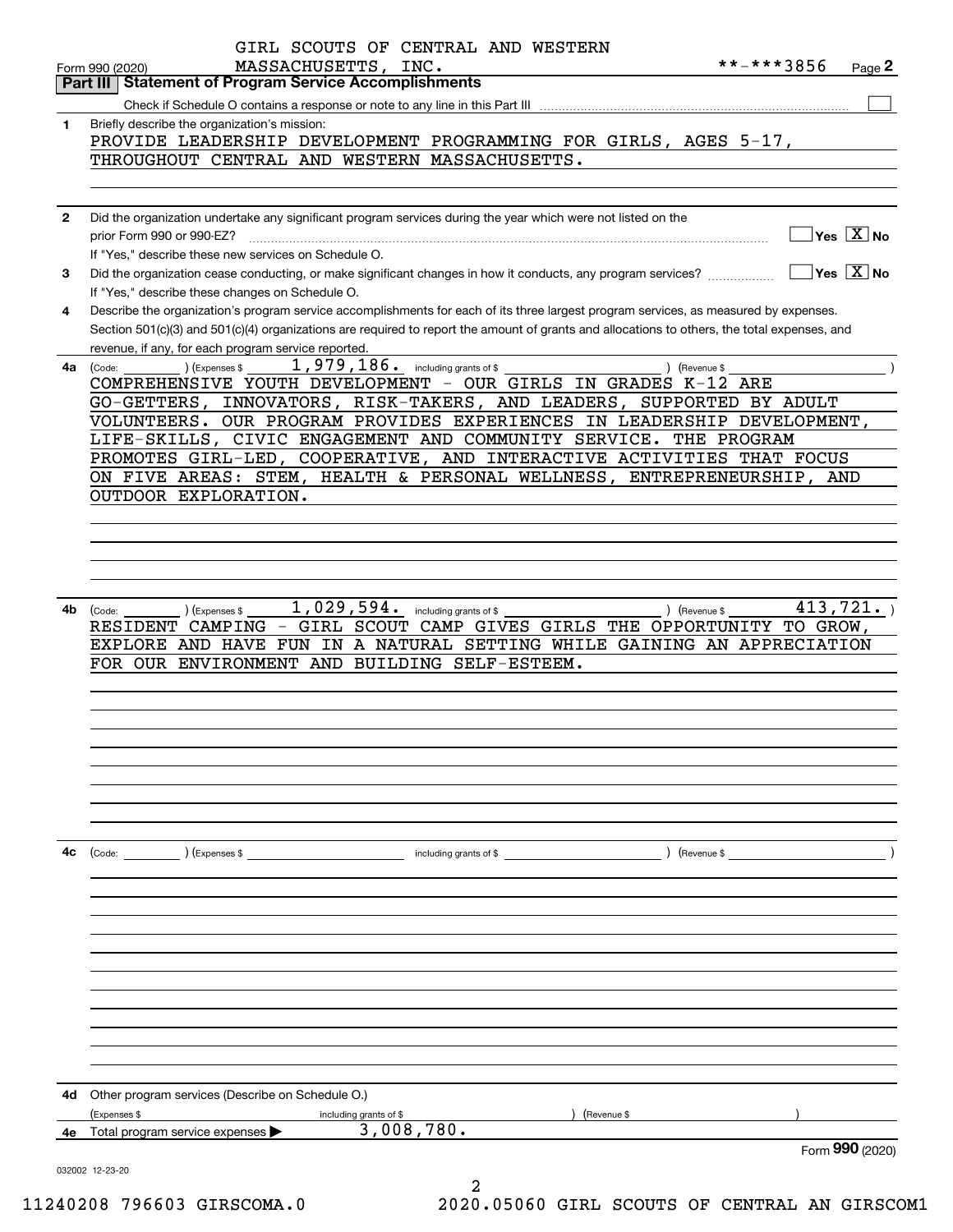**Form 990 (2020)**<br>**Part IV** Checklist of Required Schedules GIRL SCOUTS OF CENTRAL AND WESTERN

| Form 990 (2020) | MASSACHUSETTS,<br>INC. | .***3856<br>$***-$<br>Page $\mathbf{3}$ |
|-----------------|------------------------|-----------------------------------------|
|-----------------|------------------------|-----------------------------------------|

|     |                                                                                                                                                 |                         | Yes                   | No          |
|-----|-------------------------------------------------------------------------------------------------------------------------------------------------|-------------------------|-----------------------|-------------|
| 1   | Is the organization described in section $501(c)(3)$ or $4947(a)(1)$ (other than a private foundation)?                                         |                         |                       |             |
|     |                                                                                                                                                 | 1.                      | X                     |             |
| 2   |                                                                                                                                                 | $\overline{\mathbf{2}}$ | $\overline{\text{x}}$ |             |
| 3   | Did the organization engage in direct or indirect political campaign activities on behalf of or in opposition to candidates for                 |                         |                       |             |
|     |                                                                                                                                                 | 3                       |                       | x           |
| 4   | Section 501(c)(3) organizations. Did the organization engage in lobbying activities, or have a section 501(h) election in effect                |                         |                       |             |
|     |                                                                                                                                                 | 4                       |                       | X.          |
| 5   | Is the organization a section 501(c)(4), 501(c)(5), or 501(c)(6) organization that receives membership dues, assessments, or                    |                         |                       |             |
|     |                                                                                                                                                 | 5                       |                       | X.          |
| 6   | Did the organization maintain any donor advised funds or any similar funds or accounts for which donors have the right to                       |                         |                       |             |
|     | provide advice on the distribution or investment of amounts in such funds or accounts? If "Yes," complete Schedule D, Part I                    | 6                       |                       | X.          |
| 7   | Did the organization receive or hold a conservation easement, including easements to preserve open space,                                       |                         |                       |             |
|     |                                                                                                                                                 | $\overline{7}$          |                       | X.          |
| 8   | Did the organization maintain collections of works of art, historical treasures, or other similar assets? If "Yes," complete                    |                         |                       |             |
|     |                                                                                                                                                 | 8                       |                       | X.          |
| 9   | Did the organization report an amount in Part X, line 21, for escrow or custodial account liability, serve as a custodian for                   |                         |                       |             |
|     | amounts not listed in Part X; or provide credit counseling, debt management, credit repair, or debt negotiation services?                       |                         |                       | X.          |
|     |                                                                                                                                                 | 9                       |                       |             |
| 10  | Did the organization, directly or through a related organization, hold assets in donor-restricted endowments                                    |                         |                       | x           |
|     |                                                                                                                                                 | 10                      |                       |             |
| 11  | If the organization's answer to any of the following questions is "Yes," then complete Schedule D, Parts VI, VII, VIII, IX, or X                |                         |                       |             |
|     | as applicable.<br>a Did the organization report an amount for land, buildings, and equipment in Part X, line 10? If "Yes," complete Schedule D, |                         |                       |             |
|     |                                                                                                                                                 | 11a                     | X                     |             |
|     | <b>b</b> Did the organization report an amount for investments - other securities in Part X, line 12, that is 5% or more of its total           |                         |                       |             |
|     |                                                                                                                                                 | 11b                     |                       | X.          |
| c   | Did the organization report an amount for investments - program related in Part X, line 13, that is 5% or more of its total                     |                         |                       |             |
|     |                                                                                                                                                 | 11c                     |                       | X.          |
| d   | Did the organization report an amount for other assets in Part X, line 15, that is 5% or more of its total assets reported in                   |                         |                       |             |
|     |                                                                                                                                                 | 11d                     |                       | X.          |
|     | e Did the organization report an amount for other liabilities in Part X, line 25? If "Yes," complete Schedule D, Part X                         | 11e                     | $\mathbf X$           |             |
| f   | Did the organization's separate or consolidated financial statements for the tax year include a footnote that addresses                         |                         |                       |             |
|     | the organization's liability for uncertain tax positions under FIN 48 (ASC 740)? If "Yes," complete Schedule D, Part X                          | 11f                     | X                     |             |
|     | 12a Did the organization obtain separate, independent audited financial statements for the tax year? If "Yes," complete                         |                         |                       |             |
|     |                                                                                                                                                 | 12a                     | X                     |             |
|     | <b>b</b> Was the organization included in consolidated, independent audited financial statements for the tax year?                              |                         |                       |             |
|     | If "Yes," and if the organization answered "No" to line 12a, then completing Schedule D, Parts XI and XII is optional                           | 12b                     |                       | A           |
| 13  |                                                                                                                                                 | 13                      |                       | X           |
| 14a | Did the organization maintain an office, employees, or agents outside of the United States?                                                     | 14a                     |                       | $\mathbf X$ |
| b   | Did the organization have aggregate revenues or expenses of more than \$10,000 from grantmaking, fundraising, business,                         |                         |                       |             |
|     | investment, and program service activities outside the United States, or aggregate foreign investments valued at \$100,000                      |                         |                       |             |
|     |                                                                                                                                                 | 14b                     |                       | x           |
| 15  | Did the organization report on Part IX, column (A), line 3, more than \$5,000 of grants or other assistance to or for any                       |                         |                       |             |
|     |                                                                                                                                                 | 15                      |                       | x           |
| 16  | Did the organization report on Part IX, column (A), line 3, more than \$5,000 of aggregate grants or other assistance to                        |                         |                       |             |
|     |                                                                                                                                                 | 16                      |                       | x           |
| 17  | Did the organization report a total of more than \$15,000 of expenses for professional fundraising services on Part IX,                         |                         |                       |             |
|     |                                                                                                                                                 | 17                      |                       | x           |
| 18  | Did the organization report more than \$15,000 total of fundraising event gross income and contributions on Part VIII, lines                    |                         |                       |             |
|     |                                                                                                                                                 | 18                      | х                     |             |
| 19  | Did the organization report more than \$15,000 of gross income from gaming activities on Part VIII, line 9a? If "Yes."                          |                         |                       |             |
|     |                                                                                                                                                 | 19                      |                       | X,          |
| 20a |                                                                                                                                                 | <b>20a</b>              |                       | X           |
| b   | If "Yes" to line 20a, did the organization attach a copy of its audited financial statements to this return?                                    | 20 <sub>b</sub>         |                       |             |
| 21  | Did the organization report more than \$5,000 of grants or other assistance to any domestic organization or                                     |                         |                       |             |
|     |                                                                                                                                                 | 21                      |                       | x           |
|     | 032003 12-23-20                                                                                                                                 |                         | Form 990 (2020)       |             |

032003 12-23-20

11240208 796603 GIRSCOMA.0 2020.05060 GIRL SCOUTS OF CENTRAL AN GIRSCOM1

3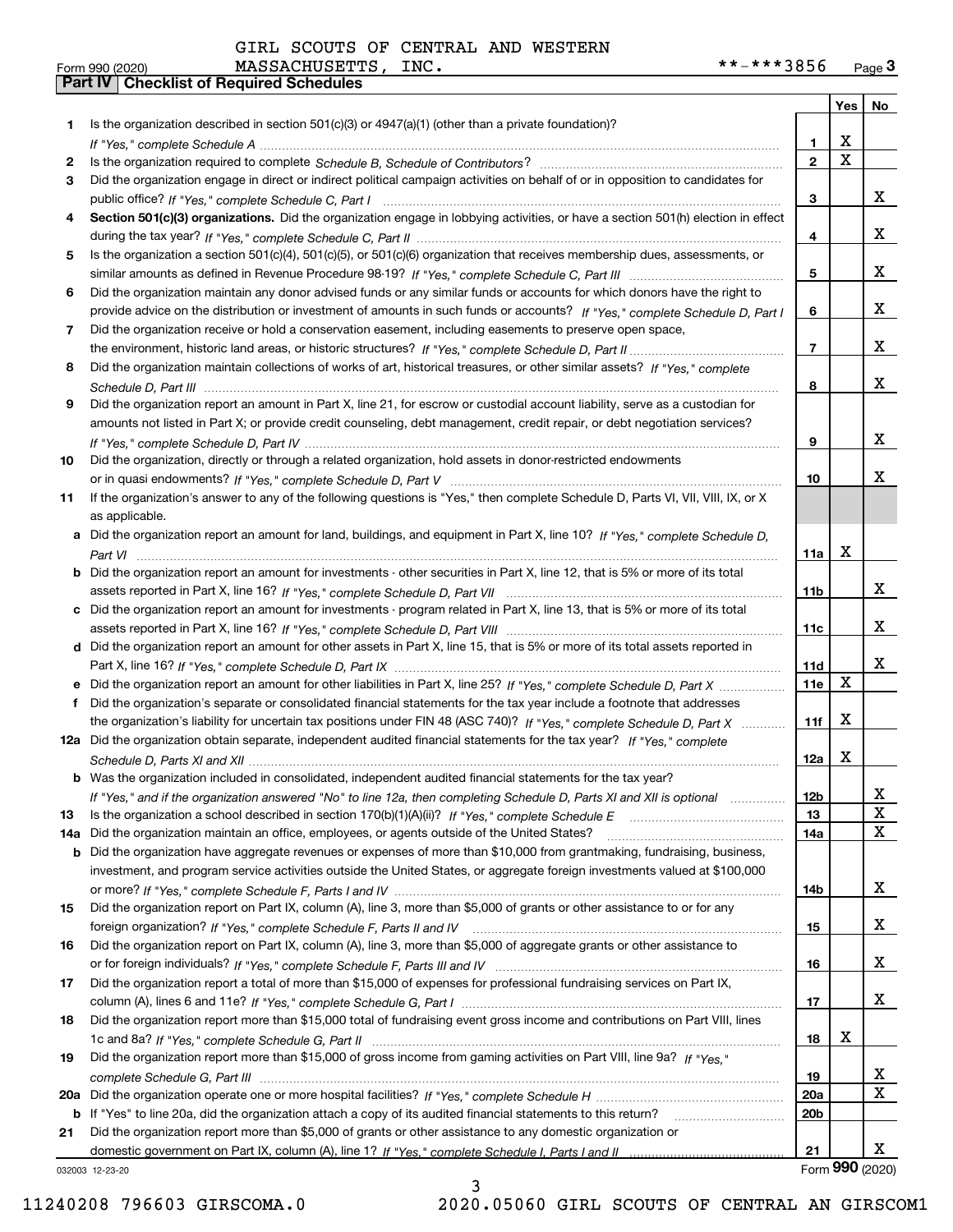*(continued)*

|               |                                                                                                                              |                 |     | Form 990 (2020) |
|---------------|------------------------------------------------------------------------------------------------------------------------------|-----------------|-----|-----------------|
|               | (gambling) winnings to prize winners?                                                                                        | 1c              | х   |                 |
|               | c Did the organization comply with backup withholding rules for reportable payments to vendors and reportable gaming         |                 |     |                 |
|               | <b>b</b> Enter the number of Forms W-2G included in line 1a. Enter -0- if not applicable<br>1b                               |                 |     |                 |
|               | 1a<br><b>1a</b> Enter the number reported in Box 3 of Form 1096. Enter -0- if not applicable <i>manumumumum</i><br>0         |                 |     |                 |
|               | 11                                                                                                                           |                 |     |                 |
|               |                                                                                                                              |                 | Yes | No.             |
|               | Check if Schedule O contains a response or note to any line in this Part V                                                   |                 |     |                 |
| <b>Part V</b> | <b>Statements Regarding Other IRS Filings and Tax Compliance</b>                                                             |                 |     |                 |
|               | Note: All Form 990 filers are required to complete Schedule O                                                                | 38              | х   |                 |
| 38            | Did the organization complete Schedule O and provide explanations in Schedule O for Part VI, lines 11b and 19?               |                 |     |                 |
|               | and that is treated as a partnership for federal income tax purposes? If "Yes," complete Schedule R, Part VI                 | 37              |     | x               |
| 37            | Did the organization conduct more than 5% of its activities through an entity that is not a related organization             |                 |     |                 |
|               |                                                                                                                              | 36              |     | x               |
| 36            | Section 501(c)(3) organizations. Did the organization make any transfers to an exempt non-charitable related organization?   |                 |     |                 |
|               |                                                                                                                              | 35b             |     |                 |
|               | b If "Yes" to line 35a, did the organization receive any payment from or engage in any transaction with a controlled entity  |                 |     |                 |
|               | 35a Did the organization have a controlled entity within the meaning of section 512(b)(13)?                                  | 35a             |     | x               |
|               |                                                                                                                              | 34              | X   |                 |
| 34            | Was the organization related to any tax-exempt or taxable entity? If "Yes," complete Schedule R, Part II, III, or IV, and    |                 |     |                 |
|               |                                                                                                                              | 33              |     | X               |
| 33            | Did the organization own 100% of an entity disregarded as separate from the organization under Regulations                   |                 |     |                 |
|               | Schedule N, Part II                                                                                                          | 32              |     | х               |
| 32            | Did the organization sell, exchange, dispose of, or transfer more than 25% of its net assets? If "Yes," complete             |                 |     |                 |
| 31            | Did the organization liquidate, terminate, or dissolve and cease operations? If "Yes," complete Schedule N, Part I           | 31              |     | $\mathbf X$     |
|               |                                                                                                                              | 30              |     | x               |
| 30            | Did the organization receive contributions of art, historical treasures, or other similar assets, or qualified conservation  |                 |     |                 |
| 29            |                                                                                                                              | 29              |     | $\mathbf X$     |
|               |                                                                                                                              | 28c             |     | х               |
|               | c A 35% controlled entity of one or more individuals and/or organizations described in lines 28a or 28b? If                  |                 |     |                 |
|               |                                                                                                                              | 28 <sub>b</sub> |     | $\mathbf X$     |
|               |                                                                                                                              | 28a             |     | x               |
|               | a A current or former officer, director, trustee, key employee, creator or founder, or substantial contributor? If           |                 |     |                 |
|               | instructions, for applicable filing thresholds, conditions, and exceptions):                                                 |                 |     |                 |
| 28            | Was the organization a party to a business transaction with one of the following parties (see Schedule L, Part IV            |                 |     |                 |
|               | entity (including an employee thereof) or family member of any of these persons? If "Yes," complete Schedule L, Part III     | 27              |     |                 |
|               | creator or founder, substantial contributor or employee thereof, a grant selection committee member, or to a 35% controlled  |                 |     | х               |
|               |                                                                                                                              |                 |     |                 |
| 27            | Did the organization provide a grant or other assistance to any current or former officer, director, trustee, key employee,  |                 |     |                 |
|               |                                                                                                                              | 26              |     | х               |
|               | or former officer, director, trustee, key employee, creator or founder, substantial contributor, or 35%                      |                 |     |                 |
| 26            | Did the organization report any amount on Part X, line 5 or 22, for receivables from or payables to any current              |                 |     |                 |
|               | Schedule L. Part I                                                                                                           | 25 <sub>b</sub> |     | х               |
|               | that the transaction has not been reported on any of the organization's prior Forms 990 or 990-EZ? If "Yes." complete        |                 |     |                 |
|               | b Is the organization aware that it engaged in an excess benefit transaction with a disqualified person in a prior year, and |                 |     |                 |
|               |                                                                                                                              | 25a             |     | x               |
|               | 25a Section 501(c)(3), 501(c)(4), and 501(c)(29) organizations. Did the organization engage in an excess benefit             |                 |     |                 |
|               |                                                                                                                              | 24d             |     |                 |
|               |                                                                                                                              | 24c             |     |                 |
|               | c Did the organization maintain an escrow account other than a refunding escrow at any time during the year to defease       |                 |     |                 |
|               | <b>b</b> Did the organization invest any proceeds of tax-exempt bonds beyond a temporary period exception?                   | 24b             |     |                 |
|               |                                                                                                                              | 24a             |     | x               |
|               | last day of the year, that was issued after December 31, 2002? If "Yes," answer lines 24b through 24d and complete           |                 |     |                 |
|               | 24a Did the organization have a tax-exempt bond issue with an outstanding principal amount of more than \$100,000 as of the  |                 |     |                 |
|               |                                                                                                                              | 23              | x   |                 |
|               | and former officers, directors, trustees, key employees, and highest compensated employees? If "Yes," complete               |                 |     |                 |
| 23            | Did the organization answer "Yes" to Part VII, Section A, line 3, 4, or 5 about compensation of the organization's current   |                 |     |                 |
|               |                                                                                                                              | 22              |     | x               |
| 22            | Did the organization report more than \$5,000 of grants or other assistance to or for domestic individuals on                |                 |     |                 |
|               |                                                                                                                              |                 | Yes | No              |

11240208 796603 GIRSCOMA.0 2020.05060 GIRL SCOUTS OF CENTRAL AN GIRSCOM1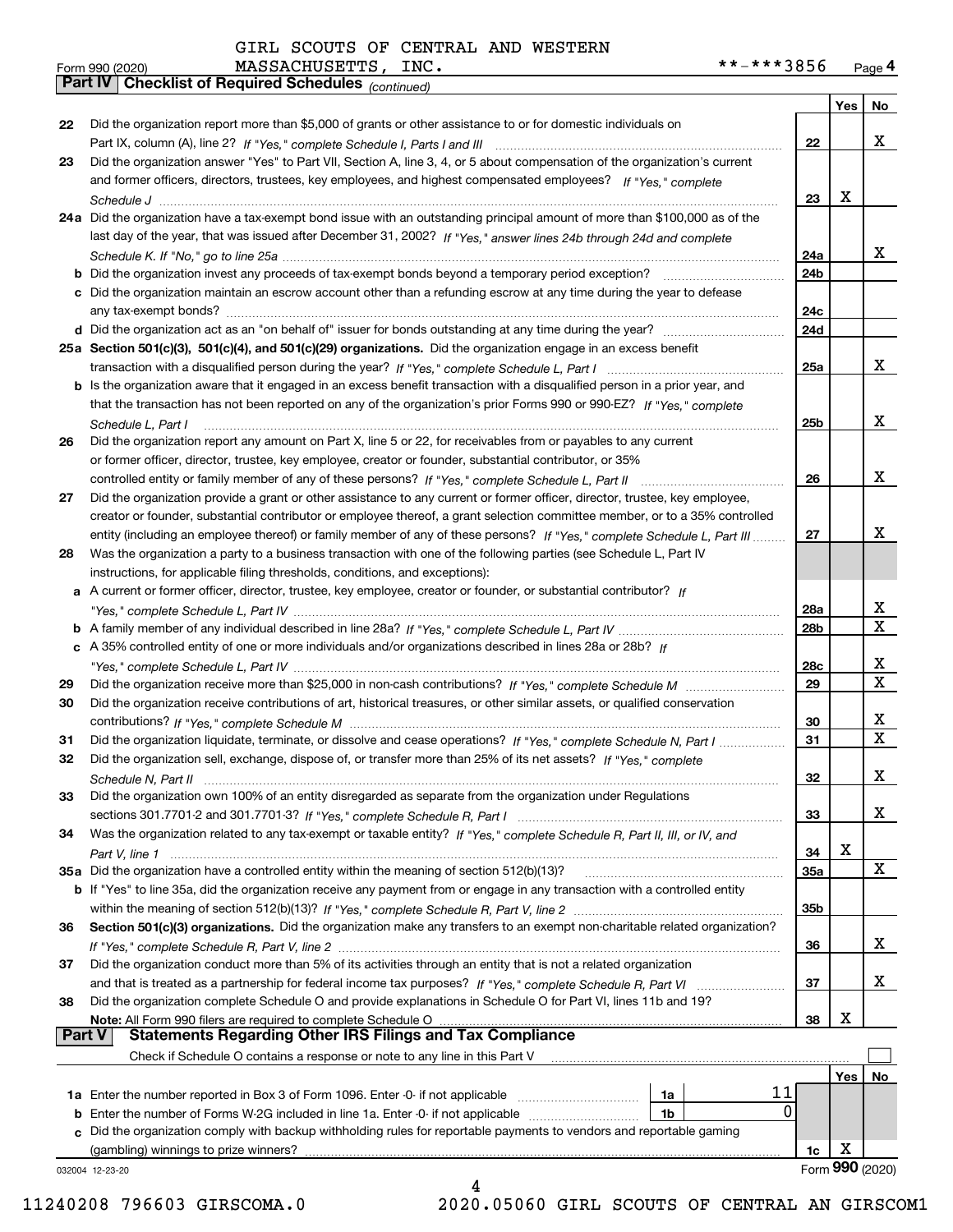| GIRL SCOUTS OF CENTRAL AND WESTERN |  |  |
|------------------------------------|--|--|
|                                    |  |  |

|               | MASSACHUSETTS, INC.<br>Form 990 (2020)                                                                                                          | **-***3856     |   | Page $5$       |
|---------------|-------------------------------------------------------------------------------------------------------------------------------------------------|----------------|---|----------------|
| <b>Part V</b> | Statements Regarding Other IRS Filings and Tax Compliance (continued)                                                                           |                |   |                |
|               |                                                                                                                                                 |                |   | Yes $\vert$ No |
|               | 2a Enter the number of employees reported on Form W-3, Transmittal of Wage and Tax Statements,                                                  |                |   |                |
|               | filed for the calendar year ending with or within the year covered by this return [[[[[[[[[[[[[[[[[[[[[[[[[[[<br>2a                             | 43             |   |                |
|               |                                                                                                                                                 | 2 <sub>b</sub> | х |                |
|               |                                                                                                                                                 |                |   |                |
|               | 3a Did the organization have unrelated business gross income of \$1,000 or more during the year?                                                | 3a             |   | х              |
|               |                                                                                                                                                 | 3b             |   |                |
|               | 4a At any time during the calendar year, did the organization have an interest in, or a signature or other authority over, a                    |                |   |                |
|               |                                                                                                                                                 | 4a             |   | х              |
|               | <b>b</b> If "Yes," enter the name of the foreign country $\blacktriangleright$                                                                  |                |   |                |
|               | See instructions for filing requirements for FinCEN Form 114, Report of Foreign Bank and Financial Accounts (FBAR).                             |                |   |                |
| 5a            | Was the organization a party to a prohibited tax shelter transaction at any time during the tax year?                                           | 5a             |   | х              |
| b             |                                                                                                                                                 | 5b             |   | x              |
| c             |                                                                                                                                                 | 5c             |   |                |
| 6а            | Does the organization have annual gross receipts that are normally greater than \$100,000, and did the organization solicit                     |                |   |                |
|               | any contributions that were not tax deductible as charitable contributions?                                                                     | 6a             |   | x              |
|               | b If "Yes," did the organization include with every solicitation an express statement that such contributions or gifts                          |                |   |                |
|               | were not tax deductible?                                                                                                                        | 6b             |   |                |
| 7             | Organizations that may receive deductible contributions under section 170(c).                                                                   |                |   |                |
| a             | Did the organization receive a payment in excess of \$75 made partly as a contribution and partly for goods and services provided to the payor? | 7a             |   | х              |
| b             | If "Yes," did the organization notify the donor of the value of the goods or services provided?                                                 | 7b             |   |                |
|               | Did the organization sell, exchange, or otherwise dispose of tangible personal property for which it was required                               |                |   |                |
|               |                                                                                                                                                 | 7c             |   | х              |
| d             | 7d                                                                                                                                              |                |   |                |
| е             | Did the organization receive any funds, directly or indirectly, to pay premiums on a personal benefit contract?                                 | 7e             |   | х<br>X         |
| f             | Did the organization, during the year, pay premiums, directly or indirectly, on a personal benefit contract?                                    | 7f             |   |                |
| g             | If the organization received a contribution of qualified intellectual property, did the organization file Form 8899 as required?                | 7g             |   |                |
| h.            | If the organization received a contribution of cars, boats, airplanes, or other vehicles, did the organization file a Form 1098-C?              | 7h             |   |                |
| 8             | Sponsoring organizations maintaining donor advised funds. Did a donor advised fund maintained by the                                            | 8              |   |                |
| 9             | sponsoring organization have excess business holdings at any time during the year?<br>Sponsoring organizations maintaining donor advised funds. |                |   |                |
| a             | Did the sponsoring organization make any taxable distributions under section 4966?                                                              | 9а             |   |                |
| b             | Did the sponsoring organization make a distribution to a donor, donor advisor, or related person?                                               | 9b             |   |                |
| 10            | Section 501(c)(7) organizations. Enter:                                                                                                         |                |   |                |
|               | 10a                                                                                                                                             |                |   |                |
|               | 10 <sub>b</sub><br>Gross receipts, included on Form 990, Part VIII, line 12, for public use of club facilities                                  |                |   |                |
| 11            | Section 501(c)(12) organizations. Enter:                                                                                                        |                |   |                |
| a             | Gross income from members or shareholders<br>11a                                                                                                |                |   |                |
|               | b Gross income from other sources (Do not net amounts due or paid to other sources against                                                      |                |   |                |
|               | 11 <sub>b</sub>                                                                                                                                 |                |   |                |
|               | 12a Section 4947(a)(1) non-exempt charitable trusts. Is the organization filing Form 990 in lieu of Form 1041?                                  | 12a            |   |                |
|               | <b>b</b> If "Yes," enter the amount of tax-exempt interest received or accrued during the year <i>manument</i><br>12b                           |                |   |                |
| 13            | Section 501(c)(29) qualified nonprofit health insurance issuers.                                                                                |                |   |                |
|               | a Is the organization licensed to issue qualified health plans in more than one state?                                                          | 13а            |   |                |
|               | Note: See the instructions for additional information the organization must report on Schedule O.                                               |                |   |                |
|               | <b>b</b> Enter the amount of reserves the organization is required to maintain by the states in which the                                       |                |   |                |
|               | 13b                                                                                                                                             |                |   |                |
|               | 13с                                                                                                                                             |                |   |                |
| 14a           | Did the organization receive any payments for indoor tanning services during the tax year?                                                      | 14a            |   | x              |
|               | <b>b</b> If "Yes," has it filed a Form 720 to report these payments? If "No," provide an explanation on Schedule O                              | 14b            |   |                |
| 15            | Is the organization subject to the section 4960 tax on payment(s) of more than \$1,000,000 in remuneration or                                   |                |   |                |
|               |                                                                                                                                                 | 15             |   | х              |
|               | If "Yes," see instructions and file Form 4720, Schedule N.                                                                                      |                |   |                |
| 16            | Is the organization an educational institution subject to the section 4968 excise tax on net investment income?                                 | 16             |   | х              |
|               | If "Yes," complete Form 4720, Schedule O.                                                                                                       |                |   |                |

5

Form (2020) **990**

032005 12-23-20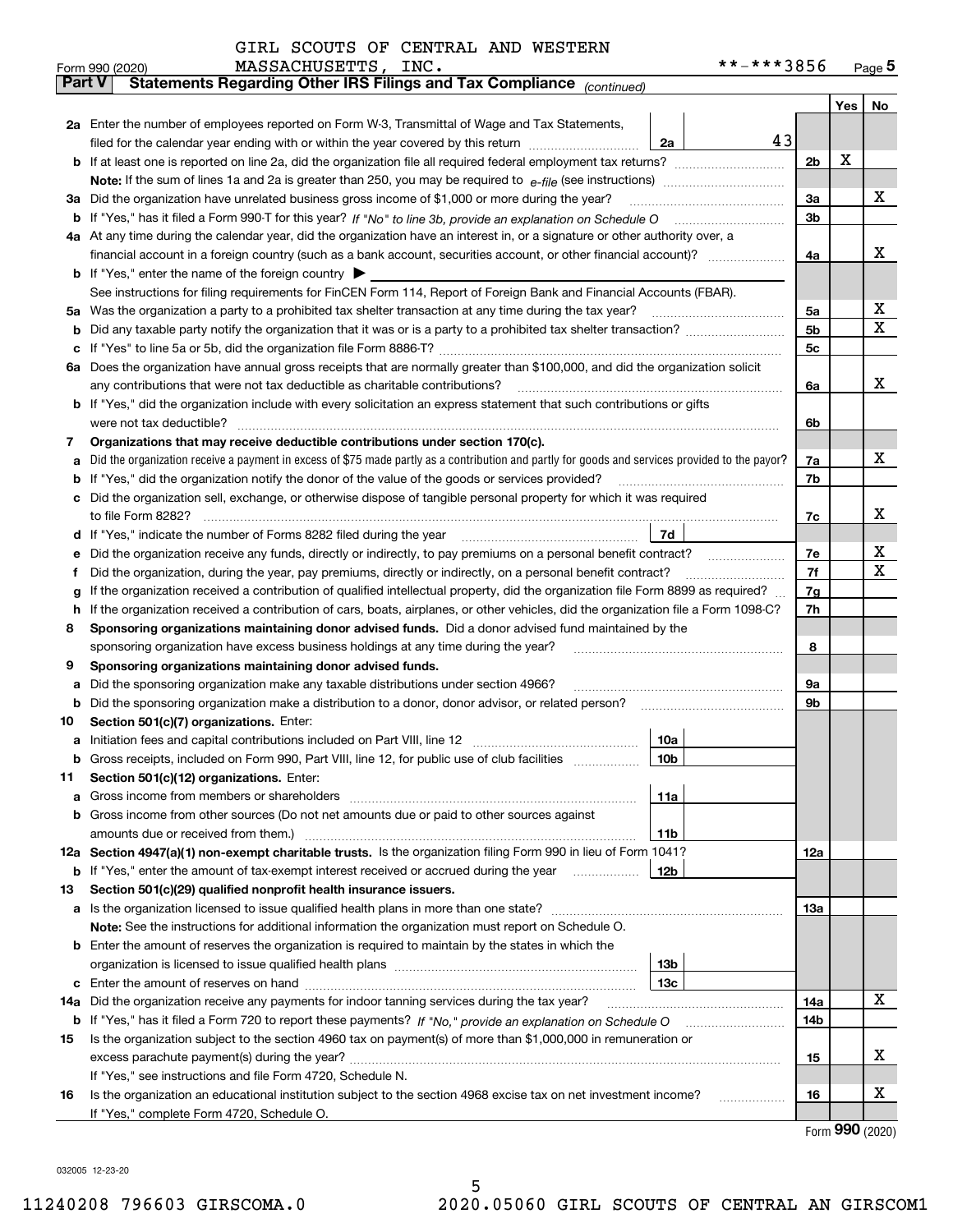| Form 990 (2020) | MASSACHUSETTS, INC.                                                                                                           | **-***3856 | Page $6$                |
|-----------------|-------------------------------------------------------------------------------------------------------------------------------|------------|-------------------------|
|                 | Part VI   Governance, Management, and Disclosure For each "Yes" response to lines 2 through 7b below, and for a "No" response |            |                         |
|                 | to line 8a, 8b, or 10b below, describe the circumstances, processes, or changes on Schedule O. See instructions.              |            |                         |
|                 | Check if Schedule O contains a response or note to any line in this Part VI                                                   |            | $\overline{\mathbf{X}}$ |

|        |                                                                                                                                                                                                                                                                                                                                                                                                                                                                                        |    |    |                 | Yes | No                      |
|--------|----------------------------------------------------------------------------------------------------------------------------------------------------------------------------------------------------------------------------------------------------------------------------------------------------------------------------------------------------------------------------------------------------------------------------------------------------------------------------------------|----|----|-----------------|-----|-------------------------|
|        | <b>1a</b> Enter the number of voting members of the governing body at the end of the tax year                                                                                                                                                                                                                                                                                                                                                                                          | 1a | 23 |                 |     |                         |
|        | If there are material differences in voting rights among members of the governing body, or if the governing                                                                                                                                                                                                                                                                                                                                                                            |    |    |                 |     |                         |
|        | body delegated broad authority to an executive committee or similar committee, explain on Schedule O.                                                                                                                                                                                                                                                                                                                                                                                  |    |    |                 |     |                         |
| b      | Enter the number of voting members included on line 1a, above, who are independent                                                                                                                                                                                                                                                                                                                                                                                                     | 1b | 22 |                 |     |                         |
| 2      | Did any officer, director, trustee, or key employee have a family relationship or a business relationship with any other<br>officer, director, trustee, or key employee?                                                                                                                                                                                                                                                                                                               |    |    | 2               |     | X                       |
| 3      | Did the organization delegate control over management duties customarily performed by or under the direct supervision                                                                                                                                                                                                                                                                                                                                                                  |    |    |                 |     |                         |
|        |                                                                                                                                                                                                                                                                                                                                                                                                                                                                                        |    |    | 3               |     | X                       |
| 4      | Did the organization make any significant changes to its governing documents since the prior Form 990 was filed?                                                                                                                                                                                                                                                                                                                                                                       |    |    | 4               |     | $\overline{\mathbf{x}}$ |
| 5      |                                                                                                                                                                                                                                                                                                                                                                                                                                                                                        |    |    | 5               |     | X                       |
| 6      | Did the organization have members or stockholders?                                                                                                                                                                                                                                                                                                                                                                                                                                     |    |    | 6               |     | $\mathbf x$             |
| 7a     | Did the organization have members, stockholders, or other persons who had the power to elect or appoint one or                                                                                                                                                                                                                                                                                                                                                                         |    |    | 7a              |     | x                       |
|        | b Are any governance decisions of the organization reserved to (or subject to approval by) members, stockholders, or                                                                                                                                                                                                                                                                                                                                                                   |    |    |                 |     |                         |
|        | persons other than the governing body?<br>$\begin{minipage}{0.5\textwidth} \begin{tabular}{ l l l } \hline \multicolumn{1}{ l l } \hline \multicolumn{1}{ l } \multicolumn{1}{ l } \multicolumn{1}{ l } \multicolumn{1}{ l } \multicolumn{1}{ l } \multicolumn{1}{ l } \multicolumn{1}{ l } \multicolumn{1}{ l } \multicolumn{1}{ l } \multicolumn{1}{ l } \multicolumn{1}{ l } \multicolumn{1}{ l } \multicolumn{1}{ l } \multicolumn{1}{ l } \multicolumn{1}{ l } \multicolumn{1}{ $ |    |    | 7b              |     | х                       |
| 8      | Did the organization contemporaneously document the meetings held or written actions undertaken during the year by the following:                                                                                                                                                                                                                                                                                                                                                      |    |    |                 |     |                         |
| a      |                                                                                                                                                                                                                                                                                                                                                                                                                                                                                        |    |    | 8a              | X   |                         |
| b      |                                                                                                                                                                                                                                                                                                                                                                                                                                                                                        |    |    | 8b              | X   |                         |
| 9      | Is there any officer, director, trustee, or key employee listed in Part VII, Section A, who cannot be reached at the                                                                                                                                                                                                                                                                                                                                                                   |    |    |                 |     |                         |
|        |                                                                                                                                                                                                                                                                                                                                                                                                                                                                                        |    |    | 9               |     | x                       |
|        | <b>Section B. Policies</b> (This Section B requests information about policies not required by the Internal Revenue Code.)                                                                                                                                                                                                                                                                                                                                                             |    |    |                 |     |                         |
|        |                                                                                                                                                                                                                                                                                                                                                                                                                                                                                        |    |    |                 | Yes | No                      |
|        |                                                                                                                                                                                                                                                                                                                                                                                                                                                                                        |    |    | 10a             | x   |                         |
|        | <b>b</b> If "Yes," did the organization have written policies and procedures governing the activities of such chapters, affiliates,                                                                                                                                                                                                                                                                                                                                                    |    |    |                 |     |                         |
|        |                                                                                                                                                                                                                                                                                                                                                                                                                                                                                        |    |    | 10 <sub>b</sub> | x   |                         |
|        |                                                                                                                                                                                                                                                                                                                                                                                                                                                                                        |    |    |                 | X   |                         |
|        | 11a Has the organization provided a complete copy of this Form 990 to all members of its governing body before filing the form?                                                                                                                                                                                                                                                                                                                                                        |    |    | 11a             |     |                         |
|        | <b>b</b> Describe in Schedule O the process, if any, used by the organization to review this Form 990.                                                                                                                                                                                                                                                                                                                                                                                 |    |    |                 | X   |                         |
|        |                                                                                                                                                                                                                                                                                                                                                                                                                                                                                        |    |    | 12a             | X   |                         |
| b<br>c | Did the organization regularly and consistently monitor and enforce compliance with the policy? If "Yes." describe                                                                                                                                                                                                                                                                                                                                                                     |    |    | 12b             |     |                         |
|        | in Schedule O how this was done manufactured and continuum control of the state of the state of the state of t                                                                                                                                                                                                                                                                                                                                                                         |    |    | 12c             | Х   |                         |
| 13     | Did the organization have a written whistleblower policy? [11] matter content to the organization have a written whistleblower policy? [11] matter content content content of the organization have a written whistleblower po                                                                                                                                                                                                                                                         |    |    | 13              | X   |                         |
| 14     | Did the organization have a written document retention and destruction policy? manufactured and the organization have a written document retention and destruction policy?                                                                                                                                                                                                                                                                                                             |    |    | 14              | X   |                         |
| 15     | Did the process for determining compensation of the following persons include a review and approval by independent<br>persons, comparability data, and contemporaneous substantiation of the deliberation and decision?                                                                                                                                                                                                                                                                |    |    |                 |     |                         |
|        | The organization's CEO, Executive Director, or top management official manufactured content content of the organization's CEO, Executive Director, or top management official                                                                                                                                                                                                                                                                                                          |    |    | 15a             | X   |                         |
|        | <b>b</b> Other officers or key employees of the organization                                                                                                                                                                                                                                                                                                                                                                                                                           |    |    | 15b             | X   |                         |
|        | If "Yes" to line 15a or 15b, describe the process in Schedule O (see instructions).                                                                                                                                                                                                                                                                                                                                                                                                    |    |    |                 |     |                         |
|        | 16a Did the organization invest in, contribute assets to, or participate in a joint venture or similar arrangement with a                                                                                                                                                                                                                                                                                                                                                              |    |    |                 |     |                         |
|        | taxable entity during the year?                                                                                                                                                                                                                                                                                                                                                                                                                                                        |    |    | 16a             |     | X                       |
|        | b If "Yes," did the organization follow a written policy or procedure requiring the organization to evaluate its participation                                                                                                                                                                                                                                                                                                                                                         |    |    |                 |     |                         |
|        | in joint venture arrangements under applicable federal tax law, and take steps to safequard the organization's                                                                                                                                                                                                                                                                                                                                                                         |    |    |                 |     |                         |
|        | exempt status with respect to such arrangements?                                                                                                                                                                                                                                                                                                                                                                                                                                       |    |    | 16b             |     |                         |
|        | <b>Section C. Disclosure</b>                                                                                                                                                                                                                                                                                                                                                                                                                                                           |    |    |                 |     |                         |
| 17     | List the states with which a copy of this Form 990 is required to be filed $\blacktriangleright$ MA                                                                                                                                                                                                                                                                                                                                                                                    |    |    |                 |     |                         |
| 18     | Section 6104 requires an organization to make its Forms 1023 (1024 or 1024-A, if applicable), 990, and 990-T (Section 501(c)(3)s only) available                                                                                                                                                                                                                                                                                                                                       |    |    |                 |     |                         |
|        | for public inspection. Indicate how you made these available. Check all that apply.<br>$\mid$ $\rm X \mid$ Own website<br>$X$ Upon request<br>Another's website<br>Other (explain on Schedule O)                                                                                                                                                                                                                                                                                       |    |    |                 |     |                         |
| 19     | Describe on Schedule O whether (and if so, how) the organization made its governing documents, conflict of interest policy, and financial                                                                                                                                                                                                                                                                                                                                              |    |    |                 |     |                         |
|        | statements available to the public during the tax year.                                                                                                                                                                                                                                                                                                                                                                                                                                |    |    |                 |     |                         |
| 20     | State the name, address, and telephone number of the person who possesses the organization's books and records                                                                                                                                                                                                                                                                                                                                                                         |    |    |                 |     |                         |
|        | THE ORGANIZATION - 508-749-3614<br>01606<br>WORCESTER, MA<br>115 CENTURY DRIVE,                                                                                                                                                                                                                                                                                                                                                                                                        |    |    |                 |     |                         |
|        |                                                                                                                                                                                                                                                                                                                                                                                                                                                                                        |    |    |                 |     |                         |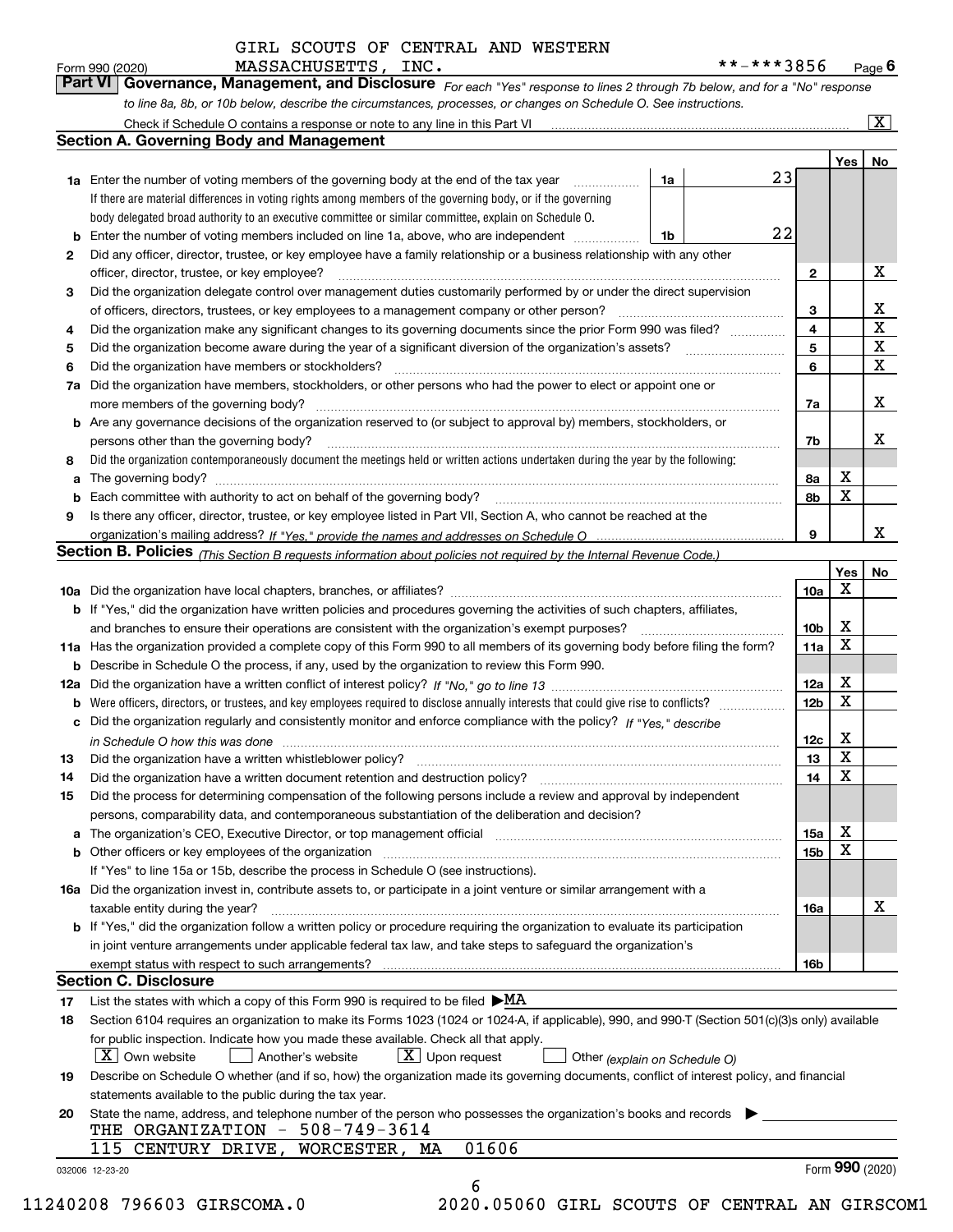$\mathcal{L}^{\text{max}}$ 

| Form 990 (2020) | MASSACHUSETTS, INC.                           | **-***3856                                                                                 | Page <i>I</i> |
|-----------------|-----------------------------------------------|--------------------------------------------------------------------------------------------|---------------|
|                 |                                               | Part VII Compensation of Officers, Directors, Trustees, Key Employees, Highest Compensated |               |
|                 | <b>Employees, and Independent Contractors</b> |                                                                                            |               |

Check if Schedule O contains a response or note to any line in this Part VII

**Section A. Officers, Directors, Trustees, Key Employees, and Highest Compensated Employees**

**1a**  Complete this table for all persons required to be listed. Report compensation for the calendar year ending with or within the organization's tax year. **•** List all of the organization's current officers, directors, trustees (whether individuals or organizations), regardless of amount of compensation.

Enter -0- in columns (D), (E), and (F) if no compensation was paid.

 $\bullet$  List all of the organization's  $\,$ current key employees, if any. See instructions for definition of "key employee."

**•** List the organization's five current highest compensated employees (other than an officer, director, trustee, or key employee) who received reportable compensation (Box 5 of Form W-2 and/or Box 7 of Form 1099-MISC) of more than \$100,000 from the organization and any related organizations.

**•** List all of the organization's former officers, key employees, and highest compensated employees who received more than \$100,000 of reportable compensation from the organization and any related organizations.

**former directors or trustees**  ¥ List all of the organization's that received, in the capacity as a former director or trustee of the organization, more than \$10,000 of reportable compensation from the organization and any related organizations.

See instructions for the order in which to list the persons above.

Check this box if neither the organization nor any related organization compensated any current officer, director, or trustee.  $\mathcal{L}^{\text{max}}$ 

| (A)                            | (B)                    |                               |                                                                  | (C)         |              |                                   |           | (D)                 | (E)                              | (F)                      |
|--------------------------------|------------------------|-------------------------------|------------------------------------------------------------------|-------------|--------------|-----------------------------------|-----------|---------------------|----------------------------------|--------------------------|
| Name and title                 | Average                |                               | Position<br>(do not check more than one                          |             | Reportable   | Reportable                        | Estimated |                     |                                  |                          |
|                                | hours per              |                               | box, unless person is both an<br>officer and a director/trustee) |             | compensation | compensation                      | amount of |                     |                                  |                          |
|                                | week                   |                               |                                                                  |             |              |                                   |           | from                | from related                     | other                    |
|                                | (list any<br>hours for |                               |                                                                  |             |              |                                   |           | the<br>organization | organizations<br>(W-2/1099-MISC) | compensation<br>from the |
|                                | related                |                               |                                                                  |             |              |                                   |           | (W-2/1099-MISC)     |                                  | organization             |
|                                | organizations          |                               |                                                                  |             |              |                                   |           |                     |                                  | and related              |
|                                | below                  | ndividual trustee or director | nstitutional trustee                                             |             | Key employee |                                   |           |                     |                                  | organizations            |
|                                | line)                  |                               |                                                                  | Officer     |              | Highest compensated<br>  employee | Former    |                     |                                  |                          |
| (1)<br>PATRICIA HALLBERG       | 35.00                  |                               |                                                                  |             |              |                                   |           |                     |                                  |                          |
| CEO                            |                        | $\rm X$                       |                                                                  | $\mathbf X$ |              |                                   |           | 160,595.            | $\mathbf 0$ .                    | 12,481.                  |
| (2)<br>SUZANNE SMILEY          | 35.00                  |                               |                                                                  |             |              |                                   |           |                     |                                  |                          |
| COO                            |                        |                               |                                                                  | $\mathbf X$ |              |                                   |           | 122,767.            | $0$ .                            | 11, 116.                 |
| CAROLE STEEN<br>(3)            | 35.00                  |                               |                                                                  |             |              |                                   |           |                     |                                  |                          |
| CFO                            |                        |                               |                                                                  | $\mathbf X$ |              |                                   |           | 116,525.            | $\mathbf 0$ .                    | 2,052.                   |
| <b>JOAN BERTRAND</b><br>(4)    | 2.00                   |                               |                                                                  |             |              |                                   |           |                     |                                  |                          |
| PRESIDENT/CHAIR                |                        | $\overline{\mathbf{X}}$       |                                                                  | $\mathbf X$ |              |                                   |           | 0.                  | 0.                               | $0_{.}$                  |
| CASEY FREEMAN<br>(5)           | 2.00                   |                               |                                                                  |             |              |                                   |           |                     |                                  |                          |
| FIRST VICE PRESIDENT           |                        | $\overline{\text{X}}$         |                                                                  | $\mathbf X$ |              |                                   |           | 0.                  | 0.                               | $\mathbf 0$ .            |
| <b>BONNIE WALKER</b><br>(6)    | 2.00                   |                               |                                                                  |             |              |                                   |           |                     |                                  |                          |
| SECOND VICE PRESIDENT          |                        | $\overline{\text{X}}$         |                                                                  | $\rm X$     |              |                                   |           | 0.                  | $\mathbf 0$ .                    | $\mathbf 0$ .            |
| CHRIS MENDOZA<br>(7)           | 2.00                   |                               |                                                                  |             |              |                                   |           |                     |                                  |                          |
| <b>TREASURER</b>               |                        | $\overline{\text{X}}$         |                                                                  | $\rm X$     |              |                                   |           | 0.                  | 0.                               | $0_{.}$                  |
| <b>JENNIFER JOHNSON</b><br>(8) | 2.00                   |                               |                                                                  |             |              |                                   |           |                     |                                  |                          |
| <b>SECRETARY</b>               |                        | $\rm X$                       |                                                                  | $\mathbf X$ |              |                                   |           | 0.                  | $\mathbf 0$ .                    | $0_{.}$                  |
| MELISA ALVES<br>(9)            | 2.00                   |                               |                                                                  |             |              |                                   |           |                     |                                  |                          |
| MEMBER AT LARGE                |                        | X                             |                                                                  |             |              |                                   |           | $\mathbf 0$ .       | 0.                               | $\mathbf 0$ .            |
| (10) ELLA GRANT                | 2.00                   |                               |                                                                  |             |              |                                   |           |                     |                                  |                          |
| MEMBER AT LARGE                |                        | $\overline{\mathbf{X}}$       |                                                                  |             |              |                                   |           | $\mathbf 0$ .       | $\mathbf 0$ .                    | $0_{.}$                  |
| (11) LAURA MAROTTA             | 2.00                   |                               |                                                                  |             |              |                                   |           |                     |                                  |                          |
| MEMBER AT LARGE                |                        | X                             |                                                                  |             |              |                                   |           | $\mathbf 0$ .       | $\mathbf 0$ .                    | $\mathbf 0$ .            |
| (12) SHIRLEY KONNEH            | 2.00                   |                               |                                                                  |             |              |                                   |           |                     |                                  |                          |
| MEMBER AT LARGE                |                        | X                             |                                                                  |             |              |                                   |           | 0.                  | $\mathbf 0$ .                    | $\mathbf 0$ .            |
| (13) KATE KANE                 | 2.00                   |                               |                                                                  |             |              |                                   |           |                     |                                  |                          |
| MEMBER AT LARGE                |                        | X                             |                                                                  |             |              |                                   |           | 0.                  | $\mathbf 0$ .                    | $0_{.}$                  |
| (14) CARLA CARTEN              | 2.00                   |                               |                                                                  |             |              |                                   |           |                     |                                  |                          |
| MEMBER AT LARGE                |                        | $\rm X$                       |                                                                  |             |              |                                   |           | 0.                  | $\mathbf 0$ .                    | $\mathbf 0$ .            |
| (15) ROBERTA MCCULLOCH-DEWS    | 2.00                   |                               |                                                                  |             |              |                                   |           |                     |                                  |                          |
| MEMBER AT LARGE                |                        | X                             |                                                                  |             |              |                                   |           | 0.                  | 0.                               | $\mathbf 0$ .            |
| (16) ADDISON WITKES            | $\overline{2.00}$      |                               |                                                                  |             |              |                                   |           |                     |                                  |                          |
| MEMBER AT LARGE                |                        | $\rm X$                       |                                                                  |             |              |                                   |           | 0.                  | $\mathbf 0$ .                    | $\mathbf 0$ .            |
| (17) LISA GREENE               | 2.00                   |                               |                                                                  |             |              |                                   |           |                     |                                  |                          |
| MEMBER AT LARGE                |                        | $\overline{\mathbf{X}}$       |                                                                  |             |              |                                   |           | 0.                  | $\mathbf 0$ .                    | 0.                       |
|                                |                        |                               |                                                                  |             |              |                                   |           |                     |                                  | $\overline{2}$           |

7

032007 12-23-20

Form (2020) **990**

11240208 796603 GIRSCOMA.0 2020.05060 GIRL SCOUTS OF CENTRAL AN GIRSCOM1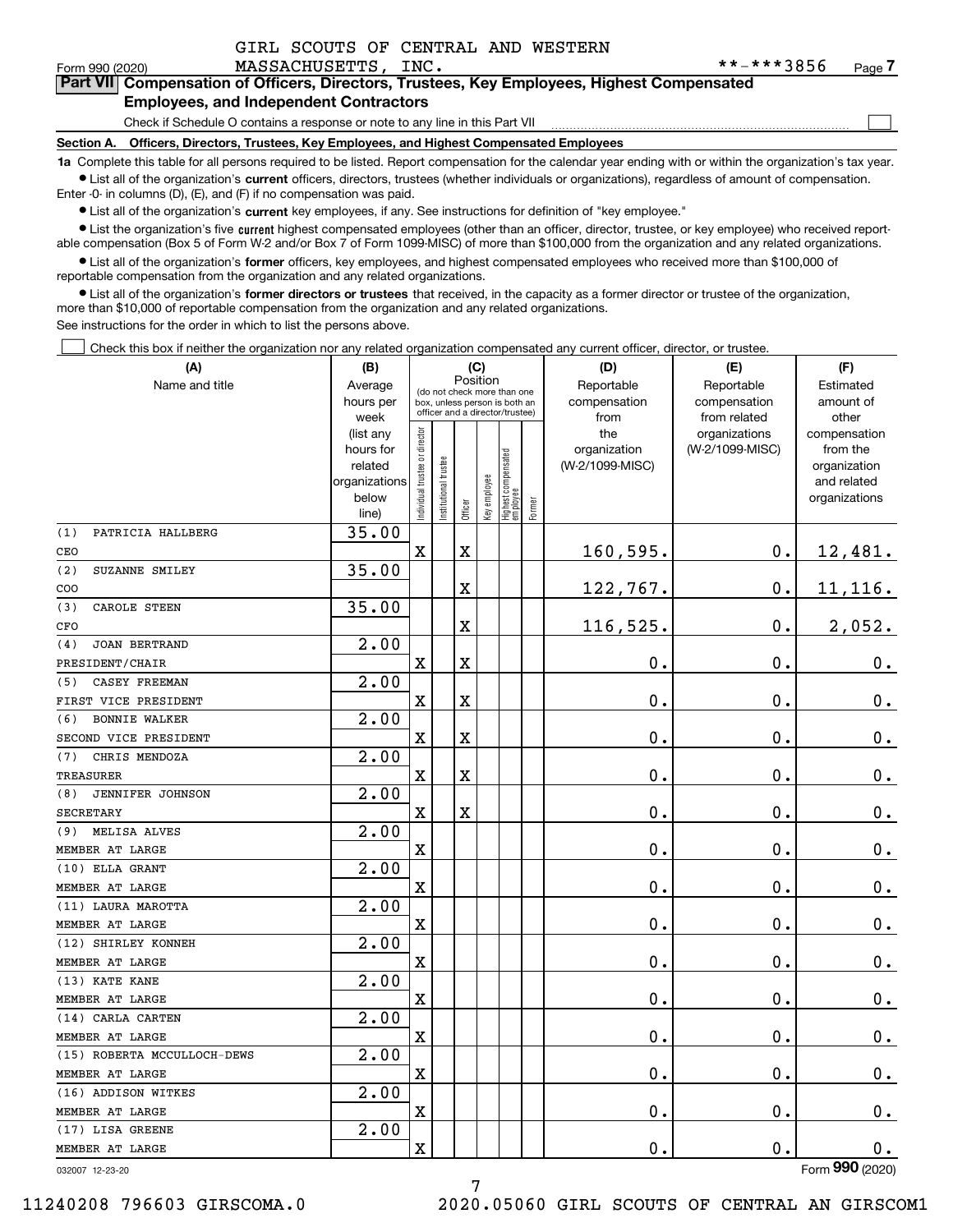|                    | GIRL SCOUTS OF CENTRAL AND WESTERN |  |
|--------------------|------------------------------------|--|
| MACCACUIICETTE TNC |                                    |  |

| **-***3856 | Page 8 |
|------------|--------|
|            |        |

| Form 990 (2020)<br>MASSACHUSETTS,                                                                                                               |                                                                                           | INC.                           |                      |                                                                                                                    |              |                                  |        |                                                                                     | **-***3856                                                                            |                  |     |                                                                                                   | Page <b>ö</b> |
|-------------------------------------------------------------------------------------------------------------------------------------------------|-------------------------------------------------------------------------------------------|--------------------------------|----------------------|--------------------------------------------------------------------------------------------------------------------|--------------|----------------------------------|--------|-------------------------------------------------------------------------------------|---------------------------------------------------------------------------------------|------------------|-----|---------------------------------------------------------------------------------------------------|---------------|
| <b>Part VII</b><br>Section A. Officers, Directors, Trustees, Key Employees, and Highest Compensated Employees (continued)                       |                                                                                           |                                |                      |                                                                                                                    |              |                                  |        |                                                                                     |                                                                                       |                  |     |                                                                                                   |               |
| (A)<br>Name and title                                                                                                                           | (B)<br>Average<br>hours per<br>week<br>(list any<br>hours for<br>related<br>organizations | Individual trustee or director |                      | (C)<br>Position<br>(do not check more than one<br>box, unless person is both an<br>officer and a director/trustee) |              |                                  |        | (D)<br>Reportable<br>compensation<br>from<br>the<br>organization<br>(W-2/1099-MISC) | (E)<br>Reportable<br>compensation<br>from related<br>organizations<br>(W-2/1099-MISC) |                  |     | (F)<br>Estimated<br>amount of<br>other<br>compensation<br>from the<br>organization<br>and related |               |
|                                                                                                                                                 | below<br>line)                                                                            |                                | nstitutional trustee | Officer                                                                                                            | key employee | Highest compensated<br> employee | Former |                                                                                     |                                                                                       |                  |     | organizations                                                                                     |               |
| (18) RYAN MATSON                                                                                                                                | 2.00                                                                                      |                                |                      |                                                                                                                    |              |                                  |        |                                                                                     |                                                                                       |                  |     |                                                                                                   |               |
| MEMBER AT LARGE                                                                                                                                 |                                                                                           | $\mathbf X$                    |                      |                                                                                                                    |              |                                  |        | 0.                                                                                  |                                                                                       | 0.               |     |                                                                                                   | 0.            |
| (19) MARYANN JOHNSON<br>MEMBER AT LARGE                                                                                                         | 2.00                                                                                      | X                              |                      |                                                                                                                    |              |                                  |        | 0.                                                                                  |                                                                                       | 0.               |     |                                                                                                   | $0_{.}$       |
| (20) NICOLE MESSIER                                                                                                                             | 2.00                                                                                      |                                |                      |                                                                                                                    |              |                                  |        |                                                                                     |                                                                                       |                  |     |                                                                                                   |               |
| MEMBER AT LARGE                                                                                                                                 |                                                                                           | X                              |                      |                                                                                                                    |              |                                  |        | $\mathbf 0$ .                                                                       |                                                                                       | 0.               |     |                                                                                                   | 0.            |
| (21) ADRIENNE HALL PHILLIPS                                                                                                                     | 2.00                                                                                      |                                |                      |                                                                                                                    |              |                                  |        |                                                                                     |                                                                                       |                  |     |                                                                                                   |               |
| MEMBER AT LARGE                                                                                                                                 |                                                                                           | X                              |                      |                                                                                                                    |              |                                  |        | $\mathbf 0$ .                                                                       |                                                                                       | 0.               |     |                                                                                                   | 0.            |
| (22) SHERYL ZAROZNY                                                                                                                             | 2.00                                                                                      |                                |                      |                                                                                                                    |              |                                  |        |                                                                                     |                                                                                       |                  |     |                                                                                                   |               |
| MEMBER AT LARGE                                                                                                                                 |                                                                                           | X                              |                      |                                                                                                                    |              |                                  |        | $\mathbf 0$ .                                                                       |                                                                                       | 0.               |     |                                                                                                   | 0.            |
| (23) PATRICIA LEARY                                                                                                                             | 2.00                                                                                      | X                              |                      |                                                                                                                    |              |                                  |        | $\mathbf 0$ .                                                                       |                                                                                       | 0.               |     |                                                                                                   | 0.            |
| MEMBER AT LARGE<br>(24) CHRISTINE CASSIDY                                                                                                       | 2.00                                                                                      |                                |                      |                                                                                                                    |              |                                  |        |                                                                                     |                                                                                       |                  |     |                                                                                                   |               |
| MEMBER AT LARGE                                                                                                                                 |                                                                                           | X                              |                      |                                                                                                                    |              |                                  |        | 0.                                                                                  |                                                                                       | 0.               |     |                                                                                                   | 0.            |
| (25) AMY JAMROG                                                                                                                                 | 2.00                                                                                      |                                |                      |                                                                                                                    |              |                                  |        |                                                                                     |                                                                                       |                  |     |                                                                                                   |               |
| MEMBER AT LARGE                                                                                                                                 |                                                                                           | X                              |                      |                                                                                                                    |              |                                  |        | 0.                                                                                  |                                                                                       | 0.               |     |                                                                                                   | $0$ .         |
|                                                                                                                                                 |                                                                                           |                                |                      |                                                                                                                    |              |                                  |        |                                                                                     |                                                                                       |                  |     |                                                                                                   |               |
|                                                                                                                                                 |                                                                                           |                                |                      |                                                                                                                    |              |                                  |        | 399,887.                                                                            |                                                                                       | 0.               |     | 25,649.                                                                                           |               |
| 0.<br>c Total from continuation sheets to Part VII, Section A <b>manual</b> Total Trum                                                          |                                                                                           |                                |                      |                                                                                                                    |              | $\overline{0}$ .                 |        |                                                                                     | 0.                                                                                    |                  |     |                                                                                                   |               |
|                                                                                                                                                 |                                                                                           |                                |                      |                                                                                                                    |              |                                  |        | 399,887.                                                                            |                                                                                       | $\overline{0}$ . |     | 25,649.                                                                                           |               |
| Total number of individuals (including but not limited to those listed above) who received more than \$100,000 of reportable<br>$\mathbf{2}$    |                                                                                           |                                |                      |                                                                                                                    |              |                                  |        |                                                                                     |                                                                                       |                  |     |                                                                                                   |               |
| compensation from the organization $\blacktriangleright$                                                                                        |                                                                                           |                                |                      |                                                                                                                    |              |                                  |        |                                                                                     |                                                                                       |                  |     | Yes                                                                                               | 3<br>No       |
| 3<br>Did the organization list any former officer, director, trustee, key employee, or highest compensated employee on                          |                                                                                           |                                |                      |                                                                                                                    |              |                                  |        |                                                                                     |                                                                                       |                  |     |                                                                                                   |               |
| line 1a? If "Yes," complete Schedule J for such individual manufactured contained and the 1a? If "Yes," complete Schedule J for such individual |                                                                                           |                                |                      |                                                                                                                    |              |                                  |        |                                                                                     |                                                                                       |                  | 3   |                                                                                                   | х             |
| For any individual listed on line 1a, is the sum of reportable compensation and other compensation from the organization                        |                                                                                           |                                |                      |                                                                                                                    |              |                                  |        |                                                                                     |                                                                                       |                  |     |                                                                                                   |               |
|                                                                                                                                                 |                                                                                           |                                |                      |                                                                                                                    |              |                                  |        |                                                                                     |                                                                                       |                  | 4   | х                                                                                                 |               |
| Did any person listed on line 1a receive or accrue compensation from any unrelated organization or individual for services<br>5                 |                                                                                           |                                |                      |                                                                                                                    |              |                                  |        |                                                                                     |                                                                                       |                  |     |                                                                                                   |               |
| <b>Section B. Independent Contractors</b>                                                                                                       |                                                                                           |                                |                      |                                                                                                                    |              |                                  |        |                                                                                     |                                                                                       |                  | 5   |                                                                                                   | x             |
| Complete this table for your five highest compensated independent contractors that received more than \$100,000 of compensation from<br>1       |                                                                                           |                                |                      |                                                                                                                    |              |                                  |        |                                                                                     |                                                                                       |                  |     |                                                                                                   |               |
| the organization. Report compensation for the calendar year ending with or within the organization's tax year.                                  |                                                                                           |                                |                      |                                                                                                                    |              |                                  |        |                                                                                     |                                                                                       |                  |     |                                                                                                   |               |
| (A)                                                                                                                                             |                                                                                           |                                |                      |                                                                                                                    |              |                                  |        | (B)                                                                                 |                                                                                       |                  | (C) |                                                                                                   |               |
| Name and business address                                                                                                                       |                                                                                           |                                | <b>NONE</b>          |                                                                                                                    |              |                                  |        | Description of services                                                             |                                                                                       |                  |     | Compensation                                                                                      |               |
|                                                                                                                                                 |                                                                                           |                                |                      |                                                                                                                    |              |                                  |        |                                                                                     |                                                                                       |                  |     |                                                                                                   |               |
|                                                                                                                                                 |                                                                                           |                                |                      |                                                                                                                    |              |                                  |        |                                                                                     |                                                                                       |                  |     |                                                                                                   |               |
|                                                                                                                                                 |                                                                                           |                                |                      |                                                                                                                    |              |                                  |        |                                                                                     |                                                                                       |                  |     |                                                                                                   |               |
|                                                                                                                                                 |                                                                                           |                                |                      |                                                                                                                    |              |                                  |        |                                                                                     |                                                                                       |                  |     |                                                                                                   |               |
|                                                                                                                                                 |                                                                                           |                                |                      |                                                                                                                    |              |                                  |        |                                                                                     |                                                                                       |                  |     |                                                                                                   |               |
|                                                                                                                                                 |                                                                                           |                                |                      |                                                                                                                    |              |                                  |        |                                                                                     |                                                                                       |                  |     |                                                                                                   |               |
|                                                                                                                                                 |                                                                                           |                                |                      |                                                                                                                    |              |                                  |        |                                                                                     |                                                                                       |                  |     |                                                                                                   |               |
| Total number of independent contractors (including but not limited to those listed above) who received more than<br>2                           |                                                                                           |                                |                      |                                                                                                                    |              |                                  |        |                                                                                     |                                                                                       |                  |     |                                                                                                   |               |
| \$100,000 of compensation from the organization                                                                                                 |                                                                                           |                                |                      |                                                                                                                    |              |                                  |        |                                                                                     |                                                                                       |                  |     |                                                                                                   |               |

032008 12-23-20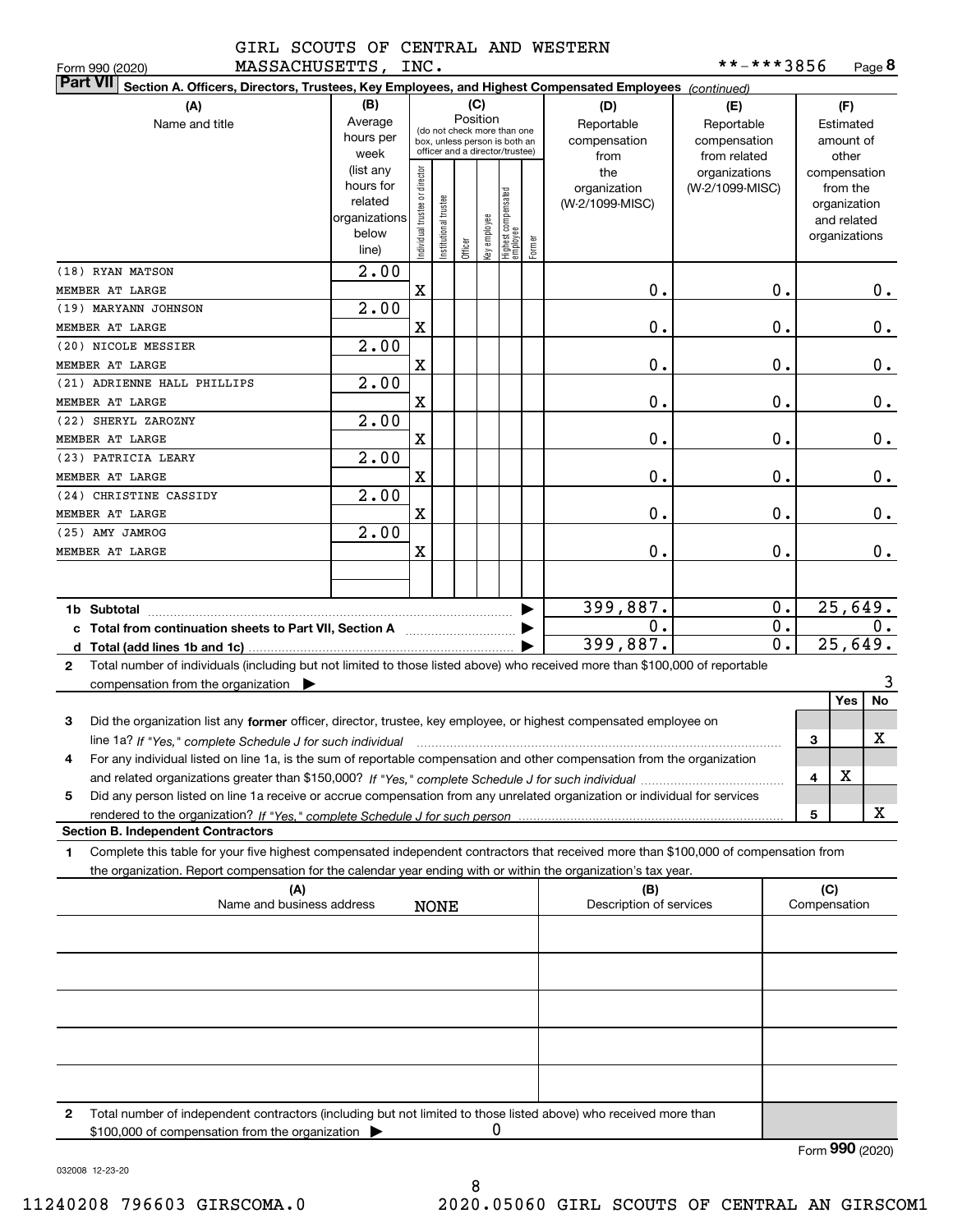|                                                           |                  | Form 990 (2020)                                                                                                                                                                                                                      |                                      | <b>MASSACHUSETTS,</b> |                | INC.                 |                      |                                                                                              | **-***3856                    | Page 9                                                          |
|-----------------------------------------------------------|------------------|--------------------------------------------------------------------------------------------------------------------------------------------------------------------------------------------------------------------------------------|--------------------------------------|-----------------------|----------------|----------------------|----------------------|----------------------------------------------------------------------------------------------|-------------------------------|-----------------------------------------------------------------|
|                                                           | <b>Part VIII</b> | <b>Statement of Revenue</b>                                                                                                                                                                                                          |                                      |                       |                |                      |                      |                                                                                              |                               |                                                                 |
|                                                           |                  | Check if Schedule O contains a response or note to any line in this Part VIII                                                                                                                                                        |                                      |                       |                |                      |                      |                                                                                              |                               |                                                                 |
|                                                           |                  |                                                                                                                                                                                                                                      |                                      |                       |                |                      | (A)<br>Total revenue | $\overline{(\mathsf{B})}$ $\overline{(\mathsf{C})}$<br>Related or exempt<br>function revenue | Unrelated<br>business revenue | (D)<br>Revenue excluded<br>from tax under<br>sections 512 - 514 |
|                                                           |                  | 1 a Federated campaigns                                                                                                                                                                                                              |                                      | 1a                    |                |                      |                      |                                                                                              |                               |                                                                 |
|                                                           | b                | Membership dues                                                                                                                                                                                                                      | $\ldots \ldots \ldots \ldots \ldots$ | 1 <sub>b</sub>        |                |                      |                      |                                                                                              |                               |                                                                 |
|                                                           | c                | Fundraising events                                                                                                                                                                                                                   |                                      | 1 <sub>c</sub>        |                |                      |                      |                                                                                              |                               |                                                                 |
|                                                           |                  | d Related organizations                                                                                                                                                                                                              |                                      | 1 <sub>d</sub>        |                |                      |                      |                                                                                              |                               |                                                                 |
| Contributions, Gifts, Grants<br>and Other Similar Amounts | е                | Government grants (contributions)                                                                                                                                                                                                    |                                      | 1e                    |                |                      |                      |                                                                                              |                               |                                                                 |
|                                                           |                  | f All other contributions, gifts, grants, and                                                                                                                                                                                        |                                      |                       |                |                      |                      |                                                                                              |                               |                                                                 |
|                                                           |                  | similar amounts not included above                                                                                                                                                                                                   |                                      | 1f                    |                | 419,254.             |                      |                                                                                              |                               |                                                                 |
|                                                           | g                | Noncash contributions included in lines 1a-1f                                                                                                                                                                                        |                                      |                       | $1g$ \$        |                      |                      |                                                                                              |                               |                                                                 |
|                                                           | h                |                                                                                                                                                                                                                                      |                                      |                       |                |                      | 419,254.             |                                                                                              |                               |                                                                 |
|                                                           |                  |                                                                                                                                                                                                                                      |                                      |                       |                | <b>Business Code</b> |                      |                                                                                              |                               |                                                                 |
|                                                           | 2a               | RESIDENT/TROOP CAMPING                                                                                                                                                                                                               |                                      |                       |                | 721210               | 411,755.             | 411,755.                                                                                     |                               |                                                                 |
|                                                           | b                | <u> 1989 - Johann Barn, mars and de Branch Barn, mars and de Branch Barn, mars and de Branch Barn, mars and de Br</u>                                                                                                                |                                      |                       |                |                      |                      |                                                                                              |                               |                                                                 |
| Program Service<br>Revenue                                | с                | <u>state and the state of the state of the state of the state of the state of the state of the state of the state of the state of the state of the state of the state of the state of the state of the state of the state of the</u> |                                      |                       |                |                      |                      |                                                                                              |                               |                                                                 |
|                                                           | d                | the contract of the contract of the contract of the contract of the contract of                                                                                                                                                      |                                      |                       |                |                      |                      |                                                                                              |                               |                                                                 |
|                                                           |                  | е                                                                                                                                                                                                                                    |                                      |                       |                |                      |                      |                                                                                              |                               |                                                                 |
|                                                           |                  | f All other program service revenue                                                                                                                                                                                                  |                                      |                       |                |                      |                      |                                                                                              |                               |                                                                 |
|                                                           | g                |                                                                                                                                                                                                                                      |                                      |                       |                |                      | 411,755.             |                                                                                              |                               |                                                                 |
|                                                           | 3                | Investment income (including dividends, interest, and                                                                                                                                                                                |                                      |                       |                |                      | 63,155.              |                                                                                              |                               | 63,155.                                                         |
|                                                           |                  | Income from investment of tax-exempt bond proceeds<br>4                                                                                                                                                                              |                                      |                       |                |                      |                      |                                                                                              |                               |                                                                 |
|                                                           |                  |                                                                                                                                                                                                                                      |                                      |                       |                |                      |                      |                                                                                              |                               |                                                                 |
|                                                           | 5                |                                                                                                                                                                                                                                      |                                      | (i) Real              |                | (ii) Personal        |                      |                                                                                              |                               |                                                                 |
|                                                           |                  |                                                                                                                                                                                                                                      |                                      |                       |                |                      |                      |                                                                                              |                               |                                                                 |
|                                                           |                  | 6 a Gross rents                                                                                                                                                                                                                      | 6a<br>6b                             |                       |                |                      |                      |                                                                                              |                               |                                                                 |
|                                                           | b<br>c           | Less: rental expenses<br>Rental income or (loss)                                                                                                                                                                                     | 6c                                   |                       |                |                      |                      |                                                                                              |                               |                                                                 |
|                                                           |                  | d Net rental income or (loss)                                                                                                                                                                                                        |                                      |                       |                |                      |                      |                                                                                              |                               |                                                                 |
|                                                           |                  | 7 a Gross amount from sales of                                                                                                                                                                                                       |                                      | (i) Securities        |                | (ii) Other           |                      |                                                                                              |                               |                                                                 |
|                                                           |                  | assets other than inventory                                                                                                                                                                                                          | 7a                                   | 1,342,624.            |                | 528,500.             |                      |                                                                                              |                               |                                                                 |
|                                                           |                  | <b>b</b> Less: cost or other basis                                                                                                                                                                                                   |                                      |                       |                |                      |                      |                                                                                              |                               |                                                                 |
|                                                           |                  | and sales expenses                                                                                                                                                                                                                   | 7b                                   |                       | 901,018.       | 3,871.               |                      |                                                                                              |                               |                                                                 |
| evenue                                                    |                  | c Gain or (loss)                                                                                                                                                                                                                     | 7c                                   |                       | 441,606.       | 524,629.             |                      |                                                                                              |                               |                                                                 |
| Œ                                                         |                  |                                                                                                                                                                                                                                      |                                      |                       |                |                      | 966,235.             | 966,235.                                                                                     |                               |                                                                 |
|                                                           |                  | 8 a Gross income from fundraising events (not                                                                                                                                                                                        |                                      |                       |                |                      |                      |                                                                                              |                               |                                                                 |
| Other                                                     |                  | including \$                                                                                                                                                                                                                         |                                      |                       |                |                      |                      |                                                                                              |                               |                                                                 |
|                                                           |                  | contributions reported on line 1c). See                                                                                                                                                                                              |                                      |                       |                |                      |                      |                                                                                              |                               |                                                                 |
|                                                           |                  |                                                                                                                                                                                                                                      |                                      |                       | 8a             | 3,695,346.           |                      |                                                                                              |                               |                                                                 |
|                                                           |                  | <b>b</b> Less: direct expenses <i></i>                                                                                                                                                                                               |                                      |                       | 8b             | 1,584,652.           |                      |                                                                                              |                               |                                                                 |
|                                                           |                  | c Net income or (loss) from fundraising events                                                                                                                                                                                       |                                      |                       |                | ▶<br>.               | 2,110,694.           |                                                                                              |                               | 2,110,694.                                                      |
|                                                           |                  | 9 a Gross income from gaming activities. See                                                                                                                                                                                         |                                      |                       |                |                      |                      |                                                                                              |                               |                                                                 |
|                                                           |                  |                                                                                                                                                                                                                                      |                                      |                       | 9a             |                      |                      |                                                                                              |                               |                                                                 |
|                                                           |                  |                                                                                                                                                                                                                                      |                                      |                       | 9 <sub>b</sub> |                      |                      |                                                                                              |                               |                                                                 |
|                                                           |                  | c Net income or (loss) from gaming activities                                                                                                                                                                                        |                                      |                       |                |                      |                      |                                                                                              |                               |                                                                 |
|                                                           |                  | 10 a Gross sales of inventory, less returns                                                                                                                                                                                          |                                      |                       |                |                      |                      |                                                                                              |                               |                                                                 |
|                                                           |                  |                                                                                                                                                                                                                                      |                                      |                       | 10a            |                      |                      |                                                                                              |                               |                                                                 |
|                                                           |                  | <b>b</b> Less: cost of goods sold                                                                                                                                                                                                    |                                      |                       | 10b            |                      |                      |                                                                                              |                               |                                                                 |
|                                                           |                  | c Net income or (loss) from sales of inventory                                                                                                                                                                                       |                                      |                       |                |                      |                      |                                                                                              |                               |                                                                 |
|                                                           |                  |                                                                                                                                                                                                                                      |                                      |                       |                | <b>Business Code</b> |                      |                                                                                              |                               |                                                                 |
| Miscellaneous                                             |                  | 11 a MISCELLANEOUS REVENUE                                                                                                                                                                                                           |                                      |                       |                | 900099               | 11,860.              |                                                                                              |                               | 11,860.                                                         |
|                                                           |                  | <b>b</b> RENTAL INCOME - DAY CAMPS                                                                                                                                                                                                   |                                      |                       |                | 900099               | 9,605.               |                                                                                              |                               | 9,605.                                                          |
|                                                           |                  | c INCREASE IN CSV                                                                                                                                                                                                                    |                                      |                       |                | 900099               | 1,966.               |                                                                                              |                               | 1,966.                                                          |
|                                                           |                  |                                                                                                                                                                                                                                      |                                      |                       |                |                      |                      |                                                                                              |                               |                                                                 |
|                                                           |                  |                                                                                                                                                                                                                                      |                                      |                       |                |                      | 23,431.              |                                                                                              |                               |                                                                 |
|                                                           | 12               | Total revenue. See instructions                                                                                                                                                                                                      |                                      |                       |                |                      | 3,994,524.           | 1,377,990.                                                                                   | 0.                            | 2,197,280.                                                      |

032009 12-23-20

9

Form (2020) **990**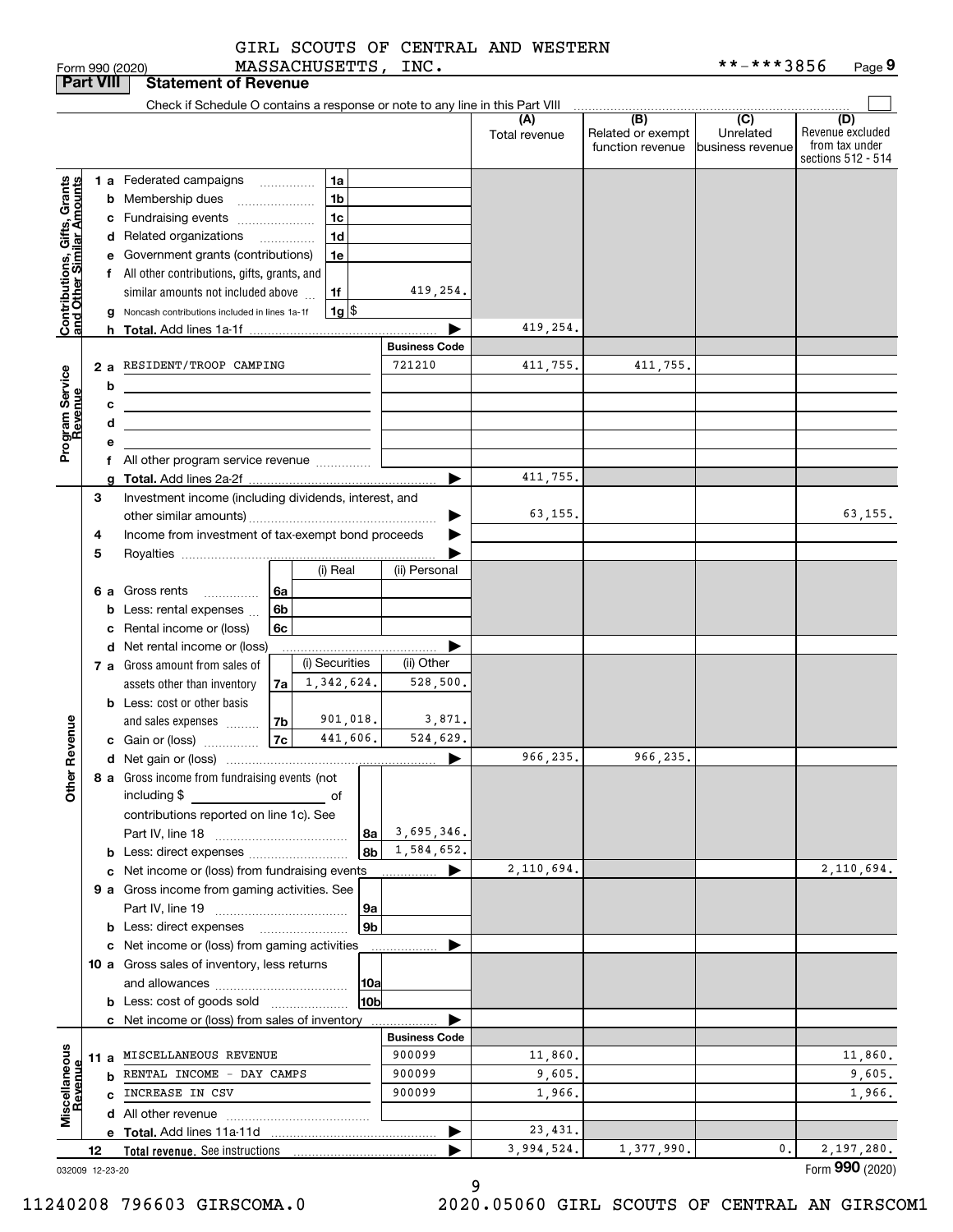#### MASSACHUSETTS, INC. \*\*-\*\*\*3856 GIRL SCOUTS OF CENTRAL AND WESTERN

**10**

|              | Form 990 (2020)<br>MASSACHUSETTS,<br><b>Part IX   Statement of Functional Expenses</b>                                                                                                                     | TMC.                  |                                    |                                           | * * - * * * 3856<br>Page 10    |
|--------------|------------------------------------------------------------------------------------------------------------------------------------------------------------------------------------------------------------|-----------------------|------------------------------------|-------------------------------------------|--------------------------------|
|              | Section 501(c)(3) and 501(c)(4) organizations must complete all columns. All other organizations must complete column (A).                                                                                 |                       |                                    |                                           |                                |
|              | Check if Schedule O contains a response or note to any line in this Part IX                                                                                                                                |                       |                                    |                                           |                                |
|              | Do not include amounts reported on lines 6b,<br>7b, 8b, 9b, and 10b of Part VIII.                                                                                                                          | (A)<br>Total expenses | (B)<br>Program service<br>expenses | (C)<br>Management and<br>general expenses | (D)<br>Fundraising<br>expenses |
| 1.           | Grants and other assistance to domestic organizations                                                                                                                                                      |                       |                                    |                                           |                                |
|              | and domestic governments. See Part IV, line 21<br>$\mathbf{r}$                                                                                                                                             |                       |                                    |                                           |                                |
| $\mathbf{2}$ | Grants and other assistance to domestic                                                                                                                                                                    |                       |                                    |                                           |                                |
|              |                                                                                                                                                                                                            |                       |                                    |                                           |                                |
| 3            | Grants and other assistance to foreign                                                                                                                                                                     |                       |                                    |                                           |                                |
|              | organizations, foreign governments, and foreign                                                                                                                                                            |                       |                                    |                                           |                                |
|              | individuals. See Part IV, lines 15 and 16                                                                                                                                                                  |                       |                                    |                                           |                                |
| 4            | Benefits paid to or for members                                                                                                                                                                            |                       |                                    |                                           |                                |
| 5            | Compensation of current officers, directors,                                                                                                                                                               |                       |                                    |                                           |                                |
|              | trustees, and key employees                                                                                                                                                                                |                       |                                    |                                           |                                |
| 6            | Compensation not included above to disqualified                                                                                                                                                            |                       |                                    |                                           |                                |
|              | persons (as defined under section 4958(f)(1)) and                                                                                                                                                          |                       |                                    |                                           |                                |
|              | persons described in section 4958(c)(3)(B)                                                                                                                                                                 | 1,938,495.            | 1,555,772.                         | 237,209.                                  | 145,514.                       |
| 7            |                                                                                                                                                                                                            |                       |                                    |                                           |                                |
| 8            | Pension plan accruals and contributions (include<br>section 401(k) and 403(b) employer contributions)                                                                                                      |                       |                                    |                                           |                                |
| 9            |                                                                                                                                                                                                            | 553,443.              | 444,175.                           | 67,724.                                   | 41,544.                        |
| 10           |                                                                                                                                                                                                            | 146,589.              | 117,647.                           | 17,938.                                   | 11,004.                        |
| 11           | Fees for services (nonemployees):                                                                                                                                                                          |                       |                                    |                                           |                                |
| a            |                                                                                                                                                                                                            |                       |                                    |                                           |                                |
| b            |                                                                                                                                                                                                            |                       |                                    |                                           |                                |
| c            |                                                                                                                                                                                                            |                       |                                    |                                           |                                |
| d            |                                                                                                                                                                                                            |                       |                                    |                                           |                                |
| е            | Professional fundraising services. See Part IV, line 17                                                                                                                                                    |                       |                                    |                                           |                                |
| f            | Investment management fees                                                                                                                                                                                 | 16,261.               |                                    | 16, 261.                                  |                                |
| g            | Other. (If line 11g amount exceeds 10% of line 25,                                                                                                                                                         |                       |                                    |                                           |                                |
|              | column (A) amount, list line 11g expenses on Sch 0.)                                                                                                                                                       | 216,639.              | 172,556.                           | 30,809.                                   | 13,274.                        |
| 12           |                                                                                                                                                                                                            | 7,700.                | 6,006.                             | 924.                                      | $\overline{770}$ .             |
| 13           |                                                                                                                                                                                                            | 112,414.              | 78,666.                            | 18, 407.                                  | 15,341.                        |
| 14           |                                                                                                                                                                                                            |                       |                                    |                                           |                                |
| 15           |                                                                                                                                                                                                            |                       |                                    |                                           |                                |
| 16           | Occupancy                                                                                                                                                                                                  | 240,197.              | 232,571.                           | 4,160.                                    | 3,466.                         |
| 17           | Travel                                                                                                                                                                                                     | 49,671.               | 46,021.                            | 1,991.                                    | 1,659.                         |
| 18           | Payments of travel or entertainment expenses                                                                                                                                                               |                       |                                    |                                           |                                |
|              | for any federal, state, or local public officials                                                                                                                                                          | 9,672.                | 7,559.                             | 1,152.                                    | 961.                           |
| 19<br>20     | Conferences, conventions, and meetings<br>Interest                                                                                                                                                         | 48,430.               |                                    | 48,430.                                   |                                |
| 21           |                                                                                                                                                                                                            |                       |                                    |                                           |                                |
| 22           | Depreciation, depletion, and amortization                                                                                                                                                                  | 222,895.              | 180,130.                           | 27,348.                                   | 15,417.                        |
| 23           | Insurance                                                                                                                                                                                                  |                       |                                    |                                           |                                |
| 24           | Other expenses. Itemize expenses not covered<br>above (List miscellaneous expenses on line 24e. If<br>line 24e amount exceeds 10% of line 25, column (A)<br>amount, list line 24e expenses on Schedule O.) |                       |                                    |                                           |                                |
| a            | MISCELLANEOUS EXPENSE                                                                                                                                                                                      | 117,389.              | 104,222.                           | 4,822.                                    | 8,345.                         |
|              | EQUIPMENT RENTAL & MAIN                                                                                                                                                                                    | 75,497.               | 59,379.                            | 8,792.                                    | 7,326.                         |
|              | MEMBERSHIP DUES                                                                                                                                                                                            | 5,227.                | 4,076.                             | 628.                                      | 523.                           |
| d            |                                                                                                                                                                                                            |                       |                                    |                                           |                                |
|              | e All other expenses                                                                                                                                                                                       |                       |                                    |                                           |                                |
| 25           | Total functional expenses. Add lines 1 through 24e                                                                                                                                                         | 3,760,519.            | 3,008,780.                         | 486,595.                                  | 265,144.                       |
| 26           | Joint costs. Complete this line only if the organization<br>reported in column (B) joint costs from a combined                                                                                             |                       |                                    |                                           |                                |
|              | educational campaign and fundraising solicitation.                                                                                                                                                         |                       |                                    |                                           |                                |
|              | Check here $\blacktriangleright$<br>if following SOP 98-2 (ASC 958-720)                                                                                                                                    |                       |                                    |                                           |                                |

10

032010 12-23-20

Form (2020) **990**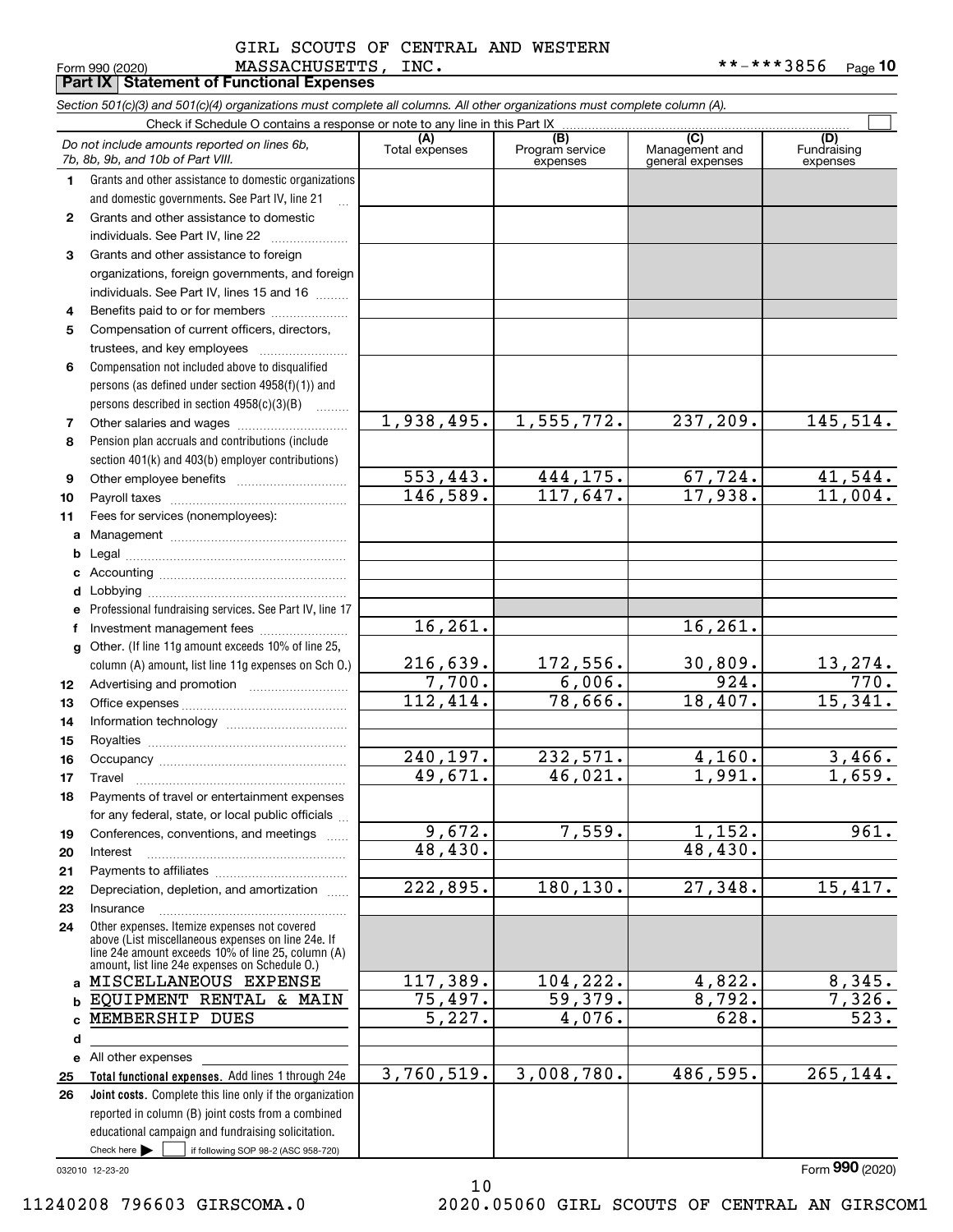|                                    | <b>Part X</b> | <b>Balance Sheet</b>                                                               |         |            |                           |                 |                    |
|------------------------------------|---------------|------------------------------------------------------------------------------------|---------|------------|---------------------------|-----------------|--------------------|
|                                    |               |                                                                                    |         |            |                           |                 |                    |
|                                    |               |                                                                                    |         |            | (A)<br>Beginning of year  |                 | (B)<br>End of year |
|                                    | 1.            | Cash - non-interest-bearing                                                        |         |            | 1,522,590.                | $\mathbf{1}$    | 2, 291, 603.       |
|                                    | 2             |                                                                                    |         |            |                           | $\mathbf{2}$    |                    |
|                                    | 3             |                                                                                    |         |            | 186,643.                  | 3               | 108, 193.          |
|                                    | 4             |                                                                                    |         |            | 42,466.                   | 4               | 473,677.           |
|                                    | 5             | Loans and other receivables from any current or former officer, director,          |         |            |                           |                 |                    |
|                                    |               | trustee, key employee, creator or founder, substantial contributor, or 35%         |         |            |                           |                 |                    |
|                                    |               | controlled entity or family member of any of these persons                         |         |            |                           | 5               |                    |
|                                    | 6             | Loans and other receivables from other disqualified persons (as defined            |         |            |                           |                 |                    |
|                                    |               | under section $4958(f)(1)$ , and persons described in section $4958(c)(3)(B)$      | 1.1.1.1 |            | 6                         |                 |                    |
|                                    | 7             |                                                                                    |         |            |                           | $\overline{7}$  |                    |
| Assets                             | 8             |                                                                                    |         | 31, 224.   | 8                         | 23,833.         |                    |
|                                    | 9             | Prepaid expenses and deferred charges                                              |         |            | 69,807.                   | 9               | 52,141.            |
|                                    |               | 10a Land, buildings, and equipment: cost or other                                  |         |            |                           |                 |                    |
|                                    |               | basis. Complete Part VI of Schedule D  10a                                         |         | 9,789,711. |                           |                 |                    |
|                                    |               | <u>  1</u> 0b  <br><b>b</b> Less: accumulated depreciation                         |         | 4,599,681. | 5,321,836.                | 10 <sub>c</sub> | 5,190,030.         |
|                                    | 11            |                                                                                    |         |            | 3,416,194.                | 11              | 3,709,923.         |
|                                    | 12            |                                                                                    |         |            | 12                        |                 |                    |
|                                    | 13            |                                                                                    |         |            |                           | 13              |                    |
|                                    | 14            |                                                                                    |         |            |                           | 14              |                    |
|                                    | 15            |                                                                                    |         |            | 528,084.                  | 15              | 612, 432.          |
|                                    | 16            |                                                                                    |         |            | $\overline{11,118,844}$ . | 16              | 12,461,832.        |
|                                    | 17            |                                                                                    |         | 532,576.   | 17                        | 216,803.        |                    |
|                                    | 18            |                                                                                    |         |            | 18                        |                 |                    |
|                                    | 19            |                                                                                    |         |            | 38,801.                   | 19              | 61, 217.           |
|                                    | 20            |                                                                                    |         |            |                           | 20              |                    |
|                                    | 21            | Escrow or custodial account liability. Complete Part IV of Schedule D              |         | .          |                           | 21              |                    |
|                                    | 22            | Loans and other payables to any current or former officer, director,               |         |            |                           |                 |                    |
|                                    |               | trustee, key employee, creator or founder, substantial contributor, or 35%         |         |            |                           |                 |                    |
| Liabilities                        |               | controlled entity or family member of any of these persons                         |         |            |                           | 22              |                    |
|                                    | 23            | Secured mortgages and notes payable to unrelated third parties                     |         | .          |                           | 23              |                    |
|                                    | 24            |                                                                                    |         |            |                           | 24              |                    |
|                                    | 25            | Other liabilities (including federal income tax, payables to related third         |         |            |                           |                 |                    |
|                                    |               | parties, and other liabilities not included on lines 17-24). Complete Part X       |         |            |                           |                 |                    |
|                                    |               | of Schedule D                                                                      |         |            | 1,221,369.                | 25              | 972,483.           |
|                                    | 26            | Total liabilities. Add lines 17 through 25                                         |         |            | 1,792,746.                | 26              | 1,250,503.         |
|                                    |               | Organizations that follow FASB ASC 958, check here $\blacktriangleright \boxed{X}$ |         |            |                           |                 |                    |
|                                    |               | and complete lines 27, 28, 32, and 33.                                             |         |            |                           |                 |                    |
|                                    | 27            | Net assets without donor restrictions                                              |         |            | 6, 229, 605.              | 27              | 7,773,544.         |
|                                    | 28            |                                                                                    |         |            | 3,096,493.                | 28              | 3,437,785.         |
|                                    |               | Organizations that do not follow FASB ASC 958, check here $\blacktriangleright$    |         |            |                           |                 |                    |
|                                    |               | and complete lines 29 through 33.                                                  |         |            |                           |                 |                    |
|                                    | 29            |                                                                                    |         |            |                           | 29              |                    |
|                                    | 30            | Paid-in or capital surplus, or land, building, or equipment fund                   |         |            |                           | 30              |                    |
| <b>Vet Assets or Fund Balances</b> | 31            | Retained earnings, endowment, accumulated income, or other funds                   |         | .          |                           | 31              |                    |
|                                    | 32            |                                                                                    |         |            | 9,326,098.                | 32              | 11, 211, 329.      |

Form (2020) **990**

032011 12-23-20

**33**

**33**

11,118,844. 12,461,832.

Total liabilities and net assets/fund balances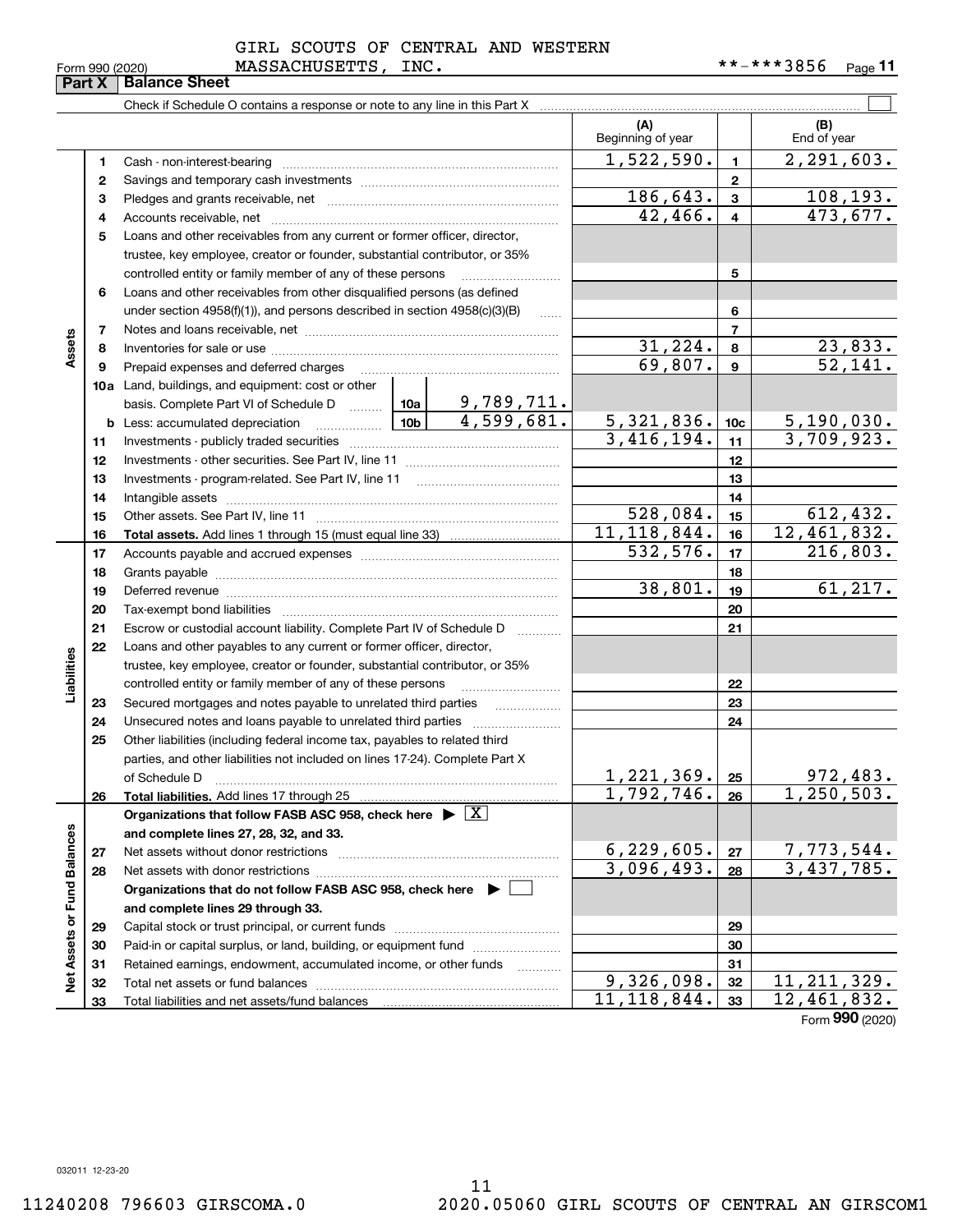|    | GIRL SCOUTS OF CENTRAL AND WESTERN                                                                                              |                |                |             |                         |  |  |
|----|---------------------------------------------------------------------------------------------------------------------------------|----------------|----------------|-------------|-------------------------|--|--|
|    | MASSACHUSETTS, INC.<br>Form 990 (2020)                                                                                          |                | **-***3856     |             | Page 12                 |  |  |
|    | Part XI<br><b>Reconciliation of Net Assets</b>                                                                                  |                |                |             |                         |  |  |
|    |                                                                                                                                 |                |                |             | $\overline{\mathbf{X}}$ |  |  |
|    |                                                                                                                                 |                |                |             |                         |  |  |
| 1  | Total revenue (must equal Part VIII, column (A), line 12)                                                                       | $\mathbf{1}$   | 3,994,524.     |             |                         |  |  |
| 2  | Total expenses (must equal Part IX, column (A), line 25)                                                                        | $\mathbf{2}$   | 3,760,519.     |             |                         |  |  |
| з  | Revenue less expenses. Subtract line 2 from line 1                                                                              | 3              | 234,005.       |             |                         |  |  |
| 4  |                                                                                                                                 | $\overline{4}$ | 9,326,098.     |             |                         |  |  |
| 5  |                                                                                                                                 | 5              |                | 84,985.     |                         |  |  |
| 6  |                                                                                                                                 | 6              |                |             |                         |  |  |
| 7  | Investment expenses www.communication.com/multiple/expenses/communications/communications/communications/                       | $\overline{7}$ |                |             |                         |  |  |
| 8  | Prior period adjustments                                                                                                        | 8              |                |             |                         |  |  |
| 9  | Other changes in net assets or fund balances (explain on Schedule O)                                                            | $\mathbf{Q}$   | 1,566,241.     |             |                         |  |  |
| 10 | Net assets or fund balances at end of year. Combine lines 3 through 9 (must equal Part X, line 32,                              |                |                |             |                         |  |  |
|    | column (B))                                                                                                                     | 10             | 11, 211, 329.  |             |                         |  |  |
|    | Part XII Financial Statements and Reporting                                                                                     |                |                |             |                         |  |  |
|    |                                                                                                                                 |                |                |             |                         |  |  |
|    |                                                                                                                                 |                |                | Yes         | <b>No</b>               |  |  |
| 1. | $ X $ Accrual<br>Accounting method used to prepare the Form 990: <u>II</u> Cash<br>Other                                        |                |                |             |                         |  |  |
|    | If the organization changed its method of accounting from a prior year or checked "Other," explain in Schedule O.               |                |                |             |                         |  |  |
|    | 2a Were the organization's financial statements compiled or reviewed by an independent accountant?                              |                | 2a             |             | х                       |  |  |
|    | If "Yes," check a box below to indicate whether the financial statements for the year were compiled or reviewed on a            |                |                |             |                         |  |  |
|    | separate basis, consolidated basis, or both:                                                                                    |                |                |             |                         |  |  |
|    | Separate basis<br>Consolidated basis<br>Both consolidated and separate basis                                                    |                |                |             |                         |  |  |
|    | <b>b</b> Were the organization's financial statements audited by an independent accountant?                                     |                | 2 <sub>b</sub> | $\mathbf X$ |                         |  |  |
|    | If "Yes," check a box below to indicate whether the financial statements for the year were audited on a separate basis,         |                |                |             |                         |  |  |
|    | consolidated basis, or both:                                                                                                    |                |                |             |                         |  |  |
|    | $X$ Separate basis<br><b>Consolidated basis</b><br>Both consolidated and separate basis                                         |                |                |             |                         |  |  |
|    | c If "Yes" to line 2a or 2b, does the organization have a committee that assumes responsibility for oversight of the audit,     |                |                |             |                         |  |  |
|    |                                                                                                                                 |                | 2c             | х           |                         |  |  |
|    | If the organization changed either its oversight process or selection process during the tax year, explain on Schedule O.       |                |                |             |                         |  |  |
|    | 3a As a result of a federal award, was the organization required to undergo an audit or audits as set forth in the Single Audit |                |                |             |                         |  |  |
|    |                                                                                                                                 |                | 3a             |             | х                       |  |  |
|    | b If "Yes," did the organization undergo the required audit or audits? If the organization did not undergo the required audit   |                |                |             |                         |  |  |
|    |                                                                                                                                 |                | 3b             |             |                         |  |  |
|    |                                                                                                                                 |                |                | $\Omega$    |                         |  |  |

Form (2020) **990**

032012 12-23-20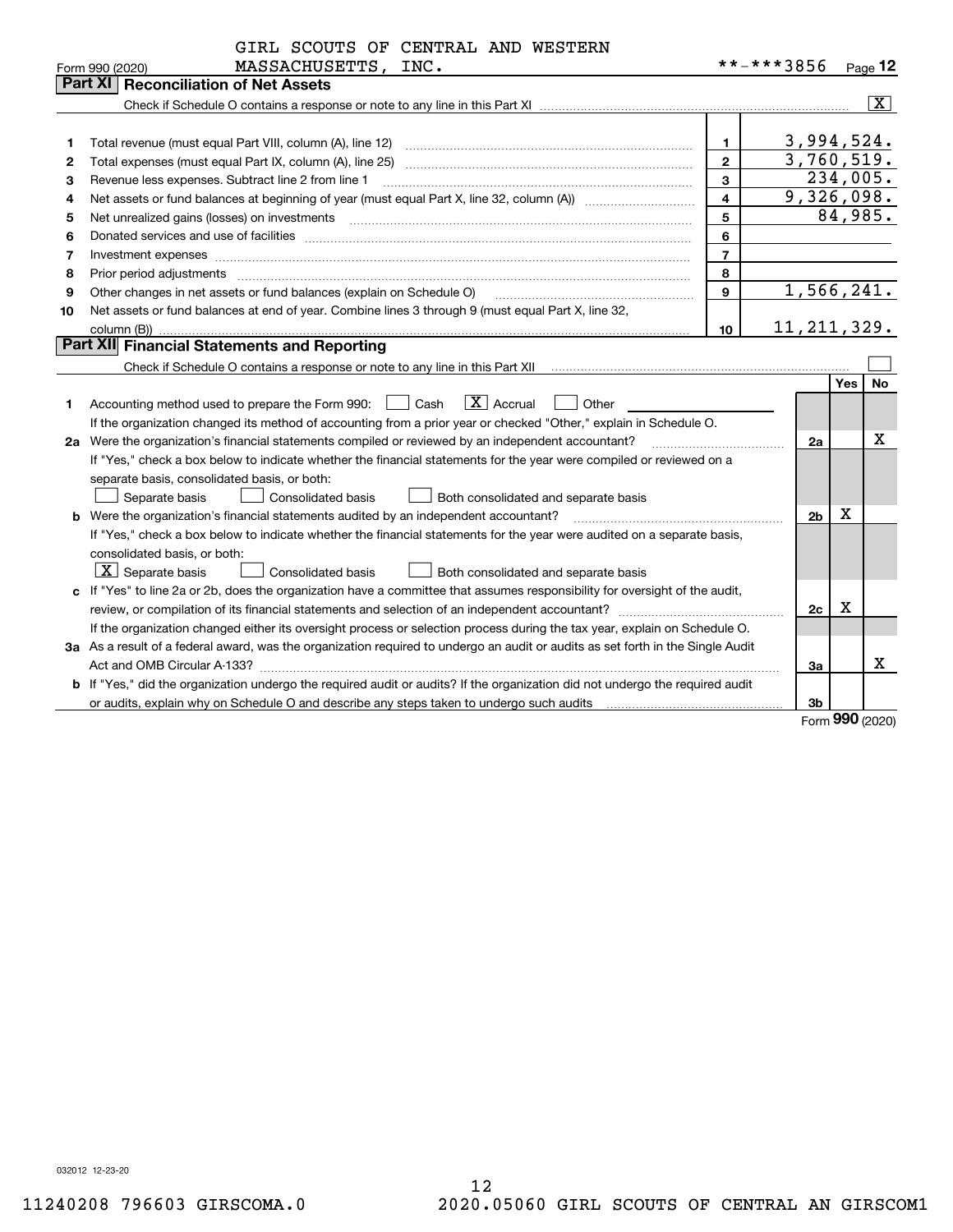| <b>SCHEDULE A</b>                                      |                                                                                                                                                                                                                                                                                  |                                                                                                                         |                                 |                            |  | OMB No. 1545-0047                     |  |  |  |  |
|--------------------------------------------------------|----------------------------------------------------------------------------------------------------------------------------------------------------------------------------------------------------------------------------------------------------------------------------------|-------------------------------------------------------------------------------------------------------------------------|---------------------------------|----------------------------|--|---------------------------------------|--|--|--|--|
| (Form 990 or 990-EZ)                                   |                                                                                                                                                                                                                                                                                  | <b>Public Charity Status and Public Support</b>                                                                         |                                 |                            |  |                                       |  |  |  |  |
|                                                        |                                                                                                                                                                                                                                                                                  | Complete if the organization is a section 501(c)(3) organization or a section<br>4947(a)(1) nonexempt charitable trust. |                                 |                            |  |                                       |  |  |  |  |
| Department of the Treasury<br>Internal Revenue Service |                                                                                                                                                                                                                                                                                  | Attach to Form 990 or Form 990-EZ.                                                                                      |                                 |                            |  | <b>Open to Public</b><br>Inspection   |  |  |  |  |
| Name of the organization                               |                                                                                                                                                                                                                                                                                  | Go to www.irs.gov/Form990 for instructions and the latest information.                                                  |                                 |                            |  | <b>Employer identification number</b> |  |  |  |  |
|                                                        | MASSACHUSETTS, INC.                                                                                                                                                                                                                                                              | GIRL SCOUTS OF CENTRAL AND WESTERN                                                                                      |                                 |                            |  | **-***3856                            |  |  |  |  |
| Part I                                                 | Reason for Public Charity Status. (All organizations must complete this part.) See instructions.                                                                                                                                                                                 |                                                                                                                         |                                 |                            |  |                                       |  |  |  |  |
|                                                        | The organization is not a private foundation because it is: (For lines 1 through 12, check only one box.)                                                                                                                                                                        |                                                                                                                         |                                 |                            |  |                                       |  |  |  |  |
| 1.                                                     | A church, convention of churches, or association of churches described in section 170(b)(1)(A)(i).                                                                                                                                                                               |                                                                                                                         |                                 |                            |  |                                       |  |  |  |  |
| 2                                                      | A school described in section 170(b)(1)(A)(ii). (Attach Schedule E (Form 990 or 990-EZ).)                                                                                                                                                                                        |                                                                                                                         |                                 |                            |  |                                       |  |  |  |  |
| 3                                                      | A hospital or a cooperative hospital service organization described in section $170(b)(1)(A)(iii)$ .                                                                                                                                                                             |                                                                                                                         |                                 |                            |  |                                       |  |  |  |  |
| 4                                                      | A medical research organization operated in conjunction with a hospital described in section 170(b)(1)(A)(iii). Enter the hospital's name,                                                                                                                                       |                                                                                                                         |                                 |                            |  |                                       |  |  |  |  |
| city, and state:                                       |                                                                                                                                                                                                                                                                                  |                                                                                                                         |                                 |                            |  |                                       |  |  |  |  |
| 5                                                      | An organization operated for the benefit of a college or university owned or operated by a governmental unit described in                                                                                                                                                        |                                                                                                                         |                                 |                            |  |                                       |  |  |  |  |
|                                                        | section 170(b)(1)(A)(iv). (Complete Part II.)                                                                                                                                                                                                                                    |                                                                                                                         |                                 |                            |  |                                       |  |  |  |  |
| 6<br>$\overline{7}$                                    | A federal, state, or local government or governmental unit described in section 170(b)(1)(A)(v).                                                                                                                                                                                 |                                                                                                                         |                                 |                            |  |                                       |  |  |  |  |
|                                                        | An organization that normally receives a substantial part of its support from a governmental unit or from the general public described in<br>section 170(b)(1)(A)(vi). (Complete Part II.)                                                                                       |                                                                                                                         |                                 |                            |  |                                       |  |  |  |  |
| 8                                                      | A community trust described in section 170(b)(1)(A)(vi). (Complete Part II.)                                                                                                                                                                                                     |                                                                                                                         |                                 |                            |  |                                       |  |  |  |  |
| 9                                                      | An agricultural research organization described in section 170(b)(1)(A)(ix) operated in conjunction with a land-grant college                                                                                                                                                    |                                                                                                                         |                                 |                            |  |                                       |  |  |  |  |
|                                                        | or university or a non-land-grant college of agriculture (see instructions). Enter the name, city, and state of the college or                                                                                                                                                   |                                                                                                                         |                                 |                            |  |                                       |  |  |  |  |
| university:                                            |                                                                                                                                                                                                                                                                                  |                                                                                                                         |                                 |                            |  |                                       |  |  |  |  |
| $\boxed{\text{X}}$<br>10                               | An organization that normally receives (1) more than 33 1/3% of its support from contributions, membership fees, and gross receipts from                                                                                                                                         |                                                                                                                         |                                 |                            |  |                                       |  |  |  |  |
|                                                        | activities related to its exempt functions, subject to certain exceptions; and (2) no more than 33 1/3% of its support from gross investment                                                                                                                                     |                                                                                                                         |                                 |                            |  |                                       |  |  |  |  |
|                                                        | income and unrelated business taxable income (less section 511 tax) from businesses acquired by the organization after June 30, 1975.                                                                                                                                            |                                                                                                                         |                                 |                            |  |                                       |  |  |  |  |
|                                                        | See section 509(a)(2). (Complete Part III.)                                                                                                                                                                                                                                      |                                                                                                                         |                                 |                            |  |                                       |  |  |  |  |
| 11                                                     | An organization organized and operated exclusively to test for public safety. See section 509(a)(4).                                                                                                                                                                             |                                                                                                                         |                                 |                            |  |                                       |  |  |  |  |
| 12                                                     | An organization organized and operated exclusively for the benefit of, to perform the functions of, or to carry out the purposes of one or<br>more publicly supported organizations described in section 509(a)(1) or section 509(a)(2). See section 509(a)(3). Check the box in |                                                                                                                         |                                 |                            |  |                                       |  |  |  |  |
|                                                        | lines 12a through 12d that describes the type of supporting organization and complete lines 12e, 12f, and 12g.                                                                                                                                                                   |                                                                                                                         |                                 |                            |  |                                       |  |  |  |  |
| a                                                      | Type I. A supporting organization operated, supervised, or controlled by its supported organization(s), typically by giving                                                                                                                                                      |                                                                                                                         |                                 |                            |  |                                       |  |  |  |  |
|                                                        | the supported organization(s) the power to regularly appoint or elect a majority of the directors or trustees of the supporting                                                                                                                                                  |                                                                                                                         |                                 |                            |  |                                       |  |  |  |  |
|                                                        | organization. You must complete Part IV, Sections A and B.                                                                                                                                                                                                                       |                                                                                                                         |                                 |                            |  |                                       |  |  |  |  |
| b                                                      | Type II. A supporting organization supervised or controlled in connection with its supported organization(s), by having                                                                                                                                                          |                                                                                                                         |                                 |                            |  |                                       |  |  |  |  |
|                                                        | control or management of the supporting organization vested in the same persons that control or manage the supported                                                                                                                                                             |                                                                                                                         |                                 |                            |  |                                       |  |  |  |  |
|                                                        | organization(s). You must complete Part IV, Sections A and C.                                                                                                                                                                                                                    |                                                                                                                         |                                 |                            |  |                                       |  |  |  |  |
| с                                                      | Type III functionally integrated. A supporting organization operated in connection with, and functionally integrated with,                                                                                                                                                       |                                                                                                                         |                                 |                            |  |                                       |  |  |  |  |
| d                                                      | its supported organization(s) (see instructions). You must complete Part IV, Sections A, D, and E.<br>Type III non-functionally integrated. A supporting organization operated in connection with its supported organization(s)                                                  |                                                                                                                         |                                 |                            |  |                                       |  |  |  |  |
|                                                        | that is not functionally integrated. The organization generally must satisfy a distribution requirement and an attentiveness                                                                                                                                                     |                                                                                                                         |                                 |                            |  |                                       |  |  |  |  |
|                                                        | requirement (see instructions). You must complete Part IV, Sections A and D, and Part V.                                                                                                                                                                                         |                                                                                                                         |                                 |                            |  |                                       |  |  |  |  |
| е                                                      | Check this box if the organization received a written determination from the IRS that it is a Type I, Type II, Type III                                                                                                                                                          |                                                                                                                         |                                 |                            |  |                                       |  |  |  |  |
|                                                        | functionally integrated, or Type III non-functionally integrated supporting organization.                                                                                                                                                                                        |                                                                                                                         |                                 |                            |  |                                       |  |  |  |  |
|                                                        | f Enter the number of supported organizations                                                                                                                                                                                                                                    |                                                                                                                         |                                 |                            |  |                                       |  |  |  |  |
| (i) Name of supported                                  | Provide the following information about the supported organization(s).<br>(ii) EIN                                                                                                                                                                                               | (iii) Type of organization                                                                                              | (iv) Is the organization listed | (v) Amount of monetary     |  | (vi) Amount of other                  |  |  |  |  |
| organization                                           |                                                                                                                                                                                                                                                                                  | (described on lines 1-10                                                                                                | in your governing document?     | support (see instructions) |  | support (see instructions)            |  |  |  |  |
|                                                        |                                                                                                                                                                                                                                                                                  | above (see instructions))                                                                                               | Yes<br>No                       |                            |  |                                       |  |  |  |  |
|                                                        |                                                                                                                                                                                                                                                                                  |                                                                                                                         |                                 |                            |  |                                       |  |  |  |  |
|                                                        |                                                                                                                                                                                                                                                                                  |                                                                                                                         |                                 |                            |  |                                       |  |  |  |  |
|                                                        |                                                                                                                                                                                                                                                                                  |                                                                                                                         |                                 |                            |  |                                       |  |  |  |  |
|                                                        |                                                                                                                                                                                                                                                                                  |                                                                                                                         |                                 |                            |  |                                       |  |  |  |  |
|                                                        |                                                                                                                                                                                                                                                                                  |                                                                                                                         |                                 |                            |  |                                       |  |  |  |  |
|                                                        |                                                                                                                                                                                                                                                                                  |                                                                                                                         |                                 |                            |  |                                       |  |  |  |  |
|                                                        |                                                                                                                                                                                                                                                                                  |                                                                                                                         |                                 |                            |  |                                       |  |  |  |  |
|                                                        |                                                                                                                                                                                                                                                                                  |                                                                                                                         |                                 |                            |  |                                       |  |  |  |  |
|                                                        |                                                                                                                                                                                                                                                                                  |                                                                                                                         |                                 |                            |  |                                       |  |  |  |  |
| Total                                                  | UA For Beneruark Boduction Act Notice, see the Instructions for Form 000 or 000 F7 000001 0105 01 Schoolule A (Form 000 or 000 F7) 2020                                                                                                                                          |                                                                                                                         |                                 |                            |  |                                       |  |  |  |  |

LHA For Paperwork Reduction Act Notice, see the Instructions for Form 990 or 990-EZ. <sub>032021</sub> o1-25-21 Schedule A (Form 990 or 990-EZ) 2020 13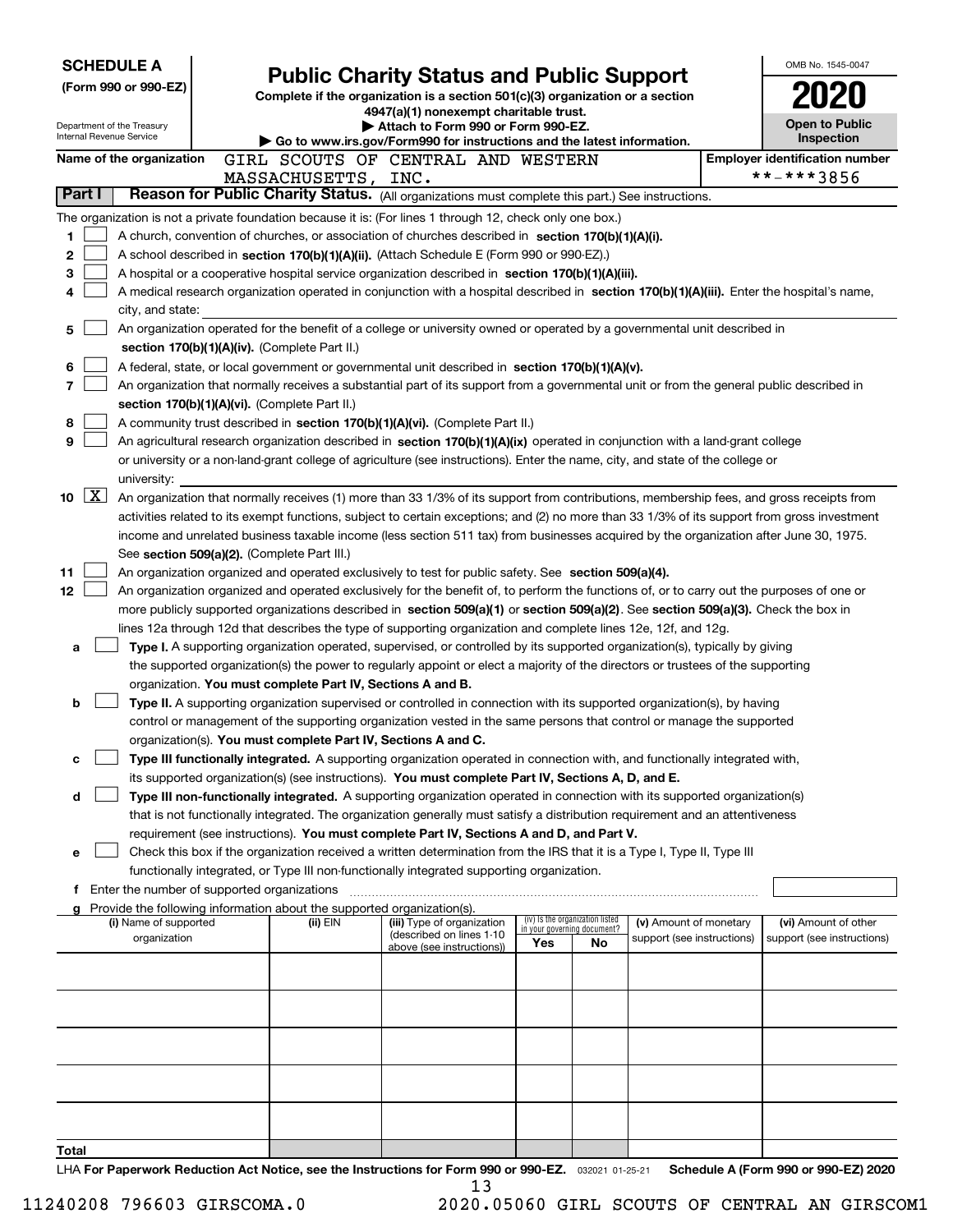**6** Public support. Subtract line 5 from line 4. **Calendar year (or fiscal year beginning in)**  |  $***$   $***$  3856 Page 2 **(a)** 2016 **| (b)** 2017 **| (c)** 2018 **| (d)** 2019 **| (e)** 2020 **| (f) 1**Gifts, grants, contributions, and **2**Tax revenues levied for the organ-**3**The value of services or facilities **4 Total.** Add lines 1 through 3  $\,\ldots\ldots\,$ **5** The portion of total contributions Schedule A (Form 990 or 990-EZ) 2020 Page MASSACHUSETTS, INC. \*\*-\*\*\*3856 (Complete only if you checked the box on line 5, 7, or 8 of Part I or if the organization failed to qualify under Part III. If the organization fails to qualify under the tests listed below, please complete Part III.) (a) 2016 16 **| (b)** 2017 **| (c)** 2018 **| (d)** 2019 **| (e)** 2020 **| (f)** Total membership fees received. (Do not include any "unusual grants.")  $\quad \, \dots \,$ ization's benefit and either paid to or expended on its behalf  $\begin{array}{ccc} \dots & \dots \dots \end{array}$ furnished by a governmental unit to the organization without charge  $\quad \ldots$ by each person (other than a governmental unit or publicly supported organization) included on line 1 that exceeds 2% of the amount shown on line 11, column (f) <sub>……………………………</sub>… **Part II Support Schedule for Organizations Described in Sections 170(b)(1)(A)(iv) and 170(b)(1)(A)(vi) Section A. Public Support** GIRL SCOUTS OF CENTRAL AND WESTERN

#### **Section B. Total Support**

|    | σεντισπ οι ποται σαρροπ                                                                                                                         |          |          |            |            |                  |                                 |  |  |
|----|-------------------------------------------------------------------------------------------------------------------------------------------------|----------|----------|------------|------------|------------------|---------------------------------|--|--|
|    | Calendar year (or fiscal year beginning in) $\blacktriangleright$                                                                               | (a) 2016 | (b) 2017 | $(c)$ 2018 | $(d)$ 2019 | (e) 2020         | (f) Total                       |  |  |
|    | 7 Amounts from line 4                                                                                                                           |          |          |            |            |                  |                                 |  |  |
| 8  | Gross income from interest,                                                                                                                     |          |          |            |            |                  |                                 |  |  |
|    | dividends, payments received on                                                                                                                 |          |          |            |            |                  |                                 |  |  |
|    | securities loans, rents, royalties,                                                                                                             |          |          |            |            |                  |                                 |  |  |
|    | and income from similar sources                                                                                                                 |          |          |            |            |                  |                                 |  |  |
| 9  | Net income from unrelated business                                                                                                              |          |          |            |            |                  |                                 |  |  |
|    | activities, whether or not the                                                                                                                  |          |          |            |            |                  |                                 |  |  |
|    | business is regularly carried on                                                                                                                |          |          |            |            |                  |                                 |  |  |
| 10 | Other income. Do not include gain                                                                                                               |          |          |            |            |                  |                                 |  |  |
|    | or loss from the sale of capital                                                                                                                |          |          |            |            |                  |                                 |  |  |
|    | assets (Explain in Part VI.)                                                                                                                    |          |          |            |            |                  |                                 |  |  |
|    | <b>11 Total support.</b> Add lines 7 through 10                                                                                                 |          |          |            |            |                  |                                 |  |  |
| 12 | Gross receipts from related activities, etc. (see instructions)                                                                                 |          |          |            |            | 12 <sup>12</sup> |                                 |  |  |
|    | 13 First 5 years. If the Form 990 is for the organization's first, second, third, fourth, or fifth tax year as a section 501(c)(3)              |          |          |            |            |                  |                                 |  |  |
|    |                                                                                                                                                 |          |          |            |            |                  |                                 |  |  |
|    | <b>Section C. Computation of Public Support Percentage</b>                                                                                      |          |          |            |            |                  |                                 |  |  |
|    |                                                                                                                                                 |          |          |            |            | 14               | %                               |  |  |
|    |                                                                                                                                                 |          |          |            |            | 15               | %                               |  |  |
|    | 16a 33 1/3% support test - 2020. If the organization did not check the box on line 13, and line 14 is 33 1/3% or more, check this box and       |          |          |            |            |                  |                                 |  |  |
|    | stop here. The organization qualifies as a publicly supported organization                                                                      |          |          |            |            |                  | $\Box$<br>$\blacktriangleright$ |  |  |
|    | <b>b 33 1/3% support test - 2019.</b> If the organization did not check a box on line 13 or 16a, and line 15 is 33 1/3% or more, check this box |          |          |            |            |                  |                                 |  |  |
|    |                                                                                                                                                 |          |          |            |            |                  | $\blacktriangleright$           |  |  |
|    | 17a 10% -facts-and-circumstances test - 2020. If the organization did not check a box on line 13, 16a, or 16b, and line 14 is 10% or more,      |          |          |            |            |                  |                                 |  |  |
|    | and if the organization meets the facts-and-circumstances test, check this box and stop here. Explain in Part VI how the organization           |          |          |            |            |                  |                                 |  |  |
|    | meets the facts-and-circumstances test. The organization qualifies as a publicly supported organization                                         |          |          |            |            |                  | ▶                               |  |  |
|    | <b>b 10% -facts-and-circumstances test - 2019.</b> If the organization did not check a box on line 13, 16a, 16b, or 17a, and line 15 is 10% or  |          |          |            |            |                  |                                 |  |  |
|    | more, and if the organization meets the facts-and-circumstances test, check this box and stop here. Explain in Part VI how the                  |          |          |            |            |                  |                                 |  |  |
|    | organization meets the facts-and-circumstances test. The organization qualifies as a publicly supported organization                            |          |          |            |            |                  |                                 |  |  |
|    | 18 Private foundation. If the organization did not check a box on line 13, 16a, 16b, 17a, or 17b, check this box and see instructions           |          |          |            |            |                  |                                 |  |  |

**Schedule A (Form 990 or 990-EZ) 2020**

032022 01-25-21

14 11240208 796603 GIRSCOMA.0 2020.05060 GIRL SCOUTS OF CENTRAL AN GIRSCOM1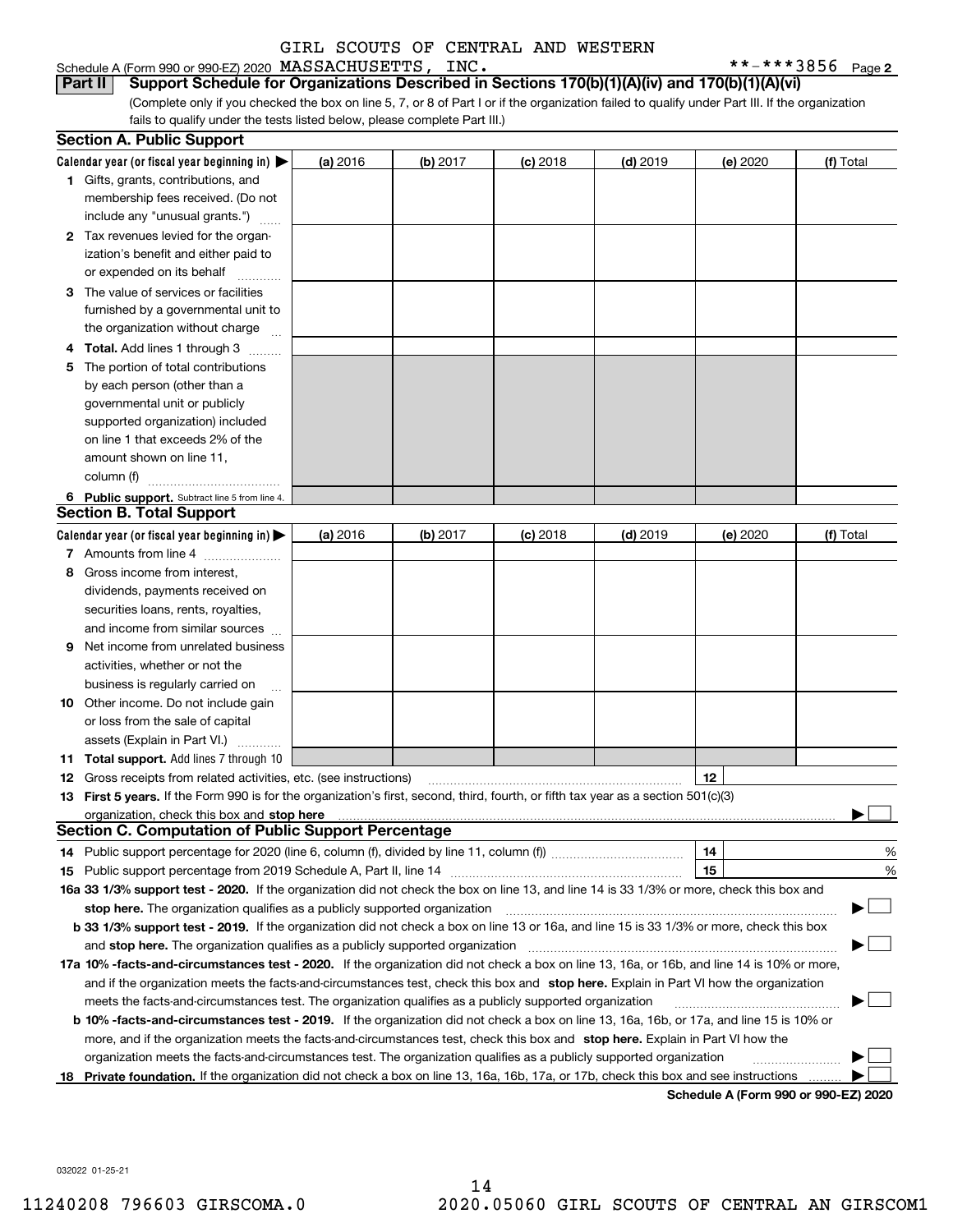Schedule A (Form 990 or 990-EZ) 2020 Page MASSACHUSETTS, INC. \*\*-\*\*\*3856

**3**

#### **Part III Support Schedule for Organizations Described in Section 509(a)(2)**

(Complete only if you checked the box on line 10 of Part I or if the organization failed to qualify under Part II. If the organization fails to qualify under the tests listed below, please complete Part II.)

| <b>Section A. Public Support</b> |                                                                                                                                                                                                                                                                  |           |          |                       |            |          |                                 |  |
|----------------------------------|------------------------------------------------------------------------------------------------------------------------------------------------------------------------------------------------------------------------------------------------------------------|-----------|----------|-----------------------|------------|----------|---------------------------------|--|
|                                  | Calendar year (or fiscal year beginning in)                                                                                                                                                                                                                      | (a) 2016  | (b) 2017 | $(c)$ 2018            | $(d)$ 2019 | (e) 2020 | (f) Total                       |  |
|                                  | 1 Gifts, grants, contributions, and                                                                                                                                                                                                                              |           |          |                       |            |          |                                 |  |
|                                  | membership fees received. (Do not                                                                                                                                                                                                                                |           |          |                       |            |          |                                 |  |
|                                  | include any "unusual grants.")                                                                                                                                                                                                                                   | 353, 102. |          | $287, 312.$ 277, 594. | 472,759.   | 419,254. | 1810021.                        |  |
|                                  | 2 Gross receipts from admissions,<br>merchandise sold or services per-<br>formed, or facilities furnished in<br>any activity that is related to the<br>organization's tax-exempt purpose                                                                         | 3270711.  | 3285887. | 3327951.              | 3051524.   |          | 3695346.16631419.               |  |
|                                  | 3 Gross receipts from activities that<br>are not an unrelated trade or bus-<br>iness under section 513                                                                                                                                                           |           |          |                       |            |          |                                 |  |
|                                  | 4 Tax revenues levied for the organ-<br>ization's benefit and either paid to<br>or expended on its behalf                                                                                                                                                        |           |          |                       |            |          |                                 |  |
|                                  | 5 The value of services or facilities<br>furnished by a governmental unit to<br>the organization without charge                                                                                                                                                  |           |          |                       |            |          |                                 |  |
|                                  | 6 Total. Add lines 1 through 5                                                                                                                                                                                                                                   | 3623813.  | 3573199. | 3605545.              | 3524283.   |          | 4114600.18441440.               |  |
|                                  | 7a Amounts included on lines 1, 2, and<br>3 received from disqualified persons                                                                                                                                                                                   |           |          |                       |            |          | 0.                              |  |
|                                  | <b>b</b> Amounts included on lines 2 and 3 received<br>from other than disqualified persons that<br>exceed the greater of \$5,000 or 1% of the<br>amount on line 13 for the year                                                                                 |           |          |                       |            |          | $0$ .                           |  |
|                                  | c Add lines 7a and 7b                                                                                                                                                                                                                                            |           |          |                       |            |          | $\overline{0}$ .                |  |
|                                  | 8 Public support. (Subtract line 7c from line 6.)                                                                                                                                                                                                                |           |          |                       |            |          | 18441440.                       |  |
|                                  | <b>Section B. Total Support</b>                                                                                                                                                                                                                                  |           |          |                       |            |          |                                 |  |
|                                  | Calendar year (or fiscal year beginning in)                                                                                                                                                                                                                      | (a) 2016  | (b) 2017 | $(c)$ 2018            | $(d)$ 2019 | (e) 2020 | (f) Total                       |  |
|                                  | 9 Amounts from line 6                                                                                                                                                                                                                                            | 3623813.  | 3573199. | 3605545.              | 3524283.   |          | 4114600.18441440.               |  |
|                                  | 10a Gross income from interest,<br>dividends, payments received on<br>securities loans, rents, royalties,<br>and income from similar sources                                                                                                                     | 43,870.   | 69,415.  | 80,813.               | 64,546.    | 63, 155. | 321,799.                        |  |
|                                  | <b>b</b> Unrelated business taxable income<br>(less section 511 taxes) from businesses<br>acquired after June 30, 1975                                                                                                                                           |           |          |                       |            |          |                                 |  |
|                                  | c Add lines 10a and 10b<br>11 Net income from unrelated business<br>activities not included in line 10b,<br>whether or not the business is<br>regularly carried on                                                                                               | 43,870.   | 69,415.  | 80, 813.              | 64,546.    | 63, 155. | 321,799.                        |  |
|                                  | <b>12</b> Other income. Do not include gain<br>or loss from the sale of capital<br>assets (Explain in Part VI.)                                                                                                                                                  |           |          |                       |            |          |                                 |  |
|                                  | 13 Total support. (Add lines 9, 10c, 11, and 12.)                                                                                                                                                                                                                | 3667683.  | 3642614. | 3686358.              | 3588829.   |          | 4177755.18763239.               |  |
|                                  | 14 First 5 years. If the Form 990 is for the organization's first, second, third, fourth, or fifth tax year as a section 501(c)(3) organization,                                                                                                                 |           |          |                       |            |          |                                 |  |
|                                  | check this box and stop here <b>with the construction of the construction</b> of the change of the state of the state of the change of the state of the change of the state of the state of the change of the state of the state of                              |           |          |                       |            |          |                                 |  |
|                                  | <b>Section C. Computation of Public Support Percentage</b>                                                                                                                                                                                                       |           |          |                       |            |          |                                 |  |
|                                  | 15 Public support percentage for 2020 (line 8, column (f), divided by line 13, column (f))                                                                                                                                                                       |           |          |                       |            | 15       | 98.28<br>%                      |  |
| 16                               | Public support percentage from 2019 Schedule A, Part III, line 15<br><b>Section D. Computation of Investment Income Percentage</b>                                                                                                                               |           |          |                       |            | 16       | 98.33<br>%                      |  |
|                                  |                                                                                                                                                                                                                                                                  |           |          |                       |            |          | 1.72                            |  |
| 17                               | Investment income percentage for 2020 (line 10c, column (f), divided by line 13, column (f))                                                                                                                                                                     |           |          |                       |            | 17<br>18 | $\%$<br>1.67                    |  |
|                                  | 18 Investment income percentage from 2019 Schedule A, Part III, line 17<br>19a 33 1/3% support tests - 2020. If the organization did not check the box on line 14, and line 15 is more than 33 1/3%, and line 17 is not                                          |           |          |                       |            |          | $\%$                            |  |
|                                  | more than 33 1/3%, check this box and stop here. The organization qualifies as a publicly supported organization<br><b>b 33 1/3% support tests - 2019.</b> If the organization did not check a box on line 14 or line 19a, and line 16 is more than 33 1/3%, and |           |          |                       |            |          | $\blacktriangleright$ $\vert$ X |  |
|                                  | line 18 is not more than 33 1/3%, check this box and stop here. The organization qualifies as a publicly supported organization                                                                                                                                  |           |          |                       |            |          |                                 |  |
| 20                               | Private foundation. If the organization did not check a box on line 14, 19a, or 19b, check this box and see instructions                                                                                                                                         |           |          |                       |            |          |                                 |  |
|                                  | Schedule A (Form 990 or 990-EZ) 2020<br>032023 01-25-21                                                                                                                                                                                                          |           |          |                       |            |          |                                 |  |

15

 <sup>11240208 796603</sup> GIRSCOMA.0 2020.05060 GIRL SCOUTS OF CENTRAL AN GIRSCOM1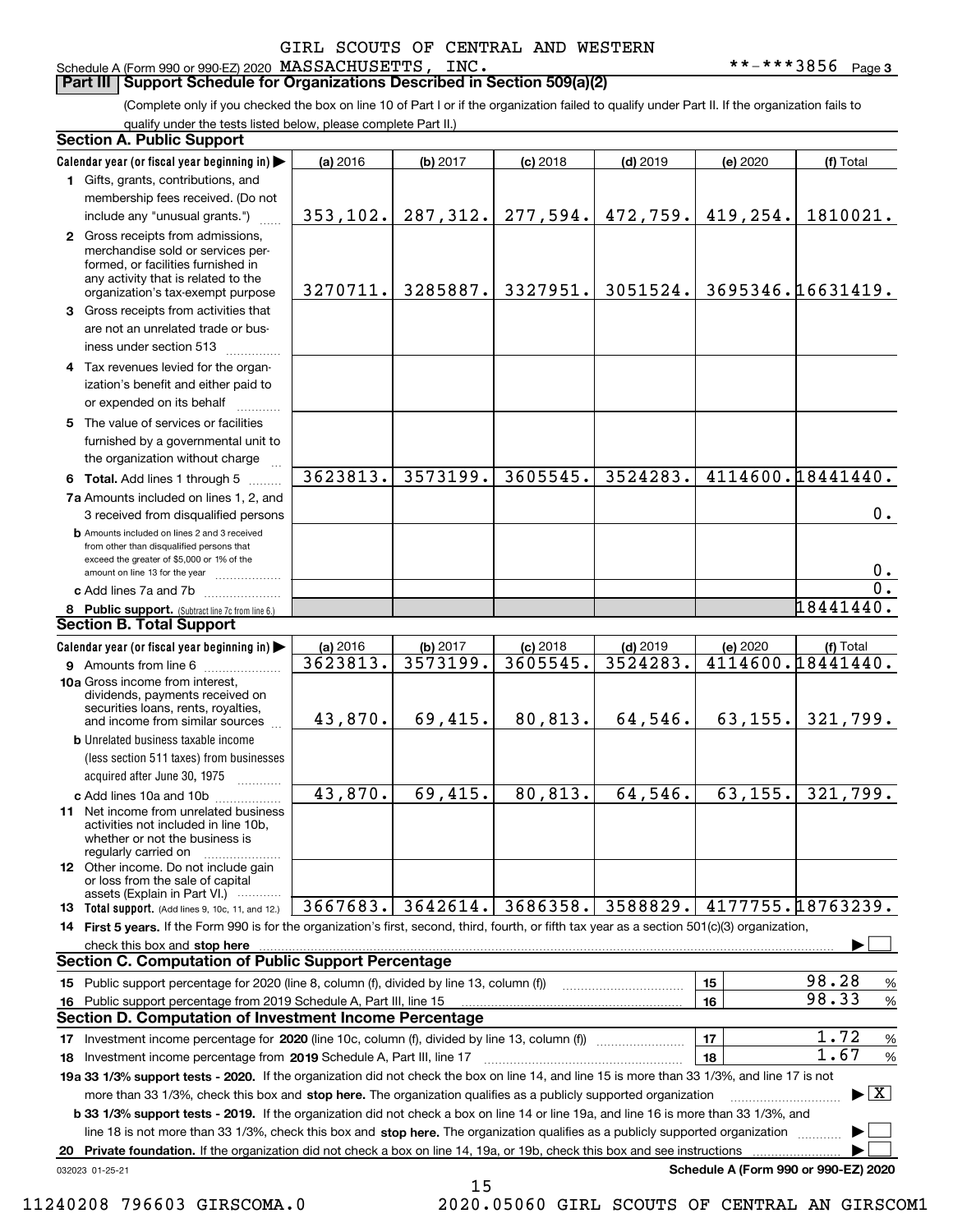# **Part IV Supporting Organizations**

(Complete only if you checked a box in line 12 on Part I. If you checked box 12a, Part I, complete Sections A and B. If you checked box 12b, Part I, complete Sections A and C. If you checked box 12c, Part I, complete Sections A, D, and E. If you checked box 12d, Part I, complete Sections A and D, and complete Part V.)

#### **Section A. All Supporting Organizations**

- **1** Are all of the organization's supported organizations listed by name in the organization's governing documents? If "No," describe in **Part VI** how the supported organizations are designated. If designated by *class or purpose, describe the designation. If historic and continuing relationship, explain.*
- **2** Did the organization have any supported organization that does not have an IRS determination of status under section 509(a)(1) or (2)? If "Yes," explain in Part VI how the organization determined that the supported *organization was described in section 509(a)(1) or (2).*
- **3a** Did the organization have a supported organization described in section 501(c)(4), (5), or (6)? If "Yes," answer *lines 3b and 3c below.*
- **b** Did the organization confirm that each supported organization qualified under section 501(c)(4), (5), or (6) and satisfied the public support tests under section 509(a)(2)? If "Yes," describe in **Part VI** when and how the *organization made the determination.*
- **c**Did the organization ensure that all support to such organizations was used exclusively for section 170(c)(2)(B) purposes? If "Yes," explain in **Part VI** what controls the organization put in place to ensure such use.
- **4a***If* Was any supported organization not organized in the United States ("foreign supported organization")? *"Yes," and if you checked box 12a or 12b in Part I, answer lines 4b and 4c below.*
- **b** Did the organization have ultimate control and discretion in deciding whether to make grants to the foreign supported organization? If "Yes," describe in **Part VI** how the organization had such control and discretion *despite being controlled or supervised by or in connection with its supported organizations.*
- **c** Did the organization support any foreign supported organization that does not have an IRS determination under sections 501(c)(3) and 509(a)(1) or (2)? If "Yes," explain in **Part VI** what controls the organization used *to ensure that all support to the foreign supported organization was used exclusively for section 170(c)(2)(B) purposes.*
- **5a** Did the organization add, substitute, or remove any supported organizations during the tax year? If "Yes," answer lines 5b and 5c below (if applicable). Also, provide detail in **Part VI,** including (i) the names and EIN *numbers of the supported organizations added, substituted, or removed; (ii) the reasons for each such action; (iii) the authority under the organization's organizing document authorizing such action; and (iv) how the action was accomplished (such as by amendment to the organizing document).*
- **b** Type I or Type II only. Was any added or substituted supported organization part of a class already designated in the organization's organizing document?
- **cSubstitutions only.**  Was the substitution the result of an event beyond the organization's control?
- **6** Did the organization provide support (whether in the form of grants or the provision of services or facilities) to **Part VI.** *If "Yes," provide detail in* support or benefit one or more of the filing organization's supported organizations? anyone other than (i) its supported organizations, (ii) individuals that are part of the charitable class benefited by one or more of its supported organizations, or (iii) other supporting organizations that also
- **7**Did the organization provide a grant, loan, compensation, or other similar payment to a substantial contributor *If "Yes," complete Part I of Schedule L (Form 990 or 990-EZ).* regard to a substantial contributor? (as defined in section 4958(c)(3)(C)), a family member of a substantial contributor, or a 35% controlled entity with
- **8** Did the organization make a loan to a disqualified person (as defined in section 4958) not described in line 7? *If "Yes," complete Part I of Schedule L (Form 990 or 990-EZ).*
- **9a** Was the organization controlled directly or indirectly at any time during the tax year by one or more in section 509(a)(1) or (2))? If "Yes," *provide detail in* <code>Part VI.</code> disqualified persons, as defined in section 4946 (other than foundation managers and organizations described
- **b** Did one or more disqualified persons (as defined in line 9a) hold a controlling interest in any entity in which the supporting organization had an interest? If "Yes," provide detail in P**art VI**.
- **c**Did a disqualified person (as defined in line 9a) have an ownership interest in, or derive any personal benefit from, assets in which the supporting organization also had an interest? If "Yes," provide detail in P**art VI.**
- **10a** Was the organization subject to the excess business holdings rules of section 4943 because of section supporting organizations)? If "Yes," answer line 10b below. 4943(f) (regarding certain Type II supporting organizations, and all Type III non-functionally integrated
- **b** Did the organization have any excess business holdings in the tax year? (Use Schedule C, Form 4720, to *determine whether the organization had excess business holdings.)*

16

032024 01-25-21

**Schedule A (Form 990 or 990-EZ) 2020**

**4c5a 5b5c6789a 9b9c10a10b**

**1**

**2**

**3a**

**3b**

**3c**

**4a**

**4b**

**YesNo**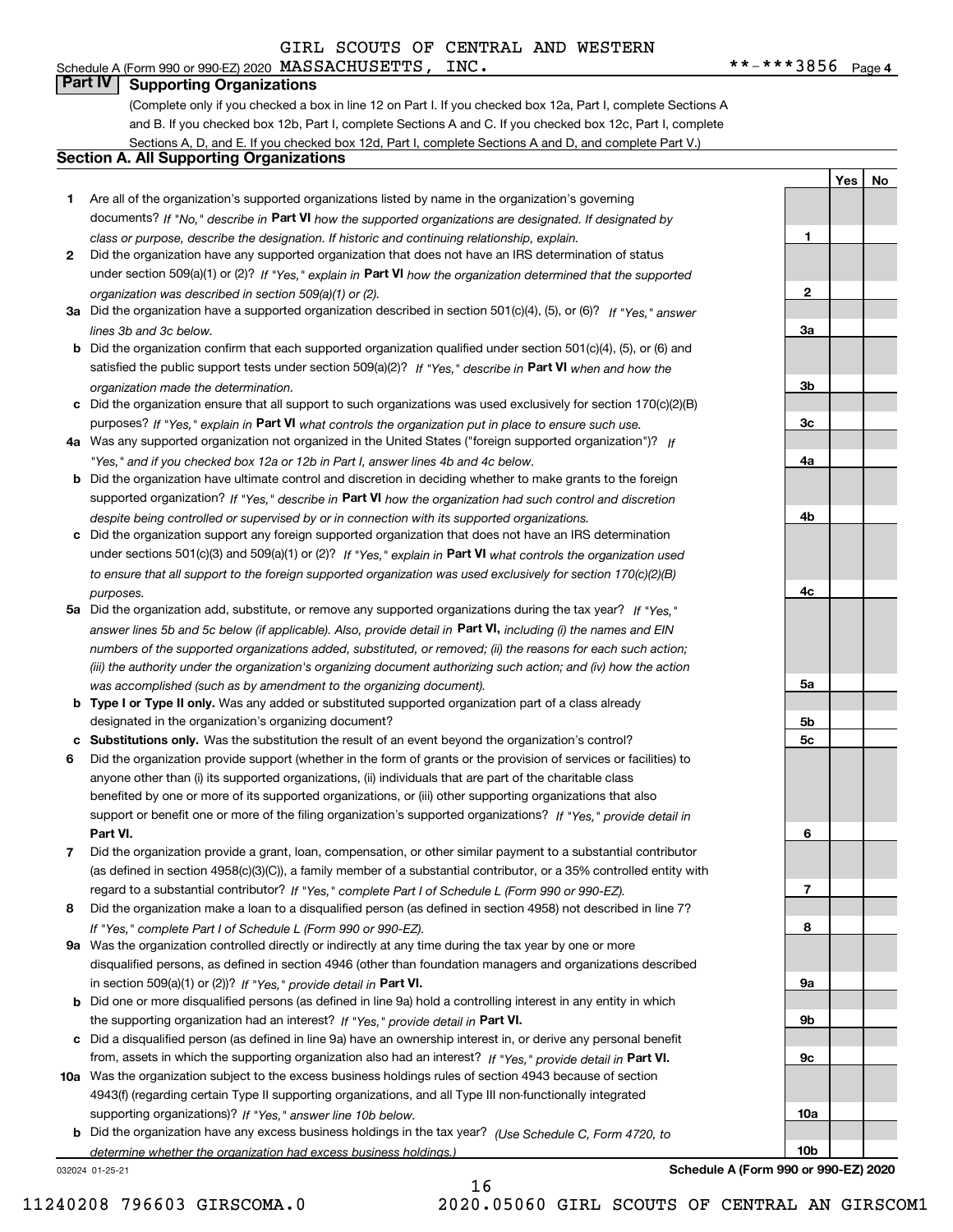Schedule A (Form 990 or 990-EZ) 2020 Page MASSACHUSETTS, INC. \*\*-\*\*\*3856 **Part IV Supporting Organizations** *(continued)*

11c below, the governing body of a supported organization?

**11** Has the organization accepted a gift or contribution from any of the following persons?

**a**A person who directly or indirectly controls, either alone or together with persons described in lines 11b and

032025 01-25-21 **b** A family member of a person described in line 11a above? **c** A 35% controlled entity of a person described in line 11a or 11b above? If "Yes" to line 11a, 11b, or 11c, provide **11bPart VI. 11c Yes No 12** Did the organization operate for the benefit of any supported organization other than the supported directors, or trustees at all times during the tax year? If "No," describe in **Part VI** how the supported organization(s) **12Part VI**  *how providing such benefit carried out the purposes of the supported organization(s) that operated,* **Yes No 1** Were a majority of the organization's directors or trustees during the tax year also a majority of the directors or trustees of each of the organization's supported organization(s)? If "No," describe in **Part VI** how control **1Yes No 1** Did the organization provide to each of its supported organizations, by the last day of the fifth month of the **2** Were any of the organization's officers, directors, or trustees either (i) appointed or elected by the supported **3123**organization(s) or (ii) serving on the governing body of a supported organization? If "No," explain in **Part VI** how income or assets at all times during the tax year? If "Yes," describe in **Part VI** the role the organization's **12Answer lines 2a and 2b below. Yes No** Activities Test. **3** Parent of Supported Organizations. Answer lines 3a and 3b below. Check the box next to the method that the organization used to satisfy the Integral Part Test during the year (see instructions). **abclinupy** The organization satisfied the Activities Test. Complete line 2 below. The organization is the parent of each of its supported organizations. *Complete* line 3 *below.* The organization supported a governmental entity. *Describe in* Part **VI** *how you supported a governmental entity (see instruction<u>s).</u>* **a** Did substantially all of the organization's activities during the tax year directly further the exempt purposes of **b** Did the activities described in line 2a, above, constitute activities that, but for the organization's involvement, **a** Did the organization have the power to regularly appoint or elect a majority of the officers, directors, or **b** Did the organization exercise a substantial degree of direction over the policies, programs, and activities of each the supported organization(s) to which the organization was responsive? If "Yes," then in **Part VI identify those supported organizations and explain**  *how these activities directly furthered their exempt purposes,* **2a 2b3a3bPart VI**  *the reasons for the organization's position that its supported organization(s) would have engaged in* trustees of each of the supported organizations? If "Yes" or "No" provide details in **Part VI.** of its supported organizations? If "Yes," describe in Part VI the role played by the organization in this regard. **Schedule A (Form 990 or 990-EZ) 2020** *detail in effectively operated, supervised, or controlled the organization's activities. If the organization had more than one supported organization, describe how the powers to appoint and/or remove officers, directors, or trustees were allocated among the supported organizations and what conditions or restrictions, if any, applied to such powers during the tax year. If "Yes," explain in* organization(s) that operated, supervised, or controlled the supporting organization? *supervised, or controlled the supporting organization. or management of the supporting organization was vested in the same persons that controlled or managed the supported organization(s). the organization maintained a close and continuous working relationship with the supported organization(s). supported organizations played in this regard. how the organization was responsive to those supported organizations, and how the organization determined that these activities constituted substantially all of its activities.* one or more of the organization's supported organization(s) would have been engaged in? If "Yes," e*xplain in these activities but for the organization's involvement.* Did the governing body, members of the governing body, officers acting in their official capacity, or membership of one or more supported organizations have the power to regularly appoint or elect at least a majority of the organization's officers, organization's tax year, (i) a written notice describing the type and amount of support provided during the prior tax year, (ii) a copy of the Form 990 that was most recently filed as of the date of notification, and (iii) copies of the organization's governing documents in effect on the date of notification, to the extent not previously provided? By reason of the relationship described in line 2, above, did the organization's supported organizations have a significant voice in the organization's investment policies and in directing the use of the organization's **Section B. Type I Supporting Organizations Section C. Type II Supporting Organizations Section D. All Type III Supporting Organizations Section E. Type III Functionally Integrated Supporting Organizations**  $\mathcal{L}^{\text{max}}$  $\mathcal{L}^{\text{max}}$ 17 11240208 796603 GIRSCOMA.0 2020.05060 GIRL SCOUTS OF CENTRAL AN GIRSCOM1

**11a**

**Yes**

**No**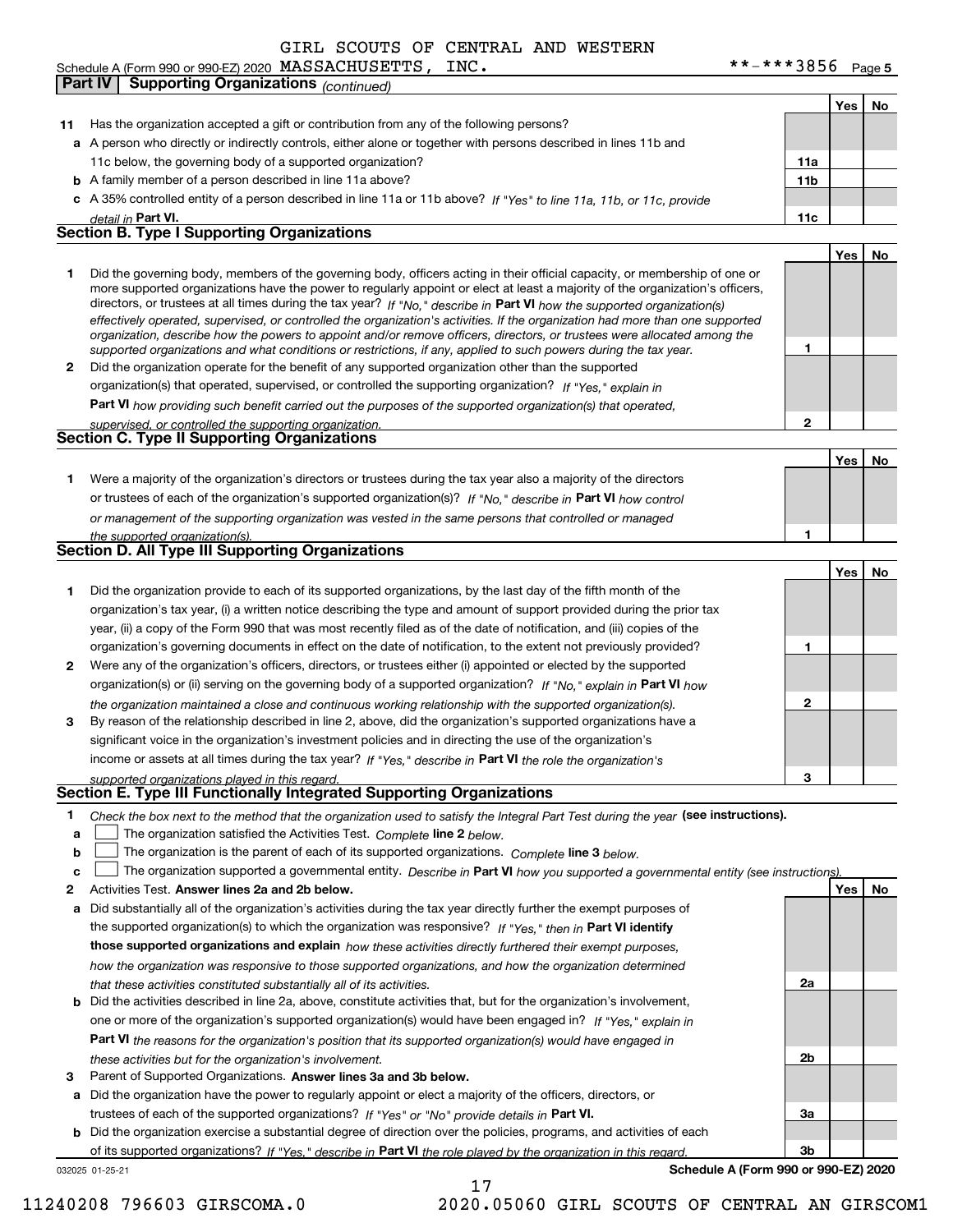#### **1Part VI** Check here if the organization satisfied the Integral Part Test as a qualifying trust on Nov. 20, 1970 ( explain in Part **VI**). See instructions. **Section A - Adjusted Net Income 123** Other gross income (see instructions) **456** Portion of operating expenses paid or incurred for production or **7** Other expenses (see instructions) **8** Adjusted Net Income (subtract lines 5, 6, and 7 from line 4) **8 8 1234567Section B - Minimum Asset Amount 1**Aggregate fair market value of all non-exempt-use assets (see **2**Acquisition indebtedness applicable to non-exempt-use assets **3** Subtract line 2 from line 1d. **4**Cash deemed held for exempt use. Enter 0.015 of line 3 (for greater amount, **5** Net value of non-exempt-use assets (subtract line 4 from line 3) **678a** Average monthly value of securities **b** Average monthly cash balances **c**Fair market value of other non-exempt-use assets **dTotal**  (add lines 1a, 1b, and 1c) **eDiscount** claimed for blockage or other factors **1a1b1c1d2345678**(explain in detail in Part VI): **Minimum Asset Amount**  (add line 7 to line 6) **Section C - Distributable Amount 12**Enter 0.85 of line 1. **345612345Distributable Amount.** Subtract line 5 from line 4, unless subject to Schedule A (Form 990 or 990-EZ) 2020 Page MASSACHUSETTS, INC. \*\*-\*\*\*3856 All other Type III non-functionally integrated supporting organizations must complete Sections A through E. (B) Current Year (optional)(A) Prior Year Net short-term capital gain Recoveries of prior-year distributions Add lines 1 through 3. Depreciation and depletion collection of gross income or for management, conservation, or maintenance of property held for production of income (see instructions) (B) Current Year (optional)(A) Prior Year instructions for short tax year or assets held for part of year): see instructions). Multiply line 5 by 0.035. Recoveries of prior-year distributions Current Year Adjusted net income for prior year (from Section A, line 8, column A) Minimum asset amount for prior year (from Section B, line 8, column A) Enter greater of line 2 or line 3. Income tax imposed in prior year **Part V Type III Non-Functionally Integrated 509(a)(3) Supporting Organizations**   $\mathcal{L}^{\text{max}}$

emergency temporary reduction (see instructions).

**7**Check here if the current year is the organization's first as a non-functionally integrated Type III supporting organization (see instructions). $\mathcal{L}^{\text{max}}$ 

**6**

**Schedule A (Form 990 or 990-EZ) 2020**

032026 01-25-21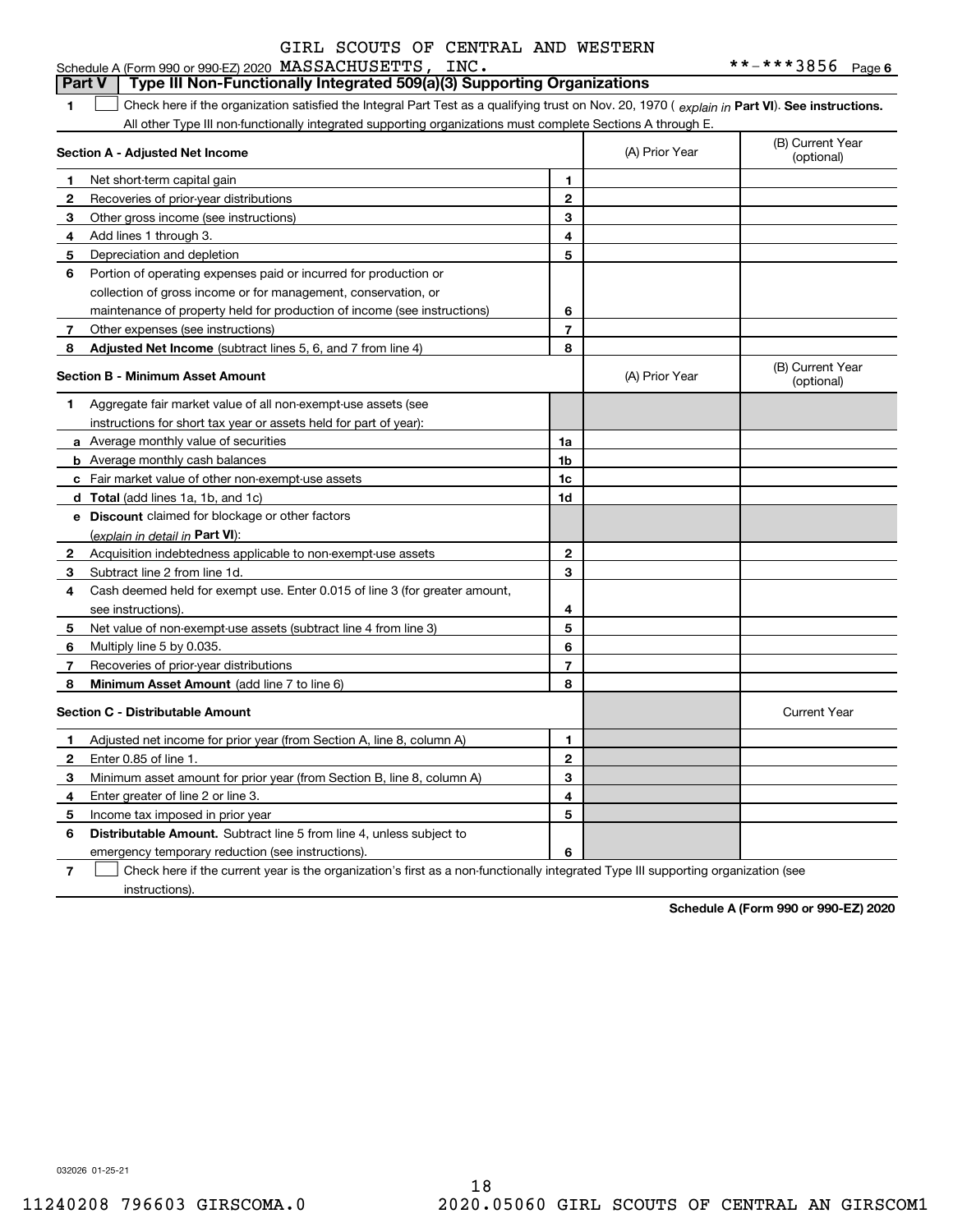|               | Schedule A (Form 990 or 990-EZ) 2020 MASSACHUSETTS, INC.                                   |                                    |                                               |    | **-***3856<br>Page 7                             |
|---------------|--------------------------------------------------------------------------------------------|------------------------------------|-----------------------------------------------|----|--------------------------------------------------|
| <b>Part V</b> | Type III Non-Functionally Integrated 509(a)(3) Supporting Organizations                    |                                    | (continued)                                   |    |                                                  |
|               | <b>Section D - Distributions</b>                                                           |                                    |                                               |    | <b>Current Year</b>                              |
| $\mathbf 1$   | Amounts paid to supported organizations to accomplish exempt purposes                      |                                    |                                               | 1  |                                                  |
| 2             | Amounts paid to perform activity that directly furthers exempt purposes of supported       |                                    |                                               |    |                                                  |
|               | organizations, in excess of income from activity                                           |                                    |                                               | 2  |                                                  |
| 3             | Administrative expenses paid to accomplish exempt purposes of supported organizations      |                                    |                                               | 3  |                                                  |
| 4             | Amounts paid to acquire exempt-use assets                                                  |                                    |                                               | 4  |                                                  |
| 5             | Qualified set-aside amounts (prior IRS approval required - provide details in Part VI)     |                                    |                                               | 5  |                                                  |
| 6             | Other distributions ( <i>describe in</i> Part VI). See instructions.                       |                                    |                                               | 6  |                                                  |
| 7             | Total annual distributions. Add lines 1 through 6.                                         |                                    |                                               | 7  |                                                  |
| 8             | Distributions to attentive supported organizations to which the organization is responsive |                                    |                                               |    |                                                  |
|               | (provide details in Part VI). See instructions.                                            |                                    |                                               | 8  |                                                  |
| 9             | Distributable amount for 2020 from Section C, line 6                                       |                                    |                                               | 9  |                                                  |
| 10            | Line 8 amount divided by line 9 amount                                                     |                                    |                                               | 10 |                                                  |
|               | <b>Section E - Distribution Allocations</b> (see instructions)                             | (i)<br><b>Excess Distributions</b> | (ii)<br><b>Underdistributions</b><br>Pre-2020 |    | (iii)<br><b>Distributable</b><br>Amount for 2020 |
| 1             | Distributable amount for 2020 from Section C, line 6                                       |                                    |                                               |    |                                                  |
| 2             | Underdistributions, if any, for years prior to 2020 (reason-                               |                                    |                                               |    |                                                  |
|               | able cause required - explain in Part VI). See instructions.                               |                                    |                                               |    |                                                  |
| 3             | Excess distributions carryover, if any, to 2020                                            |                                    |                                               |    |                                                  |
|               | <b>a</b> From 2015                                                                         |                                    |                                               |    |                                                  |
|               | <b>b</b> From 2016                                                                         |                                    |                                               |    |                                                  |
|               | c From 2017                                                                                |                                    |                                               |    |                                                  |
|               | d From 2018                                                                                |                                    |                                               |    |                                                  |
|               | e From 2019                                                                                |                                    |                                               |    |                                                  |
|               | f Total of lines 3a through 3e                                                             |                                    |                                               |    |                                                  |
|               | g Applied to underdistributions of prior years                                             |                                    |                                               |    |                                                  |
|               | <b>h</b> Applied to 2020 distributable amount                                              |                                    |                                               |    |                                                  |
|               | i Carryover from 2015 not applied (see instructions)                                       |                                    |                                               |    |                                                  |
|               | Remainder. Subtract lines 3g, 3h, and 3i from line 3f.                                     |                                    |                                               |    |                                                  |
| 4             | Distributions for 2020 from Section D,                                                     |                                    |                                               |    |                                                  |
|               | \$<br>line $7:$                                                                            |                                    |                                               |    |                                                  |
|               | a Applied to underdistributions of prior years                                             |                                    |                                               |    |                                                  |
|               | <b>b</b> Applied to 2020 distributable amount                                              |                                    |                                               |    |                                                  |
|               | <b>c</b> Remainder. Subtract lines 4a and 4b from line 4.                                  |                                    |                                               |    |                                                  |
| 5             | Remaining underdistributions for years prior to 2020, if                                   |                                    |                                               |    |                                                  |
|               | any. Subtract lines 3g and 4a from line 2. For result greater                              |                                    |                                               |    |                                                  |
|               | than zero, explain in Part VI. See instructions.                                           |                                    |                                               |    |                                                  |
| 6             | Remaining underdistributions for 2020. Subtract lines 3h                                   |                                    |                                               |    |                                                  |
|               | and 4b from line 1. For result greater than zero, explain in                               |                                    |                                               |    |                                                  |
|               | Part VI. See instructions.                                                                 |                                    |                                               |    |                                                  |
| 7             | Excess distributions carryover to 2021. Add lines 3j                                       |                                    |                                               |    |                                                  |
|               | and 4c.                                                                                    |                                    |                                               |    |                                                  |
| 8             | Breakdown of line 7:                                                                       |                                    |                                               |    |                                                  |
|               | a Excess from 2016                                                                         |                                    |                                               |    |                                                  |
|               | <b>b</b> Excess from 2017                                                                  |                                    |                                               |    |                                                  |
|               | c Excess from 2018                                                                         |                                    |                                               |    |                                                  |
|               | d Excess from 2019                                                                         |                                    |                                               |    |                                                  |
|               | e Excess from 2020                                                                         |                                    |                                               |    |                                                  |
|               |                                                                                            |                                    |                                               |    |                                                  |

**Schedule A (Form 990 or 990-EZ) 2020**

032027 01-25-21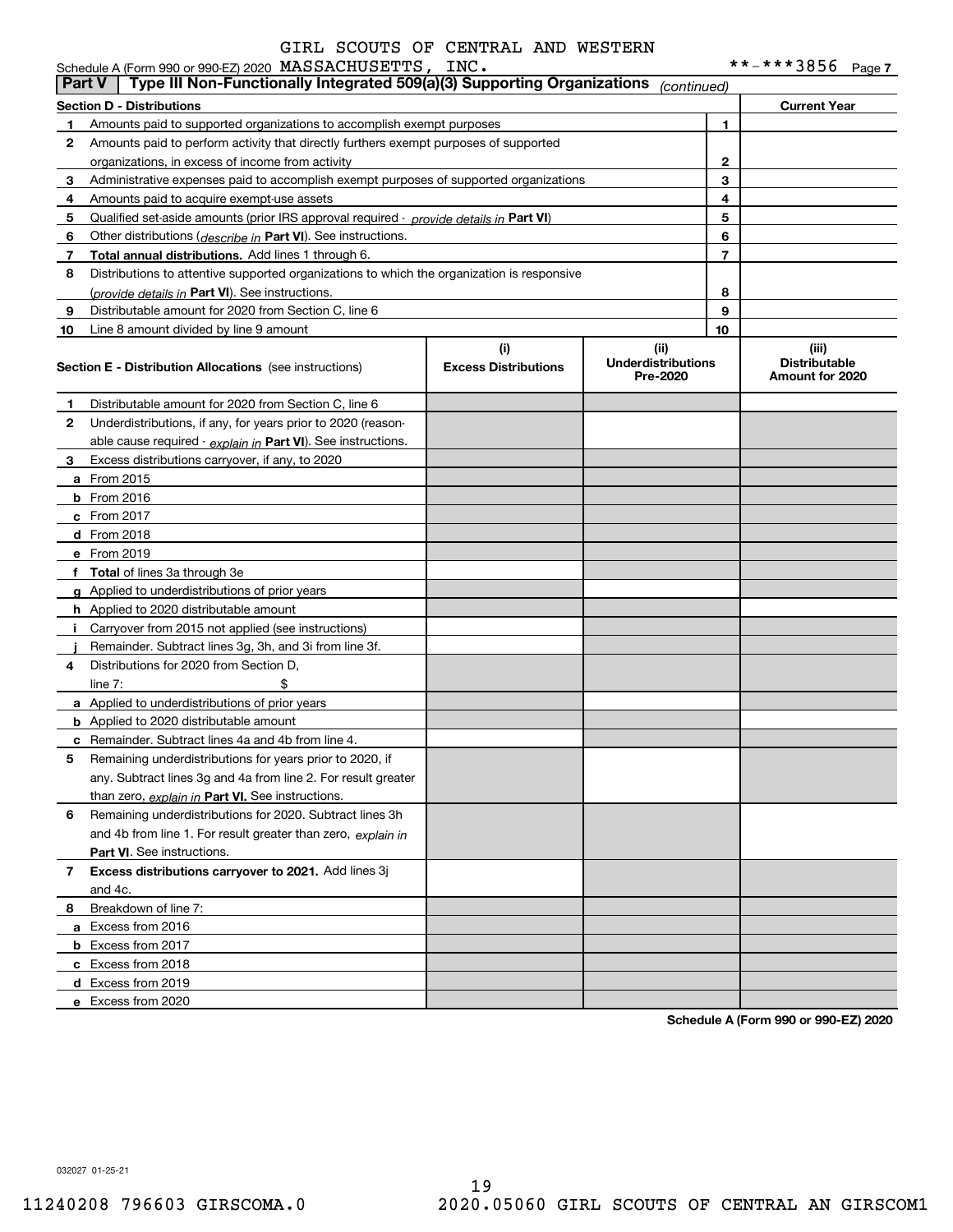|                 | Schedule A (Form 990 or 990-EZ) 2020 MASSACHUSETTS, INC.                                                                                               |  |    | GIRL SCOUTS OF CENTRAL AND WESTERN | **-***3856 Page 8                                                                                                                                                                                                                                                                                                                                                                                                                 |
|-----------------|--------------------------------------------------------------------------------------------------------------------------------------------------------|--|----|------------------------------------|-----------------------------------------------------------------------------------------------------------------------------------------------------------------------------------------------------------------------------------------------------------------------------------------------------------------------------------------------------------------------------------------------------------------------------------|
| <b>Part VI</b>  | Section D, lines 5, 6, and 8; and Part V, Section E, lines 2, 5, and 6. Also complete this part for any additional information.<br>(See instructions.) |  |    |                                    | Supplemental Information. Provide the explanations required by Part II, line 10; Part II, line 17a or 17b; Part III, line 12;<br>Part IV, Section A, lines 1, 2, 3b, 3c, 4b, 4c, 5a, 6, 9a, 9b, 9c, 11a, 11b, and 11c; Part IV, Section B, lines 1 and 2; Part IV, Section C,<br>line 1; Part IV, Section D, lines 2 and 3; Part IV, Section E, lines 1c, 2a, 2b, 3a, and 3b; Part V, line 1; Part V, Section B, line 1e; Part V, |
|                 |                                                                                                                                                        |  |    |                                    |                                                                                                                                                                                                                                                                                                                                                                                                                                   |
|                 |                                                                                                                                                        |  |    |                                    |                                                                                                                                                                                                                                                                                                                                                                                                                                   |
|                 |                                                                                                                                                        |  |    |                                    |                                                                                                                                                                                                                                                                                                                                                                                                                                   |
|                 |                                                                                                                                                        |  |    |                                    |                                                                                                                                                                                                                                                                                                                                                                                                                                   |
|                 |                                                                                                                                                        |  |    |                                    |                                                                                                                                                                                                                                                                                                                                                                                                                                   |
|                 |                                                                                                                                                        |  |    |                                    |                                                                                                                                                                                                                                                                                                                                                                                                                                   |
|                 |                                                                                                                                                        |  |    |                                    |                                                                                                                                                                                                                                                                                                                                                                                                                                   |
|                 |                                                                                                                                                        |  |    |                                    |                                                                                                                                                                                                                                                                                                                                                                                                                                   |
|                 |                                                                                                                                                        |  |    |                                    |                                                                                                                                                                                                                                                                                                                                                                                                                                   |
|                 |                                                                                                                                                        |  |    |                                    |                                                                                                                                                                                                                                                                                                                                                                                                                                   |
|                 |                                                                                                                                                        |  |    |                                    |                                                                                                                                                                                                                                                                                                                                                                                                                                   |
|                 |                                                                                                                                                        |  |    |                                    |                                                                                                                                                                                                                                                                                                                                                                                                                                   |
|                 |                                                                                                                                                        |  |    |                                    |                                                                                                                                                                                                                                                                                                                                                                                                                                   |
|                 |                                                                                                                                                        |  |    |                                    |                                                                                                                                                                                                                                                                                                                                                                                                                                   |
|                 |                                                                                                                                                        |  |    |                                    |                                                                                                                                                                                                                                                                                                                                                                                                                                   |
|                 |                                                                                                                                                        |  |    |                                    |                                                                                                                                                                                                                                                                                                                                                                                                                                   |
|                 |                                                                                                                                                        |  |    |                                    |                                                                                                                                                                                                                                                                                                                                                                                                                                   |
|                 |                                                                                                                                                        |  |    |                                    |                                                                                                                                                                                                                                                                                                                                                                                                                                   |
|                 |                                                                                                                                                        |  |    |                                    |                                                                                                                                                                                                                                                                                                                                                                                                                                   |
|                 |                                                                                                                                                        |  |    |                                    |                                                                                                                                                                                                                                                                                                                                                                                                                                   |
|                 |                                                                                                                                                        |  |    |                                    |                                                                                                                                                                                                                                                                                                                                                                                                                                   |
| 032028 01-25-21 |                                                                                                                                                        |  | 20 |                                    | Schedule A (Form 990 or 990-EZ) 2020                                                                                                                                                                                                                                                                                                                                                                                              |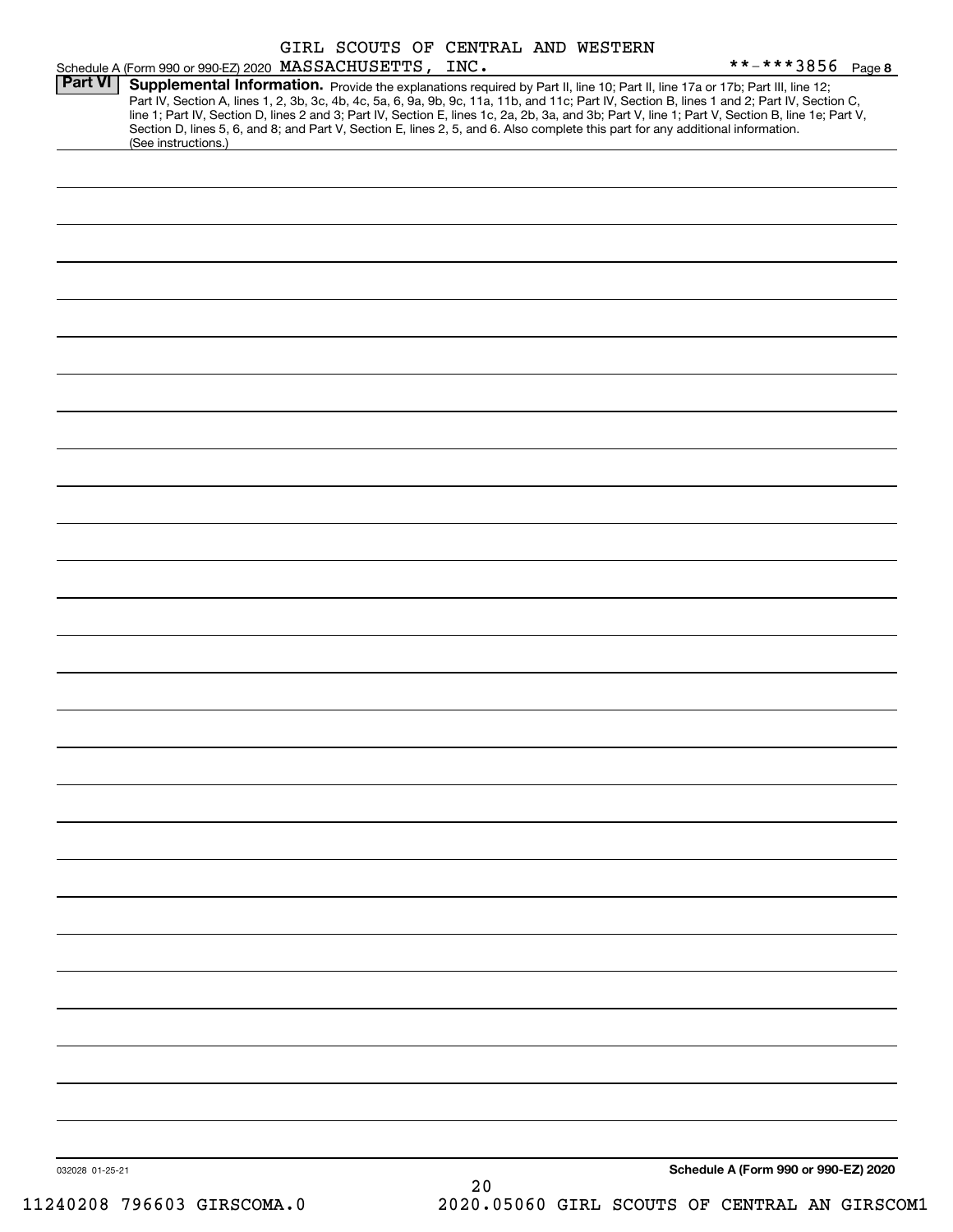Department of the Treasury Internal Revenue Service **(Form 990, 990-EZ, or 990-PF)**

# **Schedule B Schedule of Contributors**

**| Attach to Form 990, Form 990-EZ, or Form 990-PF. | Go to www.irs.gov/Form990 for the latest information.** OMB No. 1545-0047

| Name of the organization              | <b>Employer identification number</b>                                     |            |
|---------------------------------------|---------------------------------------------------------------------------|------------|
|                                       | GIRL SCOUTS OF CENTRAL AND WESTERN<br>MASSACHUSETTS, INC.                 | **-***3856 |
| <b>Organization type (check one):</b> |                                                                           |            |
| Filers of:                            | Section:                                                                  |            |
| Form 990 or 990-EZ                    | $\lfloor x \rfloor$ 501(c)( 3) (enter number) organization                |            |
|                                       | 4947(a)(1) nonexempt charitable trust not treated as a private foundation |            |
|                                       | 527 political organization                                                |            |
| Form 990-PF                           | 501(c)(3) exempt private foundation                                       |            |
|                                       | 4947(a)(1) nonexempt charitable trust treated as a private foundation     |            |
|                                       | 501(c)(3) taxable private foundation                                      |            |
|                                       |                                                                           |            |

Check if your organization is covered by the **General Rule** or a **Special Rule. Note:**  Only a section 501(c)(7), (8), or (10) organization can check boxes for both the General Rule and a Special Rule. See instructions.

#### **General Rule**

 $\boxed{\textbf{X}}$  For an organization filing Form 990, 990-EZ, or 990-PF that received, during the year, contributions totaling \$5,000 or more (in money or property) from any one contributor. Complete Parts I and II. See instructions for determining a contributor's total contributions.

#### **Special Rules**

| For an organization described in section 501(c)(3) filing Form 990 or 990-EZ that met the 33 1/3% support test of the regulations under               |
|-------------------------------------------------------------------------------------------------------------------------------------------------------|
| sections 509(a)(1) and 170(b)(1)(A)(vi), that checked Schedule A (Form 990 or 990-EZ), Part II, line 13, 16a, or 16b, and that received from          |
| any one contributor, during the year, total contributions of the greater of (1) \$5,000; or (2) 2% of the amount on (i) Form 990, Part VIII, line 1h; |
| or (ii) Form 990-EZ, line 1. Complete Parts I and II.                                                                                                 |

For an organization described in section 501(c)(7), (8), or (10) filing Form 990 or 990-EZ that received from any one contributor, during the year, total contributions of more than \$1,000 exclusively for religious, charitable, scientific, literary, or educational purposes, or for the prevention of cruelty to children or animals. Complete Parts I (entering "N/A" in column (b) instead of the contributor name and address), II, and III.  $\mathcal{L}^{\text{max}}$ 

purpose. Don't complete any of the parts unless the **General Rule** applies to this organization because it received *nonexclusively* year, contributions <sub>exclusively</sub> for religious, charitable, etc., purposes, but no such contributions totaled more than \$1,000. If this box is checked, enter here the total contributions that were received during the year for an  $\;$ exclusively religious, charitable, etc., For an organization described in section 501(c)(7), (8), or (10) filing Form 990 or 990-EZ that received from any one contributor, during the religious, charitable, etc., contributions totaling \$5,000 or more during the year  $\Box$ — $\Box$   $\Box$  $\mathcal{L}^{\text{max}}$ 

**Caution:**  An organization that isn't covered by the General Rule and/or the Special Rules doesn't file Schedule B (Form 990, 990-EZ, or 990-PF),  **must** but it answer "No" on Part IV, line 2, of its Form 990; or check the box on line H of its Form 990-EZ or on its Form 990-PF, Part I, line 2, to certify that it doesn't meet the filing requirements of Schedule B (Form 990, 990-EZ, or 990-PF).

**For Paperwork Reduction Act Notice, see the instructions for Form 990, 990-EZ, or 990-PF. Schedule B (Form 990, 990-EZ, or 990-PF) (2020)** LHA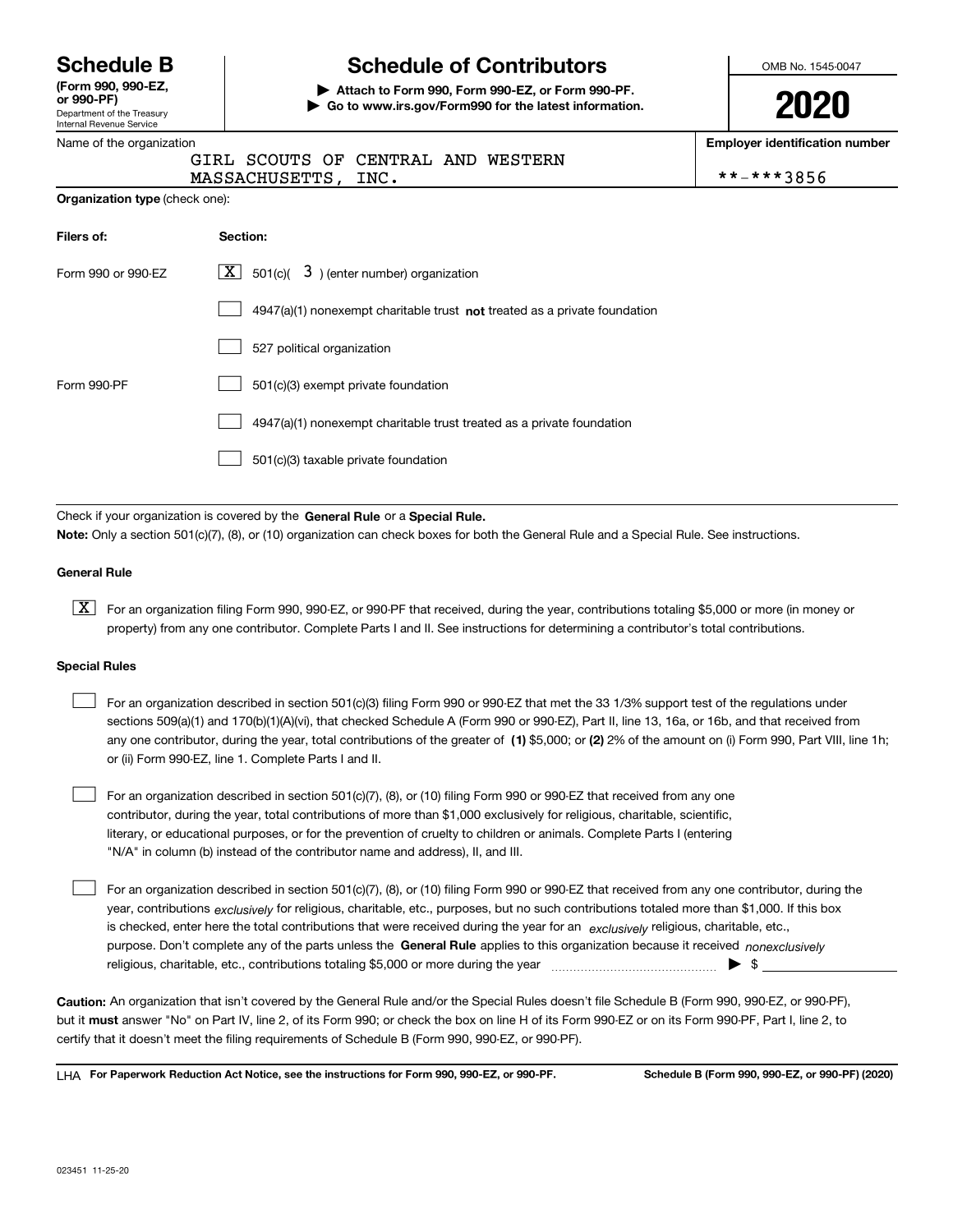### Schedule B (Form 990, 990-EZ, or 990-PF) (2020) **Page 2** Page 2

Name of organization

Chedule B (Form 990, 990-EZ, or 990-PF) (2020)<br> **2Page 2**<br> **2Part I 2PCOUTS OF CENTRAL AND WESTERN**<br> **2Part I Contributors** (see instructions). Use duplicate copies of Part I if additional space is needed.<br> **2Part I** GIRL SCOUTS OF CENTRAL AND WESTERN MASSACHUSETTS, INC.  $****3856$ 

Contributors (see instructions). Use duplicate copies of Part I if additional space is needed.

| (a)                  | (b)                                                                                    | (c)                        | (d)                                                                                                                                             |
|----------------------|----------------------------------------------------------------------------------------|----------------------------|-------------------------------------------------------------------------------------------------------------------------------------------------|
| No.                  | Name, address, and ZIP + 4                                                             | <b>Total contributions</b> | Type of contribution                                                                                                                            |
| 1                    | BANK CHARITABLE FOUNDATION<br>TD<br>1 PORTLAND SQUARE<br>PORTLAND, ME 04112            | 10,000.<br>\$              | $\overline{\text{X}}$<br>Person<br>Payroll<br><b>Noncash</b><br>(Complete Part II for<br>noncash contributions.)                                |
| (a)                  | (b)                                                                                    | (c)                        | (d)                                                                                                                                             |
| No.                  | Name, address, and ZIP + 4                                                             | <b>Total contributions</b> | Type of contribution                                                                                                                            |
| $\overline{a}$       | WOMEN'S FOUNDATION OF BOSTON<br>126 BROOKLINE AVE, 3RD FLOOR<br>BOSTON, MA 02215       | 30,000.<br>\$              | $\overline{\text{X}}$<br>Person<br>Payroll<br><b>Noncash</b><br>(Complete Part II for<br>noncash contributions.)                                |
| (a)                  | (b)                                                                                    | (c)                        | (d)                                                                                                                                             |
| No.                  | Name, address, and ZIP + 4                                                             | <b>Total contributions</b> | Type of contribution                                                                                                                            |
| 3                    | <b>BARBARA SHERRY</b><br>699<br><b>WALNUT</b><br><b>STREET</b><br>DES MOINES, IA 50309 | 71,242.<br>\$              | $\overline{\text{X}}$<br>Person<br>Payroll<br><b>Noncash</b><br>(Complete Part II for<br>noncash contributions.)                                |
| (a)                  | (b)                                                                                    | (c)                        | (d)                                                                                                                                             |
| No.                  | Name, address, and ZIP + 4                                                             | <b>Total contributions</b> | Type of contribution                                                                                                                            |
| 4                    | <b>JUDY WISE</b><br>1725 JUNIPER PLACE<br>GOSHEN, IN 46526                             | 8,000.<br>\$               | x<br>Person<br>Payroll<br><b>Noncash</b><br>(Complete Part II for<br>noncash contributions.)                                                    |
| (a)                  | (b)                                                                                    | (c)                        | (d)                                                                                                                                             |
| No.                  | Name, address, and ZIP + 4                                                             | <b>Total contributions</b> | Type of contribution                                                                                                                            |
| 5                    | COMMUNITY FOUNDATION OF WESTERN MA<br>333 BRIDGE STREET<br>SPRINGFIELD, MA 01103       | 10,000.<br>\$              | x<br>Person<br><b>Payroll</b><br><b>Noncash</b><br>(Complete Part II for<br>noncash contributions.)                                             |
| (a)                  | (b)                                                                                    | (c)                        | (d)                                                                                                                                             |
| No.                  | Name, address, and $ZIP + 4$                                                           | <b>Total contributions</b> | Type of contribution                                                                                                                            |
| 6<br>023452 11-25-20 | WHITTEMORE CHARITABLE TRUST<br>444 MAIN STREET, PO BOX 7615<br>FITCHBURG, MA 01420     | 27,714.<br>\$              | x<br>Person<br><b>Payroll</b><br>Noncash<br>(Complete Part II for<br>noncash contributions.)<br>Schedule B (Form 990, 990-EZ, or 990-PF) (2020) |

22

11240208 796603 GIRSCOMA.0 2020.05060 GIRL SCOUTS OF CENTRAL AN GIRSCOM1

**Employer identification number**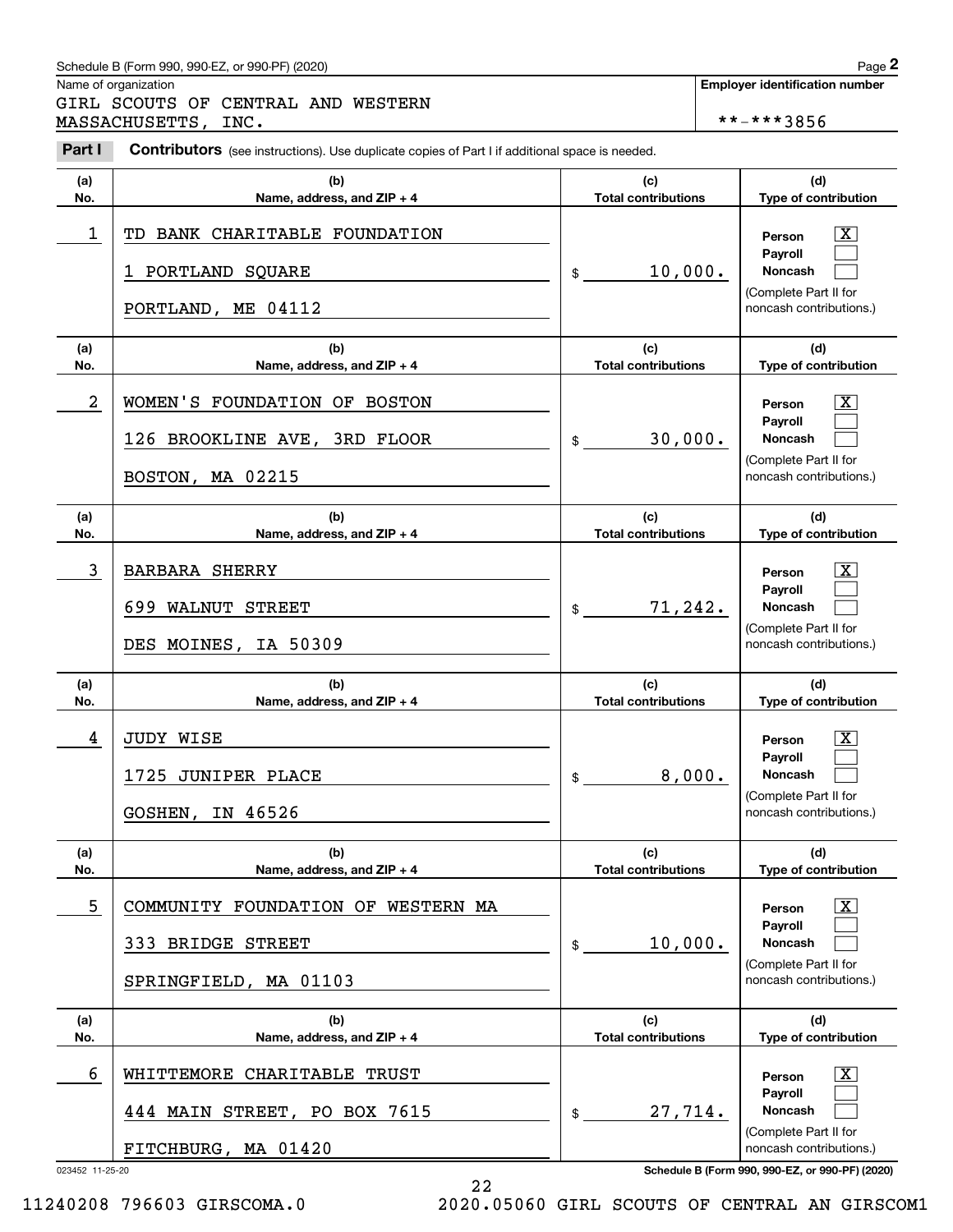### Schedule B (Form 990, 990-EZ, or 990-PF) (2020) Page 2

|                 | Schedule B (Form 990, 990-EZ, or 990-PF) (2020)                                                       |                                   | Page 2                                                                     |
|-----------------|-------------------------------------------------------------------------------------------------------|-----------------------------------|----------------------------------------------------------------------------|
|                 | Name of organization<br>GIRL SCOUTS OF CENTRAL AND WESTERN                                            |                                   | <b>Employer identification number</b>                                      |
|                 | MASSACHUSETTS, INC.                                                                                   |                                   | **-***3856                                                                 |
| Part I          | <b>Contributors</b> (see instructions). Use duplicate copies of Part I if additional space is needed. |                                   |                                                                            |
| (a)             | (b)                                                                                                   | (c)                               | (d)                                                                        |
| No.             | Name, address, and ZIP + 4                                                                            | <b>Total contributions</b>        | Type of contribution                                                       |
| 7               | <b>SARA CRAWLEY</b>                                                                                   |                                   | $\mathbf{X}$<br>Person                                                     |
|                 | 43 PILGRIM                                                                                            | 7,000.<br>\$                      | Payroll<br>Noncash                                                         |
|                 | NORTH HAMPTON, MA 01060                                                                               |                                   | (Complete Part II for<br>noncash contributions.)                           |
| (a)<br>No.      | (b)<br>Name, address, and ZIP + 4                                                                     | (c)<br><b>Total contributions</b> | (d)<br>Type of contribution                                                |
|                 |                                                                                                       |                                   |                                                                            |
| 8               | <b>BARBARA RUCHALA</b>                                                                                |                                   | $\mathbf{X}$<br>Person<br>Payroll                                          |
|                 | 25 MAPLE AVE                                                                                          | 5,000.<br>\$                      | Noncash                                                                    |
|                 | RUTLAND, MA 01543                                                                                     |                                   | (Complete Part II for<br>noncash contributions.)                           |
| (a)             | (b)                                                                                                   | (c)                               | (d)                                                                        |
| No.             | Name, address, and ZIP + 4                                                                            | <b>Total contributions</b>        | Type of contribution                                                       |
| 9               | APRIL CHAGNON                                                                                         |                                   | X<br>Person                                                                |
|                 | 251 CEDAR SWAMP RD                                                                                    | 5,000.                            | Payroll<br>Noncash                                                         |
|                 |                                                                                                       | \$                                | (Complete Part II for                                                      |
|                 | MONSON, MA 01057                                                                                      |                                   | noncash contributions.)                                                    |
| (a)             | (b)                                                                                                   | (c)                               | (d)                                                                        |
| No.             | Name, address, and ZIP + 4                                                                            | <b>Total contributions</b>        | Type of contribution                                                       |
| 10              | GREATER WORCESTER COMMUNITY FOUNDATION                                                                |                                   | $\mathbf{X}$<br>Person                                                     |
|                 | 370 MAIN STREET - SUITE 650                                                                           | 6,000.                            | Payroll<br>Noncash                                                         |
|                 |                                                                                                       | \$                                | (Complete Part II for                                                      |
|                 | WORCESTER, MA 01608                                                                                   |                                   | noncash contributions.)                                                    |
| (a)             | (b)                                                                                                   | (c)                               | (d)                                                                        |
| No.             | Name, address, and ZIP + 4                                                                            | <b>Total contributions</b>        | Type of contribution                                                       |
| 11              | FRED HARRIS DANIELS FOUNDATION                                                                        |                                   | $\mathbf{X}$<br>Person                                                     |
|                 | 210 PARK AVENUE                                                                                       | 95,100.<br>\$                     | Payroll<br>Noncash                                                         |
|                 |                                                                                                       |                                   | (Complete Part II for                                                      |
|                 | WORCESTER, MA 01609                                                                                   |                                   | noncash contributions.)                                                    |
| (a)             | (b)                                                                                                   | (c)                               | (d)                                                                        |
| No.             | Name, address, and ZIP + 4                                                                            | <b>Total contributions</b>        | Type of contribution                                                       |
| 12              | MARY ANN COFRIN                                                                                       |                                   | Person                                                                     |
|                 | C/O CITIZENS CLARFELD - 900 ELM ST NE<br>1580                                                         | 25,079.<br>\$                     | Payroll<br>Noncash<br>$\overline{\mathbf{x}}$                              |
|                 |                                                                                                       |                                   | (Complete Part II for                                                      |
| 023452 11-25-20 | MANCHESTER, NH 03101                                                                                  |                                   | noncash contributions.)<br>Schedule B (Form 990, 990-EZ, or 990-PF) (2020) |

<sup>23</sup>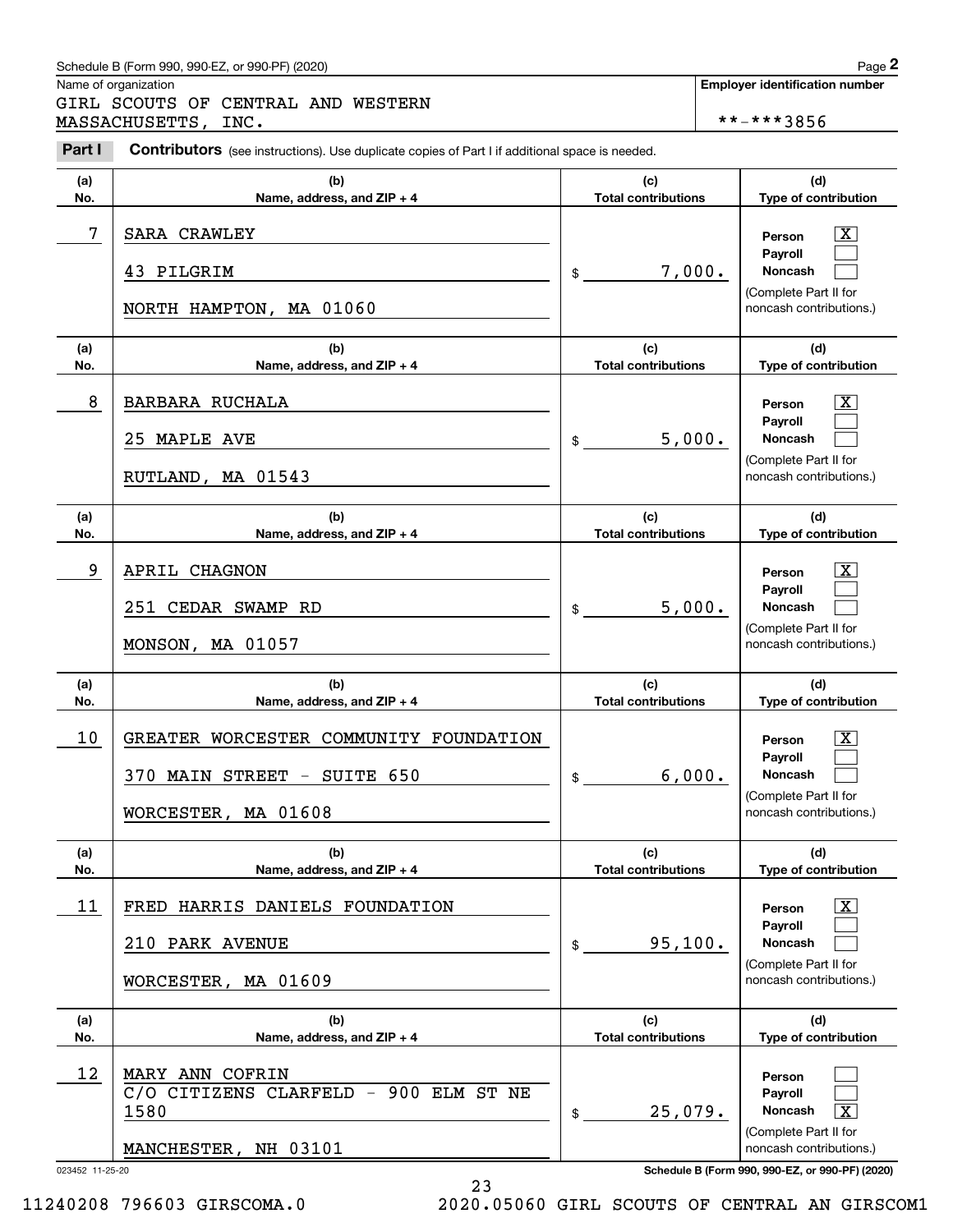### Schedule B (Form 990, 990-EZ, or 990-PF) (2020) **Page 2** Page 2

Name of organization

Chedule B (Form 990, 990-EZ, or 990-PF) (2020)<br> **2Page 2**<br> **2Part I 2PCOUTS OF CENTRAL AND WESTERN**<br> **2Part I Contributors** (see instructions). Use duplicate copies of Part I if additional space is needed.<br> **2Part I** GIRL SCOUTS OF CENTRAL AND WESTERN MASSACHUSETTS, INC.  $****3856$ 

Contributors (see instructions). Use duplicate copies of Part I if additional space is needed.

| 215 | חפ<br>o. |  |
|-----|----------|--|
|     |          |  |

| (a)<br>No.      | (b)<br>Name, address, and ZIP + 4                              | (c)<br><b>Total contributions</b> | (d)<br>Type of contribution                                                                                        |
|-----------------|----------------------------------------------------------------|-----------------------------------|--------------------------------------------------------------------------------------------------------------------|
| 13              | ROBERT FRIEDLANDER<br>115 CENTURY DRIVE<br>WORCESTER, MA 01606 | 5,201.<br>\$                      | Person<br>Pavroll<br><b>Noncash</b><br>$\overline{\texttt{X}}$<br>(Complete Part II for<br>noncash contributions.) |
| (a)<br>No.      | (b)<br>Name, address, and ZIP + 4                              | (c)<br><b>Total contributions</b> | (d)<br>Type of contribution                                                                                        |
|                 |                                                                | \$                                | Person<br>Payroll<br><b>Noncash</b><br>(Complete Part II for<br>noncash contributions.)                            |
| (a)<br>No.      | (b)<br>Name, address, and ZIP + 4                              | (c)<br><b>Total contributions</b> | (d)<br>Type of contribution                                                                                        |
|                 |                                                                | \$                                | Person<br>Payroll<br><b>Noncash</b><br>(Complete Part II for<br>noncash contributions.)                            |
| (a)<br>No.      | (b)<br>Name, address, and ZIP + 4                              | (c)<br><b>Total contributions</b> | (d)<br>Type of contribution                                                                                        |
|                 |                                                                | \$                                | Person<br>Payroll<br><b>Noncash</b><br>(Complete Part II for<br>noncash contributions.)                            |
| (a)<br>No.      | (b)<br>Name, address, and ZIP + 4                              | (c)<br><b>Total contributions</b> | (d)<br>Type of contribution                                                                                        |
|                 |                                                                | \$                                | Person<br>Payroll<br>Noncash<br>(Complete Part II for<br>noncash contributions.)                                   |
| (a)<br>No.      | (b)<br>Name, address, and ZIP + 4                              | (c)<br><b>Total contributions</b> | (d)<br>Type of contribution                                                                                        |
|                 |                                                                | \$                                | Person<br>Payroll<br>Noncash<br>(Complete Part II for<br>noncash contributions.)                                   |
| 023452 11-25-20 |                                                                |                                   | Schedule B (Form 990, 990-EZ, or 990-PF) (2020)                                                                    |

**Employer identification number**

24 11240208 796603 GIRSCOMA.0 2020.05060 GIRL SCOUTS OF CENTRAL AN GIRSCOM1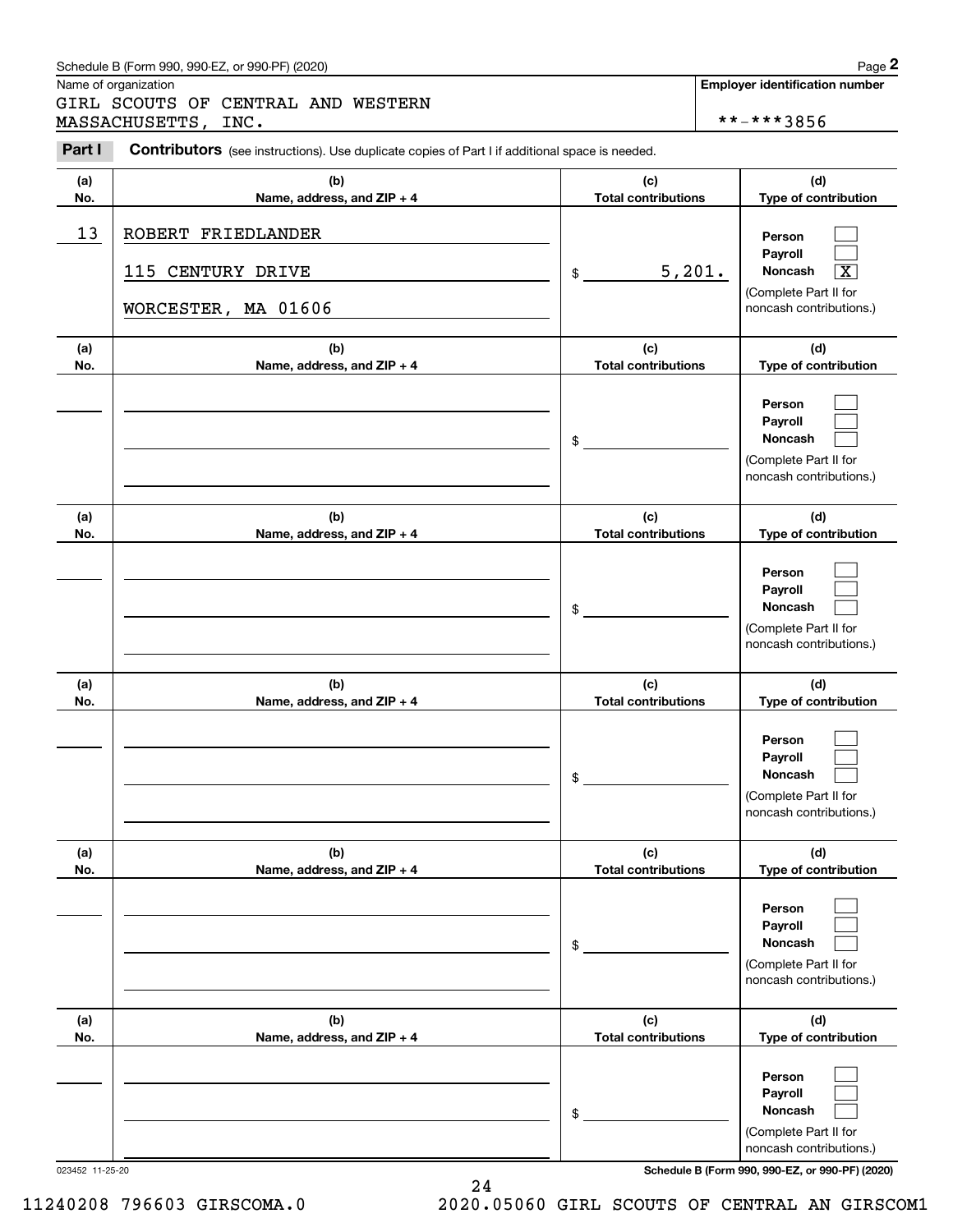| Part II                      | MASSACHUSETTS,<br>INC.<br>Noncash Property (see instructions). Use duplicate copies of Part II if additional space is needed. |                                                 | **-***3856           |
|------------------------------|-------------------------------------------------------------------------------------------------------------------------------|-------------------------------------------------|----------------------|
| (a)<br>No.<br>from           | (b)<br>Description of noncash property given                                                                                  | (c)<br>FMV (or estimate)                        | (d)<br>Date received |
| Part I                       | 161 SHS                                                                                                                       | (See instructions.)                             |                      |
| 12                           | JP MORGAN CHASE                                                                                                               |                                                 |                      |
|                              |                                                                                                                               | 25,079.<br>\$                                   | 07/09/21             |
| (a)<br>No.<br>from<br>Part I | (b)<br>Description of noncash property given                                                                                  | (c)<br>FMV (or estimate)<br>(See instructions.) | (d)<br>Date received |
| 13                           | ZOETIS INC. & 5 SHS BLACKROCK<br>4 SHS<br>INC.                                                                                |                                                 |                      |
|                              |                                                                                                                               | 5,201.<br>\$                                    | 07/15/21             |
| (a)<br>No.<br>from<br>Part I | (b)<br>Description of noncash property given                                                                                  | (c)<br>FMV (or estimate)<br>(See instructions.) | (d)<br>Date received |
|                              |                                                                                                                               | $\mathfrak{S}$                                  |                      |
| (a)<br>No.<br>from<br>Part I | (b)<br>Description of noncash property given                                                                                  | (c)<br>FMV (or estimate)<br>(See instructions.) | (d)<br>Date received |
|                              |                                                                                                                               | \$                                              |                      |
| (a)<br>No.<br>from<br>Part I | (b)<br>Description of noncash property given                                                                                  | (c)<br>FMV (or estimate)<br>(See instructions.) | (d)<br>Date received |
|                              |                                                                                                                               | \$                                              |                      |
| (a)<br>No.<br>from<br>Part I | (b)<br>Description of noncash property given                                                                                  | (c)<br>FMV (or estimate)<br>(See instructions.) | (d)<br>Date received |
|                              |                                                                                                                               |                                                 |                      |
|                              |                                                                                                                               |                                                 |                      |
|                              |                                                                                                                               | \$                                              |                      |

Schedule B (Form 990, 990-EZ, or 990-PF) (2020) Page 3

023453 11-25-20 **Schedule B (Form 990, 990-EZ, or 990-PF) (2020)**

11240208 796603 GIRSCOMA.0 2020.05060 GIRL SCOUTS OF CENTRAL AN GIRSCOM1

25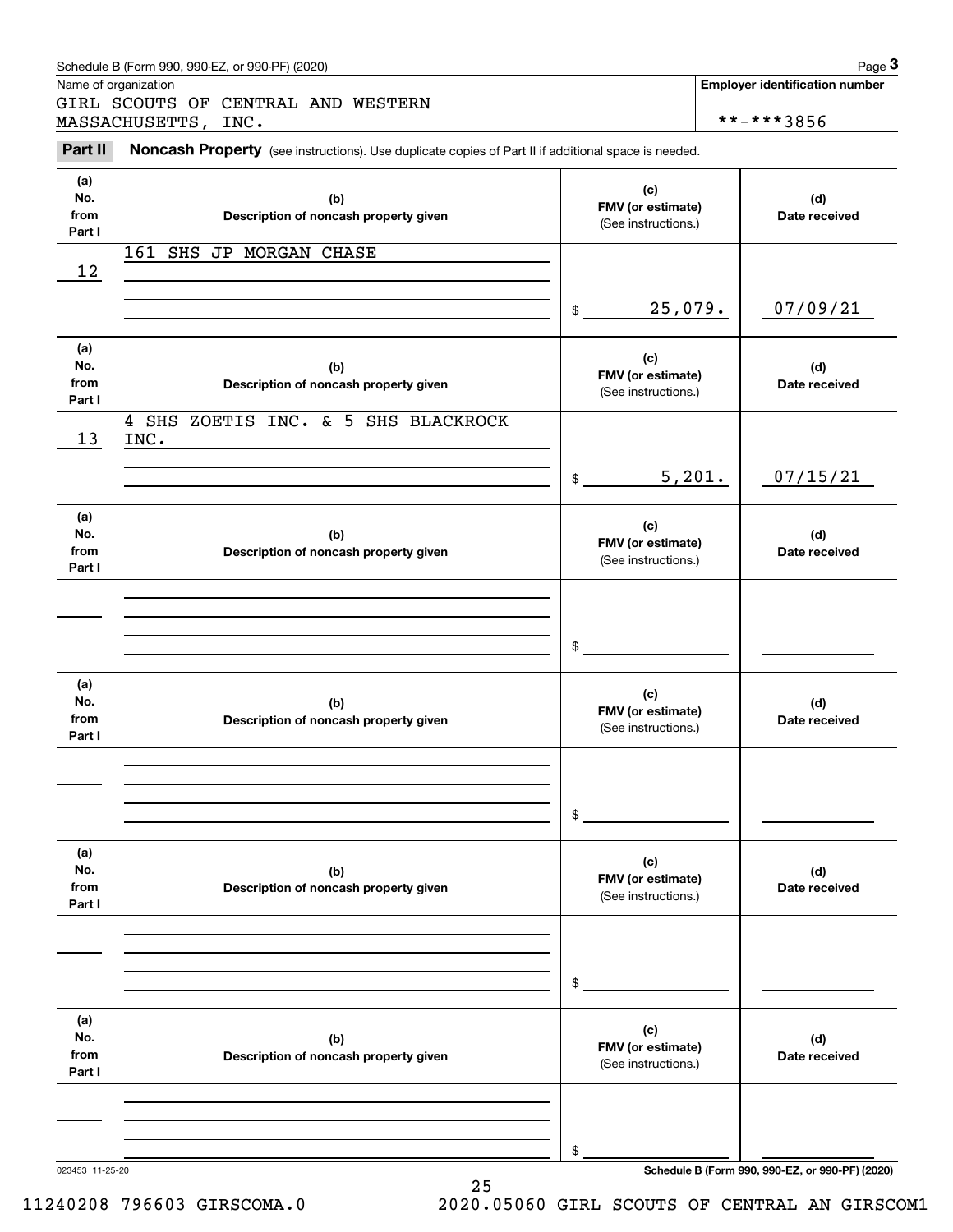|                 | Schedule B (Form 990, 990-EZ, or 990-PF) (2020)                                                                                                                                                                                                                              |                      |                                          | Page 4                                          |  |  |  |
|-----------------|------------------------------------------------------------------------------------------------------------------------------------------------------------------------------------------------------------------------------------------------------------------------------|----------------------|------------------------------------------|-------------------------------------------------|--|--|--|
|                 | Name of organization                                                                                                                                                                                                                                                         |                      |                                          | <b>Employer identification number</b>           |  |  |  |
|                 | GIRL SCOUTS OF CENTRAL AND WESTERN                                                                                                                                                                                                                                           |                      |                                          |                                                 |  |  |  |
|                 | MASSACHUSETTS, INC.                                                                                                                                                                                                                                                          |                      |                                          | **-***3856                                      |  |  |  |
| <b>Part III</b> | Exclusively religious, charitable, etc., contributions to organizations described in section 501(c)(7), (8), or (10) that total more than \$1,000 for the year<br>from any one contributor. Complete columns (a) through (e) and the following line entry. For organizations |                      |                                          |                                                 |  |  |  |
|                 | completing Part III, enter the total of exclusively religious, charitable, etc., contributions of \$1,000 or less for the year. (Enter this info. once.) $\blacktriangleright$ \$                                                                                            |                      |                                          |                                                 |  |  |  |
|                 | Use duplicate copies of Part III if additional space is needed.                                                                                                                                                                                                              |                      |                                          |                                                 |  |  |  |
| (a) No.<br>from | (b) Purpose of gift                                                                                                                                                                                                                                                          | (c) Use of gift      |                                          | (d) Description of how gift is held             |  |  |  |
| Part I          |                                                                                                                                                                                                                                                                              |                      |                                          |                                                 |  |  |  |
|                 |                                                                                                                                                                                                                                                                              |                      |                                          |                                                 |  |  |  |
|                 |                                                                                                                                                                                                                                                                              |                      |                                          |                                                 |  |  |  |
|                 |                                                                                                                                                                                                                                                                              |                      |                                          |                                                 |  |  |  |
|                 |                                                                                                                                                                                                                                                                              | (e) Transfer of gift |                                          |                                                 |  |  |  |
|                 |                                                                                                                                                                                                                                                                              |                      |                                          |                                                 |  |  |  |
|                 | Transferee's name, address, and $ZIP + 4$                                                                                                                                                                                                                                    |                      |                                          | Relationship of transferor to transferee        |  |  |  |
|                 |                                                                                                                                                                                                                                                                              |                      |                                          |                                                 |  |  |  |
|                 |                                                                                                                                                                                                                                                                              |                      |                                          |                                                 |  |  |  |
|                 |                                                                                                                                                                                                                                                                              |                      |                                          |                                                 |  |  |  |
|                 |                                                                                                                                                                                                                                                                              |                      |                                          |                                                 |  |  |  |
| (a) No.<br>from | (b) Purpose of gift                                                                                                                                                                                                                                                          | (c) Use of gift      |                                          | (d) Description of how gift is held             |  |  |  |
| Part I          |                                                                                                                                                                                                                                                                              |                      |                                          |                                                 |  |  |  |
|                 |                                                                                                                                                                                                                                                                              |                      |                                          |                                                 |  |  |  |
|                 |                                                                                                                                                                                                                                                                              |                      |                                          |                                                 |  |  |  |
|                 |                                                                                                                                                                                                                                                                              |                      |                                          |                                                 |  |  |  |
|                 |                                                                                                                                                                                                                                                                              |                      |                                          |                                                 |  |  |  |
|                 | (e) Transfer of gift                                                                                                                                                                                                                                                         |                      |                                          |                                                 |  |  |  |
|                 | Transferee's name, address, and $ZIP + 4$                                                                                                                                                                                                                                    |                      | Relationship of transferor to transferee |                                                 |  |  |  |
|                 |                                                                                                                                                                                                                                                                              |                      |                                          |                                                 |  |  |  |
|                 |                                                                                                                                                                                                                                                                              |                      |                                          |                                                 |  |  |  |
|                 |                                                                                                                                                                                                                                                                              |                      |                                          |                                                 |  |  |  |
|                 |                                                                                                                                                                                                                                                                              |                      |                                          |                                                 |  |  |  |
| (a) No.<br>from | (b) Purpose of gift                                                                                                                                                                                                                                                          | (c) Use of gift      |                                          | (d) Description of how gift is held             |  |  |  |
| Part I          |                                                                                                                                                                                                                                                                              |                      |                                          |                                                 |  |  |  |
|                 |                                                                                                                                                                                                                                                                              |                      |                                          |                                                 |  |  |  |
|                 |                                                                                                                                                                                                                                                                              |                      |                                          |                                                 |  |  |  |
|                 |                                                                                                                                                                                                                                                                              |                      |                                          |                                                 |  |  |  |
|                 | (e) Transfer of gift                                                                                                                                                                                                                                                         |                      |                                          |                                                 |  |  |  |
|                 |                                                                                                                                                                                                                                                                              |                      |                                          |                                                 |  |  |  |
|                 | Transferee's name, address, and $ZIP + 4$                                                                                                                                                                                                                                    |                      | Relationship of transferor to transferee |                                                 |  |  |  |
|                 |                                                                                                                                                                                                                                                                              |                      |                                          |                                                 |  |  |  |
|                 |                                                                                                                                                                                                                                                                              |                      |                                          |                                                 |  |  |  |
|                 |                                                                                                                                                                                                                                                                              |                      |                                          |                                                 |  |  |  |
| (a) No.         |                                                                                                                                                                                                                                                                              |                      |                                          |                                                 |  |  |  |
| from<br>Part I  | (b) Purpose of gift                                                                                                                                                                                                                                                          | (c) Use of gift      |                                          | (d) Description of how gift is held             |  |  |  |
|                 |                                                                                                                                                                                                                                                                              |                      |                                          |                                                 |  |  |  |
|                 |                                                                                                                                                                                                                                                                              |                      |                                          |                                                 |  |  |  |
|                 |                                                                                                                                                                                                                                                                              |                      |                                          |                                                 |  |  |  |
|                 |                                                                                                                                                                                                                                                                              |                      |                                          |                                                 |  |  |  |
|                 |                                                                                                                                                                                                                                                                              | (e) Transfer of gift |                                          |                                                 |  |  |  |
|                 |                                                                                                                                                                                                                                                                              |                      |                                          |                                                 |  |  |  |
|                 | Transferee's name, address, and $ZIP + 4$                                                                                                                                                                                                                                    |                      |                                          | Relationship of transferor to transferee        |  |  |  |
|                 |                                                                                                                                                                                                                                                                              |                      |                                          |                                                 |  |  |  |
|                 |                                                                                                                                                                                                                                                                              |                      |                                          |                                                 |  |  |  |
|                 |                                                                                                                                                                                                                                                                              |                      |                                          |                                                 |  |  |  |
| 023454 11-25-20 |                                                                                                                                                                                                                                                                              |                      |                                          | Schedule B (Form 990, 990-EZ, or 990-PF) (2020) |  |  |  |
|                 |                                                                                                                                                                                                                                                                              | 26                   |                                          |                                                 |  |  |  |

11240208 796603 GIRSCOMA.0 2020.05060 GIRL SCOUTS OF CENTRAL AN GIRSCOM1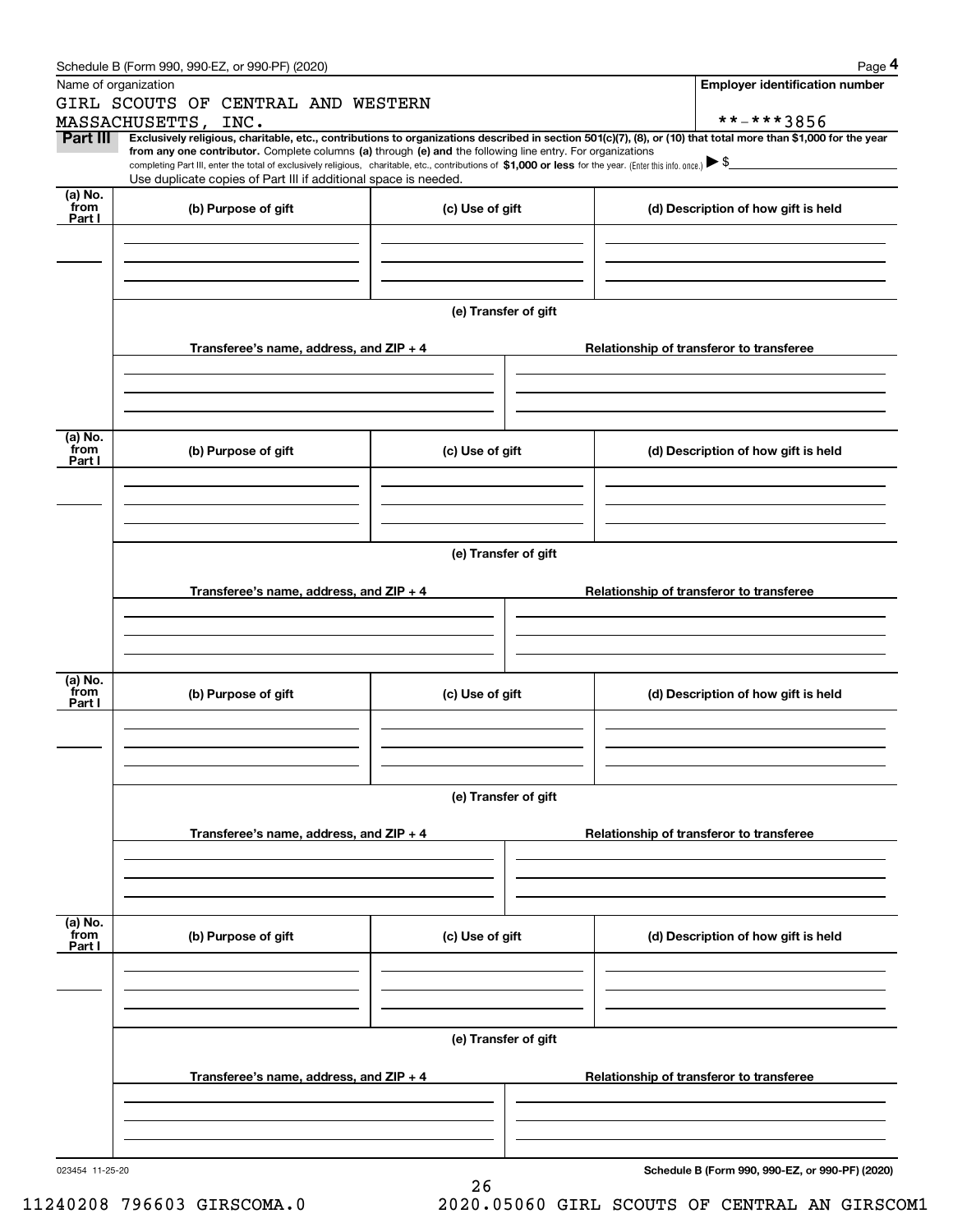| <b>SCHEDULE D</b>                                                                                                                                                                                                                   |                                                                                                                     | <b>Supplemental Financial Statements</b>                                                  | OMB No. 1545-0047                                                                                                                              |                                     |                                 |  |
|-------------------------------------------------------------------------------------------------------------------------------------------------------------------------------------------------------------------------------------|---------------------------------------------------------------------------------------------------------------------|-------------------------------------------------------------------------------------------|------------------------------------------------------------------------------------------------------------------------------------------------|-------------------------------------|---------------------------------|--|
| (Form 990)                                                                                                                                                                                                                          |                                                                                                                     | Complete if the organization answered "Yes" on Form 990,                                  |                                                                                                                                                |                                     |                                 |  |
| Part IV, line 6, 7, 8, 9, 10, 11a, 11b, 11c, 11d, 11e, 11f, 12a, or 12b.<br>Attach to Form 990.<br>Department of the Treasury<br>Go to www.irs.gov/Form990 for instructions and the latest information.<br>Internal Revenue Service |                                                                                                                     |                                                                                           |                                                                                                                                                | <b>Open to Public</b><br>Inspection |                                 |  |
|                                                                                                                                                                                                                                     | Name of the organization                                                                                            |                                                                                           | <b>Employer identification number</b>                                                                                                          |                                     |                                 |  |
|                                                                                                                                                                                                                                     |                                                                                                                     | GIRL SCOUTS OF CENTRAL AND WESTERN<br>MASSACHUSETTS, INC.                                 |                                                                                                                                                |                                     | **-***3856                      |  |
| Part I                                                                                                                                                                                                                              |                                                                                                                     |                                                                                           | Organizations Maintaining Donor Advised Funds or Other Similar Funds or Accounts. Complete if the                                              |                                     |                                 |  |
|                                                                                                                                                                                                                                     |                                                                                                                     | organization answered "Yes" on Form 990, Part IV, line 6.                                 |                                                                                                                                                |                                     |                                 |  |
|                                                                                                                                                                                                                                     |                                                                                                                     |                                                                                           | (a) Donor advised funds                                                                                                                        |                                     | (b) Funds and other accounts    |  |
| 1                                                                                                                                                                                                                                   |                                                                                                                     |                                                                                           |                                                                                                                                                |                                     |                                 |  |
| 2                                                                                                                                                                                                                                   |                                                                                                                     | Aggregate value of contributions to (during year)                                         |                                                                                                                                                |                                     |                                 |  |
| з                                                                                                                                                                                                                                   |                                                                                                                     |                                                                                           |                                                                                                                                                |                                     |                                 |  |
| 4                                                                                                                                                                                                                                   |                                                                                                                     |                                                                                           |                                                                                                                                                |                                     |                                 |  |
| 5                                                                                                                                                                                                                                   |                                                                                                                     |                                                                                           | Did the organization inform all donors and donor advisors in writing that the assets held in donor advised funds                               |                                     | Yes<br><b>No</b>                |  |
| 6                                                                                                                                                                                                                                   |                                                                                                                     |                                                                                           | Did the organization inform all grantees, donors, and donor advisors in writing that grant funds can be used only                              |                                     |                                 |  |
|                                                                                                                                                                                                                                     |                                                                                                                     |                                                                                           | for charitable purposes and not for the benefit of the donor or donor advisor, or for any other purpose conferring                             |                                     |                                 |  |
|                                                                                                                                                                                                                                     | impermissible private benefit?                                                                                      |                                                                                           |                                                                                                                                                |                                     | <b>Yes</b><br>No.               |  |
|                                                                                                                                                                                                                                     | Part II                                                                                                             |                                                                                           | Conservation Easements. Complete if the organization answered "Yes" on Form 990, Part IV, line 7.                                              |                                     |                                 |  |
| 1                                                                                                                                                                                                                                   |                                                                                                                     | Purpose(s) of conservation easements held by the organization (check all that apply).     |                                                                                                                                                |                                     |                                 |  |
|                                                                                                                                                                                                                                     |                                                                                                                     | Preservation of land for public use (for example, recreation or education)                | Preservation of a historically important land area                                                                                             |                                     |                                 |  |
|                                                                                                                                                                                                                                     | Protection of natural habitat                                                                                       |                                                                                           | Preservation of a certified historic structure                                                                                                 |                                     |                                 |  |
|                                                                                                                                                                                                                                     | Preservation of open space                                                                                          |                                                                                           |                                                                                                                                                |                                     |                                 |  |
| 2                                                                                                                                                                                                                                   |                                                                                                                     |                                                                                           | Complete lines 2a through 2d if the organization held a qualified conservation contribution in the form of a conservation easement on the last |                                     |                                 |  |
|                                                                                                                                                                                                                                     | day of the tax year.                                                                                                |                                                                                           |                                                                                                                                                |                                     | Held at the End of the Tax Year |  |
| а                                                                                                                                                                                                                                   |                                                                                                                     |                                                                                           |                                                                                                                                                | 2a                                  |                                 |  |
| b                                                                                                                                                                                                                                   |                                                                                                                     | Total acreage restricted by conservation easements                                        |                                                                                                                                                | 2b                                  |                                 |  |
| с                                                                                                                                                                                                                                   |                                                                                                                     |                                                                                           |                                                                                                                                                | 2c                                  |                                 |  |
| d                                                                                                                                                                                                                                   |                                                                                                                     |                                                                                           | Number of conservation easements included in (c) acquired after 7/25/06, and not on a historic structure                                       |                                     |                                 |  |
|                                                                                                                                                                                                                                     |                                                                                                                     |                                                                                           |                                                                                                                                                | 2d                                  |                                 |  |
| 3                                                                                                                                                                                                                                   |                                                                                                                     |                                                                                           | Number of conservation easements modified, transferred, released, extinguished, or terminated by the organization during the tax               |                                     |                                 |  |
|                                                                                                                                                                                                                                     | $year \blacktriangleright$                                                                                          |                                                                                           |                                                                                                                                                |                                     |                                 |  |
| 4                                                                                                                                                                                                                                   |                                                                                                                     | Number of states where property subject to conservation easement is located >             |                                                                                                                                                |                                     |                                 |  |
| 5                                                                                                                                                                                                                                   |                                                                                                                     | violations, and enforcement of the conservation easements it holds?                       | Does the organization have a written policy regarding the periodic monitoring, inspection, handling of                                         |                                     | Yes<br><b>No</b>                |  |
| 6                                                                                                                                                                                                                                   |                                                                                                                     |                                                                                           | Staff and volunteer hours devoted to monitoring, inspecting, handling of violations, and enforcing conservation easements during the year      |                                     |                                 |  |
|                                                                                                                                                                                                                                     |                                                                                                                     |                                                                                           |                                                                                                                                                |                                     |                                 |  |
| 7                                                                                                                                                                                                                                   |                                                                                                                     |                                                                                           | Amount of expenses incurred in monitoring, inspecting, handling of violations, and enforcing conservation easements during the year            |                                     |                                 |  |
|                                                                                                                                                                                                                                     | ► \$                                                                                                                |                                                                                           |                                                                                                                                                |                                     |                                 |  |
| 8                                                                                                                                                                                                                                   |                                                                                                                     |                                                                                           | Does each conservation easement reported on line 2(d) above satisfy the requirements of section 170(h)(4)(B)(i)                                |                                     |                                 |  |
|                                                                                                                                                                                                                                     |                                                                                                                     |                                                                                           |                                                                                                                                                |                                     | Yes<br>No                       |  |
| 9                                                                                                                                                                                                                                   | In Part XIII, describe how the organization reports conservation easements in its revenue and expense statement and |                                                                                           |                                                                                                                                                |                                     |                                 |  |
|                                                                                                                                                                                                                                     |                                                                                                                     |                                                                                           | balance sheet, and include, if applicable, the text of the footnote to the organization's financial statements that describes the              |                                     |                                 |  |
|                                                                                                                                                                                                                                     |                                                                                                                     | organization's accounting for conservation easements.                                     |                                                                                                                                                |                                     |                                 |  |
|                                                                                                                                                                                                                                     | Part III                                                                                                            |                                                                                           | Organizations Maintaining Collections of Art, Historical Treasures, or Other Similar Assets.                                                   |                                     |                                 |  |
|                                                                                                                                                                                                                                     |                                                                                                                     | Complete if the organization answered "Yes" on Form 990, Part IV, line 8.                 |                                                                                                                                                |                                     |                                 |  |
|                                                                                                                                                                                                                                     |                                                                                                                     |                                                                                           | 1a If the organization elected, as permitted under FASB ASC 958, not to report in its revenue statement and balance sheet works                |                                     |                                 |  |
|                                                                                                                                                                                                                                     |                                                                                                                     |                                                                                           | of art, historical treasures, or other similar assets held for public exhibition, education, or research in furtherance of public              |                                     |                                 |  |
|                                                                                                                                                                                                                                     |                                                                                                                     |                                                                                           | service, provide in Part XIII the text of the footnote to its financial statements that describes these items.                                 |                                     |                                 |  |
|                                                                                                                                                                                                                                     |                                                                                                                     |                                                                                           | <b>b</b> If the organization elected, as permitted under FASB ASC 958, to report in its revenue statement and balance sheet works of           |                                     |                                 |  |
|                                                                                                                                                                                                                                     |                                                                                                                     |                                                                                           | art, historical treasures, or other similar assets held for public exhibition, education, or research in furtherance of public service,        |                                     |                                 |  |
|                                                                                                                                                                                                                                     |                                                                                                                     | provide the following amounts relating to these items:                                    |                                                                                                                                                |                                     |                                 |  |
|                                                                                                                                                                                                                                     | (ii) Assets included in Form 990, Part X                                                                            |                                                                                           |                                                                                                                                                |                                     |                                 |  |
| 2                                                                                                                                                                                                                                   |                                                                                                                     |                                                                                           | If the organization received or held works of art, historical treasures, or other similar assets for financial gain, provide                   |                                     |                                 |  |
|                                                                                                                                                                                                                                     |                                                                                                                     | the following amounts required to be reported under FASB ASC 958 relating to these items: |                                                                                                                                                |                                     |                                 |  |
| а                                                                                                                                                                                                                                   |                                                                                                                     |                                                                                           |                                                                                                                                                |                                     | $\blacktriangleright$ \$        |  |
|                                                                                                                                                                                                                                     |                                                                                                                     |                                                                                           |                                                                                                                                                | $\blacktriangleright$ s             |                                 |  |
|                                                                                                                                                                                                                                     |                                                                                                                     | LHA For Paperwork Reduction Act Notice, see the Instructions for Form 990.                |                                                                                                                                                |                                     | Schedule D (Form 990) 2020      |  |
|                                                                                                                                                                                                                                     | 032051 12-01-20                                                                                                     |                                                                                           |                                                                                                                                                |                                     |                                 |  |
|                                                                                                                                                                                                                                     |                                                                                                                     |                                                                                           | 27                                                                                                                                             |                                     |                                 |  |

| 41         |  |  |  |  |
|------------|--|--|--|--|
| 20 DEDED O |  |  |  |  |

11240208 796603 GIRSCOMA.0 2020.05060 GIRL SCOUTS OF CENTRAL AN GIRSCOM1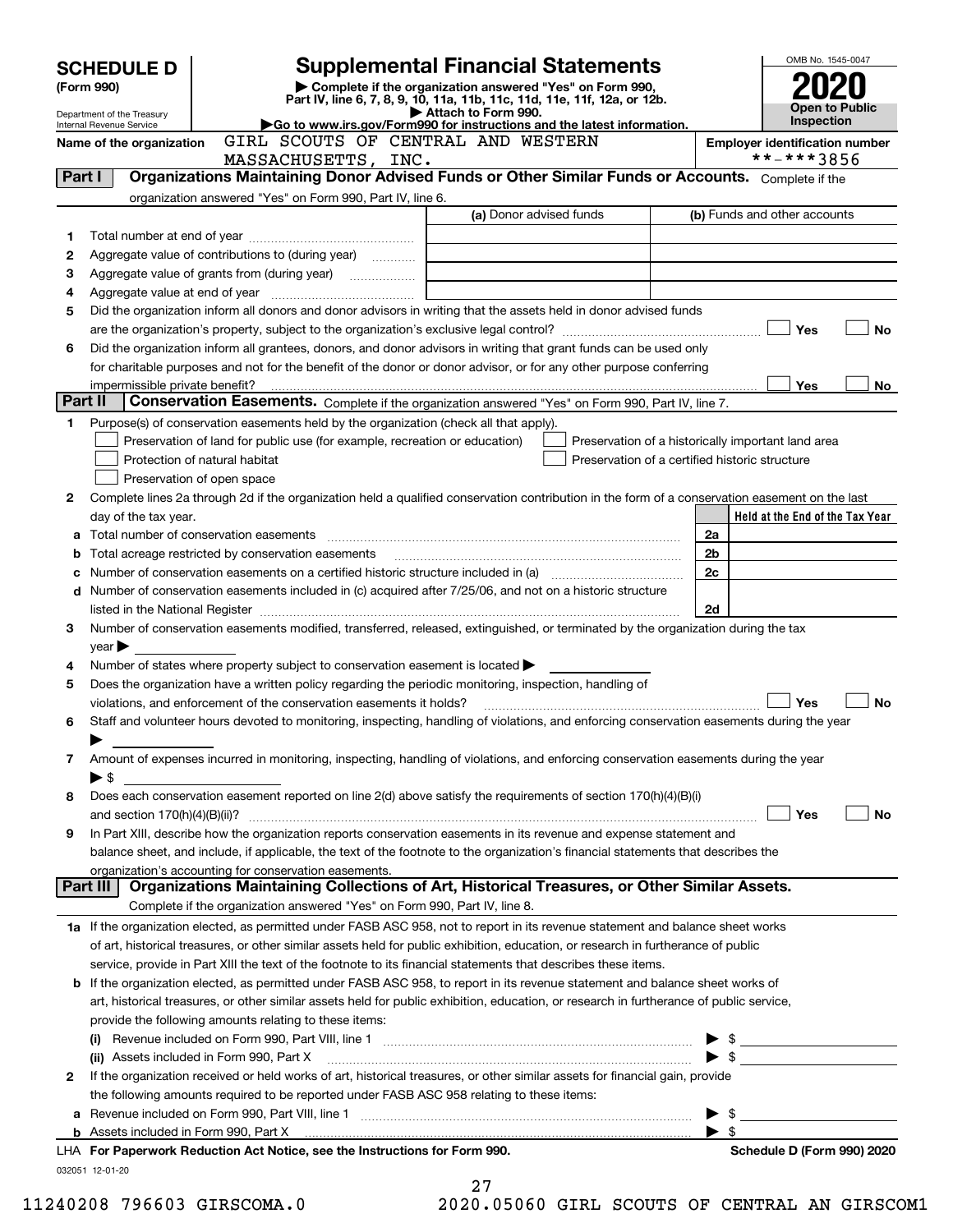|               |                                                                                                                                                                                                                                | GIRL SCOUTS OF CENTRAL AND WESTERN |   |                |                                                                                                                                                                                                                               |  |                           |                                            |                   |
|---------------|--------------------------------------------------------------------------------------------------------------------------------------------------------------------------------------------------------------------------------|------------------------------------|---|----------------|-------------------------------------------------------------------------------------------------------------------------------------------------------------------------------------------------------------------------------|--|---------------------------|--------------------------------------------|-------------------|
|               | Schedule D (Form 990) 2020                                                                                                                                                                                                     | MASSACHUSETTS, INC.                |   |                |                                                                                                                                                                                                                               |  |                           | **-***3856 Page 2                          |                   |
|               | Part III<br>Organizations Maintaining Collections of Art, Historical Treasures, or Other Similar Assets (continued)                                                                                                            |                                    |   |                |                                                                                                                                                                                                                               |  |                           |                                            |                   |
| З             | Using the organization's acquisition, accession, and other records, check any of the following that make significant use of its                                                                                                |                                    |   |                |                                                                                                                                                                                                                               |  |                           |                                            |                   |
|               | collection items (check all that apply):                                                                                                                                                                                       |                                    |   |                |                                                                                                                                                                                                                               |  |                           |                                            |                   |
| a             | Public exhibition                                                                                                                                                                                                              |                                    | d |                | Loan or exchange program                                                                                                                                                                                                      |  |                           |                                            |                   |
| b             | Scholarly research                                                                                                                                                                                                             |                                    | e |                | Other and the contract of the contract of the contract of the contract of the contract of the contract of the contract of the contract of the contract of the contract of the contract of the contract of the contract of the |  |                           |                                            |                   |
| c             | Preservation for future generations                                                                                                                                                                                            |                                    |   |                |                                                                                                                                                                                                                               |  |                           |                                            |                   |
|               | Provide a description of the organization's collections and explain how they further the organization's exempt purpose in Part XIII.                                                                                           |                                    |   |                |                                                                                                                                                                                                                               |  |                           |                                            |                   |
| 5             | During the year, did the organization solicit or receive donations of art, historical treasures, or other similar assets                                                                                                       |                                    |   |                |                                                                                                                                                                                                                               |  |                           |                                            |                   |
|               |                                                                                                                                                                                                                                |                                    |   |                |                                                                                                                                                                                                                               |  |                           | Yes                                        | No                |
|               | Part IV<br>Escrow and Custodial Arrangements. Complete if the organization answered "Yes" on Form 990, Part IV, line 9, or                                                                                                     |                                    |   |                |                                                                                                                                                                                                                               |  |                           |                                            |                   |
|               | reported an amount on Form 990, Part X, line 21.                                                                                                                                                                               |                                    |   |                |                                                                                                                                                                                                                               |  |                           |                                            |                   |
|               | 1a Is the organization an agent, trustee, custodian or other intermediary for contributions or other assets not included                                                                                                       |                                    |   |                |                                                                                                                                                                                                                               |  |                           |                                            |                   |
|               |                                                                                                                                                                                                                                |                                    |   |                |                                                                                                                                                                                                                               |  |                           | Yes                                        | No                |
|               | b If "Yes," explain the arrangement in Part XIII and complete the following table:                                                                                                                                             |                                    |   |                |                                                                                                                                                                                                                               |  |                           |                                            |                   |
|               |                                                                                                                                                                                                                                |                                    |   |                |                                                                                                                                                                                                                               |  |                           | Amount                                     |                   |
| c             |                                                                                                                                                                                                                                |                                    |   |                |                                                                                                                                                                                                                               |  | 1c                        |                                            |                   |
|               |                                                                                                                                                                                                                                |                                    |   |                |                                                                                                                                                                                                                               |  | 1d                        |                                            |                   |
|               | Distributions during the year manufactured and continuum and the year manufactured and the year manufactured and the year manufactured and the year manufactured and the year manufactured and the year manufactured and the y |                                    |   |                |                                                                                                                                                                                                                               |  | 1e                        |                                            |                   |
|               |                                                                                                                                                                                                                                |                                    |   |                |                                                                                                                                                                                                                               |  | 1f                        |                                            |                   |
|               | 2a Did the organization include an amount on Form 990, Part X, line 21, for escrow or custodial account liability?                                                                                                             |                                    |   |                |                                                                                                                                                                                                                               |  | .                         | Yes                                        | No                |
|               | <b>b</b> If "Yes," explain the arrangement in Part XIII. Check here if the explanation has been provided on Part XIII                                                                                                          |                                    |   |                |                                                                                                                                                                                                                               |  |                           |                                            |                   |
| <b>Part V</b> | Endowment Funds. Complete if the organization answered "Yes" on Form 990, Part IV, line 10.                                                                                                                                    |                                    |   |                |                                                                                                                                                                                                                               |  |                           |                                            |                   |
|               |                                                                                                                                                                                                                                | (a) Current year                   |   | (b) Prior year | (c) Two years back                                                                                                                                                                                                            |  |                           | (d) Three years back   (e) Four years back |                   |
| 1a            | Beginning of year balance                                                                                                                                                                                                      |                                    |   |                |                                                                                                                                                                                                                               |  |                           |                                            |                   |
|               |                                                                                                                                                                                                                                |                                    |   |                |                                                                                                                                                                                                                               |  |                           |                                            |                   |
|               | Net investment earnings, gains, and losses                                                                                                                                                                                     |                                    |   |                |                                                                                                                                                                                                                               |  |                           |                                            |                   |
|               |                                                                                                                                                                                                                                |                                    |   |                |                                                                                                                                                                                                                               |  |                           |                                            |                   |
|               | e Other expenditures for facilities                                                                                                                                                                                            |                                    |   |                |                                                                                                                                                                                                                               |  |                           |                                            |                   |
|               |                                                                                                                                                                                                                                |                                    |   |                |                                                                                                                                                                                                                               |  |                           |                                            |                   |
|               |                                                                                                                                                                                                                                |                                    |   |                |                                                                                                                                                                                                                               |  |                           |                                            |                   |
|               | End of year balance                                                                                                                                                                                                            |                                    |   |                |                                                                                                                                                                                                                               |  |                           |                                            |                   |
| 2             | Provide the estimated percentage of the current year end balance (line 1g, column (a)) held as:                                                                                                                                |                                    |   |                |                                                                                                                                                                                                                               |  |                           |                                            |                   |
|               | Board designated or quasi-endowment >                                                                                                                                                                                          |                                    | % |                |                                                                                                                                                                                                                               |  |                           |                                            |                   |
|               | %                                                                                                                                                                                                                              |                                    |   |                |                                                                                                                                                                                                                               |  |                           |                                            |                   |
|               |                                                                                                                                                                                                                                | %                                  |   |                |                                                                                                                                                                                                                               |  |                           |                                            |                   |
|               | The percentages on lines 2a, 2b, and 2c should equal 100%.                                                                                                                                                                     |                                    |   |                |                                                                                                                                                                                                                               |  |                           |                                            |                   |
|               | 3a Are there endowment funds not in the possession of the organization that are held and administered for the organization                                                                                                     |                                    |   |                |                                                                                                                                                                                                                               |  |                           |                                            |                   |
|               | by:                                                                                                                                                                                                                            |                                    |   |                |                                                                                                                                                                                                                               |  |                           |                                            | <b>Yes</b><br>No. |
|               | (i)                                                                                                                                                                                                                            |                                    |   |                |                                                                                                                                                                                                                               |  |                           | 3a(i)                                      |                   |
|               | (ii)                                                                                                                                                                                                                           |                                    |   |                |                                                                                                                                                                                                                               |  |                           | 3a(ii)                                     |                   |
|               |                                                                                                                                                                                                                                |                                    |   |                |                                                                                                                                                                                                                               |  |                           | 3b                                         |                   |
|               | Describe in Part XIII the intended uses of the organization's endowment funds.                                                                                                                                                 |                                    |   |                |                                                                                                                                                                                                                               |  |                           |                                            |                   |
|               | Land, Buildings, and Equipment.<br><b>Part VI</b>                                                                                                                                                                              |                                    |   |                |                                                                                                                                                                                                                               |  |                           |                                            |                   |
|               | Complete if the organization answered "Yes" on Form 990, Part IV, line 11a. See Form 990, Part X, line 10.                                                                                                                     |                                    |   |                |                                                                                                                                                                                                                               |  |                           |                                            |                   |
|               | Description of property                                                                                                                                                                                                        | (a) Cost or other                  |   |                | (b) Cost or other                                                                                                                                                                                                             |  | (c) Accumulated           | (d) Book value                             |                   |
|               |                                                                                                                                                                                                                                | basis (investment)                 |   |                | basis (other)                                                                                                                                                                                                                 |  | depreciation              |                                            |                   |
|               |                                                                                                                                                                                                                                |                                    |   |                | 636,858.                                                                                                                                                                                                                      |  |                           |                                            | 636,858.          |
|               |                                                                                                                                                                                                                                |                                    |   |                | 7,529,235.                                                                                                                                                                                                                    |  | 2,884,451.                |                                            | 4,644,784.        |
|               |                                                                                                                                                                                                                                |                                    |   |                |                                                                                                                                                                                                                               |  |                           |                                            |                   |
|               |                                                                                                                                                                                                                                |                                    |   |                | 1, 265, 706.                                                                                                                                                                                                                  |  | $\overline{1,426}$ , 351. |                                            | $-160,645.$       |
|               |                                                                                                                                                                                                                                |                                    |   |                | 357,912.                                                                                                                                                                                                                      |  | 288,879.                  |                                            | 69,033.           |
|               |                                                                                                                                                                                                                                |                                    |   |                |                                                                                                                                                                                                                               |  |                           |                                            | 5,190,030.        |
|               |                                                                                                                                                                                                                                |                                    |   |                |                                                                                                                                                                                                                               |  |                           |                                            |                   |

**Schedule D (Form 990) 2020**

032052 12-01-20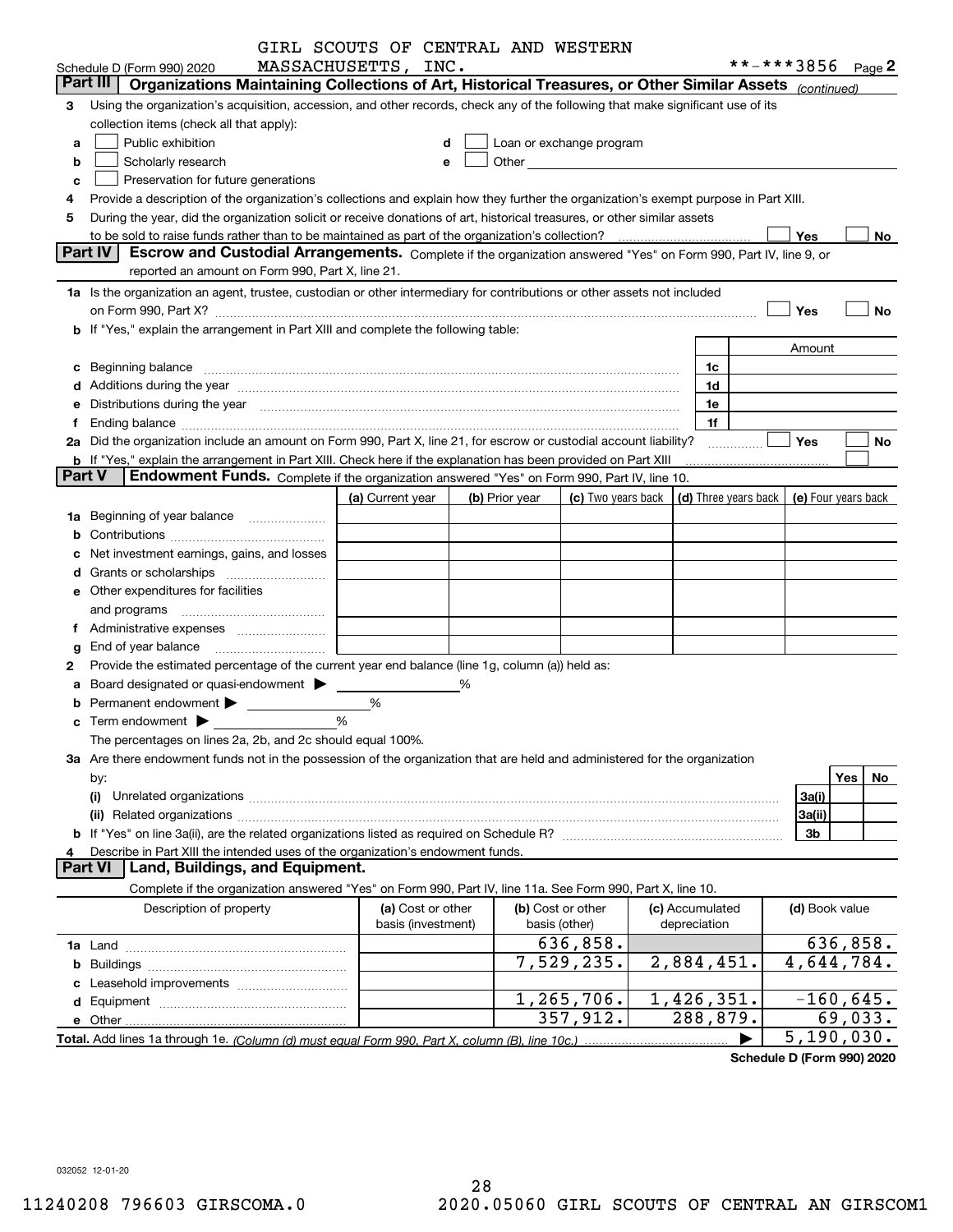|                 | GIRL SCOUTS OF CENTRAL AND WESTERN |  |
|-----------------|------------------------------------|--|
| MACCACUIICE TNO |                                    |  |

| <b>MASSACHUSETTS,</b><br>Schedule D (Form 990) 2020                                                               | INC.            |                                                           | **-***3856<br><u>Page</u> 3 |
|-------------------------------------------------------------------------------------------------------------------|-----------------|-----------------------------------------------------------|-----------------------------|
| Part VII Investments - Other Securities.                                                                          |                 |                                                           |                             |
| Complete if the organization answered "Yes" on Form 990, Part IV, line 11b. See Form 990, Part X, line 12.        |                 |                                                           |                             |
| (a) Description of security or category (including name of security)                                              | (b) Book value  | (c) Method of valuation: Cost or end-of-year market value |                             |
|                                                                                                                   |                 |                                                           |                             |
|                                                                                                                   |                 |                                                           |                             |
| $(3)$ Other                                                                                                       |                 |                                                           |                             |
| (A)                                                                                                               |                 |                                                           |                             |
| (B)                                                                                                               |                 |                                                           |                             |
| (C)                                                                                                               |                 |                                                           |                             |
| (D)                                                                                                               |                 |                                                           |                             |
| (E)                                                                                                               |                 |                                                           |                             |
| (F)                                                                                                               |                 |                                                           |                             |
| (G)                                                                                                               |                 |                                                           |                             |
| (H)                                                                                                               |                 |                                                           |                             |
| Total. (Col. (b) must equal Form 990, Part X, col. (B) line 12.)                                                  |                 |                                                           |                             |
| Part VIII Investments - Program Related.                                                                          |                 |                                                           |                             |
| Complete if the organization answered "Yes" on Form 990, Part IV, line 11c. See Form 990, Part X, line 13.        |                 |                                                           |                             |
| (a) Description of investment                                                                                     | (b) Book value  | (c) Method of valuation: Cost or end-of-year market value |                             |
| (1)                                                                                                               |                 |                                                           |                             |
| (2)                                                                                                               |                 |                                                           |                             |
| (3)                                                                                                               |                 |                                                           |                             |
| (4)                                                                                                               |                 |                                                           |                             |
| (5)                                                                                                               |                 |                                                           |                             |
| (6)                                                                                                               |                 |                                                           |                             |
| (7)                                                                                                               |                 |                                                           |                             |
| (8)                                                                                                               |                 |                                                           |                             |
| (9)                                                                                                               |                 |                                                           |                             |
| Total. (Col. (b) must equal Form 990, Part X, col. (B) line $13.$ )                                               |                 |                                                           |                             |
| Part IX<br><b>Other Assets.</b>                                                                                   |                 |                                                           |                             |
| Complete if the organization answered "Yes" on Form 990, Part IV, line 11d. See Form 990, Part X, line 15.        |                 |                                                           |                             |
|                                                                                                                   | (a) Description |                                                           | (b) Book value              |
| (1)                                                                                                               |                 |                                                           |                             |
| (2)                                                                                                               |                 |                                                           |                             |
| (3)                                                                                                               |                 |                                                           |                             |
| (4)                                                                                                               |                 |                                                           |                             |
| (5)                                                                                                               |                 |                                                           |                             |
| (6)                                                                                                               |                 |                                                           |                             |
| (7)                                                                                                               |                 |                                                           |                             |
| (8)                                                                                                               |                 |                                                           |                             |
| (9)                                                                                                               |                 |                                                           |                             |
|                                                                                                                   |                 |                                                           |                             |
| <b>Other Liabilities.</b><br>Part X                                                                               |                 |                                                           |                             |
| Complete if the organization answered "Yes" on Form 990, Part IV, line 11e or 11f. See Form 990, Part X, line 25. |                 |                                                           |                             |
| (a) Description of liability<br>1.                                                                                |                 |                                                           | (b) Book value              |
| Federal income taxes<br>(1)                                                                                       |                 |                                                           |                             |
| <b>LONG-TERM DEBT</b><br>(2)                                                                                      |                 |                                                           | 437,913.                    |
| PAYCHECK PROTECTION PROGRAM<br>(3)                                                                                | (PPP)           |                                                           |                             |
| LOAN<br>(4)                                                                                                       |                 |                                                           | 534,570.                    |
| (5)                                                                                                               |                 |                                                           |                             |
|                                                                                                                   |                 |                                                           |                             |
|                                                                                                                   |                 |                                                           |                             |
| (6)                                                                                                               |                 |                                                           |                             |
| (7)                                                                                                               |                 |                                                           |                             |
| (8)                                                                                                               |                 |                                                           |                             |
| (9)                                                                                                               |                 |                                                           | 972,483.                    |

organization's liability for uncertain tax positions under FASB ASC 740. Check here if the text of the footnote has been provided in Part XIII  $\boxed{\text{X}}$ 

**Schedule D (Form 990) 2020**

032053 12-01-20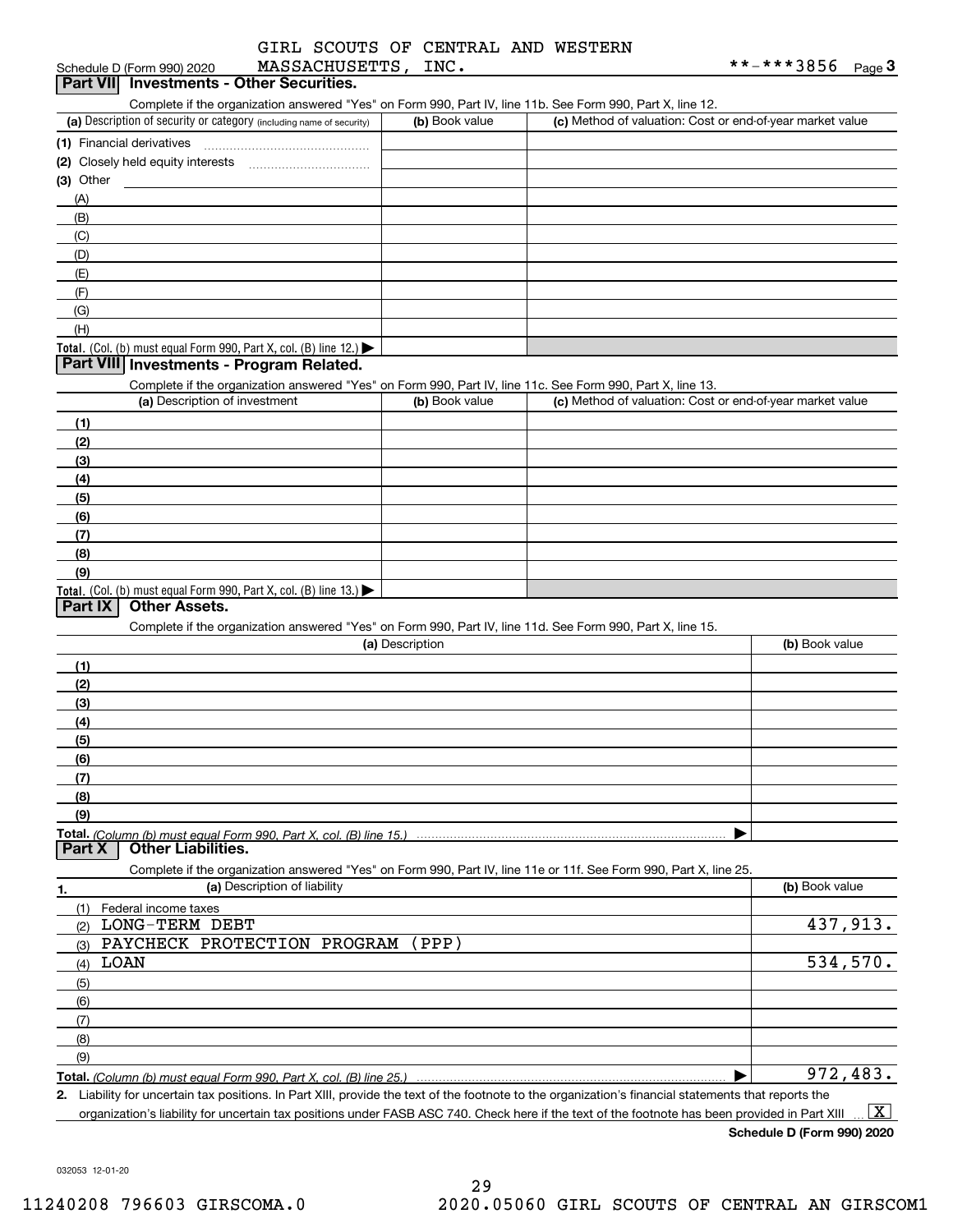|              | GIRL SCOUTS OF CENTRAL AND WESTERN                                                                                                                                                                                                  |                |            |              |                   |          |
|--------------|-------------------------------------------------------------------------------------------------------------------------------------------------------------------------------------------------------------------------------------|----------------|------------|--------------|-------------------|----------|
|              | MASSACHUSETTS, INC.<br>Schedule D (Form 990) 2020                                                                                                                                                                                   |                |            |              | **-***3856 Page 4 |          |
|              | Reconciliation of Revenue per Audited Financial Statements With Revenue per Return.<br><b>Part XI</b>                                                                                                                               |                |            |              |                   |          |
|              | Complete if the organization answered "Yes" on Form 990, Part IV, line 12a.                                                                                                                                                         |                |            |              |                   |          |
| 1            | Total revenue, gains, and other support per audited financial statements                                                                                                                                                            |                |            | $\mathbf{1}$ | 5,629,489.        |          |
| 2            | Amounts included on line 1 but not on Form 990, Part VIII, line 12:                                                                                                                                                                 |                |            |              |                   |          |
| a            |                                                                                                                                                                                                                                     | 2a             | 84,985.    |              |                   |          |
| b            |                                                                                                                                                                                                                                     | 2 <sub>b</sub> |            |              |                   |          |
| c            |                                                                                                                                                                                                                                     | 2c             |            |              |                   |          |
|              |                                                                                                                                                                                                                                     | 2d             | 1,566,241. |              |                   |          |
| е            | Add lines 2a through 2d                                                                                                                                                                                                             |                |            | <b>2e</b>    | 1,651,226.        |          |
| 3            |                                                                                                                                                                                                                                     |                |            | $\mathbf{3}$ | 3,978,263.        |          |
| 4            | Amounts included on Form 990, Part VIII, line 12, but not on line 1:                                                                                                                                                                |                |            |              |                   |          |
| a            |                                                                                                                                                                                                                                     | 4a             | 16,261.    |              |                   |          |
| b            |                                                                                                                                                                                                                                     | 4b             |            |              |                   |          |
|              | c Add lines 4a and 4b                                                                                                                                                                                                               |                |            | 4c           |                   | 16, 261. |
| 5            |                                                                                                                                                                                                                                     |                | 5          | 3,994,524.   |                   |          |
|              | Part XII   Reconciliation of Expenses per Audited Financial Statements With Expenses per Return.                                                                                                                                    |                |            |              |                   |          |
|              | Complete if the organization answered "Yes" on Form 990, Part IV, line 12a.                                                                                                                                                         |                |            |              |                   |          |
| 1            |                                                                                                                                                                                                                                     |                |            | $\mathbf{1}$ | 3,744,258.        |          |
| $\mathbf{2}$ | Amounts included on line 1 but not on Form 990, Part IX, line 25:                                                                                                                                                                   |                |            |              |                   |          |
| a            |                                                                                                                                                                                                                                     | 2a             |            |              |                   |          |
|              |                                                                                                                                                                                                                                     | 2 <sub>b</sub> |            |              |                   |          |
| C.           |                                                                                                                                                                                                                                     | 2 <sub>c</sub> |            |              |                   |          |
|              |                                                                                                                                                                                                                                     | 2d             |            |              |                   |          |
| е            | Add lines 2a through 2d <b>contained a contained a contained a contained a</b> contained a contained a contained a contained a contained a contained a contained a contained a contained a contained a contained a contained a cont |                |            | <b>2e</b>    |                   |          |
| 3            |                                                                                                                                                                                                                                     |                |            | 3            | 3,744,258.        |          |
| 4            | Amounts included on Form 990, Part IX, line 25, but not on line 1:                                                                                                                                                                  |                |            |              |                   |          |
| a            |                                                                                                                                                                                                                                     | 4a             | 16, 261.   |              |                   |          |
|              | <b>b</b> Other (Describe in Part XIII.)                                                                                                                                                                                             | 4 <sub>b</sub> |            |              |                   |          |
|              | c Add lines 4a and 4b                                                                                                                                                                                                               |                |            | 4c           |                   | 16, 261. |
| 5            |                                                                                                                                                                                                                                     |                |            | 5            | 3,760,519.        |          |
|              | Part XIII Supplemental Information.                                                                                                                                                                                                 |                |            |              |                   |          |

Provide the descriptions required for Part II, lines 3, 5, and 9; Part III, lines 1a and 4; Part IV, lines 1b and 2b; Part V, line 4; Part X, line 2; Part XI, lines 2d and 4b; and Part XII, lines 2d and 4b. Also complete this part to provide any additional information.

# PART X, LINE 2:

| INCOME TAX BENEFITS ARE RECOGNIZED FOR INCOME TAX POSITIONS TAKEN OR          |
|-------------------------------------------------------------------------------|
| EXPECTED TO BE TAKEN IN A TAX RETURN, ONLY WHEN IT IS DETERMINED THAT THE     |
| INCOME TAX POSITION WILL MORE-LIKELY-THAN-NOT BE SUSTAINED UPON               |
| EXAMINATION BY TAXING AUTHORITIES. THE COUNCIL BELIEVES THAT INCOME TAX       |
| FILING POSITIONS WILL BE SUSTAINED UPON EXAMINATION AND DOES NOT              |
| ANTICIPATE ANY ADJUSTMENTS THAT WOULD RESULT IN A MATERIAL ADVERSE EFFECT     |
| ON THE COUNCIL'S FINANCIAL CONDITION, REPORTED ACTIVITY, OR CASH FLOWS.       |
| IS SUBJECT TO AUDITS BY TAXING JURISDICTIONS; HOWEVER THERE<br>COUNCIL<br>THE |
| ARE CURRENTLY NO AUDITS FOR ANY TAX PERIODS IN PROGRESS. THE COUNCIL          |
| BELIEVES IT IS NO LONGER SUBJECT TO INCOME TAX EXAMINATIONS FOR YEARS         |
| PRIOR TO 2017.                                                                |
| Schedule D (Form 990) 2020<br>032054 12-01-20<br>30                           |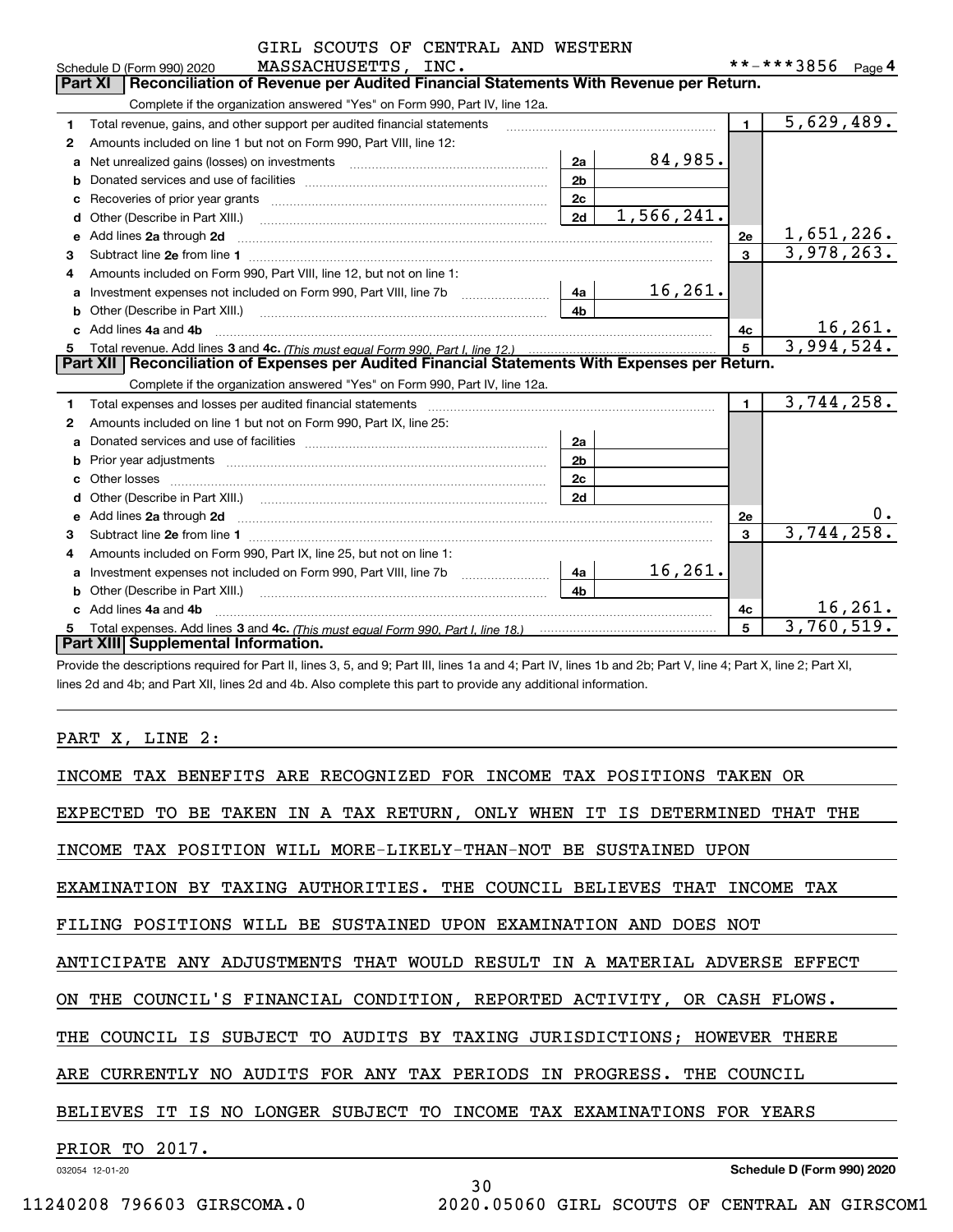| GIRL SCOUTS OF CENTRAL AND WESTERN                                                                                      |                            |
|-------------------------------------------------------------------------------------------------------------------------|----------------------------|
| MASSACHUSETTS, INC.<br>Schedule D (Form 990) 2020<br><b>Part XIII   Supplemental Information</b> <sub>(continued)</sub> | **-***3856 Page 5          |
|                                                                                                                         |                            |
|                                                                                                                         |                            |
| PART XI, LINE 2D - OTHER ADJUSTMENTS:                                                                                   |                            |
| CHANGE IN BENEFICIAL INTEREST IN TRUST                                                                                  | 82,382.                    |
|                                                                                                                         |                            |
| PPP LOAN FORGIVENESS                                                                                                    | 523, 128.                  |
| EMPLOYEE RETENTION TAX CREDIT                                                                                           | 960,731.                   |
| TOTAL TO SCHEDULE D, PART XI, LINE 2D<br><u> 1990 - Johann John Barn, mars a</u>                                        | 1,566,241.                 |
|                                                                                                                         |                            |
|                                                                                                                         |                            |
|                                                                                                                         |                            |
|                                                                                                                         |                            |
|                                                                                                                         |                            |
|                                                                                                                         |                            |
|                                                                                                                         |                            |
|                                                                                                                         |                            |
|                                                                                                                         |                            |
|                                                                                                                         |                            |
|                                                                                                                         |                            |
|                                                                                                                         |                            |
|                                                                                                                         |                            |
|                                                                                                                         |                            |
|                                                                                                                         |                            |
|                                                                                                                         |                            |
|                                                                                                                         |                            |
|                                                                                                                         |                            |
|                                                                                                                         |                            |
|                                                                                                                         |                            |
|                                                                                                                         |                            |
|                                                                                                                         |                            |
|                                                                                                                         |                            |
|                                                                                                                         |                            |
|                                                                                                                         |                            |
|                                                                                                                         |                            |
|                                                                                                                         |                            |
|                                                                                                                         |                            |
|                                                                                                                         | Schedule D (Form 990) 2020 |
|                                                                                                                         |                            |

032055 12-01-20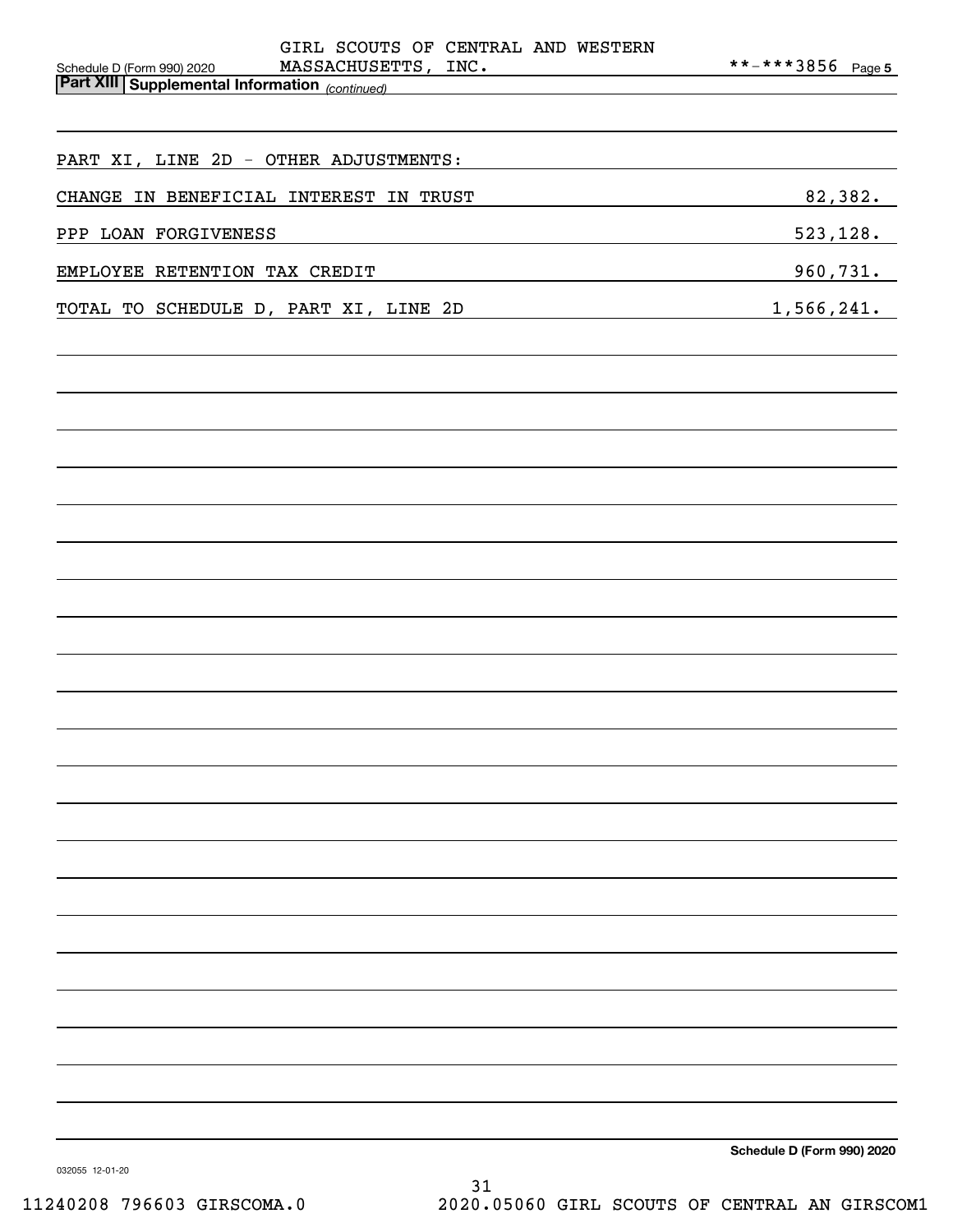| <b>SCHEDULE G</b>                                                                                                                                                                 | <b>Supplemental Information Regarding Fundraising or Gaming Activities</b>                                                                                                                                                                                                                                                                                                                                                                                                                                                                                |                                                 |                         |                                                                            |  |                                                                            | OMB No. 1545-0047                                       |  |  |  |  |
|-----------------------------------------------------------------------------------------------------------------------------------------------------------------------------------|-----------------------------------------------------------------------------------------------------------------------------------------------------------------------------------------------------------------------------------------------------------------------------------------------------------------------------------------------------------------------------------------------------------------------------------------------------------------------------------------------------------------------------------------------------------|-------------------------------------------------|-------------------------|----------------------------------------------------------------------------|--|----------------------------------------------------------------------------|---------------------------------------------------------|--|--|--|--|
| (Form 990 or 990-EZ)                                                                                                                                                              | Complete if the organization answered "Yes" on Form 990, Part IV, line 17, 18, or 19, or if the<br>organization entered more than \$15,000 on Form 990-EZ, line 6a.                                                                                                                                                                                                                                                                                                                                                                                       |                                                 |                         |                                                                            |  |                                                                            |                                                         |  |  |  |  |
|                                                                                                                                                                                   | Attach to Form 990 or Form 990-EZ.                                                                                                                                                                                                                                                                                                                                                                                                                                                                                                                        |                                                 |                         |                                                                            |  |                                                                            |                                                         |  |  |  |  |
| Department of the Treasury<br>Internal Revenue Service                                                                                                                            | Go to www.irs.gov/Form990 for instructions and the latest information.                                                                                                                                                                                                                                                                                                                                                                                                                                                                                    |                                                 |                         |                                                                            |  |                                                                            | <b>Open to Public</b><br>Inspection                     |  |  |  |  |
| Name of the organization                                                                                                                                                          | GIRL SCOUTS OF CENTRAL AND WESTERN<br>MASSACHUSETTS, INC.                                                                                                                                                                                                                                                                                                                                                                                                                                                                                                 |                                                 |                         |                                                                            |  | **-***3856                                                                 | <b>Employer identification number</b>                   |  |  |  |  |
| Part I<br>required to complete this part.                                                                                                                                         | Fundraising Activities. Complete if the organization answered "Yes" on Form 990, Part IV, line 17. Form 990-EZ filers are not                                                                                                                                                                                                                                                                                                                                                                                                                             |                                                 |                         |                                                                            |  |                                                                            |                                                         |  |  |  |  |
| Mail solicitations<br>a<br>Internet and email solicitations<br>b<br>Phone solicitations<br>с<br>In-person solicitations<br>d<br>compensated at least \$5,000 by the organization. | 1 Indicate whether the organization raised funds through any of the following activities. Check all that apply.<br>e<br>f<br>Special fundraising events<br>a<br>2 a Did the organization have a written or oral agreement with any individual (including officers, directors, trustees, or<br>key employees listed in Form 990, Part VII) or entity in connection with professional fundraising services?<br><b>b</b> If "Yes," list the 10 highest paid individuals or entities (fundraisers) pursuant to agreements under which the fundraiser is to be |                                                 |                         | Solicitation of non-government grants<br>Solicitation of government grants |  | Yes                                                                        | No                                                      |  |  |  |  |
| (i) Name and address of individual<br>or entity (fundraiser)                                                                                                                      | (ii) Activity                                                                                                                                                                                                                                                                                                                                                                                                                                                                                                                                             | have custody<br>or control of<br>contributions? | (iii) Did<br>fundraiser | (iv) Gross receipts<br>from activity                                       |  | (v) Amount paid<br>to (or retained by)<br>fundraiser<br>listed in col. (i) | (vi) Amount paid<br>to (or retained by)<br>organization |  |  |  |  |
|                                                                                                                                                                                   |                                                                                                                                                                                                                                                                                                                                                                                                                                                                                                                                                           | Yes                                             | <b>No</b>               |                                                                            |  |                                                                            |                                                         |  |  |  |  |
|                                                                                                                                                                                   |                                                                                                                                                                                                                                                                                                                                                                                                                                                                                                                                                           |                                                 |                         |                                                                            |  |                                                                            |                                                         |  |  |  |  |
|                                                                                                                                                                                   |                                                                                                                                                                                                                                                                                                                                                                                                                                                                                                                                                           |                                                 |                         |                                                                            |  |                                                                            |                                                         |  |  |  |  |
|                                                                                                                                                                                   |                                                                                                                                                                                                                                                                                                                                                                                                                                                                                                                                                           |                                                 |                         |                                                                            |  |                                                                            |                                                         |  |  |  |  |
|                                                                                                                                                                                   |                                                                                                                                                                                                                                                                                                                                                                                                                                                                                                                                                           |                                                 |                         |                                                                            |  |                                                                            |                                                         |  |  |  |  |
|                                                                                                                                                                                   |                                                                                                                                                                                                                                                                                                                                                                                                                                                                                                                                                           |                                                 |                         |                                                                            |  |                                                                            |                                                         |  |  |  |  |
|                                                                                                                                                                                   |                                                                                                                                                                                                                                                                                                                                                                                                                                                                                                                                                           |                                                 |                         |                                                                            |  |                                                                            |                                                         |  |  |  |  |
|                                                                                                                                                                                   |                                                                                                                                                                                                                                                                                                                                                                                                                                                                                                                                                           |                                                 |                         |                                                                            |  |                                                                            |                                                         |  |  |  |  |
|                                                                                                                                                                                   |                                                                                                                                                                                                                                                                                                                                                                                                                                                                                                                                                           |                                                 |                         |                                                                            |  |                                                                            |                                                         |  |  |  |  |
|                                                                                                                                                                                   |                                                                                                                                                                                                                                                                                                                                                                                                                                                                                                                                                           |                                                 |                         |                                                                            |  |                                                                            |                                                         |  |  |  |  |
|                                                                                                                                                                                   |                                                                                                                                                                                                                                                                                                                                                                                                                                                                                                                                                           |                                                 |                         |                                                                            |  |                                                                            |                                                         |  |  |  |  |
|                                                                                                                                                                                   |                                                                                                                                                                                                                                                                                                                                                                                                                                                                                                                                                           |                                                 |                         |                                                                            |  |                                                                            |                                                         |  |  |  |  |
| Total<br>or licensing.                                                                                                                                                            | 3 List all states in which the organization is registered or licensed to solicit contributions or has been notified it is exempt from registration                                                                                                                                                                                                                                                                                                                                                                                                        |                                                 |                         |                                                                            |  |                                                                            |                                                         |  |  |  |  |
|                                                                                                                                                                                   |                                                                                                                                                                                                                                                                                                                                                                                                                                                                                                                                                           |                                                 |                         |                                                                            |  |                                                                            |                                                         |  |  |  |  |
|                                                                                                                                                                                   |                                                                                                                                                                                                                                                                                                                                                                                                                                                                                                                                                           |                                                 |                         |                                                                            |  |                                                                            |                                                         |  |  |  |  |
|                                                                                                                                                                                   |                                                                                                                                                                                                                                                                                                                                                                                                                                                                                                                                                           |                                                 |                         |                                                                            |  |                                                                            |                                                         |  |  |  |  |
|                                                                                                                                                                                   |                                                                                                                                                                                                                                                                                                                                                                                                                                                                                                                                                           |                                                 |                         |                                                                            |  |                                                                            |                                                         |  |  |  |  |
|                                                                                                                                                                                   |                                                                                                                                                                                                                                                                                                                                                                                                                                                                                                                                                           |                                                 |                         |                                                                            |  |                                                                            |                                                         |  |  |  |  |
|                                                                                                                                                                                   | LHA For Paperwork Reduction Act Notice, see the Instructions for Form 990 or 990-EZ.                                                                                                                                                                                                                                                                                                                                                                                                                                                                      |                                                 |                         |                                                                            |  |                                                                            | Schedule G (Form 990 or 990-EZ) 2020                    |  |  |  |  |

032081 11-25-20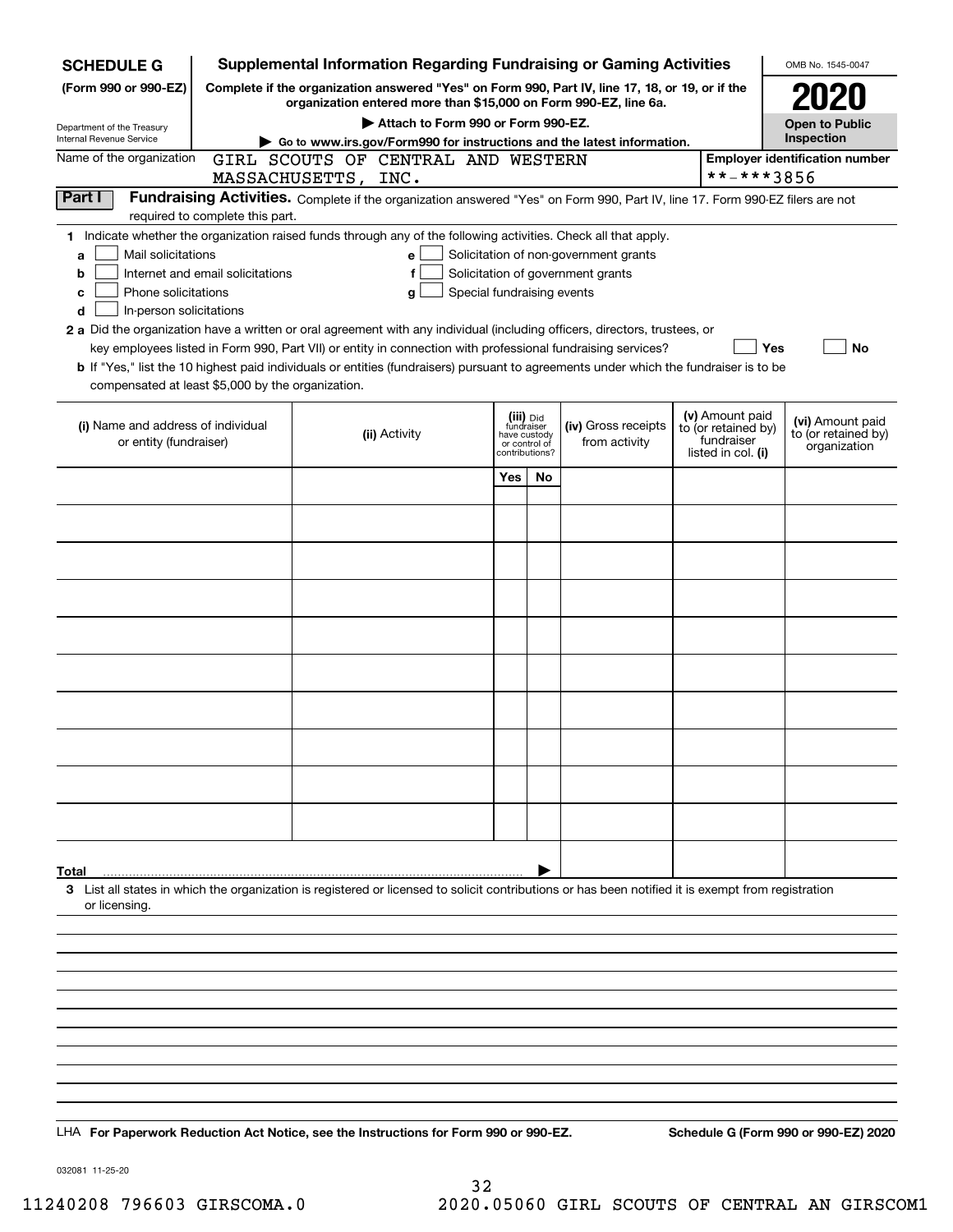# Schedule G (Form 990 or 990-EZ) 2020 Page MASSACHUSETTS, INC. \*\*-\*\*\*3856 GIRL SCOUTS OF CENTRAL AND WESTERN

**Part II** | Fundraising Events. Complete if the organization answered "Yes" on Form 990, Part IV, line 18, or reported more than \$15,000

|                 |    | of fundraising event contributions and gross income on Form 990-EZ, lines 1 and 6b. List events with gross receipts greater than \$5,000. |                |                         |                      |                                      |
|-----------------|----|-------------------------------------------------------------------------------------------------------------------------------------------|----------------|-------------------------|----------------------|--------------------------------------|
|                 |    |                                                                                                                                           | (a) Event #1   | (b) Event #2            | (c) Other events     | (d) Total events                     |
|                 |    |                                                                                                                                           | <b>PRODUCT</b> | <b>GIRL SCOUT</b>       |                      | (add col. (a) through                |
|                 |    |                                                                                                                                           | SALES          | <b>STORE</b>            | 1                    | col. (c))                            |
|                 |    |                                                                                                                                           | (event type)   | (event type)            | (total number)       |                                      |
| Revenue         |    |                                                                                                                                           | 3,582,140.     | 101,537.                | 11,669.              | 3,695,346.                           |
|                 | 1. |                                                                                                                                           |                |                         |                      |                                      |
|                 |    |                                                                                                                                           |                |                         |                      |                                      |
|                 | 3  | Gross income (line 1 minus line 2)                                                                                                        | 3,582,140.     | 101,537.                | 11,669.              | 3,695,346.                           |
|                 | 4  |                                                                                                                                           |                |                         |                      |                                      |
|                 |    |                                                                                                                                           |                |                         |                      |                                      |
|                 | 5  |                                                                                                                                           |                |                         |                      |                                      |
| Direct Expenses | 6  |                                                                                                                                           |                |                         |                      |                                      |
|                 | 7  | Food and beverages                                                                                                                        |                |                         |                      |                                      |
|                 | 8  |                                                                                                                                           |                |                         |                      |                                      |
|                 | 9  |                                                                                                                                           | 1,545,465.     | 35,643.                 | 3,544.               | 1,584,652.                           |
|                 | 10 | Direct expense summary. Add lines 4 through 9 in column (d)                                                                               |                |                         |                      | 1,584,652.                           |
|                 | 11 | Net income summary. Subtract line 10 from line 3, column (d)                                                                              |                |                         |                      | 2,110,694.                           |
| Part III        |    | Gaming. Complete if the organization answered "Yes" on Form 990, Part IV, line 19, or reported more than                                  |                |                         |                      |                                      |
|                 |    | \$15,000 on Form 990-EZ, line 6a.                                                                                                         |                |                         |                      |                                      |
|                 |    |                                                                                                                                           | (a) Bingo      | (b) Pull tabs/instant   | (c) Other gaming     | (d) Total gaming (add                |
| Revenue         |    |                                                                                                                                           |                | bingo/progressive bingo |                      | col. (a) through col. (c))           |
|                 |    |                                                                                                                                           |                |                         |                      |                                      |
|                 | 1  |                                                                                                                                           |                |                         |                      |                                      |
|                 | 2  |                                                                                                                                           |                |                         |                      |                                      |
|                 | 3  |                                                                                                                                           |                |                         |                      |                                      |
| Direct Expenses | 4  |                                                                                                                                           |                |                         |                      |                                      |
|                 |    |                                                                                                                                           |                |                         |                      |                                      |
|                 |    | 5 Other direct expenses                                                                                                                   |                |                         |                      |                                      |
|                 |    |                                                                                                                                           | %<br>Yes       | %<br>Yes                | Yes<br>$\frac{0}{0}$ |                                      |
|                 |    | 6 Volunteer labor                                                                                                                         | No             | No                      | No                   |                                      |
|                 | 7  | Direct expense summary. Add lines 2 through 5 in column (d)                                                                               |                |                         |                      |                                      |
|                 | 8  |                                                                                                                                           |                |                         |                      |                                      |
|                 |    |                                                                                                                                           |                |                         |                      |                                      |
| 9               |    |                                                                                                                                           |                |                         |                      |                                      |
|                 |    |                                                                                                                                           |                |                         |                      | Yes<br>No                            |
|                 |    |                                                                                                                                           |                |                         |                      |                                      |
|                 |    |                                                                                                                                           |                |                         |                      |                                      |
|                 |    |                                                                                                                                           |                |                         |                      |                                      |
|                 |    |                                                                                                                                           |                |                         |                      | Yes<br>No                            |
|                 |    |                                                                                                                                           |                |                         |                      |                                      |
|                 |    |                                                                                                                                           |                |                         |                      |                                      |
|                 |    |                                                                                                                                           |                |                         |                      |                                      |
|                 |    | 032082 11-25-20                                                                                                                           |                |                         |                      | Schedule G (Form 990 or 990-EZ) 2020 |

**Schedule G (Form 990 or 990-EZ) 2020**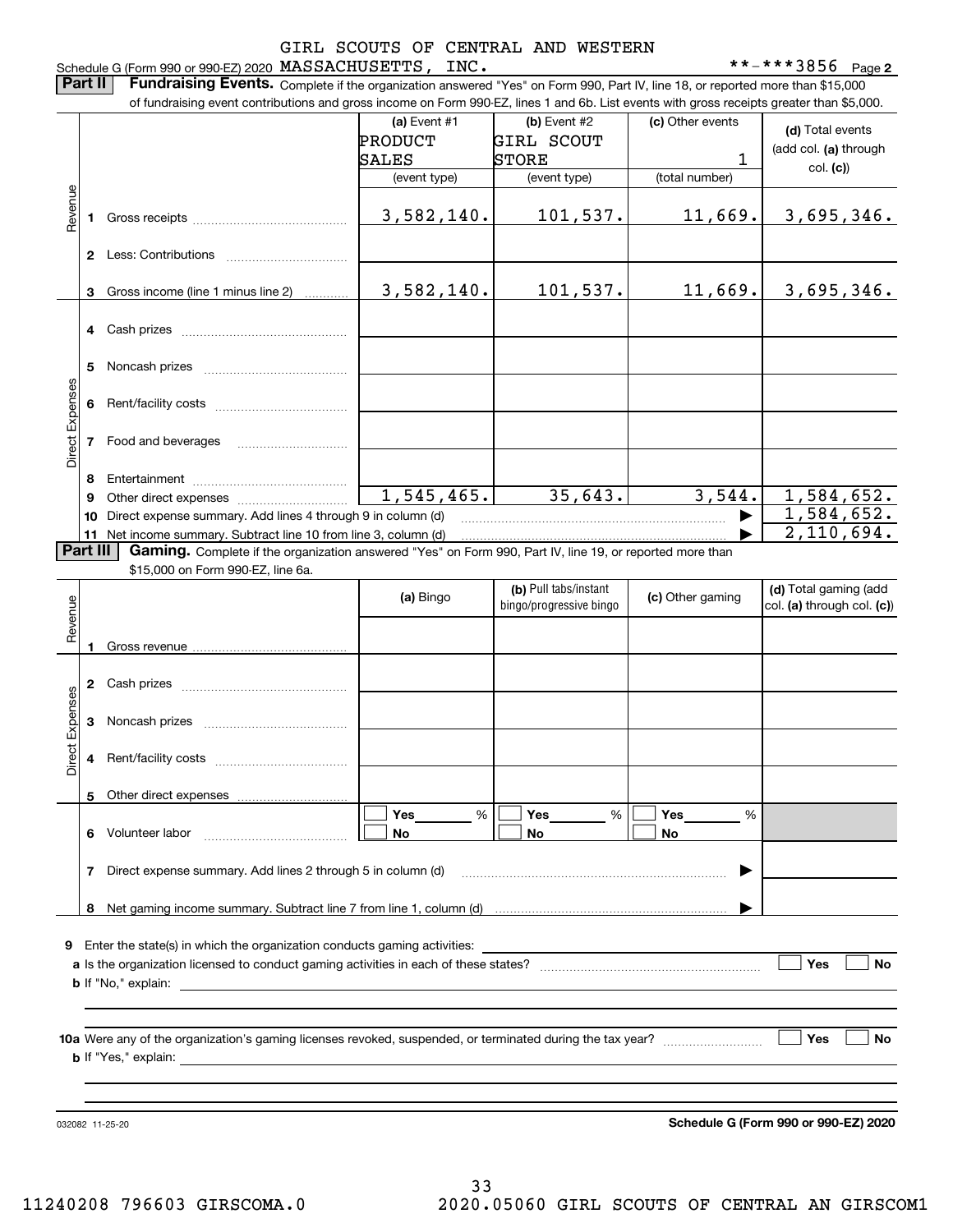|    | GIRL SCOUTS OF CENTRAL AND WESTERN                                                                                                                                      |                 |        |
|----|-------------------------------------------------------------------------------------------------------------------------------------------------------------------------|-----------------|--------|
|    | Schedule G (Form 990 or 990-EZ) 2020 MASSACHUSETTS, INC.                                                                                                                | **-***3856      | Page 3 |
|    |                                                                                                                                                                         | Yes             | No     |
|    | 12 Is the organization a grantor, beneficiary or trustee of a trust, or a member of a partnership or other entity formed                                                | Yes             | No     |
|    | 13 Indicate the percentage of gaming activity conducted in:                                                                                                             |                 |        |
|    |                                                                                                                                                                         | <b>13a</b>      | %      |
|    | <b>b</b> An outside facility <i>www.communicality www.communicality.communicality www.communicality www.communicality.com</i>                                           | 13 <sub>b</sub> | %      |
|    | 14 Enter the name and address of the person who prepares the organization's gaming/special events books and records:                                                    |                 |        |
|    | Name $\triangleright$ $\underbrace{\phantom{aaaaa}}$                                                                                                                    |                 |        |
|    |                                                                                                                                                                         |                 |        |
|    | 15a Does the organization have a contract with a third party from whom the organization receives gaming revenue?                                                        | Yes             | No     |
|    |                                                                                                                                                                         |                 |        |
|    | c If "Yes," enter name and address of the third party:                                                                                                                  |                 |        |
|    |                                                                                                                                                                         |                 |        |
|    |                                                                                                                                                                         |                 |        |
| 16 | Gaming manager information:                                                                                                                                             |                 |        |
|    | Name $\blacktriangleright$ $\lrcorner$                                                                                                                                  |                 |        |
|    | Gaming manager compensation > \$                                                                                                                                        |                 |        |
|    |                                                                                                                                                                         |                 |        |
|    |                                                                                                                                                                         |                 |        |
|    |                                                                                                                                                                         |                 |        |
|    |                                                                                                                                                                         |                 |        |
|    | Director/officer<br>Employee<br>Independent contractor                                                                                                                  |                 |        |
|    |                                                                                                                                                                         |                 |        |
|    | <b>17</b> Mandatory distributions:                                                                                                                                      |                 |        |
|    | a Is the organization required under state law to make charitable distributions from the gaming proceeds to                                                             | Yes             | No     |
|    | retain the state gaming license?<br><b>b</b> Enter the amount of distributions required under state law to be distributed to other exempt organizations or spent in the |                 |        |
|    | organization's own exempt activities during the tax year > \$                                                                                                           |                 |        |
|    | <b>Part IV</b><br>Supplemental Information. Provide the explanations required by Part I, line 2b, columns (iii) and (v); and Part III, lines 9, 9b, 10b,                |                 |        |
|    | 15b, 15c, 16, and 17b, as applicable. Also provide any additional information. See instructions.                                                                        |                 |        |
|    |                                                                                                                                                                         |                 |        |
|    |                                                                                                                                                                         |                 |        |
|    |                                                                                                                                                                         |                 |        |
|    |                                                                                                                                                                         |                 |        |
|    |                                                                                                                                                                         |                 |        |
|    |                                                                                                                                                                         |                 |        |
|    |                                                                                                                                                                         |                 |        |
|    |                                                                                                                                                                         |                 |        |
|    |                                                                                                                                                                         |                 |        |
|    |                                                                                                                                                                         |                 |        |
|    |                                                                                                                                                                         |                 |        |
|    |                                                                                                                                                                         |                 |        |
|    |                                                                                                                                                                         |                 |        |
|    |                                                                                                                                                                         |                 |        |
|    |                                                                                                                                                                         |                 |        |
|    | Schedule G (Form 990 or 990-EZ) 2020<br>032083 11-25-20                                                                                                                 |                 |        |
|    | 34                                                                                                                                                                      |                 |        |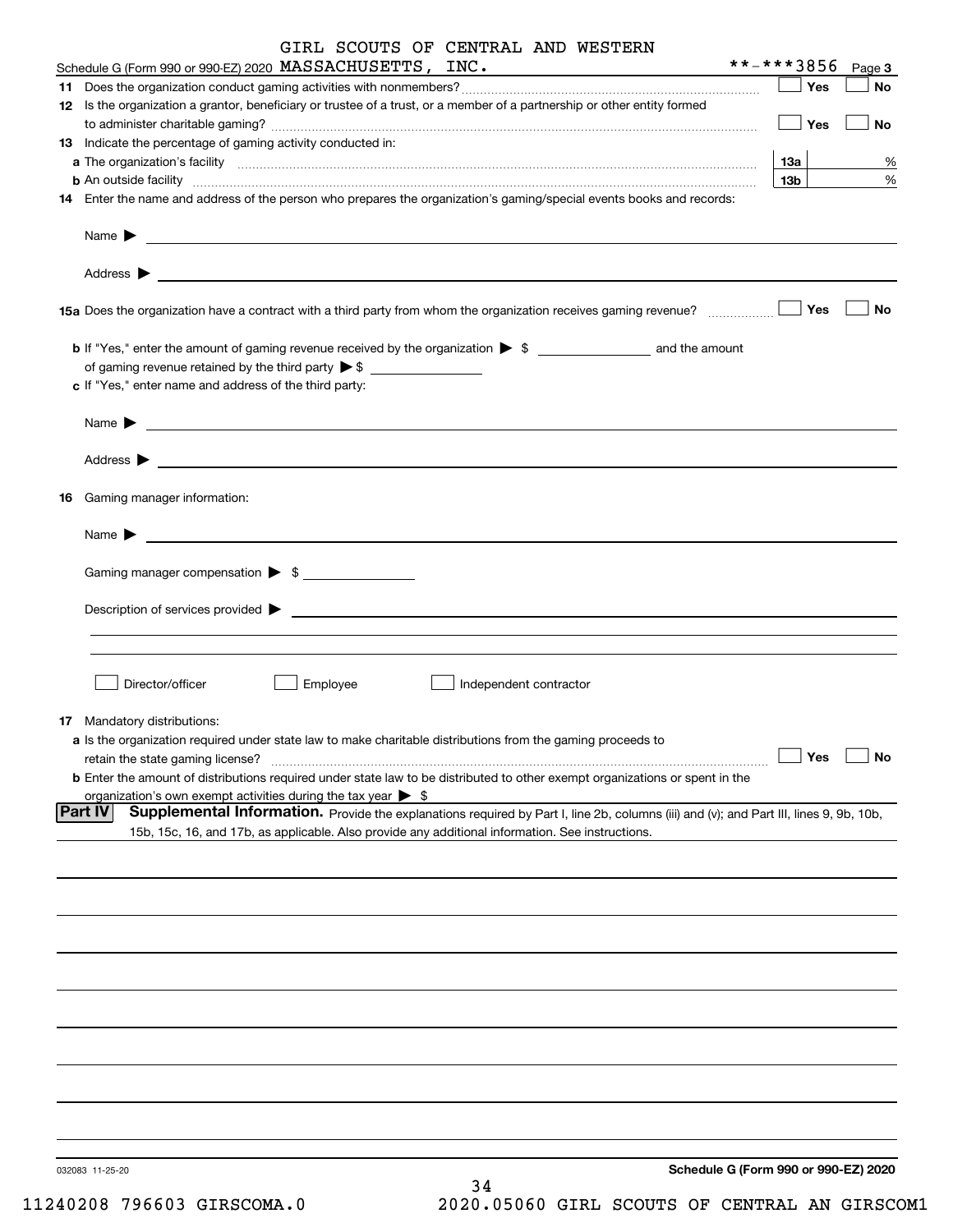| Schedule G (Form 990 or 990-EZ) MASSACHUSE<br>Part IV   Supplemental Information (continued) | GIRL SCOUTS OF CENTRAL AND WESTERN<br>MASSACHUSETTS, INC. |  | **-***3856 Page 4               |
|----------------------------------------------------------------------------------------------|-----------------------------------------------------------|--|---------------------------------|
|                                                                                              |                                                           |  |                                 |
|                                                                                              |                                                           |  |                                 |
|                                                                                              |                                                           |  |                                 |
|                                                                                              |                                                           |  |                                 |
|                                                                                              |                                                           |  |                                 |
|                                                                                              |                                                           |  |                                 |
|                                                                                              |                                                           |  |                                 |
|                                                                                              |                                                           |  |                                 |
|                                                                                              |                                                           |  |                                 |
|                                                                                              |                                                           |  |                                 |
|                                                                                              |                                                           |  |                                 |
|                                                                                              |                                                           |  |                                 |
|                                                                                              |                                                           |  |                                 |
|                                                                                              |                                                           |  |                                 |
|                                                                                              |                                                           |  |                                 |
|                                                                                              |                                                           |  |                                 |
|                                                                                              |                                                           |  |                                 |
|                                                                                              |                                                           |  |                                 |
|                                                                                              |                                                           |  |                                 |
|                                                                                              |                                                           |  |                                 |
|                                                                                              |                                                           |  |                                 |
|                                                                                              |                                                           |  |                                 |
|                                                                                              |                                                           |  |                                 |
|                                                                                              |                                                           |  |                                 |
|                                                                                              |                                                           |  |                                 |
|                                                                                              |                                                           |  |                                 |
|                                                                                              |                                                           |  |                                 |
|                                                                                              |                                                           |  | Schedule G (Form 990 or 990-EZ) |

032084 04-01-20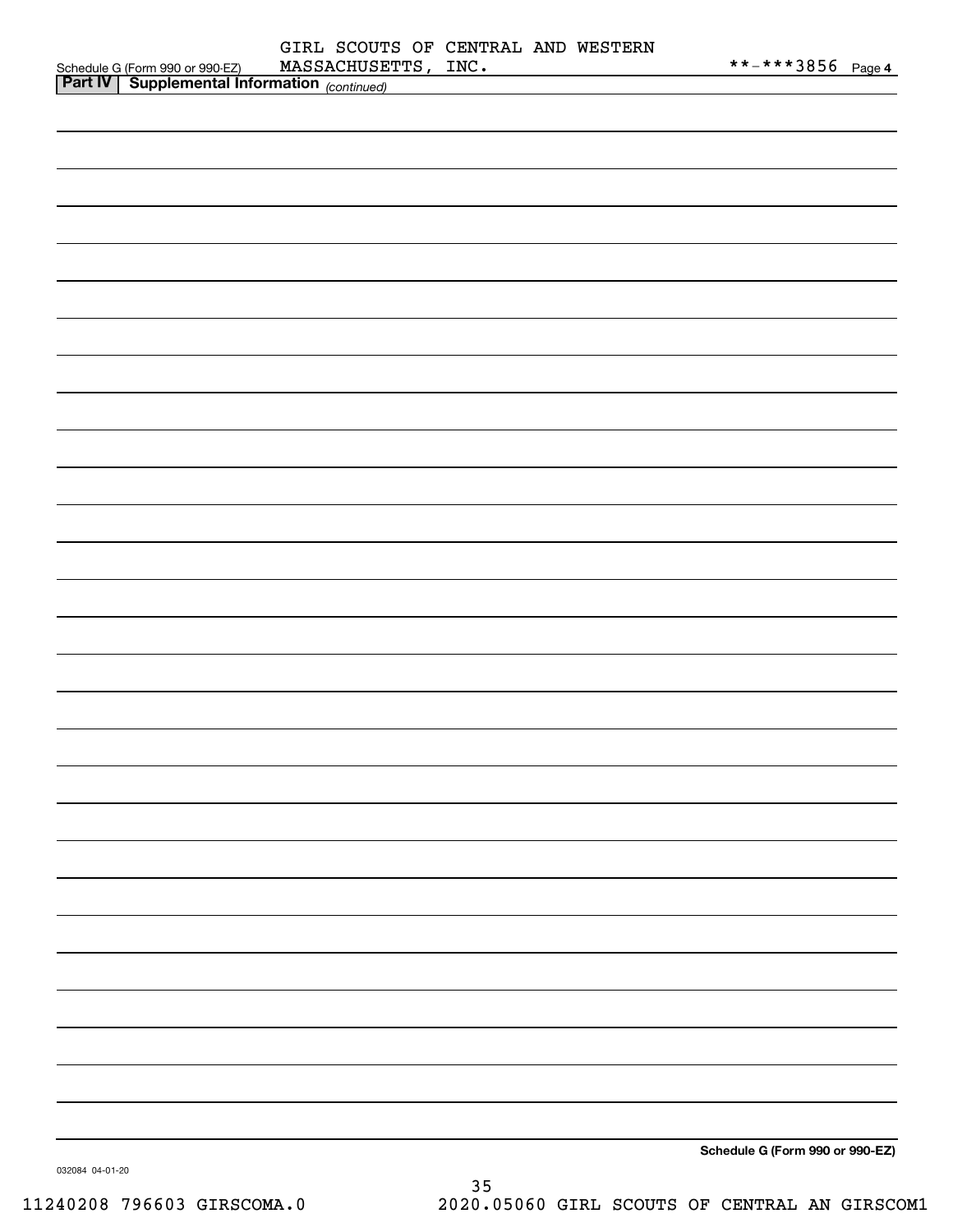|    | <b>SCHEDULE J</b>                       | OMB No. 1545-0047                                                                                                                                                                                   |                                                     |     |        |  |  |  |
|----|-----------------------------------------|-----------------------------------------------------------------------------------------------------------------------------------------------------------------------------------------------------|-----------------------------------------------------|-----|--------|--|--|--|
|    | (Form 990)                              | For certain Officers, Directors, Trustees, Key Employees, and Highest                                                                                                                               | 2020                                                |     |        |  |  |  |
|    |                                         | <b>Compensated Employees</b><br>Complete if the organization answered "Yes" on Form 990, Part IV, line 23.                                                                                          |                                                     |     |        |  |  |  |
|    | Department of the Treasury              | Attach to Form 990.                                                                                                                                                                                 | <b>Open to Public</b>                               |     |        |  |  |  |
|    | Internal Revenue Service                | Go to www.irs.gov/Form990 for instructions and the latest information.                                                                                                                              | Inspection<br><b>Employer identification number</b> |     |        |  |  |  |
|    | Name of the organization                | GIRL SCOUTS OF CENTRAL AND WESTERN                                                                                                                                                                  |                                                     |     |        |  |  |  |
|    | Part I                                  | MASSACHUSETTS,<br>INC.<br><b>Questions Regarding Compensation</b>                                                                                                                                   | **-***3856                                          |     |        |  |  |  |
|    |                                         |                                                                                                                                                                                                     |                                                     |     |        |  |  |  |
|    |                                         | Check the appropriate box(es) if the organization provided any of the following to or for a person listed on Form 990,                                                                              |                                                     | Yes | No     |  |  |  |
| 1a |                                         | Part VII, Section A, line 1a. Complete Part III to provide any relevant information regarding these items.                                                                                          |                                                     |     |        |  |  |  |
|    | First-class or charter travel           | Housing allowance or residence for personal use                                                                                                                                                     |                                                     |     |        |  |  |  |
|    | Travel for companions                   | Payments for business use of personal residence                                                                                                                                                     |                                                     |     |        |  |  |  |
|    |                                         | Tax indemnification and gross-up payments<br>Health or social club dues or initiation fees                                                                                                          |                                                     |     |        |  |  |  |
|    |                                         | Discretionary spending account<br>Personal services (such as maid, chauffeur, chef)                                                                                                                 |                                                     |     |        |  |  |  |
|    |                                         |                                                                                                                                                                                                     |                                                     |     |        |  |  |  |
|    |                                         | <b>b</b> If any of the boxes on line 1a are checked, did the organization follow a written policy regarding payment or                                                                              |                                                     |     |        |  |  |  |
|    |                                         |                                                                                                                                                                                                     | 1b                                                  |     |        |  |  |  |
| 2  |                                         | Did the organization require substantiation prior to reimbursing or allowing expenses incurred by all directors,                                                                                    |                                                     |     |        |  |  |  |
|    |                                         |                                                                                                                                                                                                     | $\mathbf{2}$                                        |     |        |  |  |  |
|    |                                         |                                                                                                                                                                                                     |                                                     |     |        |  |  |  |
| З  |                                         | Indicate which, if any, of the following the organization used to establish the compensation of the organization's                                                                                  |                                                     |     |        |  |  |  |
|    |                                         | CEO/Executive Director. Check all that apply. Do not check any boxes for methods used by a related organization to                                                                                  |                                                     |     |        |  |  |  |
|    |                                         | establish compensation of the CEO/Executive Director, but explain in Part III.                                                                                                                      |                                                     |     |        |  |  |  |
|    | Compensation committee                  | $X$ Written employment contract                                                                                                                                                                     |                                                     |     |        |  |  |  |
|    |                                         | $\overline{\mathbf{X}}$ Independent compensation consultant<br>Compensation survey or study                                                                                                         |                                                     |     |        |  |  |  |
|    |                                         | Form 990 of other organizations<br>Approval by the board or compensation committee                                                                                                                  |                                                     |     |        |  |  |  |
|    |                                         |                                                                                                                                                                                                     |                                                     |     |        |  |  |  |
| 4  |                                         | During the year, did any person listed on Form 990, Part VII, Section A, line 1a, with respect to the filing                                                                                        |                                                     |     |        |  |  |  |
|    | organization or a related organization: |                                                                                                                                                                                                     |                                                     |     |        |  |  |  |
| а  |                                         | Receive a severance payment or change-of-control payment?                                                                                                                                           | 4a                                                  |     | х<br>X |  |  |  |
| b  |                                         | Participate in or receive payment from a supplemental nonqualified retirement plan?                                                                                                                 | 4b                                                  |     | х      |  |  |  |
|    |                                         | c Participate in or receive payment from an equity-based compensation arrangement?<br>If "Yes" to any of lines 4a-c, list the persons and provide the applicable amounts for each item in Part III. | 4с                                                  |     |        |  |  |  |
|    |                                         |                                                                                                                                                                                                     |                                                     |     |        |  |  |  |
|    |                                         | Only section 501(c)(3), 501(c)(4), and 501(c)(29) organizations must complete lines 5-9.                                                                                                            |                                                     |     |        |  |  |  |
|    |                                         | For persons listed on Form 990, Part VII, Section A, line 1a, did the organization pay or accrue any compensation                                                                                   |                                                     |     |        |  |  |  |
|    | contingent on the revenues of:          |                                                                                                                                                                                                     |                                                     |     |        |  |  |  |
|    |                                         |                                                                                                                                                                                                     | 5а                                                  |     | х      |  |  |  |
|    |                                         |                                                                                                                                                                                                     | 5b                                                  |     | х      |  |  |  |
|    |                                         | If "Yes" on line 5a or 5b, describe in Part III.                                                                                                                                                    |                                                     |     |        |  |  |  |
|    |                                         | 6 For persons listed on Form 990, Part VII, Section A, line 1a, did the organization pay or accrue any compensation                                                                                 |                                                     |     |        |  |  |  |
|    | contingent on the net earnings of:      |                                                                                                                                                                                                     |                                                     |     |        |  |  |  |
|    |                                         |                                                                                                                                                                                                     | 6a                                                  |     | х      |  |  |  |
|    |                                         |                                                                                                                                                                                                     | 6b                                                  |     | х      |  |  |  |
|    |                                         | If "Yes" on line 6a or 6b, describe in Part III.                                                                                                                                                    |                                                     |     |        |  |  |  |
|    |                                         | 7 For persons listed on Form 990, Part VII, Section A, line 1a, did the organization provide any nonfixed payments                                                                                  |                                                     |     |        |  |  |  |
|    |                                         |                                                                                                                                                                                                     | 7                                                   |     | х      |  |  |  |
|    |                                         | 8 Were any amounts reported on Form 990, Part VII, paid or accrued pursuant to a contract that was subject to the                                                                                   |                                                     |     |        |  |  |  |
|    |                                         | initial contract exception described in Regulations section 53.4958-4(a)(3)? If "Yes," describe in Part III                                                                                         | 8                                                   |     | х      |  |  |  |
| 9  |                                         | If "Yes" on line 8, did the organization also follow the rebuttable presumption procedure described in                                                                                              |                                                     |     |        |  |  |  |
|    |                                         |                                                                                                                                                                                                     | 9                                                   |     |        |  |  |  |
|    |                                         | LHA For Paperwork Reduction Act Notice, see the Instructions for Form 990.                                                                                                                          | Schedule J (Form 990) 2020                          |     |        |  |  |  |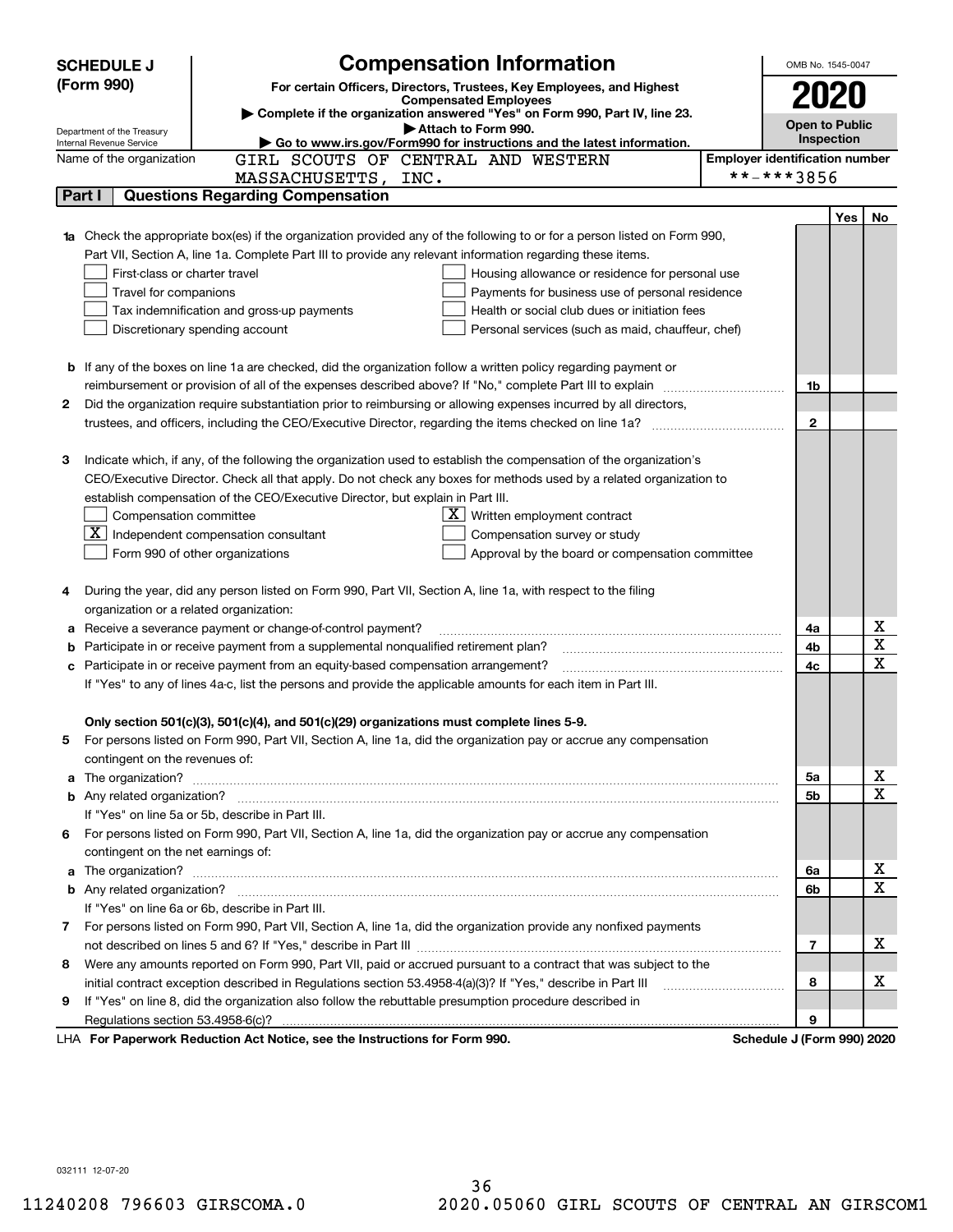MASSACHUSETTS, INC.

\*\*-\*\*\*3856

**2**

**Part II Officers, Directors, Trustees, Key Employees, and Highest Compensated Employees.**  Schedule J (Form 990) 2020 Page Use duplicate copies if additional space is needed.

For each individual whose compensation must be reported on Schedule J, report compensation from the organization on row (i) and from related organizations, described in the instructions, on row (ii). Do not list any individuals that aren't listed on Form 990, Part VII.

**Note:**  The sum of columns (B)(i)-(iii) for each listed individual must equal the total amount of Form 990, Part VII, Section A, line 1a, applicable column (D) and (E) amounts for that individual.

|                                 | (B) Breakdown of W-2 and/or 1099-MISC compensation |                                           |                                           | (C) Retirement and<br>other deferred | (D) Nontaxable<br>benefits | (E) Total of columns<br>$(B)(i)-(D)$ | (F) Compensation<br>in column (B)         |
|---------------------------------|----------------------------------------------------|-------------------------------------------|-------------------------------------------|--------------------------------------|----------------------------|--------------------------------------|-------------------------------------------|
| (A) Name and Title              | (i) Base<br>compensation                           | (ii) Bonus &<br>incentive<br>compensation | (iii) Other<br>reportable<br>compensation | compensation                         |                            |                                      | reported as deferred<br>on prior Form 990 |
| PATRICIA HALLBERG<br>(1)<br>(i) | 154,095.                                           | $\overline{0}$ .                          | 6,500.                                    | $\overline{0}$ .                     | 12,481.                    | 173,076.                             | 0.                                        |
| $\mathtt{CEO}$<br><u>(ii)</u>   | $\overline{0}$ .                                   | $\overline{0}$ .                          | $\overline{0}$ .                          | $\overline{0}$ .                     | $\overline{0}$ .           | $\overline{0}$ .                     | 0.                                        |
| $\qquad \qquad \textbf{(i)}$    |                                                    |                                           |                                           |                                      |                            |                                      |                                           |
| <u>(ii)</u>                     |                                                    |                                           |                                           |                                      |                            |                                      |                                           |
| (i)                             |                                                    |                                           |                                           |                                      |                            |                                      |                                           |
| <u>(ii)</u>                     |                                                    |                                           |                                           |                                      |                            |                                      |                                           |
| (i)                             |                                                    |                                           |                                           |                                      |                            |                                      |                                           |
| <u>(ii)</u>                     |                                                    |                                           |                                           |                                      |                            |                                      |                                           |
| (i)                             |                                                    |                                           |                                           |                                      |                            |                                      |                                           |
| <u>(ii)</u>                     |                                                    |                                           |                                           |                                      |                            |                                      |                                           |
| (i)                             |                                                    |                                           |                                           |                                      |                            |                                      |                                           |
| <u>(ii)</u>                     |                                                    |                                           |                                           |                                      |                            |                                      |                                           |
| (i)                             |                                                    |                                           |                                           |                                      |                            |                                      |                                           |
| <u>(ii)</u>                     |                                                    |                                           |                                           |                                      |                            |                                      |                                           |
| (i)<br><u>(ii)</u>              |                                                    |                                           |                                           |                                      |                            |                                      |                                           |
| (i)                             |                                                    |                                           |                                           |                                      |                            |                                      |                                           |
| <u>(ii)</u>                     |                                                    |                                           |                                           |                                      |                            |                                      |                                           |
| (i)                             |                                                    |                                           |                                           |                                      |                            |                                      |                                           |
| <u>(ii)</u>                     |                                                    |                                           |                                           |                                      |                            |                                      |                                           |
| (i)                             |                                                    |                                           |                                           |                                      |                            |                                      |                                           |
| <u>(ii)</u>                     |                                                    |                                           |                                           |                                      |                            |                                      |                                           |
| (i)                             |                                                    |                                           |                                           |                                      |                            |                                      |                                           |
| <u>(ii)</u>                     |                                                    |                                           |                                           |                                      |                            |                                      |                                           |
| (i)                             |                                                    |                                           |                                           |                                      |                            |                                      |                                           |
| <u>(ii)</u>                     |                                                    |                                           |                                           |                                      |                            |                                      |                                           |
| (i)                             |                                                    |                                           |                                           |                                      |                            |                                      |                                           |
| <u>(ii)</u>                     |                                                    |                                           |                                           |                                      |                            |                                      |                                           |
| (i)                             |                                                    |                                           |                                           |                                      |                            |                                      |                                           |
| <u>(ii)</u>                     |                                                    |                                           |                                           |                                      |                            |                                      |                                           |
| (i)                             |                                                    |                                           |                                           |                                      |                            |                                      |                                           |
| $\vert$ (ii)                    |                                                    |                                           |                                           |                                      |                            |                                      |                                           |

**Schedule J (Form 990) 2020**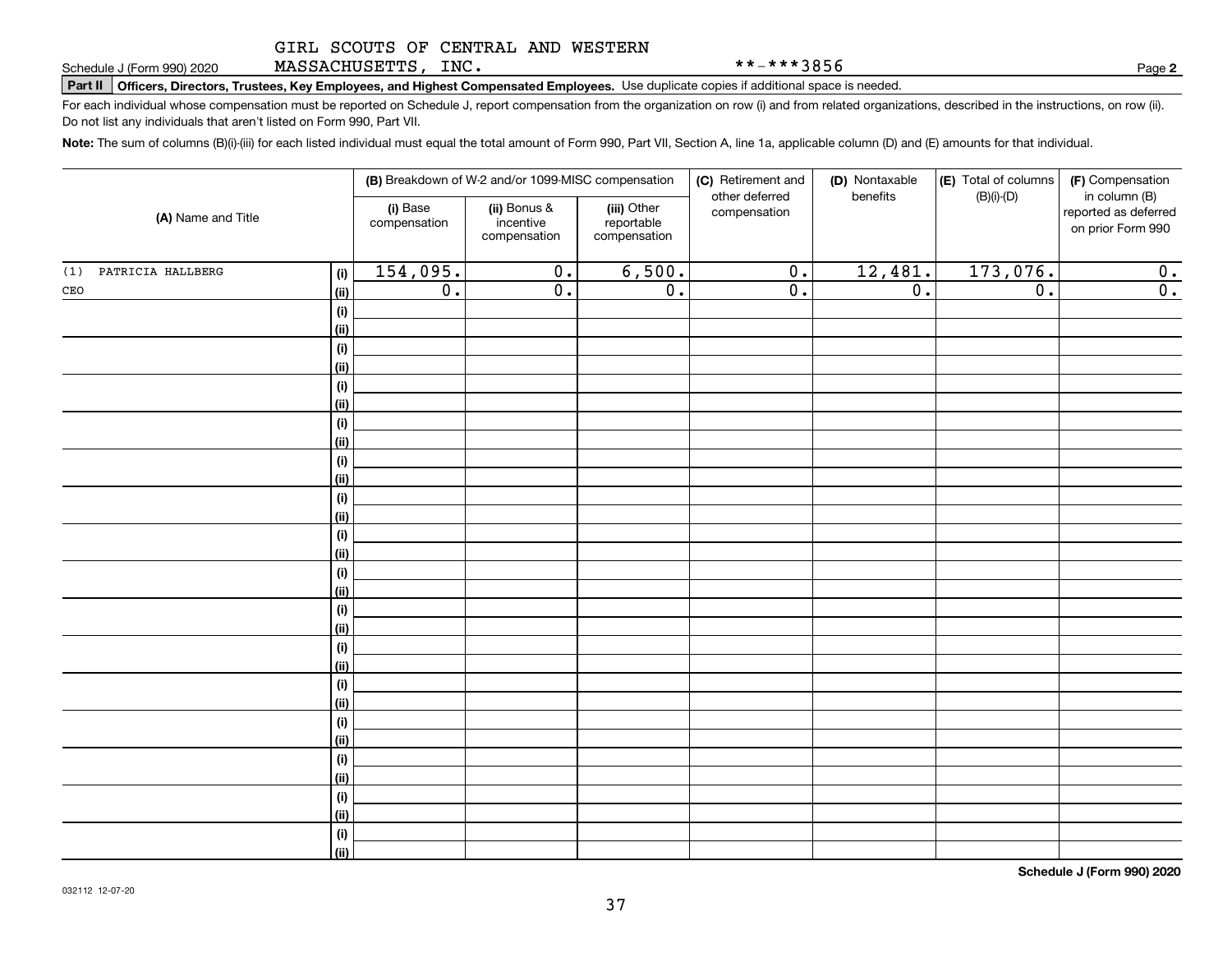| Schodule 1 (Form 000) 202 |  |  |
|---------------------------|--|--|

Page 3

# **Part III Supplemental Information**

Schedule J (Form 990) 2020 MASSACHUSETTS, INC.<br>Part III Supplemental Information<br>Provide the information, explanation, or descriptions required for Part I, lines 1a, 1b, 3, 4a, 4b, 4c, 5a, 5b, 6a, 6b, 7, and 8, and for Pa

**Schedule J (Form 990) 2020**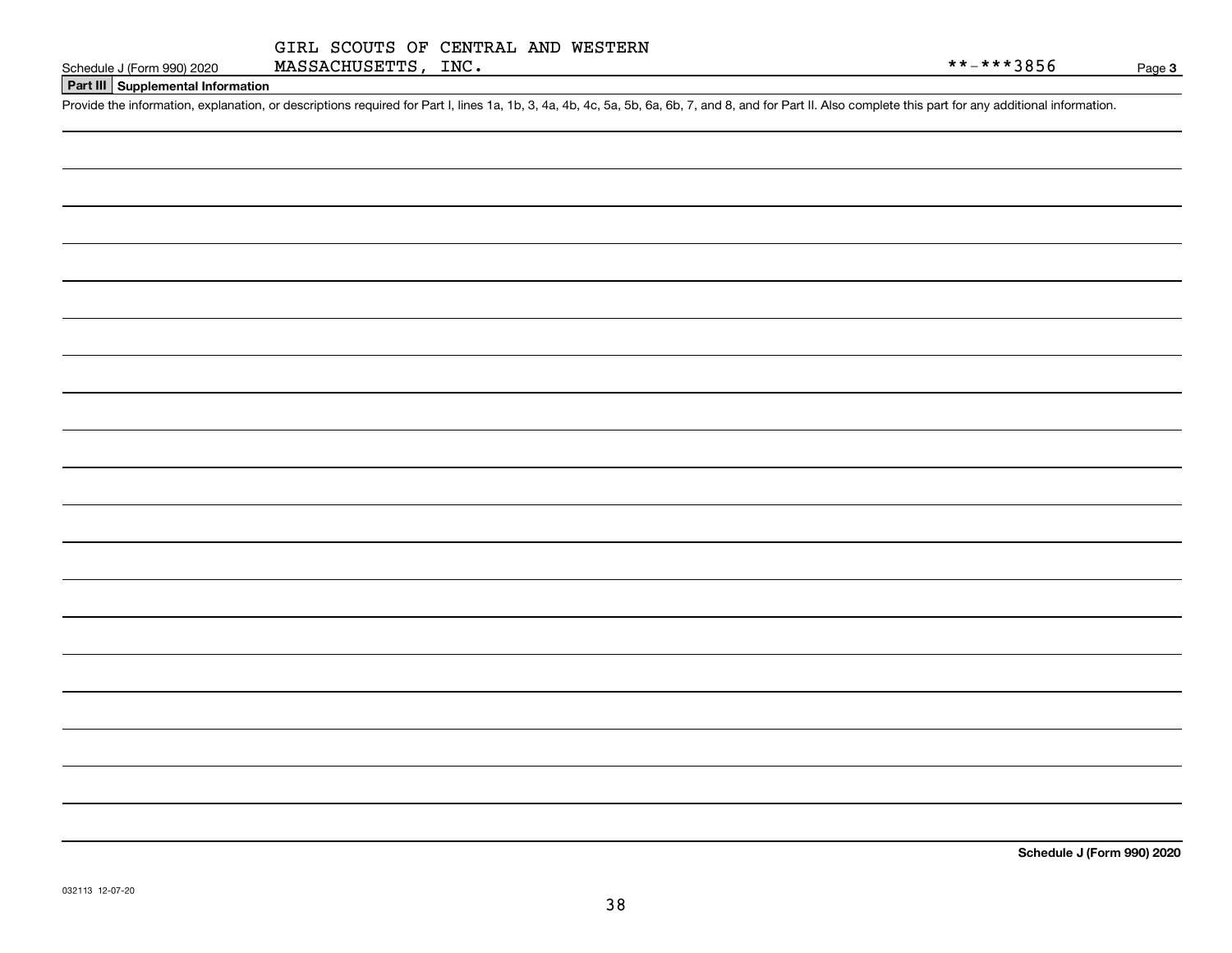Internal Revenue Service

Department of the Treasury **(Form 990 or 990-EZ)**

Name of the organization

**Complete to provide information for responses to specific questions on Form 990 or 990-EZ or to provide any additional information. | Attach to Form 990 or 990-EZ. | Go to www.irs.gov/Form990 for the latest information. SCHEDULE O Supplemental Information to Form 990 or 990-EZ**



MASSACHUSETTS, INC.  $\qquad \qquad \qquad$  \*\*-\*\*\*3856

### FORM 990, PART I, LINE 1, DESCRIPTION OF ORGANIZATION MISSION:

GIRL SCOUTS OF CENTRAL AND WESTERN

MASSACHUSETTS.

FORM 990, PART VI, SECTION B, LINE 11B:

DRAFT IS PRESENTED TO THE AUDIT COMMITTEE TO REVIEW AND COMMENT ON PRIOR

TO PRESENTATION (WITH RECOMMENDATION) TO THE BOARD OF DIRECTORS TO ACCEPT

BY VOTE TO FILE WITH THE IRS.

FORM 990, PART VI, SECTION B, LINE 12C:

THE ORGANIZATION USES AN ANNUAL SIGN OFF FORM FOR ALL BOARD MEMBERS AS WELL AS FOR STAFF.

FORM 990, PART VI, SECTION B, LINE 15:

THE ORGANIZATION USES AN INDEPENDENT COMPENSATION CONSULTANT TO ESTABLISH

THE COMPENSATION OF THE ORGANIZATION'S CEO.

FORM 990, PART VI, SECTION C, LINE 19:

THE ORGANIZATION'S GOVERNING DOCUMENTS, INCLUDING BY LAW, CONFLICTS OF

INTEREST POLICY, AND FINANCIAL STATEMENTS ARE AVAILABLE TO THE PUBLIC

THROUGH ITS WEBSITE AND UPON REQUEST, AS NEEDED.

032211 11-20-20 LHA For Paperwork Reduction Act Notice, see the Instructions for Form 990 or 990-EZ. Schedule O (Form 990 or 990-EZ) 2020 FORM 990, PART XI, LINE 9, CHANGES IN NET ASSETS: INCREASE IN BENEFICIAL INTEREST IN TRUST **1990 CONTROLLY 1991** 82,382. PPP LOAN FORGIVENESS 523, 523, 523, 523, 528. EMPLOYEE RETENTION TAX CREDIT 960,731. TOTAL TO FORM 990, PART XI, LINE 9 2001 1.566,241. 39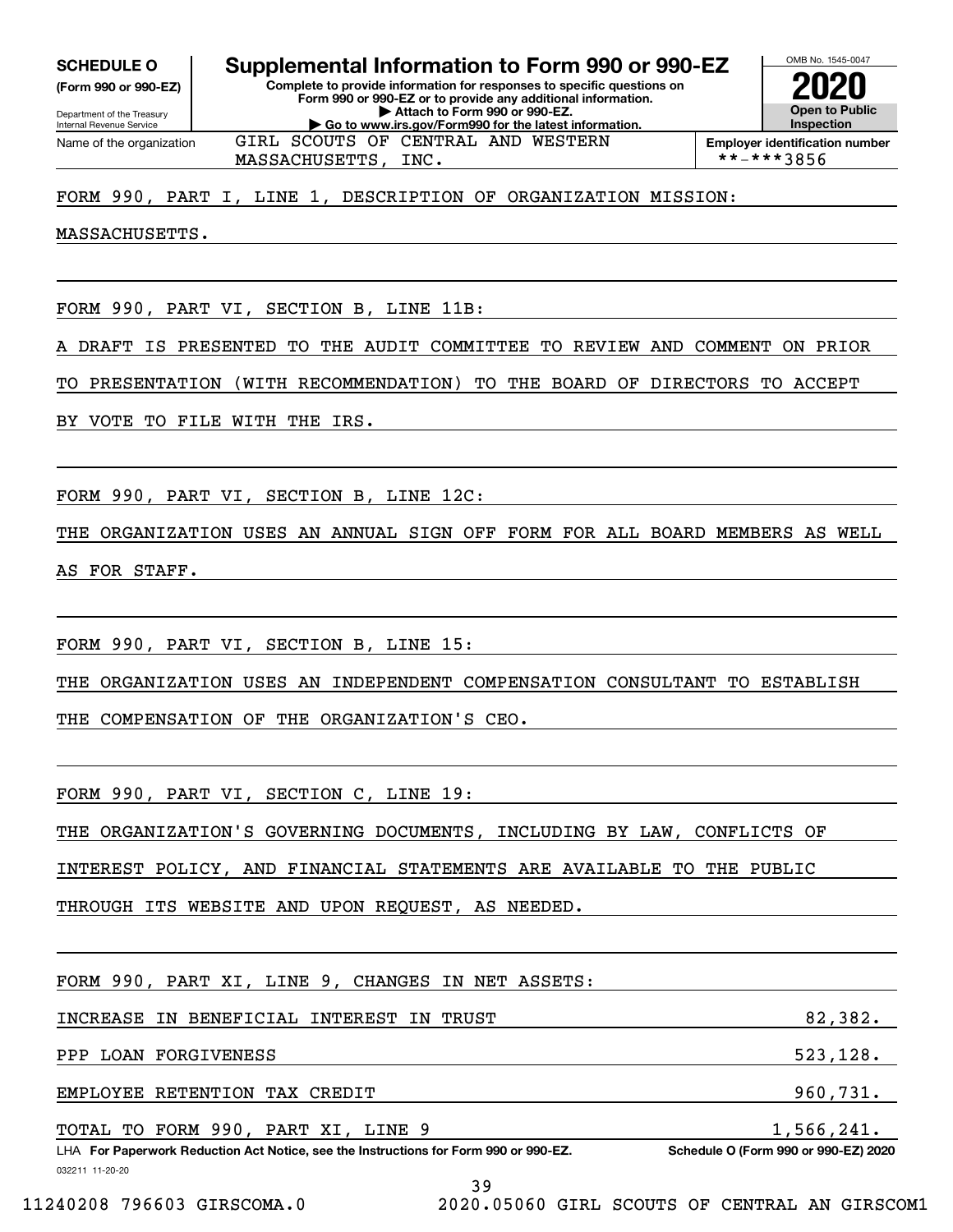| <b>SCHEDULE R</b><br>(Form 990)                                        |                                                                        |                                                                                                                                                                              | <b>Related Organizations and Unrelated Partnerships</b><br>Complete if the organization answered "Yes" on Form 990, Part IV, line 33, 34, 35b, 36, or 37. |                                      |                                                          |                                     |                            |                                                                   |   |  |  |
|------------------------------------------------------------------------|------------------------------------------------------------------------|------------------------------------------------------------------------------------------------------------------------------------------------------------------------------|-----------------------------------------------------------------------------------------------------------------------------------------------------------|--------------------------------------|----------------------------------------------------------|-------------------------------------|----------------------------|-------------------------------------------------------------------|---|--|--|
| Department of the Treasury<br>Internal Revenue Service                 |                                                                        |                                                                                                                                                                              | Attach to Form 990.<br>Go to www.irs.gov/Form990 for instructions and the latest information.                                                             |                                      |                                                          |                                     |                            |                                                                   |   |  |  |
| Name of the organization                                               | MASSACHUSETTS,                                                         | GIRL SCOUTS OF CENTRAL AND WESTERN<br>INC.                                                                                                                                   | <b>Employer identification number</b><br>**-***3856                                                                                                       |                                      |                                                          |                                     |                            |                                                                   |   |  |  |
| Part I                                                                 |                                                                        | Identification of Disregarded Entities. Complete if the organization answered "Yes" on Form 990, Part IV, line 33.                                                           |                                                                                                                                                           |                                      |                                                          |                                     |                            |                                                                   |   |  |  |
| (a)<br>Name, address, and EIN (if applicable)<br>of disregarded entity |                                                                        | (b)<br>Primary activity                                                                                                                                                      | (d)<br>(c)<br>Legal domicile (state or<br>Total income<br>foreign country)                                                                                |                                      | (e)<br>End-of-year assets                                |                                     |                            | (f)<br>Direct controlling<br>entity                               |   |  |  |
|                                                                        |                                                                        |                                                                                                                                                                              |                                                                                                                                                           |                                      |                                                          |                                     |                            |                                                                   |   |  |  |
|                                                                        |                                                                        |                                                                                                                                                                              |                                                                                                                                                           |                                      |                                                          |                                     |                            |                                                                   |   |  |  |
|                                                                        |                                                                        |                                                                                                                                                                              |                                                                                                                                                           |                                      |                                                          |                                     |                            |                                                                   |   |  |  |
| Part II                                                                | organizations during the tax year.                                     | Identification of Related Tax-Exempt Organizations. Complete if the organization answered "Yes" on Form 990, Part IV, line 34, because it had one or more related tax-exempt |                                                                                                                                                           |                                      |                                                          |                                     |                            |                                                                   |   |  |  |
|                                                                        | (a)<br>Name, address, and EIN<br>of related organization               | (b)<br>Primary activity                                                                                                                                                      | (c)<br>Legal domicile (state or<br>foreign country)                                                                                                       | (d)<br><b>Exempt Code</b><br>section | (e)<br>Public charity<br>status (if section<br>501(c)(3) | (f)<br>Direct controlling<br>entity |                            | $(g)$<br>Section 512(b)(13)<br>controlled<br>entity?<br>Yes<br>No |   |  |  |
| GIRL SCOUTS OF THE USA                                                 |                                                                        |                                                                                                                                                                              |                                                                                                                                                           |                                      |                                                          |                                     |                            |                                                                   |   |  |  |
| 420 FIFTH AVENUE<br>NEW YORK, NY 10018-2798                            |                                                                        | TO HELP GIRLS BUILD<br>CHARACTER & SKILLS                                                                                                                                    | NEW YORK                                                                                                                                                  |                                      | 501(C)(3)                                                |                                     |                            |                                                                   | X |  |  |
|                                                                        |                                                                        |                                                                                                                                                                              |                                                                                                                                                           |                                      |                                                          |                                     |                            |                                                                   |   |  |  |
|                                                                        |                                                                        |                                                                                                                                                                              |                                                                                                                                                           |                                      |                                                          |                                     |                            |                                                                   |   |  |  |
|                                                                        | For Paperwork Reduction Act Notice, see the Instructions for Form 990. |                                                                                                                                                                              |                                                                                                                                                           |                                      |                                                          |                                     | Schedule R (Form 990) 2020 |                                                                   |   |  |  |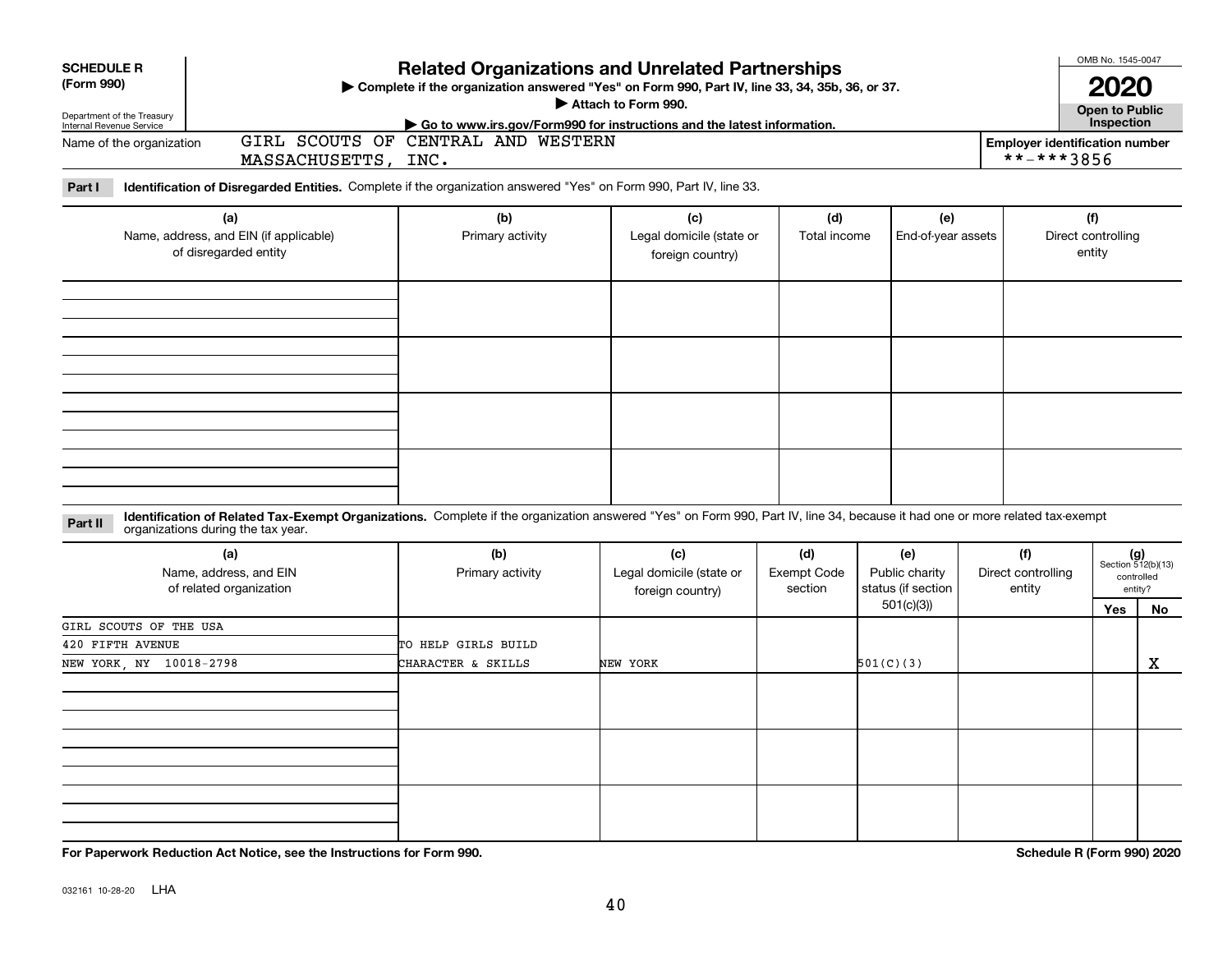#### Schedule R (Form 990) 2020 Page MASSACHUSETTS, INC. \*\*-\*\*\*3856

**2**

**Identification of Related Organizations Taxable as a Partnership.** Complete if the organization answered "Yes" on Form 990, Part IV, line 34, because it had one or more related **Part III** organizations treated as a partnership during the tax year.

| (a)                                               | (b)              | (c)                  | (d)                          | (e)                                                                 | (f)                      | (g)                     |  | (h)              | (i)                                               | (j) | (k)                   |  |
|---------------------------------------------------|------------------|----------------------|------------------------------|---------------------------------------------------------------------|--------------------------|-------------------------|--|------------------|---------------------------------------------------|-----|-----------------------|--|
| Name, address, and EIN<br>of related organization | Primary activity | Legal<br>domicile    | Direct controlling<br>entity | Predominant income                                                  | Share of total<br>income | Share of<br>end-of-year |  | Disproportionate | Code V-UBI<br>amount in box                       |     | General or Percentage |  |
|                                                   |                  | (state or<br>foreign |                              | related, unrelated,<br>excluded from tax under<br>sections 512-514) |                          | assets                  |  | allocations?     |                                                   |     | managing ownership    |  |
|                                                   |                  | country)             |                              |                                                                     |                          |                         |  | $Yes \mid No$    | 20 of Schedule Partner?<br>K-1 (Form 1065) Yes No |     |                       |  |
|                                                   |                  |                      |                              |                                                                     |                          |                         |  |                  |                                                   |     |                       |  |
|                                                   |                  |                      |                              |                                                                     |                          |                         |  |                  |                                                   |     |                       |  |
|                                                   |                  |                      |                              |                                                                     |                          |                         |  |                  |                                                   |     |                       |  |
|                                                   |                  |                      |                              |                                                                     |                          |                         |  |                  |                                                   |     |                       |  |
|                                                   |                  |                      |                              |                                                                     |                          |                         |  |                  |                                                   |     |                       |  |
|                                                   |                  |                      |                              |                                                                     |                          |                         |  |                  |                                                   |     |                       |  |
|                                                   |                  |                      |                              |                                                                     |                          |                         |  |                  |                                                   |     |                       |  |
|                                                   |                  |                      |                              |                                                                     |                          |                         |  |                  |                                                   |     |                       |  |
|                                                   |                  |                      |                              |                                                                     |                          |                         |  |                  |                                                   |     |                       |  |
|                                                   |                  |                      |                              |                                                                     |                          |                         |  |                  |                                                   |     |                       |  |
|                                                   |                  |                      |                              |                                                                     |                          |                         |  |                  |                                                   |     |                       |  |
|                                                   |                  |                      |                              |                                                                     |                          |                         |  |                  |                                                   |     |                       |  |
|                                                   |                  |                      |                              |                                                                     |                          |                         |  |                  |                                                   |     |                       |  |
|                                                   |                  |                      |                              |                                                                     |                          |                         |  |                  |                                                   |     |                       |  |
|                                                   |                  |                      |                              |                                                                     |                          |                         |  |                  |                                                   |     |                       |  |
|                                                   |                  |                      |                              |                                                                     |                          |                         |  |                  |                                                   |     |                       |  |
|                                                   |                  |                      |                              |                                                                     |                          |                         |  |                  |                                                   |     |                       |  |

**Identification of Related Organizations Taxable as a Corporation or Trust.** Complete if the organization answered "Yes" on Form 990, Part IV, line 34, because it had one or more related **Part IV** organizations treated as a corporation or trust during the tax year.

| (a)<br>Name, address, and EIN<br>of related organization | (b)<br>Primary activity | (c)<br>Legal domicile<br>(state or<br>foreign | (d)<br>Direct controlling<br>entity | (e)<br>Type of entity<br>(C corp, S corp,<br>or trust) | (f)<br>Share of total<br>income | (g)<br>Share of<br>end-of-year<br>assets | (h)<br>Percentage<br>ownership | $\begin{array}{c} \textbf{(i)}\\ \text{Section}\\ 512 \text{(b)} \text{(13)}\\ \text{controlled}\\ \text{entity?} \end{array}$ |          |
|----------------------------------------------------------|-------------------------|-----------------------------------------------|-------------------------------------|--------------------------------------------------------|---------------------------------|------------------------------------------|--------------------------------|--------------------------------------------------------------------------------------------------------------------------------|----------|
|                                                          |                         | country)                                      |                                     |                                                        |                                 |                                          |                                |                                                                                                                                | Yes   No |
|                                                          |                         |                                               |                                     |                                                        |                                 |                                          |                                |                                                                                                                                |          |
|                                                          |                         |                                               |                                     |                                                        |                                 |                                          |                                |                                                                                                                                |          |
|                                                          |                         |                                               |                                     |                                                        |                                 |                                          |                                |                                                                                                                                |          |
|                                                          |                         |                                               |                                     |                                                        |                                 |                                          |                                |                                                                                                                                |          |
|                                                          |                         |                                               |                                     |                                                        |                                 |                                          |                                |                                                                                                                                |          |
|                                                          |                         |                                               |                                     |                                                        |                                 |                                          |                                |                                                                                                                                |          |
|                                                          |                         |                                               |                                     |                                                        |                                 |                                          |                                |                                                                                                                                |          |
|                                                          |                         |                                               |                                     |                                                        |                                 |                                          |                                |                                                                                                                                |          |
|                                                          |                         |                                               |                                     |                                                        |                                 |                                          |                                |                                                                                                                                |          |
|                                                          |                         |                                               |                                     |                                                        |                                 |                                          |                                |                                                                                                                                |          |
|                                                          |                         |                                               |                                     |                                                        |                                 |                                          |                                |                                                                                                                                |          |
|                                                          |                         |                                               |                                     |                                                        |                                 |                                          |                                |                                                                                                                                |          |
|                                                          |                         |                                               |                                     |                                                        |                                 |                                          |                                |                                                                                                                                |          |
|                                                          |                         |                                               |                                     |                                                        |                                 |                                          |                                |                                                                                                                                |          |
|                                                          |                         |                                               |                                     |                                                        |                                 |                                          |                                |                                                                                                                                |          |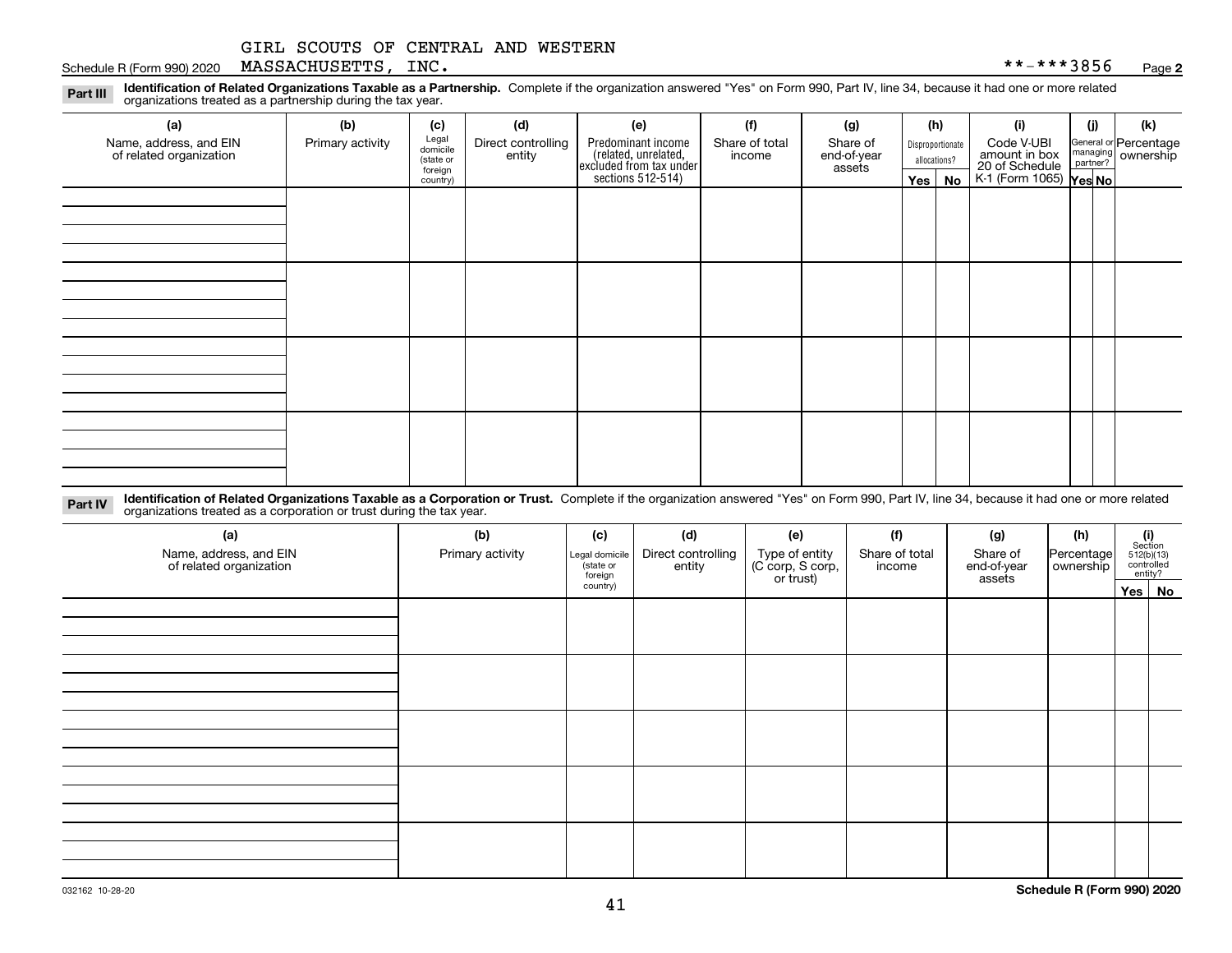Schedule R (Form 990) 2020 Page MASSACHUSETTS, INC. \*\*-\*\*\*3856

|  | Part V Transactions With Related Organizations. Complete if the organization answered "Yes" on Form 990, Part IV, line 34, 35b, or 36 |  |  |
|--|---------------------------------------------------------------------------------------------------------------------------------------|--|--|
|--|---------------------------------------------------------------------------------------------------------------------------------------|--|--|

| Note: Complete line 1 if any entity is listed in Parts II, III, or IV of this schedule.                                                                                                                                        |                | Yes   No |             |
|--------------------------------------------------------------------------------------------------------------------------------------------------------------------------------------------------------------------------------|----------------|----------|-------------|
| During the tax year, did the organization engage in any of the following transactions with one or more related organizations listed in Parts II-IV?                                                                            |                |          |             |
|                                                                                                                                                                                                                                | 1a             |          | X           |
| b Gift, grant, or capital contribution to related organization(s) manufactured and contribution to related organization(s)                                                                                                     | 1b             |          | X           |
| c Gift, grant, or capital contribution from related organization(s) material content and contribution from related organization(s) material content and content and contribution from related organization(s) material content | 1c             |          | X           |
|                                                                                                                                                                                                                                | 1 <sub>d</sub> |          | X           |
|                                                                                                                                                                                                                                | 1e             |          | X           |
|                                                                                                                                                                                                                                |                |          |             |
| Dividends from related organization(s) www.andron.com/www.andron.com/www.andron.com/www.andron.com/www.andron.com/www.andron.com/www.andron.com/www.andron.com/www.andron.com/www.andron.com/www.andron.com/www.andron.com/www | 1f             |          | X           |
| g Sale of assets to related organization(s) www.assettion.com/www.assettion.com/www.assettion.com/www.assettion.com/www.assettion.com/www.assettion.com/www.assettion.com/www.assettion.com/www.assettion.com/www.assettion.co | 1 <sub>q</sub> |          | $\mathbf X$ |
| h Purchase of assets from related organization(s) manufactured and content to content the content of assets from related organization(s)                                                                                       | 1 <sub>h</sub> |          | X           |
|                                                                                                                                                                                                                                | 1i             |          | $\mathbf x$ |
| Lease of facilities, equipment, or other assets to related organization(s) contained and contained and contained and contained and contained and contained and contained and contained and contained and contained and contain | 1i.            |          | X           |
|                                                                                                                                                                                                                                |                |          |             |
|                                                                                                                                                                                                                                | 1k             |          | X           |
|                                                                                                                                                                                                                                |                |          | $\mathbf X$ |
|                                                                                                                                                                                                                                | 1 <sub>m</sub> |          | $\mathbf X$ |
|                                                                                                                                                                                                                                | 1n             |          | X           |
| <b>o</b> Sharing of paid employees with related organization(s)                                                                                                                                                                | 1o             |          | X           |
|                                                                                                                                                                                                                                |                |          |             |
| p Reimbursement paid to related organization(s) for expenses [11111] and the content of the content of the content of the content of the content of the content of the content of the content of the content of the content of | 1p             |          | X           |
|                                                                                                                                                                                                                                | 1q             |          | X           |
|                                                                                                                                                                                                                                |                |          |             |
| Other transfer of cash or property to related organization(s)                                                                                                                                                                  | 1r             | X        |             |
|                                                                                                                                                                                                                                | 1s             |          | X           |
| 2 If the answer to any of the above is "Yes," see the instructions for information on who must complete this line, including covered relationships and transaction thresholds.                                                 |                |          |             |

| (a)<br>Name of related organization | (b)<br>Transaction<br>type (a-s) | (c)<br>Amount involved | (d)<br>Method of determining amount involved |
|-------------------------------------|----------------------------------|------------------------|----------------------------------------------|
| NATIONAL GIRL SCOUT COUNCIL -       |                                  |                        |                                              |
| (1) MULTI-EMPLOYER PENSION PLAN     | R                                |                        | 0. ACTUARIAL VALUATION                       |
| (2)                                 |                                  |                        |                                              |
| (3)                                 |                                  |                        |                                              |
| (4)                                 |                                  |                        |                                              |
| (5)                                 |                                  |                        |                                              |
| (6)                                 |                                  |                        |                                              |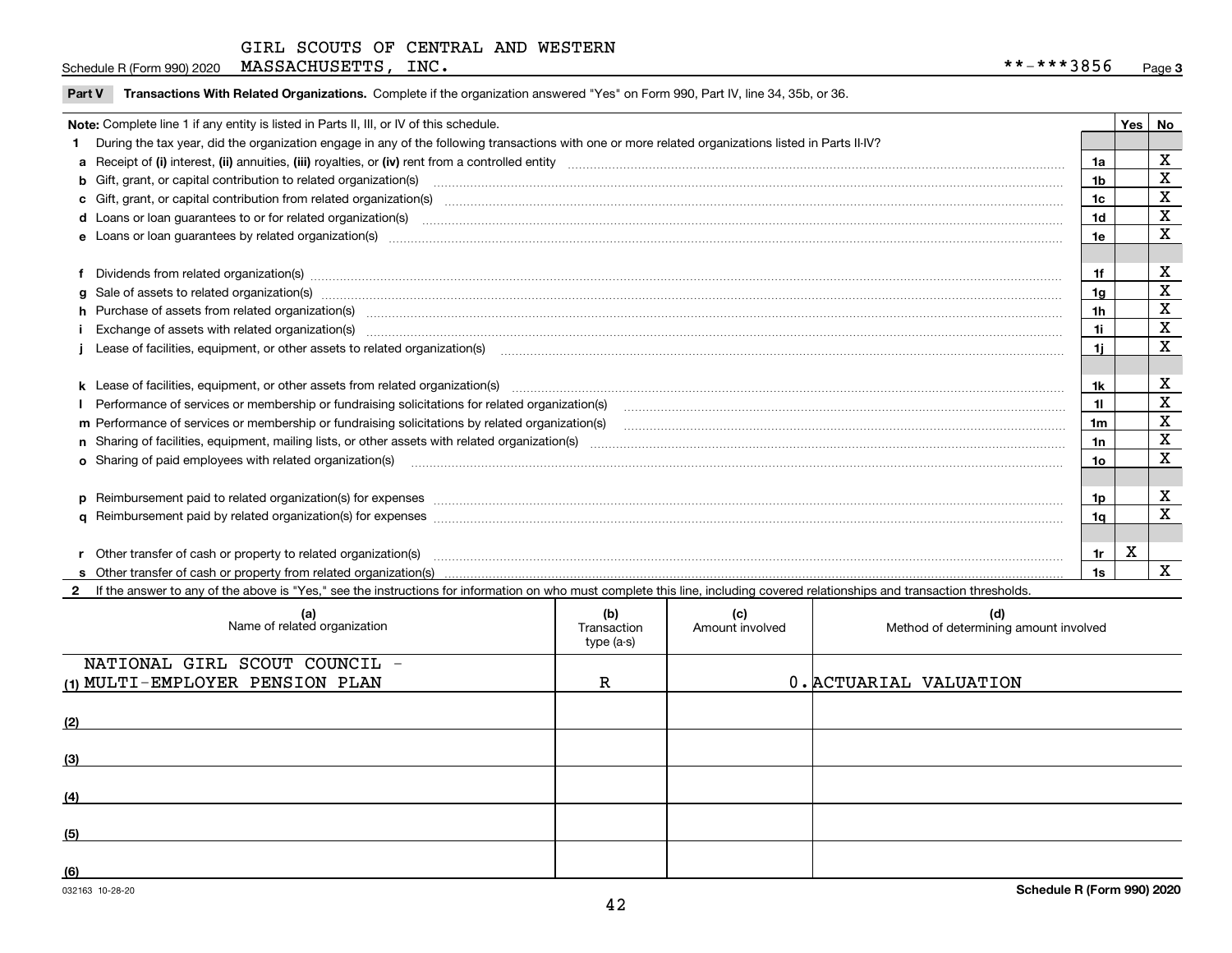Schedule R (Form 990) 2020 Page MASSACHUSETTS, INC. \*\*-\*\*\*3856

**Part VI Unrelated Organizations Taxable as a Partnership. Complete if the organization answered "Yes" on Form 990, Part IV, line 37.** 

Provide the following information for each entity taxed as a partnership through which the organization conducted more than five percent of its activities (measured by total assets or gross revenue) that was not a related organization. See instructions regarding exclusion for certain investment partnerships.

| that was not a related erganization. See includitions regarding excludion for contain investment partnereinper<br>(a) | (b)              | (c)               | (d)                                                                                        |                                                                                                                   | (f)      | (g)         | (h)                              | (i)                                                                                                    | (i)    | $(\mathsf{k})$ |
|-----------------------------------------------------------------------------------------------------------------------|------------------|-------------------|--------------------------------------------------------------------------------------------|-------------------------------------------------------------------------------------------------------------------|----------|-------------|----------------------------------|--------------------------------------------------------------------------------------------------------|--------|----------------|
| Name, address, and EIN                                                                                                | Primary activity | Legal domicile    |                                                                                            | $\begin{array}{c} \textbf{(e)}\\ \text{Are all} \\ \text{partners sec.}\\ 501(c)(3) \\ \text{orgs.?} \end{array}$ | Share of | Share of    |                                  |                                                                                                        |        |                |
| of entity                                                                                                             |                  | (state or foreign |                                                                                            |                                                                                                                   | total    | end-of-year | Disproportionate<br>allocations? |                                                                                                        |        |                |
|                                                                                                                       |                  | country)          | Predominant income<br>(related, unrelated,<br>excluded from tax under<br>sections 512-514) | Yes No                                                                                                            | income   | assets      | Yes No                           | Code V-UBI<br>amount in box 20 managing<br>of Schedule K-1 partner? ownership<br>(Form 1065)<br>ves No | Yes No |                |
|                                                                                                                       |                  |                   |                                                                                            |                                                                                                                   |          |             |                                  |                                                                                                        |        |                |
|                                                                                                                       |                  |                   |                                                                                            |                                                                                                                   |          |             |                                  |                                                                                                        |        |                |
|                                                                                                                       |                  |                   |                                                                                            |                                                                                                                   |          |             |                                  |                                                                                                        |        |                |
|                                                                                                                       |                  |                   |                                                                                            |                                                                                                                   |          |             |                                  |                                                                                                        |        |                |
|                                                                                                                       |                  |                   |                                                                                            |                                                                                                                   |          |             |                                  |                                                                                                        |        |                |
|                                                                                                                       |                  |                   |                                                                                            |                                                                                                                   |          |             |                                  |                                                                                                        |        |                |
|                                                                                                                       |                  |                   |                                                                                            |                                                                                                                   |          |             |                                  |                                                                                                        |        |                |
|                                                                                                                       |                  |                   |                                                                                            |                                                                                                                   |          |             |                                  |                                                                                                        |        |                |
|                                                                                                                       |                  |                   |                                                                                            |                                                                                                                   |          |             |                                  |                                                                                                        |        |                |
|                                                                                                                       |                  |                   |                                                                                            |                                                                                                                   |          |             |                                  |                                                                                                        |        |                |
|                                                                                                                       |                  |                   |                                                                                            |                                                                                                                   |          |             |                                  |                                                                                                        |        |                |
|                                                                                                                       |                  |                   |                                                                                            |                                                                                                                   |          |             |                                  |                                                                                                        |        |                |
|                                                                                                                       |                  |                   |                                                                                            |                                                                                                                   |          |             |                                  |                                                                                                        |        |                |
|                                                                                                                       |                  |                   |                                                                                            |                                                                                                                   |          |             |                                  |                                                                                                        |        |                |
|                                                                                                                       |                  |                   |                                                                                            |                                                                                                                   |          |             |                                  |                                                                                                        |        |                |
|                                                                                                                       |                  |                   |                                                                                            |                                                                                                                   |          |             |                                  |                                                                                                        |        |                |
|                                                                                                                       |                  |                   |                                                                                            |                                                                                                                   |          |             |                                  |                                                                                                        |        |                |
|                                                                                                                       |                  |                   |                                                                                            |                                                                                                                   |          |             |                                  |                                                                                                        |        |                |
|                                                                                                                       |                  |                   |                                                                                            |                                                                                                                   |          |             |                                  |                                                                                                        |        |                |
|                                                                                                                       |                  |                   |                                                                                            |                                                                                                                   |          |             |                                  |                                                                                                        |        |                |
|                                                                                                                       |                  |                   |                                                                                            |                                                                                                                   |          |             |                                  |                                                                                                        |        |                |
|                                                                                                                       |                  |                   |                                                                                            |                                                                                                                   |          |             |                                  |                                                                                                        |        |                |
|                                                                                                                       |                  |                   |                                                                                            |                                                                                                                   |          |             |                                  |                                                                                                        |        |                |
|                                                                                                                       |                  |                   |                                                                                            |                                                                                                                   |          |             |                                  |                                                                                                        |        |                |
|                                                                                                                       |                  |                   |                                                                                            |                                                                                                                   |          |             |                                  |                                                                                                        |        |                |
|                                                                                                                       |                  |                   |                                                                                            |                                                                                                                   |          |             |                                  |                                                                                                        |        |                |
|                                                                                                                       |                  |                   |                                                                                            |                                                                                                                   |          |             |                                  |                                                                                                        |        |                |
|                                                                                                                       |                  |                   |                                                                                            |                                                                                                                   |          |             |                                  |                                                                                                        |        |                |
|                                                                                                                       |                  |                   |                                                                                            |                                                                                                                   |          |             |                                  |                                                                                                        |        |                |
|                                                                                                                       |                  |                   |                                                                                            |                                                                                                                   |          |             |                                  |                                                                                                        |        |                |
|                                                                                                                       |                  |                   |                                                                                            |                                                                                                                   |          |             |                                  |                                                                                                        |        |                |
|                                                                                                                       |                  |                   |                                                                                            |                                                                                                                   |          |             |                                  |                                                                                                        |        |                |
|                                                                                                                       |                  |                   |                                                                                            |                                                                                                                   |          |             |                                  |                                                                                                        |        |                |

**Schedule R (Form 990) 2020**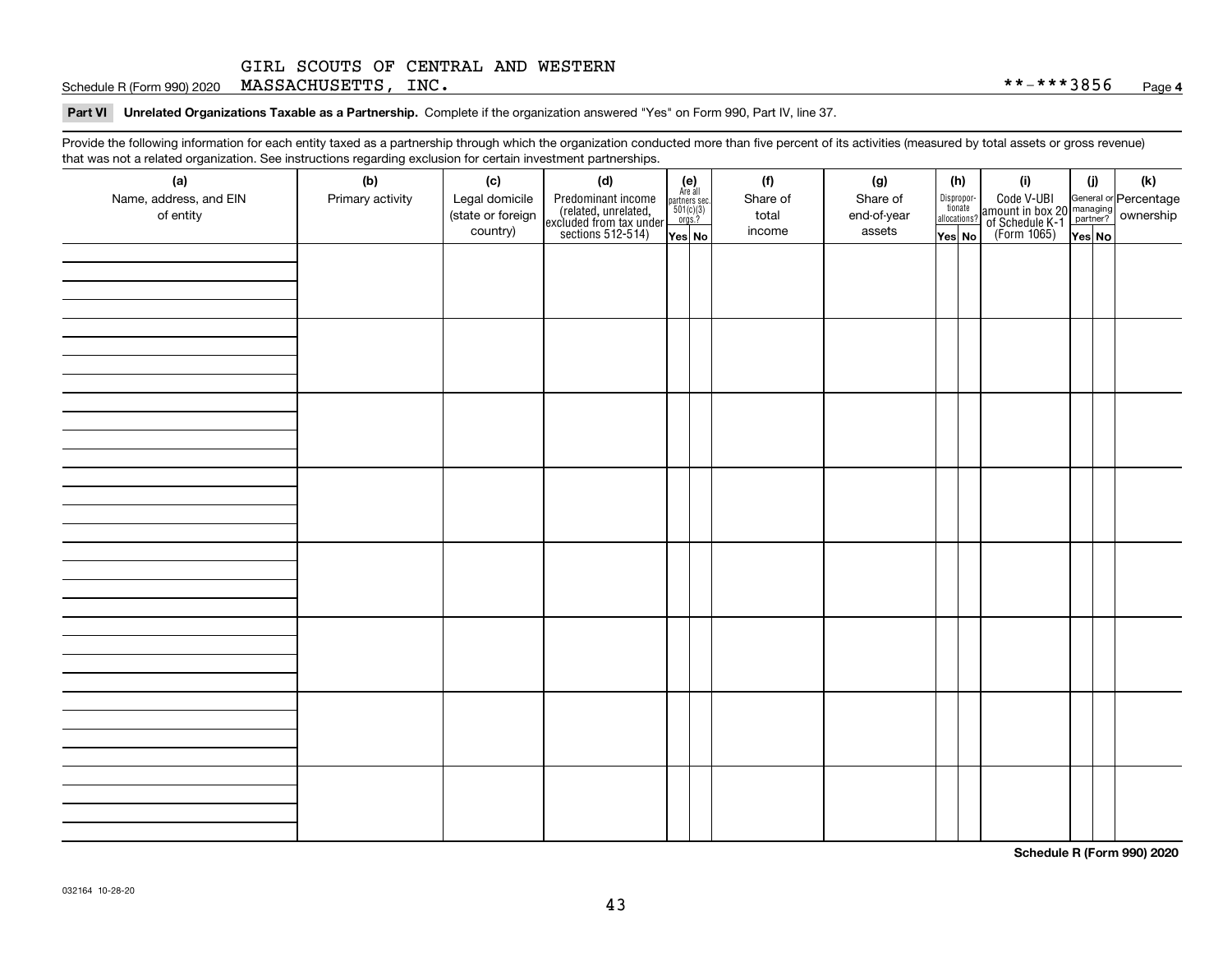| Schedule R (Form 990) 2020 |  |  |
|----------------------------|--|--|

**Part VII Supplemental Information**

Provide additional information for responses to questions on Schedule R. See instructions.

**Schedule R (Form 990) 2020**

032165 10-28-20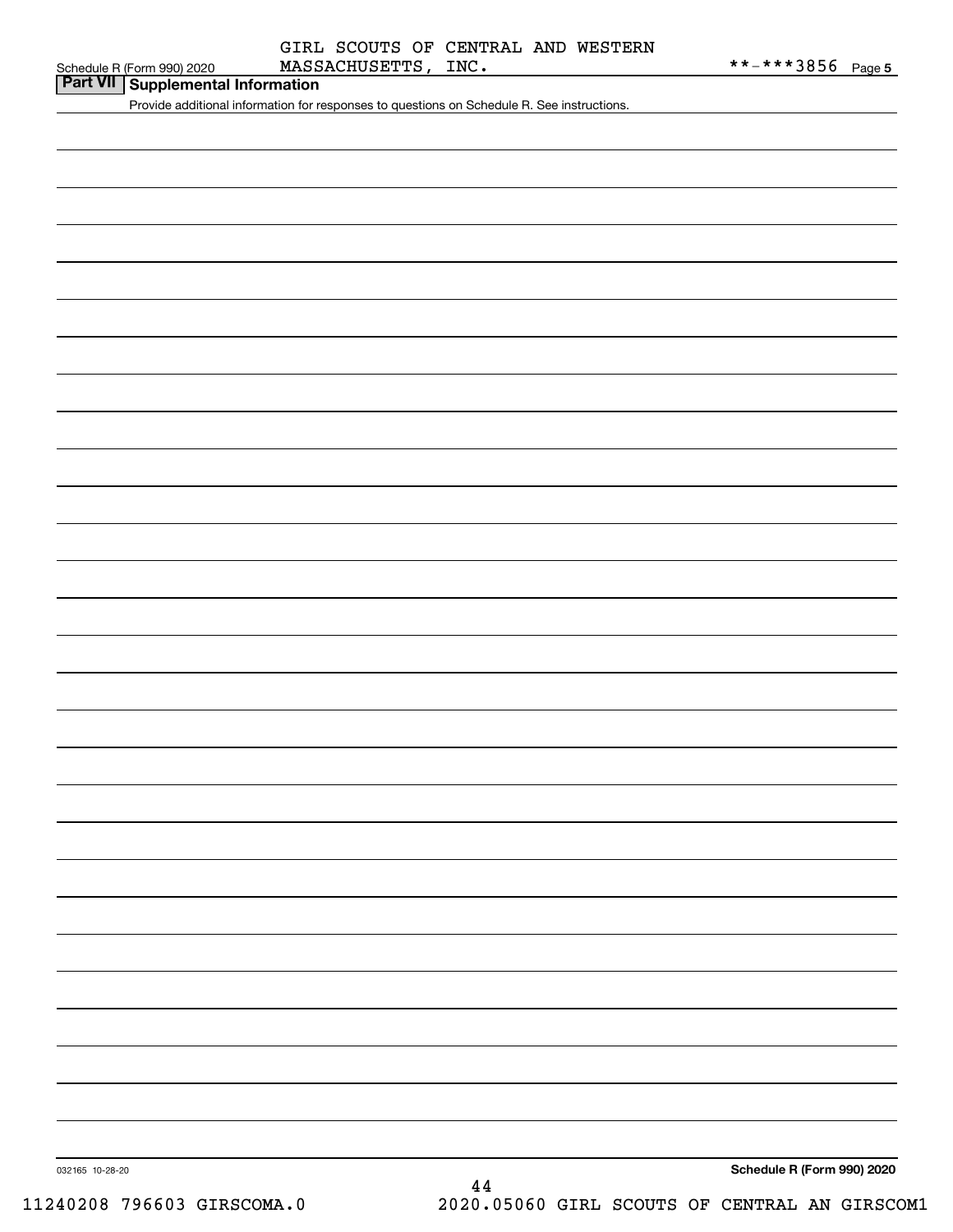# **TAX RETURN FILING INSTRUCTIONS**

MASSACHUSETTS FORM PC

#### **FOR THE YEAR ENDING**

SEPTEMBER 30, 2021

### **PREPARED FOR:**

GIRL SCOUTS OF CENTRAL AND WESTERN MASSACHUSETTS, INC. 115 CENTURY DRIVE WORCESTER, MA 01606

# **PREPARED BY:**

STOWE & DEGON, LLC 95A TURNPIKE ROAD WESTBOROUGH, MA 01581

### **AMOUNT OF TAX:**

BALANCE DUE OF \$500

# **MAKE CHECK PAYABLE TO:**

NOT APPLICABLE

# **MAIL TAX RETURN TO:**

NON-PROFIT ORG/PUBLIC CHARITIES DIV OFFICE OF THE ATTORNEY GENERAL ONE ASHBURTON PLACE BOSTON, MA 02108

# **RETURN MUST BE MAILED ON OR BEFORE:**

FEBRUARY 15, 2022

# **SPECIAL INSTRUCTIONS:**

THE REPORT SHOULD BE SIGNED AND DATED BY AN AUTHORIZED INDIVIDUAL(S).

PAYMENT FOR THE BALANCE DUE MUST BE MADE ELECTRONICALLY VIA THE COMMONWEALTH OF MASSACHUSETTS WEBSITE AT:

HTTPS://WWW.PAYBILL.COM/MAAGOCHARITIES

ALL THE NECESSARY ATTACHMENTS SHOULD BE INCLUDED WITH FORM PC BEFORE FILING.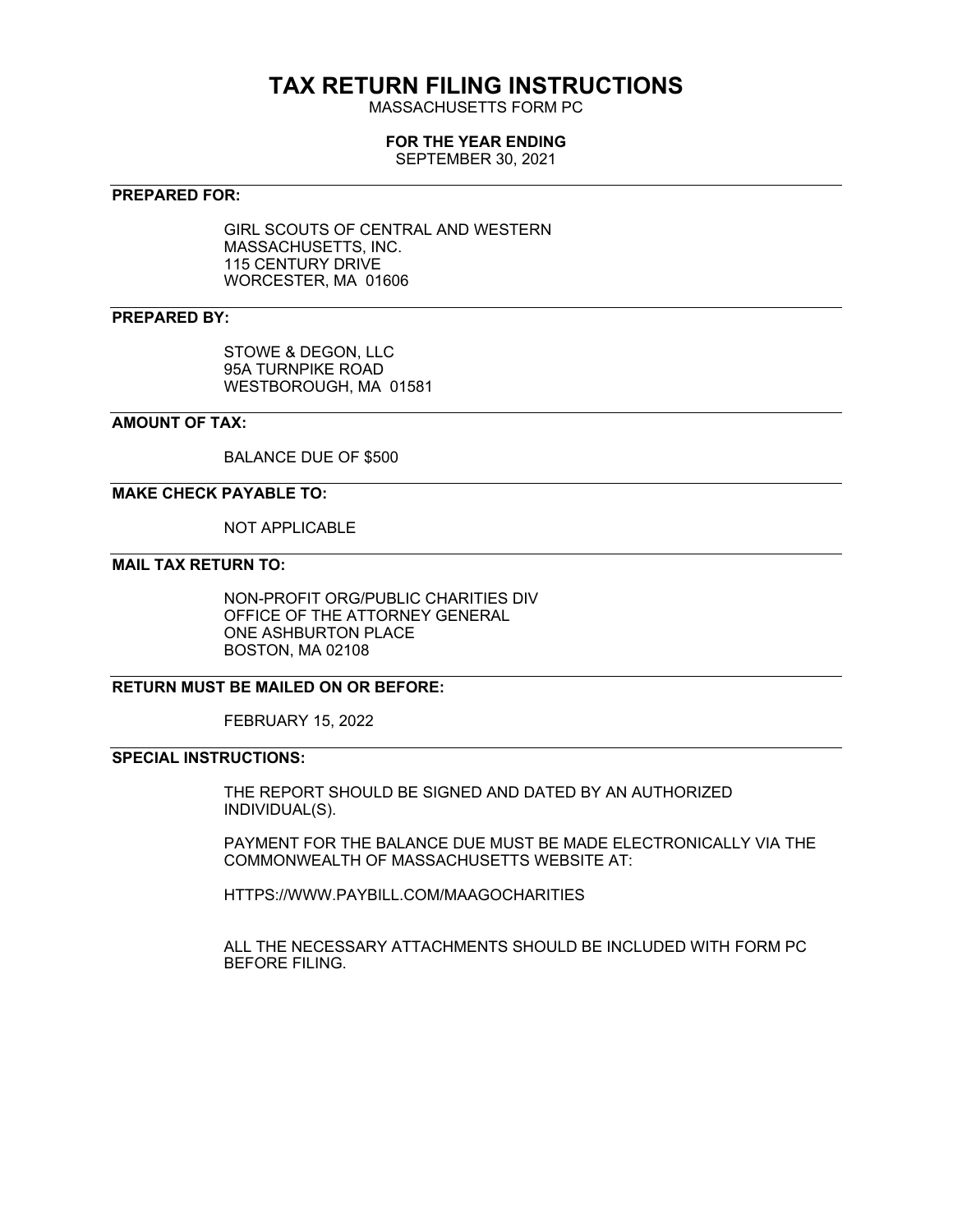|                                                                                                                                                                                                                                                                                                                                                                                                 |                                                     |      | NON-PROFIT ORGANIZATIONS/PUBLIC CHARITIES DIVISION<br><b>ONE ASHBURTON PLACE</b><br><b>BOSTON, MASSACHUSETTS 02108</b> | (617) 727-2200, ext. 2101<br>www.mass.gov/ago/charities  |
|-------------------------------------------------------------------------------------------------------------------------------------------------------------------------------------------------------------------------------------------------------------------------------------------------------------------------------------------------------------------------------------------------|-----------------------------------------------------|------|------------------------------------------------------------------------------------------------------------------------|----------------------------------------------------------|
|                                                                                                                                                                                                                                                                                                                                                                                                 |                                                     |      | Form PC                                                                                                                |                                                          |
|                                                                                                                                                                                                                                                                                                                                                                                                 |                                                     |      |                                                                                                                        | Check all items attached                                 |
| Report for the Fiscal Period: 10/01/20 to 09/30/21                                                                                                                                                                                                                                                                                                                                              |                                                     |      |                                                                                                                        | (if applicable)<br>Filing Fee or Printout of             |
| AG Account #: 007270                                                                                                                                                                                                                                                                                                                                                                            | Federal ID #: $***$ $***$ 3 $8$ 5 $6$               |      |                                                                                                                        | $\boxed{\mathbf{X}}$ Electronic Payment<br>Confirmation  |
| <b>Electronic Payment Confirmation #:</b>                                                                                                                                                                                                                                                                                                                                                       |                                                     |      |                                                                                                                        | $ \mathbf{X} $ Copy of IRS Return                        |
|                                                                                                                                                                                                                                                                                                                                                                                                 | Attach printout of electronic payment confirmation. |      |                                                                                                                        | $\mid$ $X$ $\mid$ Audited Financial<br>Statements/Review |
| Electronic Payment Date: <u>_______________</u>                                                                                                                                                                                                                                                                                                                                                 |                                                     |      |                                                                                                                        | Amended Articles/<br>By-Laws                             |
| When did the organization first engage in                                                                                                                                                                                                                                                                                                                                                       |                                                     |      |                                                                                                                        | $\lfloor \mathbf{X} \rfloor$ Schedule A-1                |
| charitable work in Massachusetts?                                                                                                                                                                                                                                                                                                                                                               | 04/01/1920                                          |      |                                                                                                                        | $\overline{X}$ Schedule A-2                              |
|                                                                                                                                                                                                                                                                                                                                                                                                 |                                                     |      |                                                                                                                        | Schedule RO                                              |
| Has the organization applied for or been granted<br>IRS tax exempt status?                                                                                                                                                                                                                                                                                                                      |                                                     |      | $\boxed{\mathbf{X}}$ Yes<br>l No                                                                                       | Schedule VCO<br>Probate Account                          |
| If yes, date of application OR date of determination letter:                                                                                                                                                                                                                                                                                                                                    |                                                     |      | 02/01/1943                                                                                                             |                                                          |
| IRS Exemption under 501(c):                                                                                                                                                                                                                                                                                                                                                                     |                                                     |      | 3                                                                                                                      |                                                          |
| If exempt under 501(c), are contributions to the organization<br>tax deductible as charitable contributions?                                                                                                                                                                                                                                                                                    |                                                     |      | $\boxed{\text{X}}$ Yes<br>No                                                                                           |                                                          |
| <b>Organization Data</b>                                                                                                                                                                                                                                                                                                                                                                        |                                                     |      |                                                                                                                        |                                                          |
|                                                                                                                                                                                                                                                                                                                                                                                                 |                                                     |      |                                                                                                                        |                                                          |
|                                                                                                                                                                                                                                                                                                                                                                                                 |                                                     |      |                                                                                                                        |                                                          |
|                                                                                                                                                                                                                                                                                                                                                                                                 |                                                     |      |                                                                                                                        |                                                          |
|                                                                                                                                                                                                                                                                                                                                                                                                 |                                                     |      | State: MA                                                                                                              | ZIP: 01606                                               |
|                                                                                                                                                                                                                                                                                                                                                                                                 |                                                     |      | Fax Number:                                                                                                            |                                                          |
|                                                                                                                                                                                                                                                                                                                                                                                                 |                                                     |      | Website: WWW.GSCWM.ORG                                                                                                 |                                                          |
|                                                                                                                                                                                                                                                                                                                                                                                                 |                                                     |      |                                                                                                                        |                                                          |
|                                                                                                                                                                                                                                                                                                                                                                                                 |                                                     |      |                                                                                                                        |                                                          |
| Name: GIRL SCOUTS OF CENTRAL AND WESTERN MASSACHUSETTS, INC.<br>Mailing Address: 115 CENTURY DRIVE<br>City: WORCESTER<br>Phone Number: $508 - 749 - 3614$<br>Email: CSTEEN@GSCWM.ORG<br>In the table below, please enter the appropriate codes from the corresponding tables found in the instructions.<br>Enter up to 2 codes from Table 3 for your organization's main purpose(s)<br>Category |                                                     | Code | Category                                                                                                               | Code                                                     |
| County (Table 1)                                                                                                                                                                                                                                                                                                                                                                                |                                                     | 7    | Organization Purpose Code 1                                                                                            | 8                                                        |
| Type of Organization (Table 2)                                                                                                                                                                                                                                                                                                                                                                  |                                                     | 15   | Organization Purpose Code 2                                                                                            | 25                                                       |
|                                                                                                                                                                                                                                                                                                                                                                                                 |                                                     |      |                                                                                                                        |                                                          |
| Please check box if final return prior to dissolution:                                                                                                                                                                                                                                                                                                                                          |                                                     |      |                                                                                                                        |                                                          |
| Rev. 09/2020<br>Form PC<br>078001<br>10-07-20                                                                                                                                                                                                                                                                                                                                                   |                                                     |      | Page 1 of 15                                                                                                           | Office Use Only: Payment Received                        |

**THE COMMONWEALTH OF MASSACHUSETTS**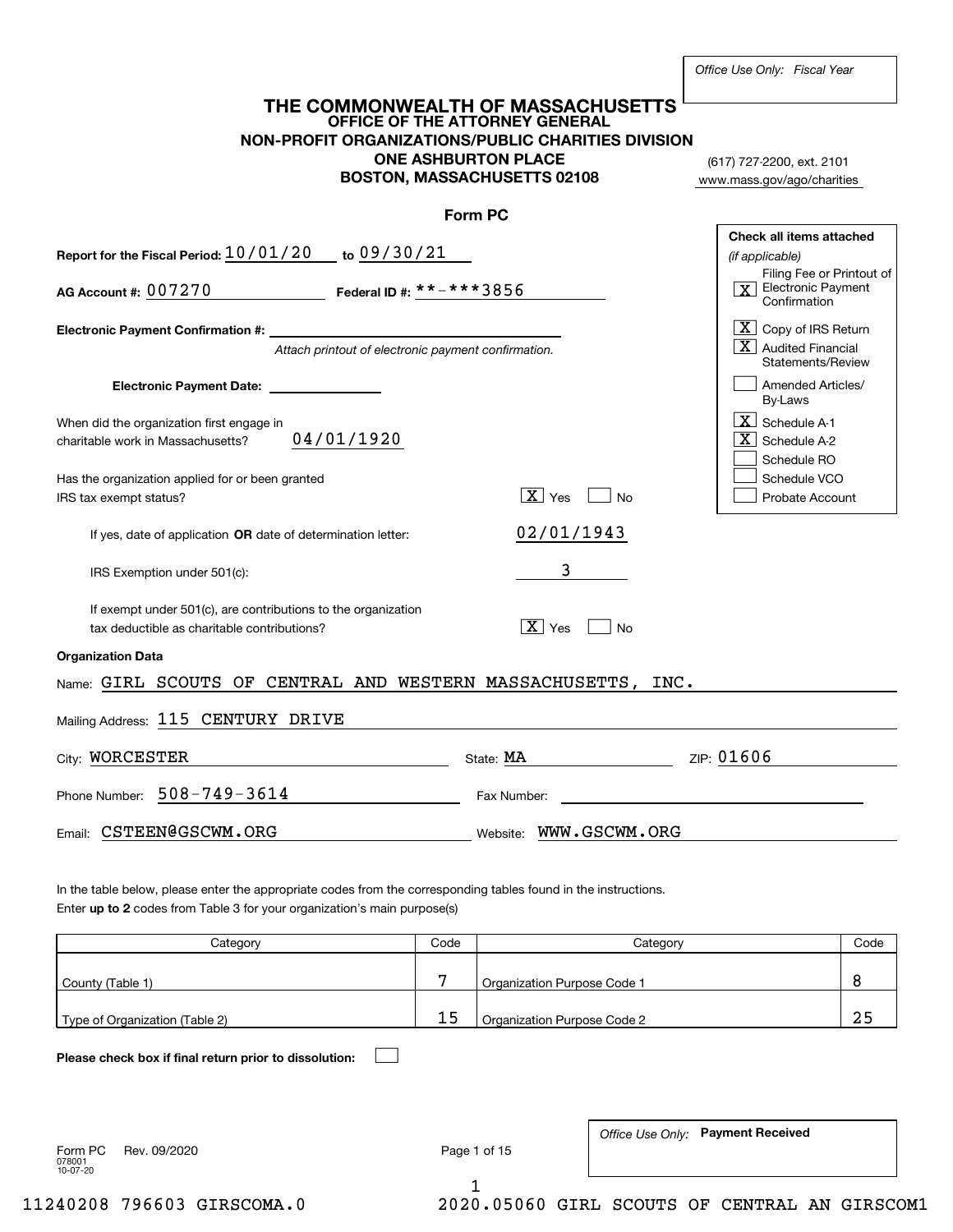### MASSACHUSETTS, INC. \*\*-\*\*\*3856 GIRL SCOUTS OF CENTRAL AND WESTERN

*All questions must be completed in their entirety whether or not similar questions are answered in an attached federal form. See instructions and definition section for guidance.*

1. On what date was the organization created?  $\,$   $\,03$  /  $01$  /  $1920$ 

2.Where was the organization created?  $\, {\rm MASSACHUSETTS}$ 

*(check one)* 3. What is the form of organization?

| Corporation                | $\overline{\mathbf{X}}$ | <b>Testamentary Trust</b> |  |
|----------------------------|-------------------------|---------------------------|--|
| Unincorporated Association |                         | Inter Vivos Trust         |  |

Other (please describe):

4. Was your organization related to any other organization(s) during the reporting year (see definition "Related Organization")? If yes, please *complete the Schedule RO on pages 13 and 14.* Yes X es  $\mid$   $\rm X\mid$  No

#### 5.Enter your summary of financial data:

|    | <b>Financial Data</b>                                      | <b>Amounts</b> |
|----|------------------------------------------------------------|----------------|
| А. | Contributions, gifts, grants, and similar amounts received | 419,254.       |
| В. | Gross support and revenue                                  | 3,028,289.     |
| C. | Program services and similar amounts paid out              | 3,008,780.     |
| D. | Fundraising expenses                                       | 265,144.       |
| Е. | Management and general expenses                            | 486,595.       |
| F. | Payments to affiliates                                     | 0.             |
| G. | Total expenses                                             | 3,760,519.     |
| Η. | Net assets or fund balances at the end of the year         | 11, 211, 329.  |

6. List the total compensation you provided to your five highest paid employees:

| Name/Title                         | Hrs/<br><b>Week</b> | Salary and<br><b>Other Income</b> | <b>Benefit Plans</b> | Other<br><b>Compensation</b> |
|------------------------------------|---------------------|-----------------------------------|----------------------|------------------------------|
| PATRICIA<br>HALLBERG               |                     |                                   |                      |                              |
| $1.$ CEO                           | 35.00               | 154,095.                          | 12,481.              | 6,500.                       |
| <b>SUZANNE</b><br>SMILEY           |                     |                                   |                      |                              |
| $\frac{1}{2}$ COO                  | 35.00               | 122, 767.                         | 11, 116.             | 0.1                          |
| CAROLE M.<br>STEEN                 |                     |                                   |                      |                              |
| $3.$ CFO                           | 35.00               | 116, 525.                         | 2,052.               | 0.1                          |
| MELANIE BONSU                      |                     |                                   |                      |                              |
| FUND DEVELOPMENT<br>4. DIRECTOR OF | 35.00               | 80, 735.                          | 8,599.               | 0.1                          |
| SARA ROWAN                         |                     |                                   |                      |                              |
| 5. DIRECTOR OF<br>PROGRAMS         | 35.00               | 89,466.                           | 15,222.              | 0.1                          |

*If yes, please* 7. Was any compensation provided to any of the individuals listed in question 6 above which was not quantified in your response to 6? *provide explanation (attach separate sheet).*  $Yes$   $\boxed{X}$ es  $\mid$   $\rm X\mid$  No

078002 10-07-20

Form PC Page 2 of 15 Rev. 09/2020

2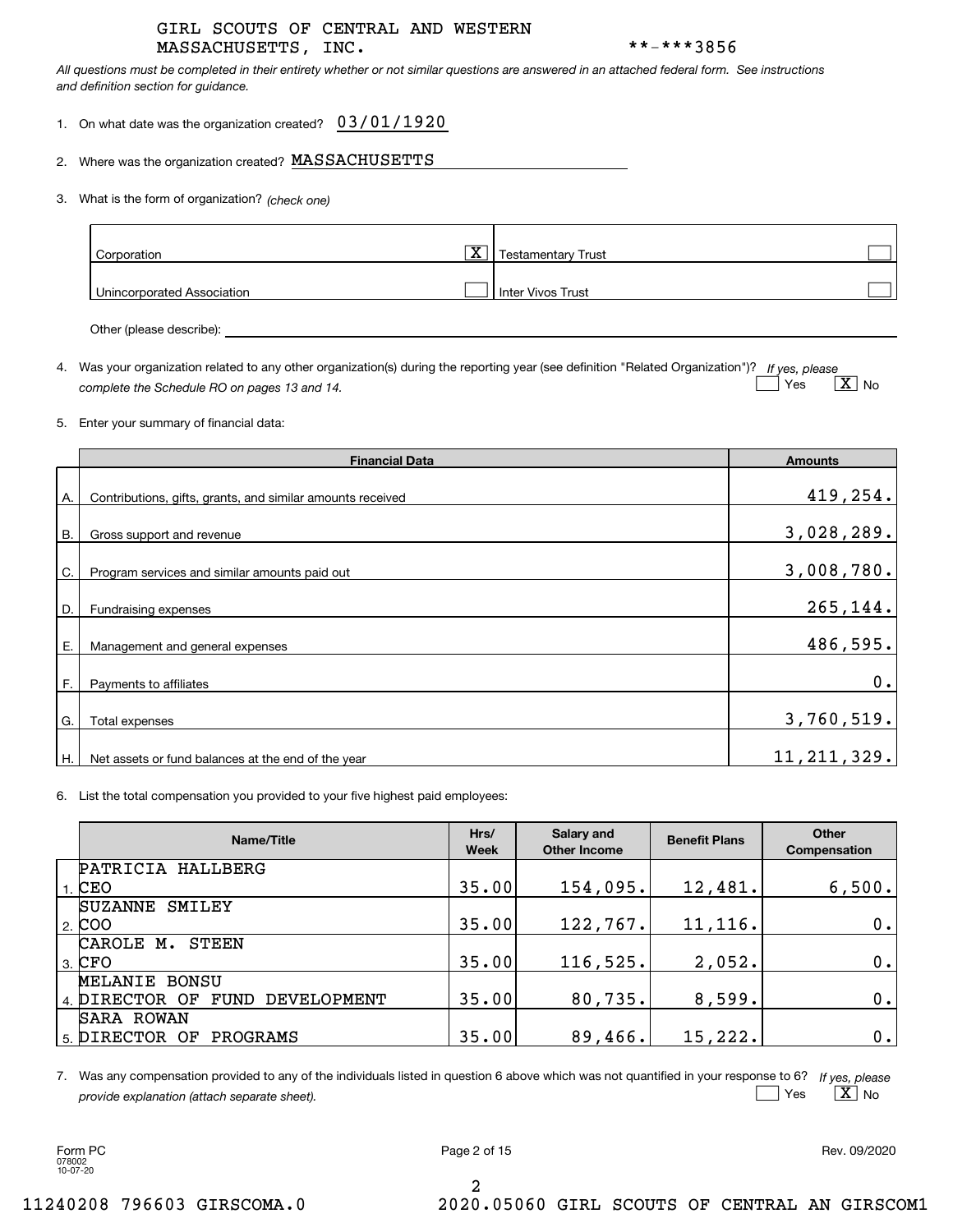# MASSACHUSETTS, INC. \*\*-\*\*\*3856 GIRL SCOUTS OF CENTRAL AND WESTERN

8. List the name, amount of compensation paid, and the nature of services rendered by each of the organization's five highest paid consultants providing professional services (e.g. attorneys, architects, accountants, management companies, investment advisors, professional solicitors, professional fundraising counsel).

| Name/Title                     | <b>Amount of Compensation</b> | <b>Type(s) of Service</b>  |
|--------------------------------|-------------------------------|----------------------------|
|                                |                               |                            |
| HEARD STRATEGY AND STORYTELLIN |                               | 43,195. WEBMASTER SERVICES |
|                                |                               |                            |
| 2. NORTHEAST IT                |                               | 16,650. NETWORK SUPPORT    |
|                                |                               | PROFESSIONAL               |
| 3. ANNE WEISS                  |                               | 13,000. DEVELOPMENT        |
|                                |                               |                            |
| 4. STOWE & DEGON               |                               | 19,700. AUDIT & TAX        |
|                                |                               |                            |
| 5. BOWDITCH & DEWEY LLP        |                               | 38,997. LEGAL FEES         |

). Bank(s) in which the organization's funds are deposited *(include bank addresses and phone number)* 9.

| <b>Bank</b>                                                                                       | <b>Address</b>                     |           | <b>Phone Number</b>           |
|---------------------------------------------------------------------------------------------------|------------------------------------|-----------|-------------------------------|
| SEE STATEMENT 1                                                                                   |                                    |           |                               |
|                                                                                                   |                                    |           |                               |
|                                                                                                   |                                    |           |                               |
| 10. What is the organization's accounting method?                                                 | $\boxed{\text{X}}$ Accrual<br>Cash |           |                               |
|                                                                                                   |                                    |           |                               |
| 11. If organization's mailing address is a P.O. Box, list the organization's full street address: |                                    |           |                               |
|                                                                                                   |                                    |           |                               |
|                                                                                                   |                                    |           | State: <u>ZIP Code:</u> 2000. |
| Contact Person Name: CAROLE STEEN<br>12.                                                          |                                    |           |                               |
| Street Address: 115 CENTURY DRIVE                                                                 |                                    |           |                               |
| City: WORCESTER                                                                                   |                                    | State: MA | ZIP Code: 01606               |

Phone Number: 508-749-3614

3

Form PC Page 3 of 15 Rev. 09/2020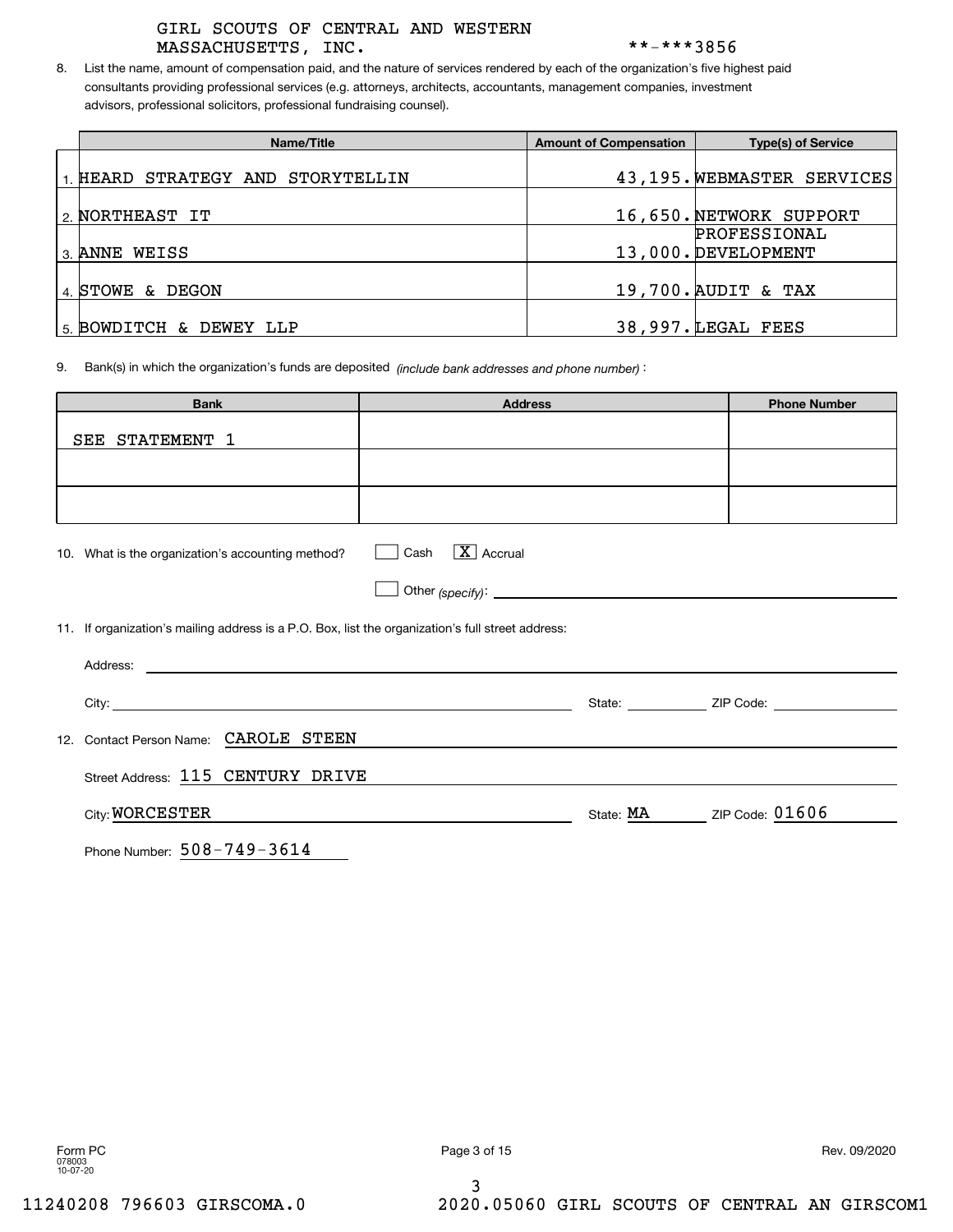|  |  |  |  | **-***3856 |  |
|--|--|--|--|------------|--|
|  |  |  |  |            |  |

|                     | GIRL SCOUTS OF CENTRAL AND WESTERN |  |            |
|---------------------|------------------------------------|--|------------|
| MASSACHUSETTS, INC. |                                    |  | **-***3856 |

13. During the fiscal year reported here, did your organization solicit contributions or have funds solicited on its behalf? No  $\Box$  No  $\Box$  No  $\Box$  No  $\Box$  No  $\Box$  No  $\Box$  No  $\Box$  No  $\Box$  No  $\Box$  No  $\Box$  No  $\Box$  No  $\Box$  No  $\Box$  No  $\Box$  No  $\Box$  No  $\Box$  No  $\Box$  No  $\Box$  No  $\Box$  No  $\Box$  No  $\Box$  No  $\Box$  No  $\Box$  No  $\Box$  No

 $X$  Yes

| 14. At any time during the fiscal year following the year reported here, will your organization, or others              |                |      |
|-------------------------------------------------------------------------------------------------------------------------|----------------|------|
| acting on its behalf, solicit contributions?                                                                            | <b>X</b>   Yes | l No |
| If you answered yes to Question 13 or 14, you must complete Schedule A-1 and/or Schedule A-2 unless you are exempt from |                |      |

15. If you are claiming an exemption from the solicitation certificate requirement, please indicate by checking the box to the right to identify which exemption applies to your organization.

| a religious organization                                                                                                       |  |
|--------------------------------------------------------------------------------------------------------------------------------|--|
| an organization which: (a) does not raise more than \$5,000 during a calendar year OR does not receive contributions from      |  |
| more than ten persons during a calendar year; AND (b) carries out all of its activities, including fundraising, through unpaid |  |
| volunteers. (The conditions at both (a) and (b) must be met for your organization to qualify for this exemption.)              |  |

- 16. Attach a list of names, addresses (street and/or mailing), and telephone numbers of other offices/chapters/branches/affiliates.
- 17. Attach a list of names, titles, and addresses (street and/or mailing) of officers, directors, trustees, and the principal salaried executives of organization.

#### STATEMENT 2

*the solicitation certificate requirement.*

- 18. Attach a list of names, titles, and addresses (street and/or mailing) of any individual(s) authorized to sign checks, and any individual(s) responsible for: custody of funds; distribution of funds; fundraising; and custody of financial records. STATEMENT 3
- 19. Has this organization or any of its officers, directors, employees or fundraisers solicited funds in any other state? Yes  $\Box$  Yes  $\Box$  No

|  |  | um |
|--|--|----|
|--|--|----|

*If yes attach list of states where solicitation was conducted, including registered agency, dates of registration, registration numbers, any other names under which the organization was/is registered, and the dates and type (mail, telephone, door to door, special events, etc.) of the solicitation conducted.*

4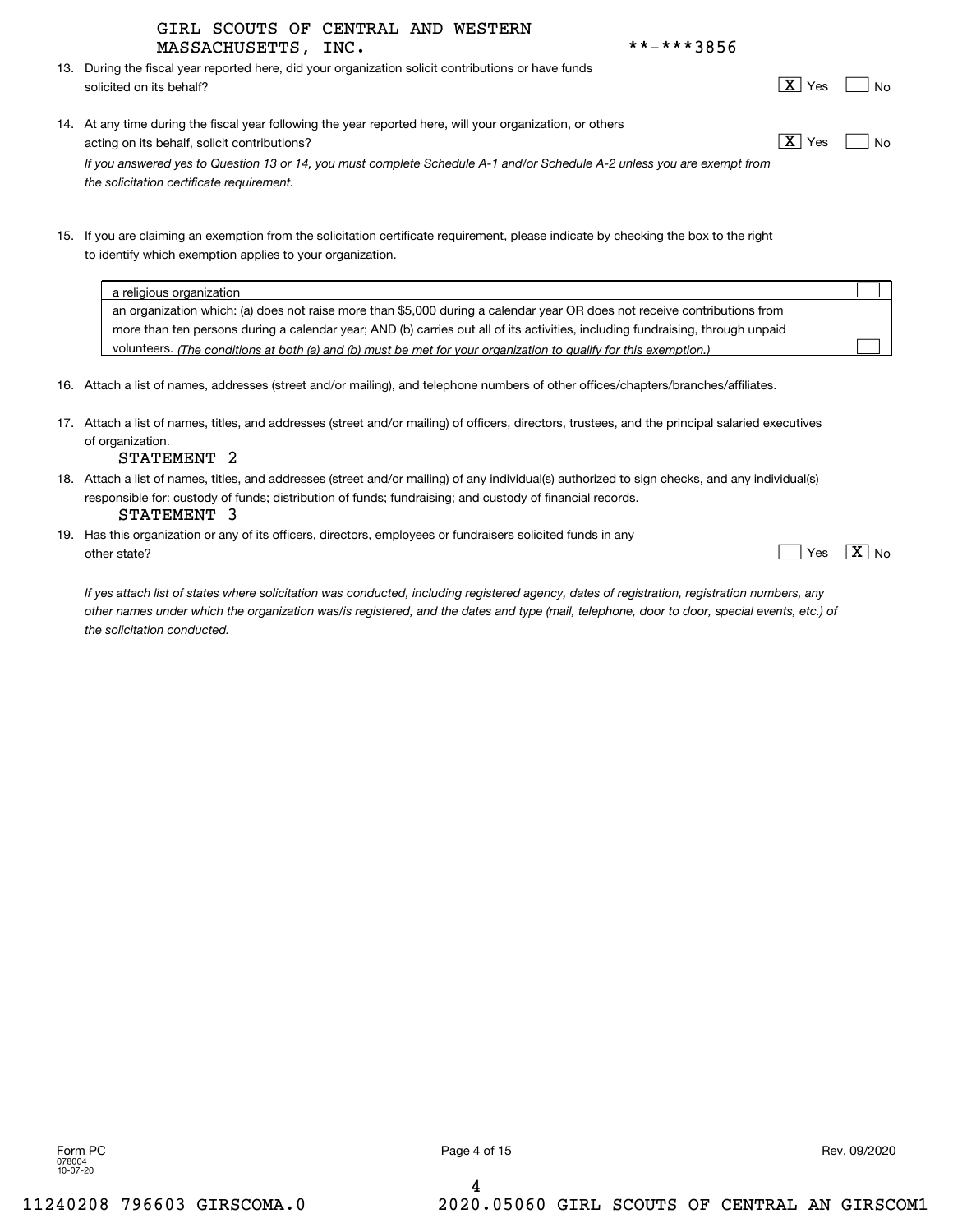| FORM PC                                                              |  |  | BANK IN WHICH FUNDS ARE DEPOSITED | STATEMENT 1        |
|----------------------------------------------------------------------|--|--|-----------------------------------|--------------------|
| NAME AND ADDRESS                                                     |  |  |                                   | PHONE NUMBER       |
| CHICOPEE/WESTFIELD SAVINGS<br>70 CENTER STREET<br>CHICOPEE, MA 01013 |  |  |                                   | $413 - 598 - 1911$ |
| EDWARD JONES<br>55 MAIN STREET<br>FLORENCE, MA 01602                 |  |  |                                   | $866 - 584 - 1430$ |
| <b>CORNERSTONE BANK</b><br>550 MAIN STREET<br>SOUTHBRIDGE, MA 01550  |  |  |                                   | $508 - 853 - 6899$ |
| TD BANK<br>1441 MAIN STREET<br>SPRINGIFELD, MA 01103                 |  |  |                                   | $413 - 748 - 8412$ |
| CLARFELD / CITIZENS BANK<br>900 ELM STREET<br>MANCHESTER, MA 03101   |  |  |                                   | $603 - 634 - 7751$ |
| DWS/SCUDDER<br>PO BOX 219154<br>KANSAS CITY, MO 64121                |  |  |                                   | $800 - 728 - 3337$ |
| VANGUARD<br>PO BOX 13750<br>PHILADELPHIA, PA 19109                   |  |  |                                   | $800 - 662 - 2739$ |
| FIDELITY BANK<br>9 LEOMINSTER CONNECTOR<br>LEOMINSTER, MA 01453      |  |  |                                   | $800 - 581 - 5363$ |

}}}}}}}}}}}}}}}}}}}}}}}}}}}}}}}}}}}}}}}} }}}}}}}}}}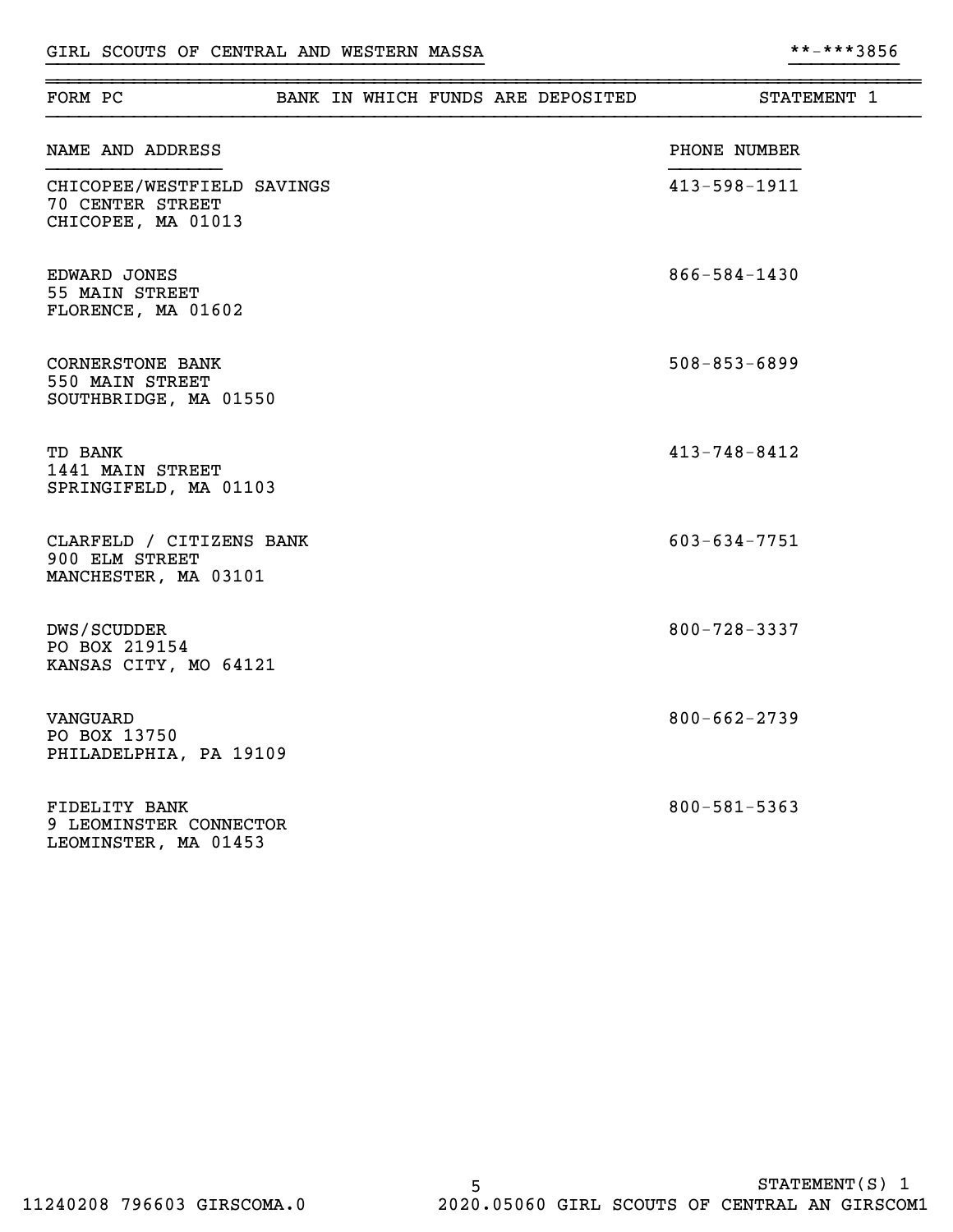| FORM PC                                                             |  |  | OFFICERS, DIRECTORS, TRUSTEES AND EXECUTIVES | STATEMENT 2 |  |
|---------------------------------------------------------------------|--|--|----------------------------------------------|-------------|--|
| NAME AND ADDRESS                                                    |  |  | TITLE                                        |             |  |
| PATRICIA HALLBERG<br>115 CENTURY DRIVE<br>WORCESTER, MA 01606       |  |  | CEO                                          |             |  |
| SUZANNE SMILEY<br>115 CENTURY DRIVE<br>WORCESTER, MA 01606          |  |  | <b>COO</b>                                   |             |  |
| CAROLE STEEN<br>115 CENTURY DRIVE<br>WORCESTER, MA 01606            |  |  | <b>CFO</b>                                   |             |  |
| <b>JOAN BERTRAND</b><br>115 CENTURY DRIVE<br>WORCESTER, MA 01606    |  |  | PRESIDENT/CHAIR                              |             |  |
| CASEY FREEMAN<br>115 CENTURY DRIVE<br>WORCESTER, MA 01606           |  |  | FIRST VICE PRESIDENT                         |             |  |
| <b>BONNIE WALKER</b><br>115 CENTURY DRIVE<br>WORCESTER, MA 01606    |  |  | SECOND VICE PRESIDENT                        |             |  |
| CHRIS MENDOZA<br>115 CENTURY DRIVE<br>WORCESTER, MA 01606           |  |  | TREASURER                                    |             |  |
| <b>JENNIFER JOHNSON</b><br>115 CENTURY DRIVE<br>WORCESTER, MA 01606 |  |  | <b>SECRETARY</b>                             |             |  |
| MELISA ALVES<br>115 CENTURY DRIVE<br>WORCESTER, MA 01606            |  |  | MEMBER AT LARGE                              |             |  |
| ELLA GRANT<br>115 CENTURY DRIVE<br>WORCESTER, MA 01606              |  |  | MEMBER AT LARGE                              |             |  |
| LAURA MAROTTA<br>115 CENTURY DRIVE<br>WORCESTER, MA 01606           |  |  | MEMBER AT LARGE                              |             |  |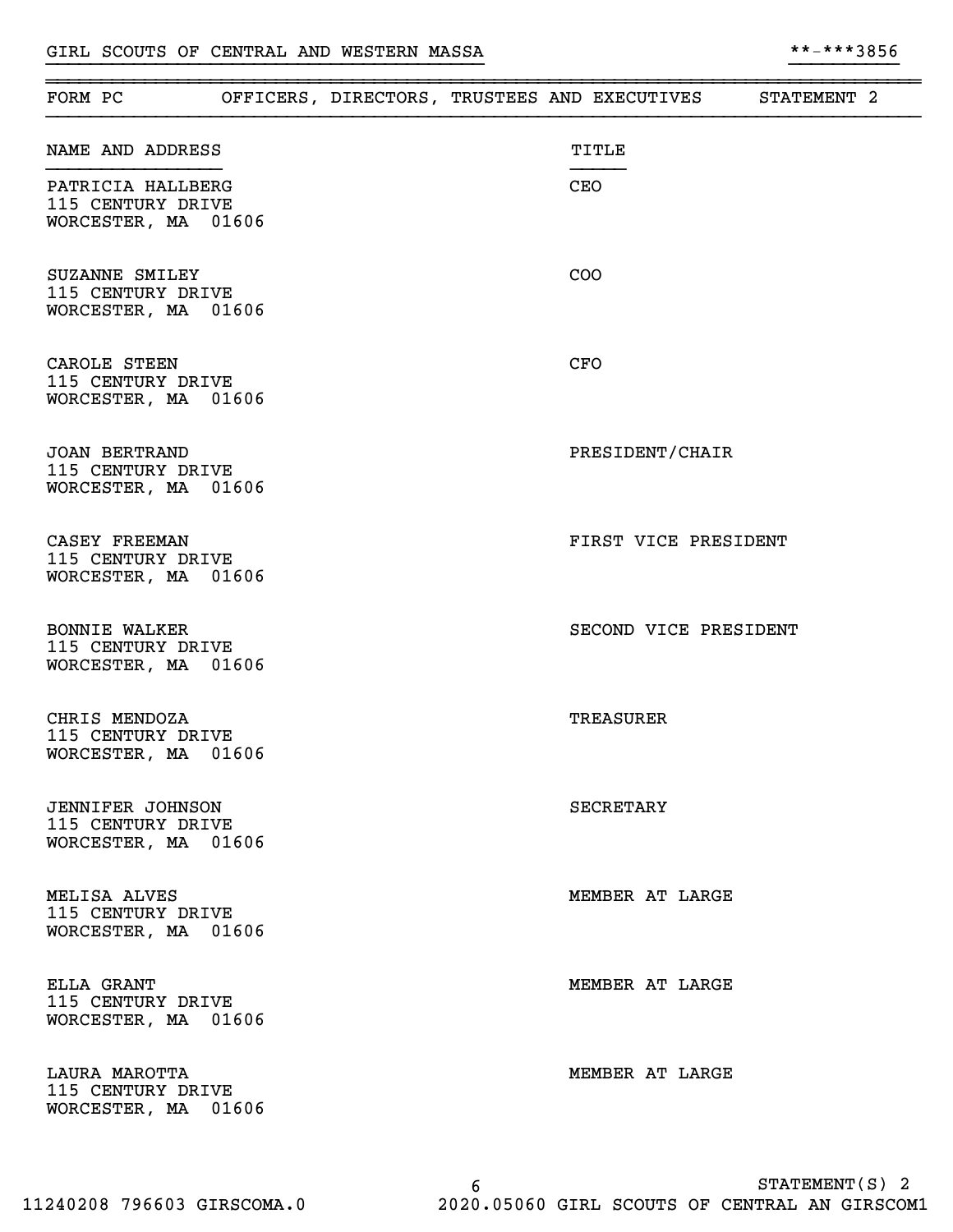| SHIRLEY KONNEH<br>115 CENTURY DRIVE<br>WORCESTER, MA 01606         | MEMBER AT LARGE |  |
|--------------------------------------------------------------------|-----------------|--|
| KATE KANE<br>115 CENTURY DRIVE<br>WORCESTER, MA 01606              | MEMBER AT LARGE |  |
| CARLA CARTEN<br>115 CENTURY DRIVE<br>WORCESTER, MA 01606           | MEMBER AT LARGE |  |
| ROBERTA MCCULLOCH-DEWS<br>115 CENTURY DRIVE<br>WORCESTER, MA 01606 | MEMBER AT LARGE |  |
| ADDISON WITKES<br>115 CENTURY DRIVE<br>WORCESTER, MA 01606         | MEMBER AT LARGE |  |
| LISA GREENE<br>115 CENTURY DRIVE<br>WORCESTER, MA 01606            | MEMBER AT LARGE |  |
| RYAN MATSON<br>115 CENTURY DRIVE<br>WORCESTER, MA 01606            | MEMBER AT LARGE |  |
| MARYANN JOHNSON<br>115 CENTURY DRIVE<br>WORCESTER, MA 01606        | MEMBER AT LARGE |  |
| NICOLE MESSIER<br>115 CENTURY DRIVE<br>WORCESTER, MA 01606         | MEMBER AT LARGE |  |
| ADRIENNE HALL PHILLIPS<br>115 CENTURY DRIVE<br>WORCESTER, MA 01606 | MEMBER AT LARGE |  |
| SHERYL ZAROZNY<br>115 CENTURY DRIVE<br>WORCESTER, MA 01606         | MEMBER AT LARGE |  |
| PATRICIA LEARY<br>115 CENTURY DRIVE<br>WORCESTER, MA 01606         | MEMBER AT LARGE |  |

}}}}}}}}}}}}}}}}}}}}}}}}}}}}}}}}}}}}}}}} }}}}}}}}}}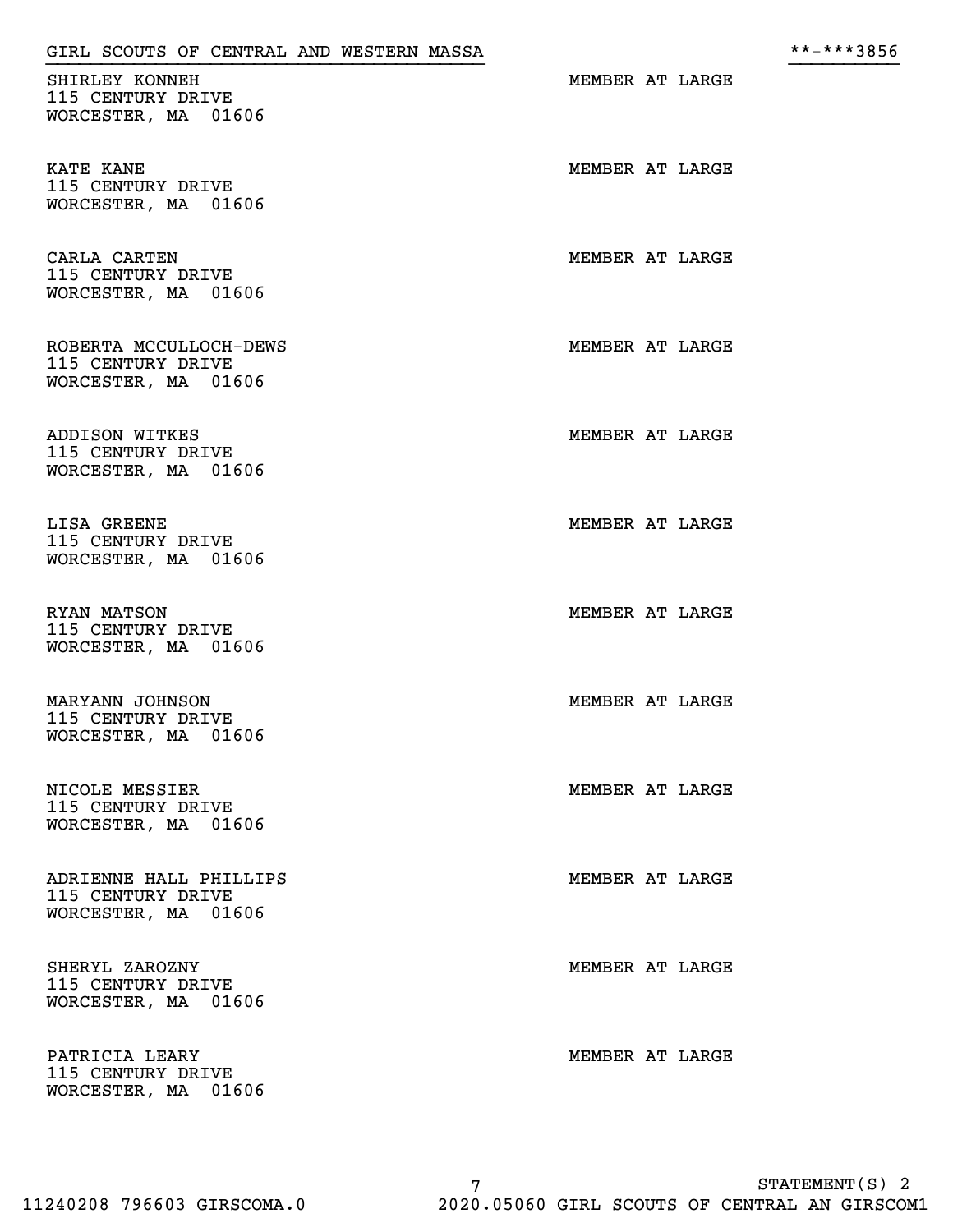CHRISTINE CASSIDY MEMBER AT LARGE 115 CENTURY DRIVE WORCESTER, MA 01606

AMY JAMROG NEMBER AT LARGE 115 CENTURY DRIVE WORCESTER, MA 01606

| FORM PC                                                          | PAGE 4, LINE 18 |                        |                                  | STATEMENT 3                           |
|------------------------------------------------------------------|-----------------|------------------------|----------------------------------|---------------------------------------|
| NAME AND ADDRESS                                                 |                 | AREA OF RESPONSIBILITY |                                  |                                       |
| PATRICIA HALLBERG<br>115 CENTURY DRIVE<br>WORCESTER, MA 01606    |                 |                        | RESPONSIBLE FOR CUSTODY OF FUNDS |                                       |
| CAROLE STEEN<br>115 CENTURY DRIVE<br>WORCESTER, MA 01606         |                 |                        | RESPONSIBLE FOR CUSTODY OF FUNDS |                                       |
| JOAN BERTRAND<br>115 CENTURY DRIVE<br>WORCESTER, MA 01606        |                 |                        | RESPONSIBLE FOR CUSTODY OF FUNDS |                                       |
| CHRIS MENDOZA<br>115 CENTURY DRIVE<br>WORCESTER, MA 01606        |                 |                        | RESPONSIBLE FOR CUSTODY OF FUNDS |                                       |
| PATRICIA HALLBERG<br>115 CENTURY DRIVE<br>WORCESTER, MA 01606    |                 |                        |                                  | RESPONSIBLE FOR DISTRIBUTION OF FUNDS |
| <b>JOAN BERTRAND</b><br>115 CENTURY DRIVE<br>WORCESTER, MA 01606 |                 |                        |                                  | RESPONSIBLE FOR DISTRIBUTION OF FUNDS |
| CAROLE STEEN<br>115 CENTURY DRIVE<br>WORCESTER, MA 01606         |                 |                        |                                  | RESPONSIBLE FOR DISTRIBUTION OF FUNDS |
| CHRIS MENDOZA<br>115 CENTURY DRIVE<br>WORCESTER, MA 01606        |                 |                        |                                  | RESPONSIBLE FOR DISTRIBUTION OF FUNDS |

}}}}}}}}}}}}}}}}}}}}}}}}}}}}}}}}}}}}}}}} }}}}}}}}}}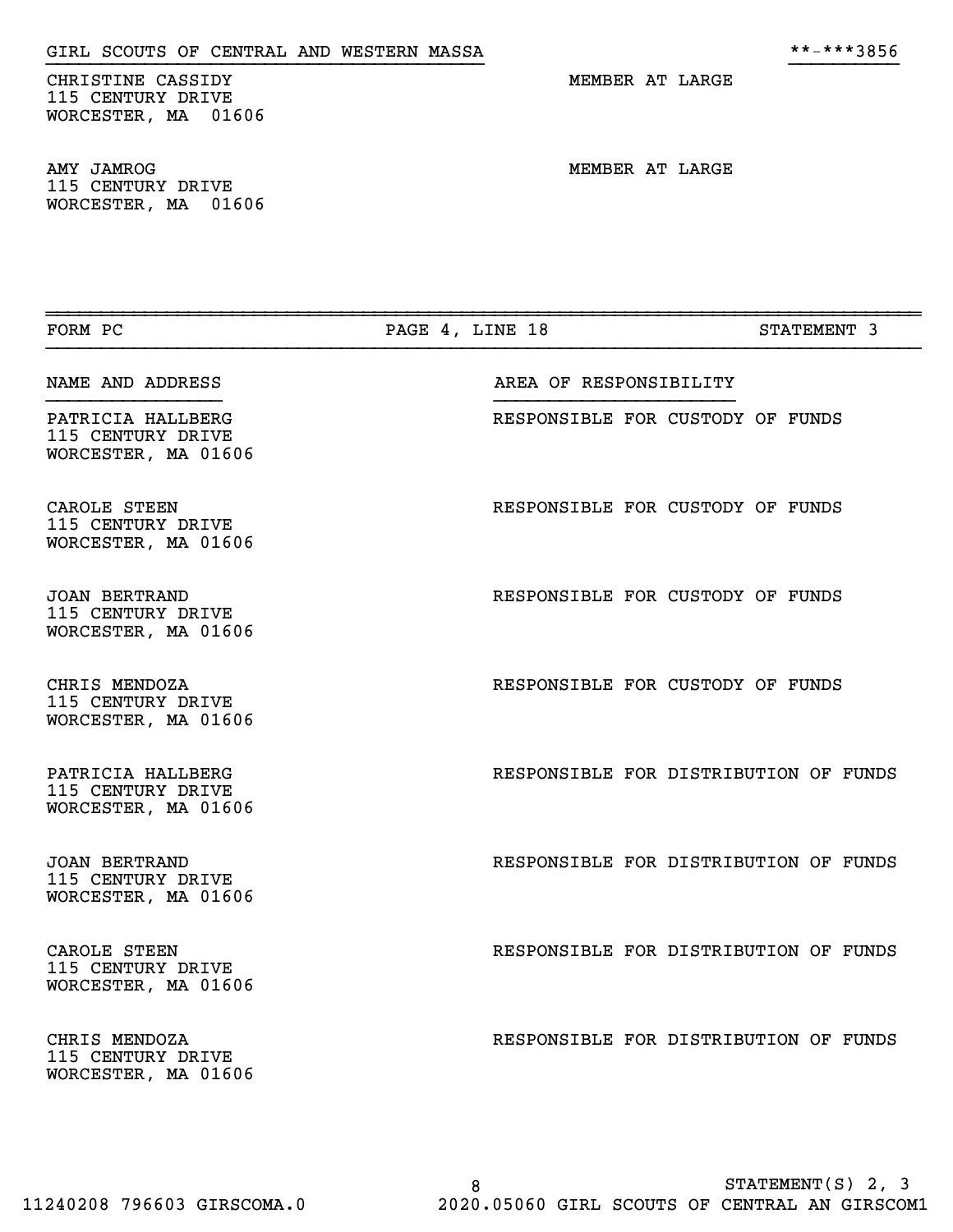| GIRL SCOUTS OF CENTRAL AND WESTERN MASSA                         | **-***3856                   |
|------------------------------------------------------------------|------------------------------|
| MELANIE BONSU<br>115 CENTURY DRIVE<br>WORCESTER, MA 01606        | RESPONSIBLE FOR FUNDRAISING  |
| PATRICIA HALLBERG<br>115 CENTURY DRIVE<br>WORCESTER, MA 01606    | CUSTODY OF FINANCIAL RECORDS |
| CAROLE STEEN<br>115 CENTURY DRIVE<br>WORCESTER, MA 01606         | CUSTODY OF FINANCIAL RECORDS |
| PATRICIA HALLBERG<br>115 CENTURY DRIVE<br>WORCESTER, MA 01606    | AUTHORIZED TO SIGN CHECKS    |
| <b>JOAN BERTRAND</b><br>115 CENTURY DRIVE<br>WORCESTER, MA 01606 | AUTHORIZED TO SIGN CHECKS    |
| CAROLE STEEN<br>115 CENTURY DRIVE<br>WORCESTER, MA 01606         | AUTHORIZED TO SIGN CHECKS    |
| CHRIS MENDOZA<br>115 CENTURY DRIVE<br>WORCESTER, MA 01606        | AUTHORIZED TO SIGN CHECKS    |
| PATRICIA HALLBERG<br>115 CENTURY DRIVE<br>WORCESTER, MA 01606    | RESPONSIBLE FOR FUNDRAISING  |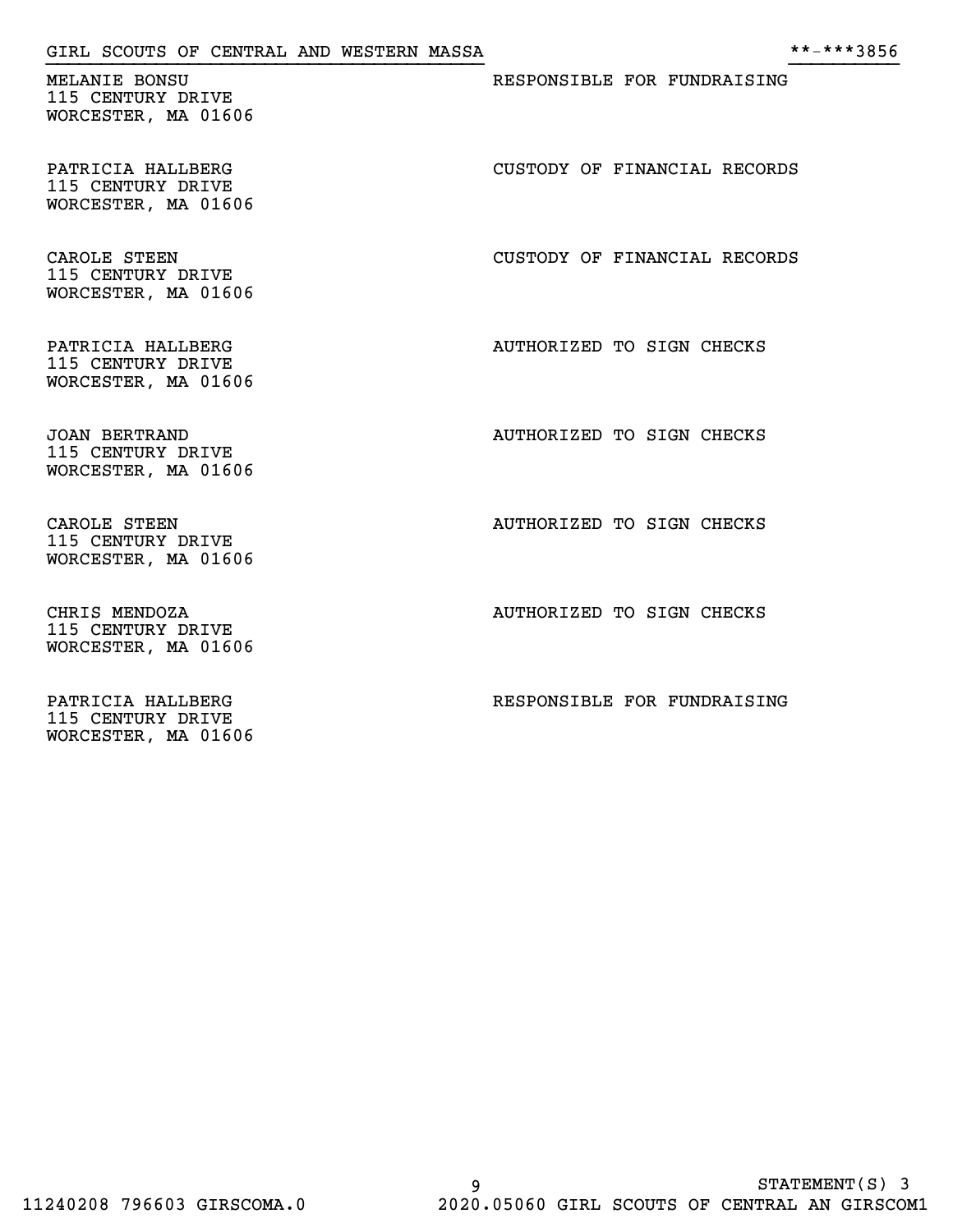|     | GIRL SCOUTS OF CENTRAL AND WESTERN<br>**-***3856<br>MASSACHUSETTS, INC.                                                                                                                                                                                                                                                               |     |                        |
|-----|---------------------------------------------------------------------------------------------------------------------------------------------------------------------------------------------------------------------------------------------------------------------------------------------------------------------------------------|-----|------------------------|
|     | 20. Has this organization or any of its officers, directors, or employees:                                                                                                                                                                                                                                                            |     |                        |
|     | If yes, please attach an explanation.                                                                                                                                                                                                                                                                                                 |     |                        |
|     |                                                                                                                                                                                                                                                                                                                                       |     |                        |
| (a) | Been enjoined or otherwise prohibited by a government agency/court from operating<br>or soliciting contributions?                                                                                                                                                                                                                     | Yes | $\overline{X}$ No      |
| (b) | Ever been refused registration or had its registration or tax exemption denied, suspended,<br>modified or revoked by a governmental agency?                                                                                                                                                                                           | Yes | $\mid$ $\rm X \mid$ No |
| (C) | Been the subject of a proceeding regarding any solicitation or registration?                                                                                                                                                                                                                                                          | Yes | $ X $ No               |
| (d) | Entered into a voluntary agreement of compliance or consent judgment with,<br>any government agency or in a case before a court or administrative agency?                                                                                                                                                                             | Yes | $\boxed{\text{X}}$ No  |
|     | 21. Have any restrictions been removed during the year from donor-restricted funds?<br>If yes, please attach an explanation.                                                                                                                                                                                                          | Yes | X   <sub>No</sub>      |
|     | 22. Have donor-restricted funds been loaned to unrestricted funds?<br>If yes, please attach an explanation.                                                                                                                                                                                                                           | Yes | $ \overline{X} $ No    |
|     | 23. This question involves "Termination of Employment or Changes of Control Compensatory Arrangements" with certain "Related<br>Parties" (see instructions and definition sections). Report only if payments made or promised to any individual are in excess<br>of four months salary or \$100,000, whichever dollar amount is less. |     |                        |
| (a) | Did you make actual payments or otherwise transfer value under such an arrangement to any individual described<br>in Related Party definition, sections (a) or (b), which payments are not reported in Question 6 or 7 above?                                                                                                         | Yes | $X \mid No$            |
| (b) | Do you have an agreement with any individual described in Related Party definition, sections (a) or (b), containing<br>such an agreement?                                                                                                                                                                                             | Yes | $X \mid N_{0}$         |

*If you answered for Question 23(a) or 23(b) above, please attach an explanation identifying the individual(s) involved, stating the yes amount of any payments made or value transferred, and describing the terms of each agreement.*

10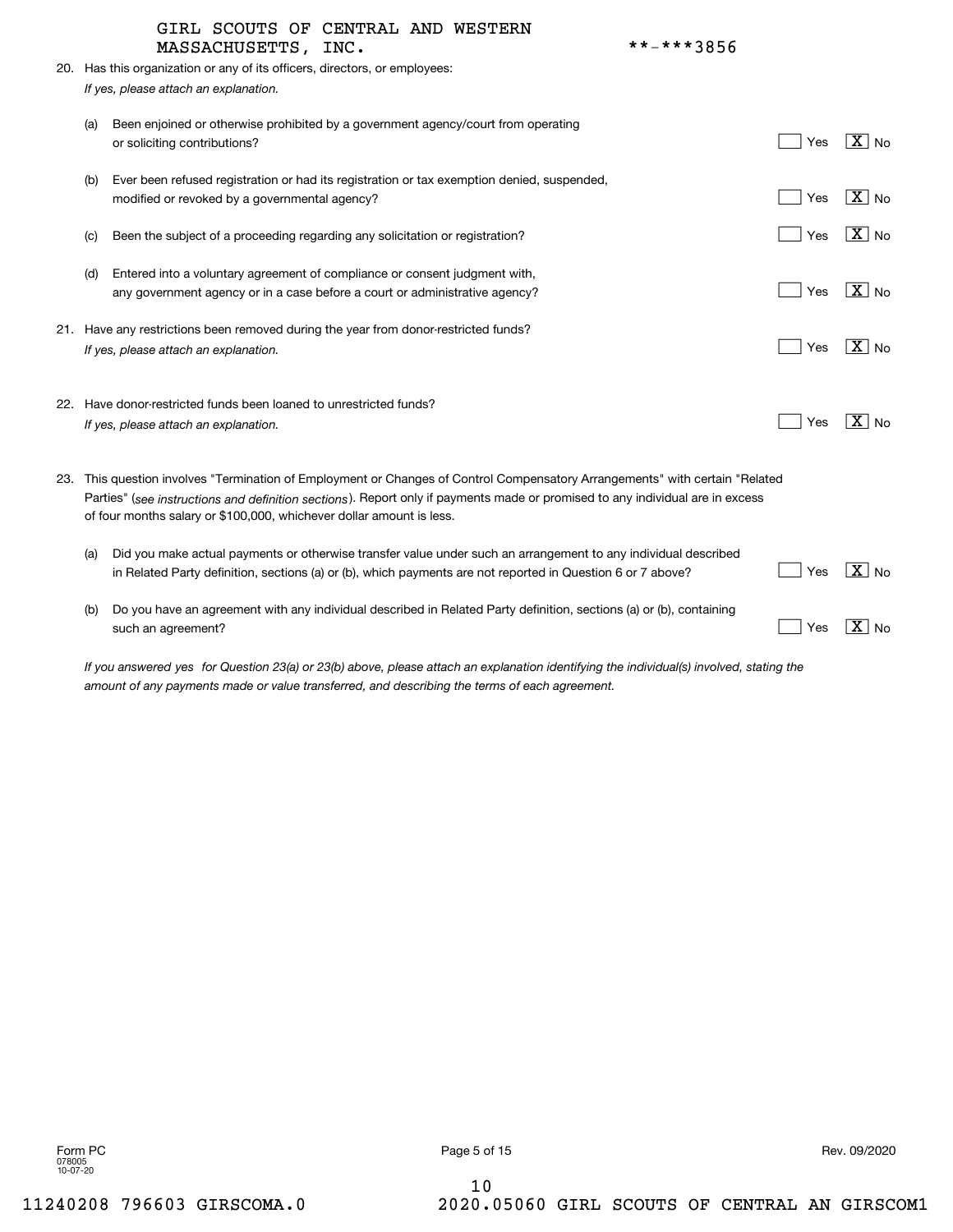# MASSACHUSETTS, INC. \*\*-\*\*\*3856 GIRL SCOUTS OF CENTRAL AND WESTERN

24. This question applies to related party transactions, which include transactions with officers, directors, trustees, certain employees, relative, and organizations they own or control. Please consult the instructions and definition sections for the definition of a "Related Party" and "Indebtedness" before answering. Note that transactions involving related parties must be reported even when there is no accounting recognition (e.g. in-kind gifts, waiver or interest not otherwise reported).

If the answer to any part of Question 24 is yes, attach a schedule stating the name and address of the related party, the nature of the *transaction, the value or the amounts involved in the transaction, and the procedure followed in authorizing the transaction.*

|    | During the year:                                                                                                       |                    |                                      |
|----|------------------------------------------------------------------------------------------------------------------------|--------------------|--------------------------------------|
|    |                                                                                                                        |                    |                                      |
| А. | Has your organization sold or transferred assets to or purchased assets from or exchanged assets with a                |                    |                                      |
|    | related party?                                                                                                         | Yes                | $\overline{\mathtt{x}}$ )<br>No      |
|    |                                                                                                                        |                    |                                      |
| Β. | Has your organization leased assets to or leased assets from a related party?                                          | Yes                | $\overline{\mathtt{x}}$<br>No        |
| C. | Has your organization been indebted to a related party?                                                                | Yes                | $\overline{X}$ No                    |
|    |                                                                                                                        |                    |                                      |
| D. | Has your organization allowed a related party to be indebted to it?                                                    | Yes                | $\overline{X}$ No                    |
|    |                                                                                                                        |                    |                                      |
| Е. | Has your organization made or held an investment in a related party?                                                   | Yes                | $\overline{X}$ No                    |
|    |                                                                                                                        |                    |                                      |
| F. | Has your organization furnished goods, services, or facilities to a related party?                                     | Yes                | $\overline{\text{X}}$<br><b>No</b>   |
|    |                                                                                                                        |                    |                                      |
| G. | Has your organization acquired goods, services, or facilities from a related party who received compensation           |                    | $\overline{X}$ No                    |
|    | or other value in return?                                                                                              | Yes                |                                      |
| Η. | Has your organization paid or became obligated to pay wages, salary, or other compensation to a related party?         | $\overline{X}$ Yes | No                                   |
|    |                                                                                                                        |                    |                                      |
| I. | Has your organization transferred income or assets to or for use by a related party?                                   | Yes                | $\overline{\mathtt{x}}$<br>No        |
|    |                                                                                                                        |                    |                                      |
| J. | Was your organization a party to any transaction in which any of its officers, directors, or trustees has a material   |                    |                                      |
|    | financial interest, or did any officer, director or trustee receive anything of value not reported as compensation?    | Yes                | $\overline{X}$ No                    |
|    |                                                                                                                        |                    |                                      |
| Κ. | Has your organization invested in any corporate stock of a company in which any officer, director, or trustee owns     | Yes                | $\overline{X}$ No                    |
|    | more than 10% of the outstanding shares?                                                                               |                    |                                      |
| L. | Is any property of the organization held in the name of or commingled with the property of any other person            |                    |                                      |
|    | or organization?                                                                                                       | Yes                | $\overline{\mathtt{X}}$<br><b>No</b> |
|    |                                                                                                                        |                    |                                      |
| М. | Did your organization make a grant award or contribution to any other organization in which any of this organization's |                    |                                      |
|    | officers, directors or trustees has a relationship?                                                                    | Yes                | $\overline{\mathtt{x}}$<br><b>No</b> |

STATEMENT 4

11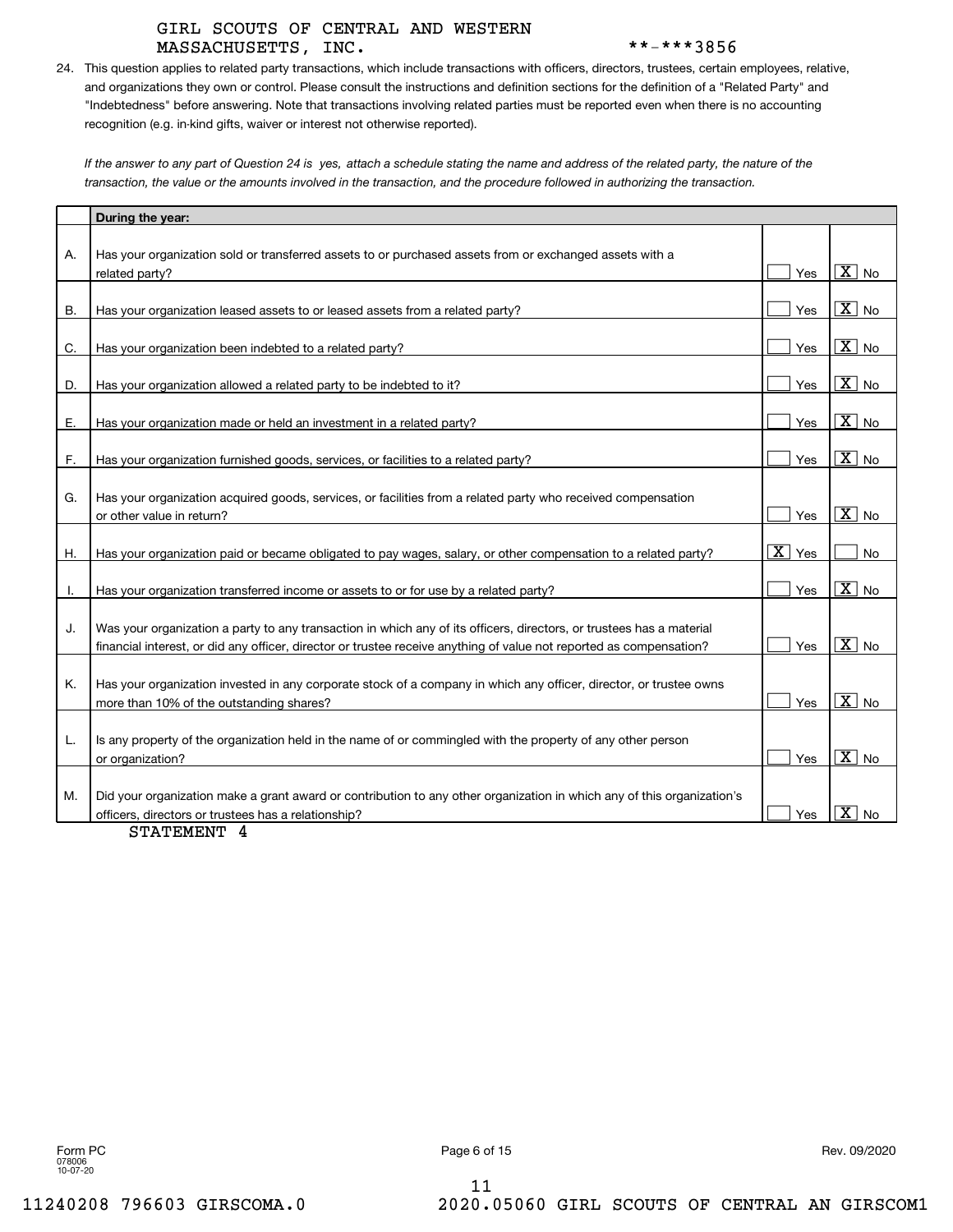# FORM PC **PAGE 6, LINE 24** STATEMENT 4

}}}}}}}}}}}}}}}}}}}}}}}}}}}}}}}}}}}}}}}} }}}}}}}}}}

~~~~~~~~~~~~~~~~~~~~~~~~~~~~~~~~~~~~~~~~~~~~~~~~~~~~~~~~~~~~~~~~~~~~~~~~~~~~~~~~

PATRICIA HALLBERG 40 HARKNESS AVENUE EAST LONGMEADOW, MA 01028

NATURE OF TRANSACTION AMOUNT INVOLVED

SALARY/BENEFITS 173,077.

NAME AND ADDRESS

PROCEDURE FOLLOWED }}}}}}}}}}}}}}}}}}

}}}}}}}}}}}}}}}}}}}}} }}}}}}}}}}}}}}}

12 STATEMENT(S) 4 11240208 796603 GIRSCOMA.0 2020.05060 GIRL SCOUTS OF CENTRAL AN GIRSCOM1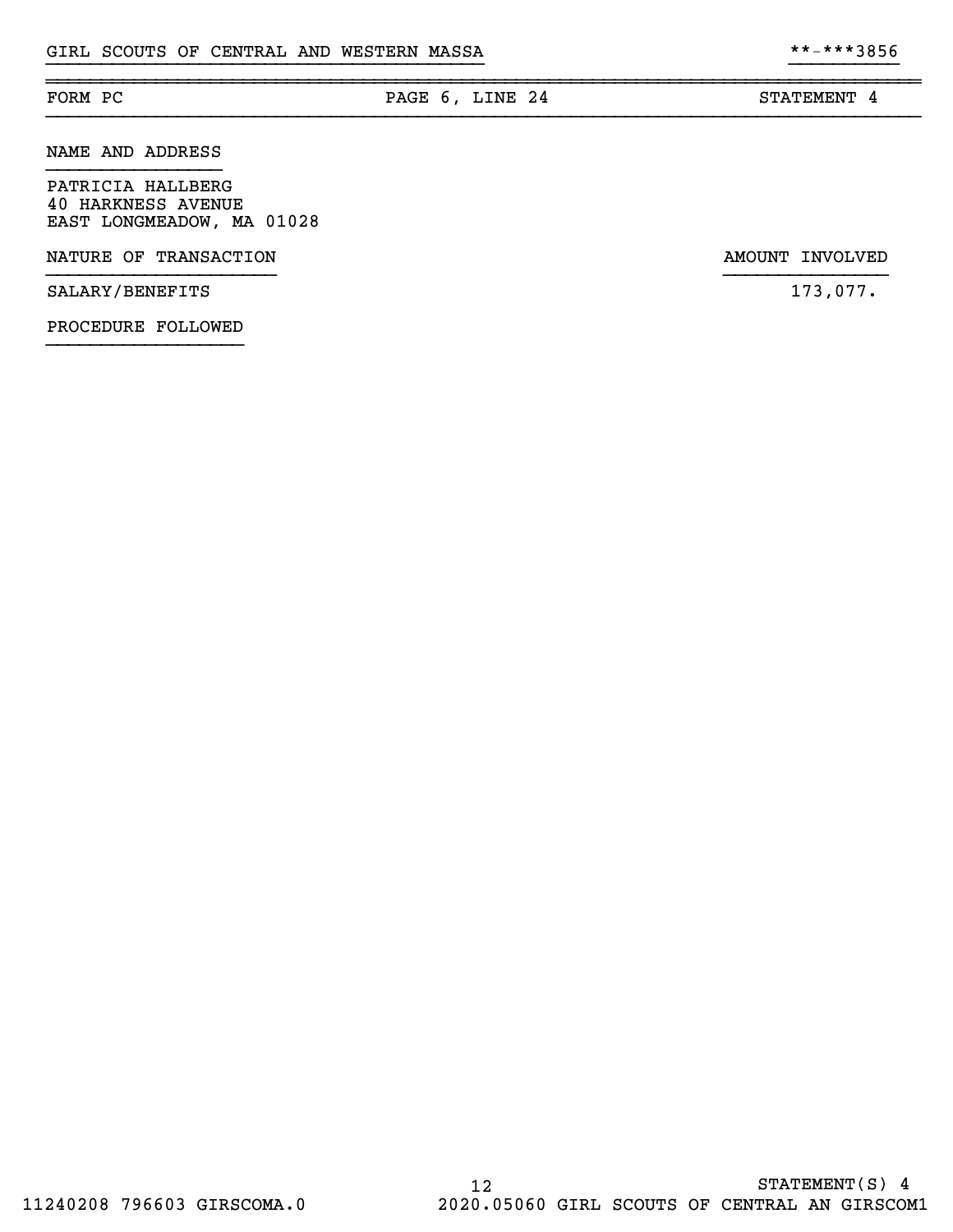| <b>Signature Required</b>                                                                                                                                         |                                                                                                                                                                                                                                |  |  |  |
|-------------------------------------------------------------------------------------------------------------------------------------------------------------------|--------------------------------------------------------------------------------------------------------------------------------------------------------------------------------------------------------------------------------|--|--|--|
| Under penalty of perjury, I declare that the information furnished in this report, including all attachments, is true and<br>correct to the best of my knowledge. |                                                                                                                                                                                                                                |  |  |  |
|                                                                                                                                                                   | Date: the contract of the contract of the contract of the contract of the contract of the contract of the contract of the contract of the contract of the contract of the contract of the contract of the contract of the cont |  |  |  |
| Printed Name: JOAN L. BERTRAND                                                                                                                                    |                                                                                                                                                                                                                                |  |  |  |
| Title: PRESIDENT                                                                                                                                                  |                                                                                                                                                                                                                                |  |  |  |
| Name of Preparer: STOWE & DEGON, LLC                                                                                                                              |                                                                                                                                                                                                                                |  |  |  |
| Address 95A TURNPIKE ROAD                                                                                                                                         |                                                                                                                                                                                                                                |  |  |  |
| City WESTBOROUGH                                                                                                                                                  | State MA ZIP Code 01581                                                                                                                                                                                                        |  |  |  |
| Phone Number $508 - 983 - 6700$                                                                                                                                   |                                                                                                                                                                                                                                |  |  |  |
|                                                                                                                                                                   |                                                                                                                                                                                                                                |  |  |  |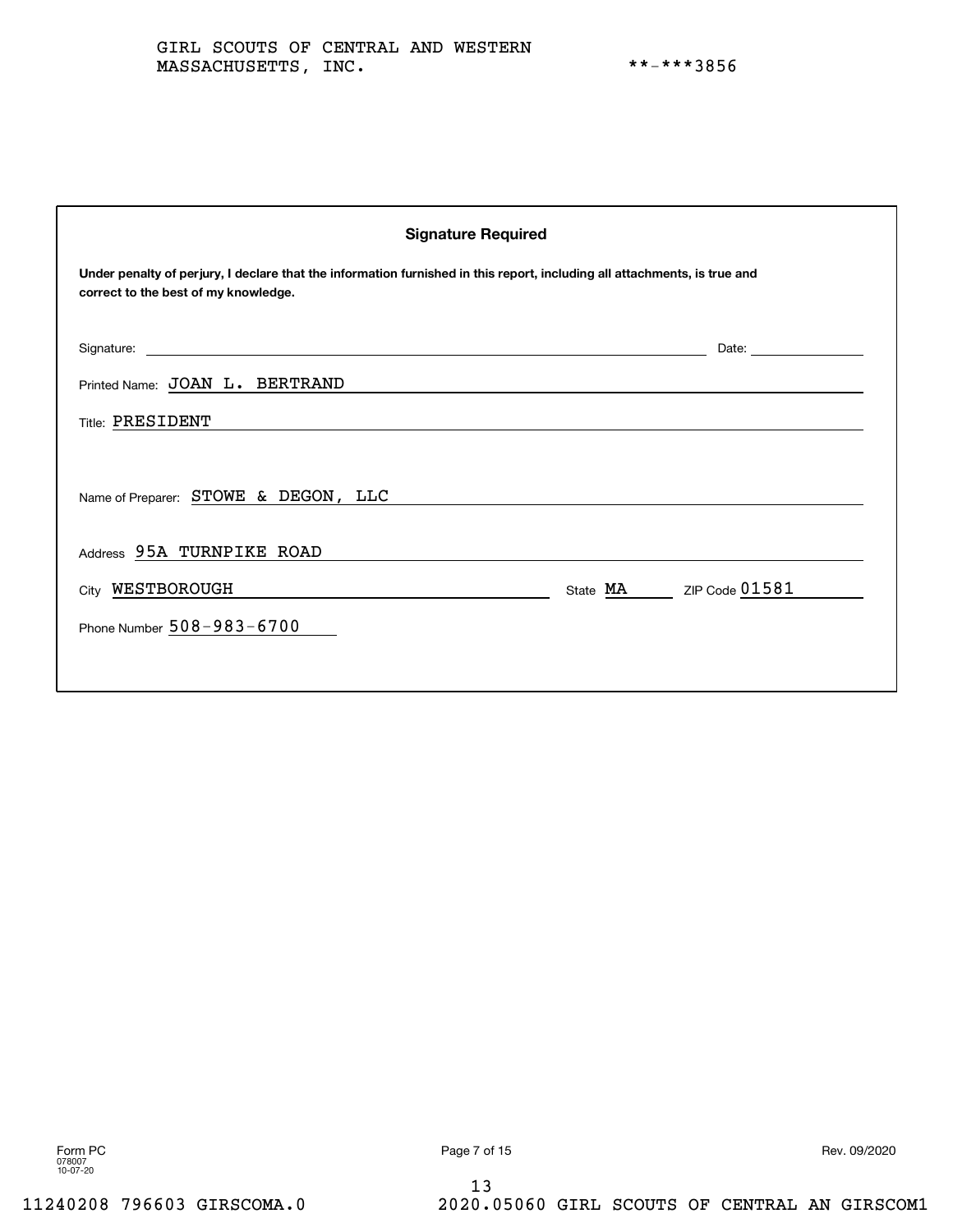# MASSACHUSETTS, INC. \*\*-\*\*\*3856 GIRL SCOUTS OF CENTRAL AND WESTERN

#### **Schedule A-1**

# **Solicitation Activities During Fiscal Year Covered By This Report**

List any names which will be used by the organization in connection with the solicitation of funds, other than the official name which appears on page 1.

Types of solicitation activities in which you expect to engage *(check all that apply*):

|                       | l Via the Internet                    | ᢦ<br>▵                                                      |
|-----------------------|---------------------------------------|-------------------------------------------------------------|
| $\overline{\text{x}}$ |                                       |                                                             |
|                       | Sale of goods other than by telephone | ᢦ                                                           |
|                       |                                       | $\overline{\mathbf{v}}$<br>▵                                |
|                       | Corporate solicitations               |                                                             |
|                       | l Grant Proposals                     | $\overline{\mathbf{v}}$<br>A                                |
|                       |                                       | Raffle, beano, bingo or gaming event<br>Individual Mailings |

**D** Other (specify):

ldentify the method or methods you expect to use for the fundraising ( *check all that apply*):

| Professional solicitor*           | Own employees | $\overline{\mathbf{v}}$<br>▵ |
|-----------------------------------|---------------|------------------------------|
| Professional fundraising counsel* | Volunteers    | $\overline{\mathbf{v}}$<br>▵ |
| Commercial co-venturer*           |               |                              |

\* Provide applicable names and addresses:

| City | State | ZIP Code |
|------|-------|----------|

14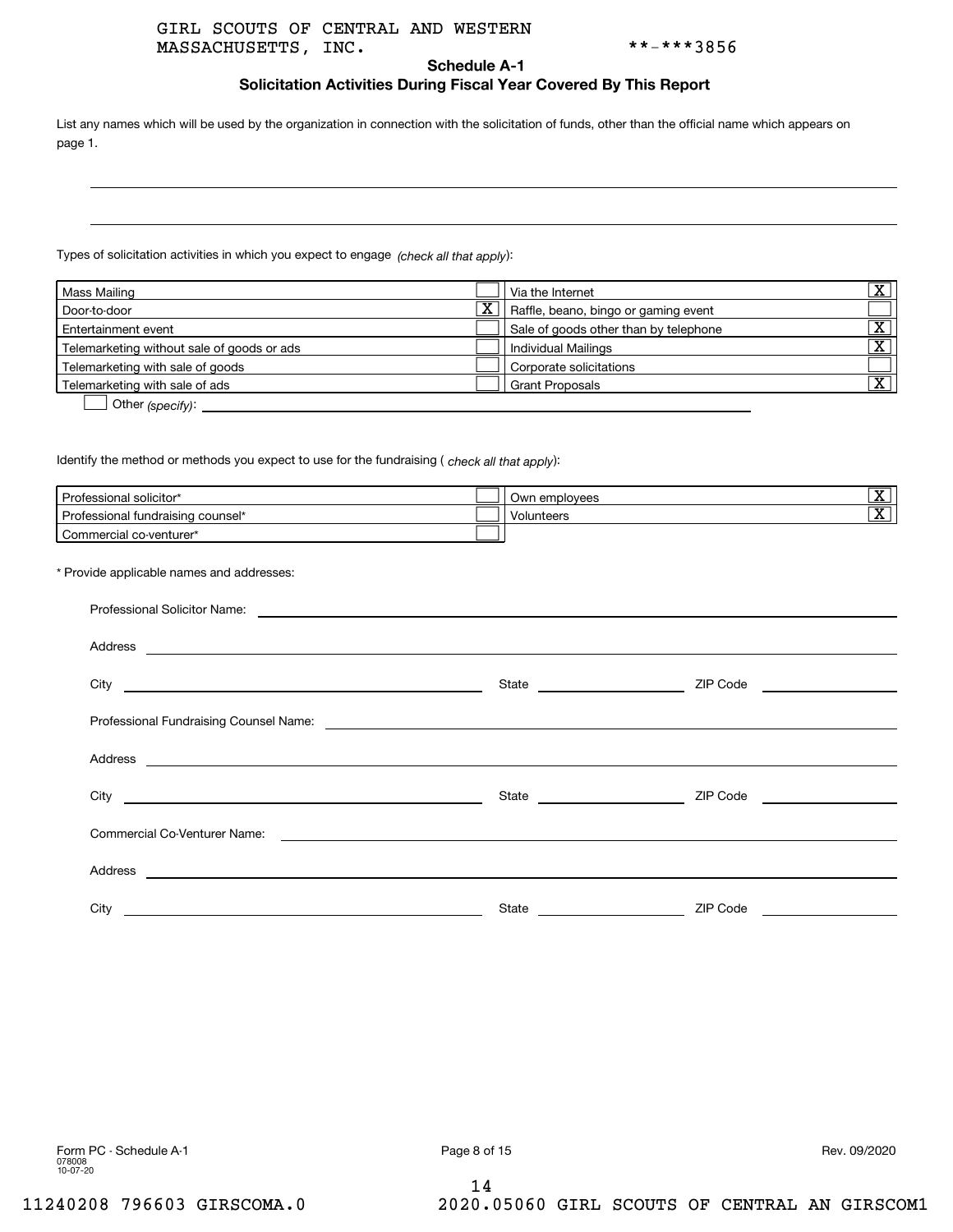|                     | GIRL SCOUTS OF CENTRAL AND WESTERN |  |
|---------------------|------------------------------------|--|
| MASSACHUSETTS, INC. |                                    |  |

\*\*-\*\*\*3856

**Schedule A-1 ctd. Solicitation Activities During Fiscal Year Covered By This Report**

| Identify the individuals who will have final responsibility for the charity's custody of contributions:<br>PATRICIA HALLBERG                             |          |                         |          |       |
|----------------------------------------------------------------------------------------------------------------------------------------------------------|----------|-------------------------|----------|-------|
| Name and Title: CEO                                                                                                                                      |          |                         |          |       |
| Address 115 CENTURY DRIVE                                                                                                                                |          |                         |          |       |
| City WORCESTER                                                                                                                                           |          | State MA ZIP Code 01606 |          |       |
| CAROLE STEEN<br>Name and Title: CFO                                                                                                                      |          |                         |          |       |
| Address 115 CENTURY DRIVE                                                                                                                                |          |                         |          |       |
| City WORCESTER                                                                                                                                           |          | State MA ZIP Code 01606 |          |       |
| <b>JOAN BERTRAND</b><br>Name and Title: BOARD CHAIR                                                                                                      |          |                         |          |       |
| Address 115 CENTURY DRIVE                                                                                                                                |          |                         |          |       |
| WORCESTER<br><u> 1980 - Johann Barbara, martxa alemaniar a</u><br>City                                                                                   |          | State MA ZIP Code 01606 |          |       |
| Identify the individuals who will have final responsibility for the charity's distribution of contributions:<br>PATRICIA HALLBERG<br>Name and Title: CEO |          |                         |          |       |
| Address 115 CENTURY DRIVE                                                                                                                                |          |                         |          |       |
| City WORCESTER                                                                                                                                           |          | State MA ZIP Code 01606 |          |       |
| CAROLE STEEN<br>Name and Title: CFO                                                                                                                      |          |                         |          |       |
| Address 115 CENTURY DRIVE                                                                                                                                |          |                         |          |       |
| City <b>WORCESTER</b>                                                                                                                                    |          | State MA ZIP Code 01606 |          |       |
| <b>JOAN BERTRAND</b><br>Name and Title: BOARD CHAIR                                                                                                      |          |                         |          |       |
| Address 115 CENTURY DRIVE                                                                                                                                |          |                         |          |       |
| City WORCESTER                                                                                                                                           | State MA |                         | ZIP Code | 01606 |

15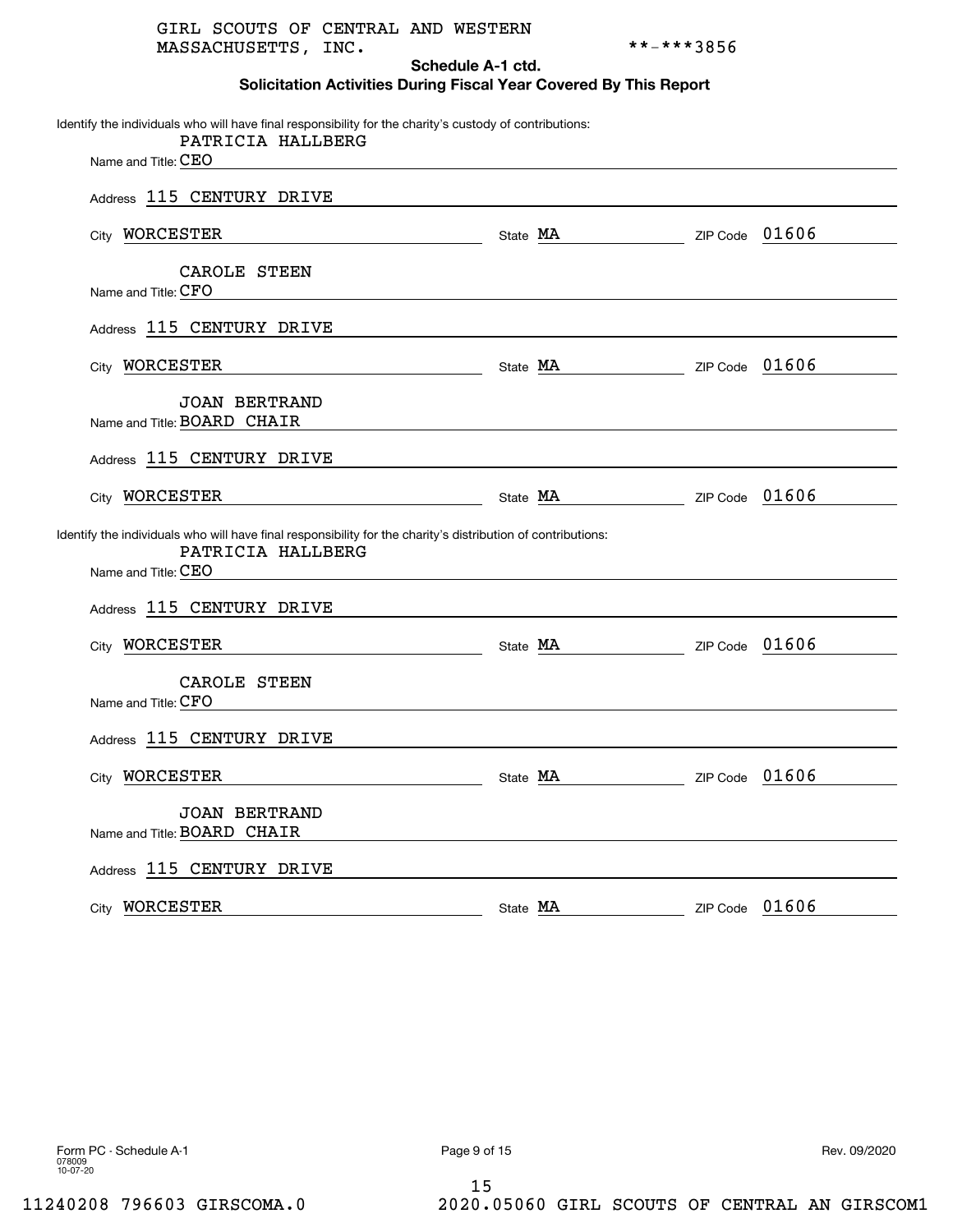# **Schedule A-1 ctd. Solicitation Activities During Fiscal Year Covered By This Report**

| Name and Title: <u>experimental and the series of the series of the series of the series of the series of the series of the series of the series of the series of the series of the series of the series of the series of the se</u> |       |  |
|--------------------------------------------------------------------------------------------------------------------------------------------------------------------------------------------------------------------------------------|-------|--|
|                                                                                                                                                                                                                                      |       |  |
|                                                                                                                                                                                                                                      |       |  |
| Name and Title: <u>example and Title</u> and Title and Title and Title and Title and Title and Title and Title and Title and Title and Title and Title and Title and Title and Title and Title and Title and Title and Title and Ti  |       |  |
|                                                                                                                                                                                                                                      |       |  |
|                                                                                                                                                                                                                                      |       |  |
| Name and Title: <u>example and the series of the series of the series of the series of the series of the series of the series of the series of the series of the series of the series of the series of the series of the series </u> |       |  |
| Address <b>contract and contract and contract and contract and contract and contract and contract and contract of the contract of the contract of the contract of the contract of the contract of the contract of the contract o</b> |       |  |
|                                                                                                                                                                                                                                      |       |  |
| Identify the individuals who will have final responsibility for the charity's distribution of contributions:<br>CHRIS MENDOZA                                                                                                        |       |  |
| Name and Title: BOARD TREASURER <b>Example 2018</b>                                                                                                                                                                                  |       |  |
| Address 115 CENTURY DRIVE                                                                                                                                                                                                            |       |  |
| City <b>WORCESTER</b> 21P Code 01606                                                                                                                                                                                                 |       |  |
|                                                                                                                                                                                                                                      |       |  |
|                                                                                                                                                                                                                                      |       |  |
|                                                                                                                                                                                                                                      |       |  |
|                                                                                                                                                                                                                                      |       |  |
| Name and Title: <u>experimental and the second second second second second second second second second second second second second second second second second second second second second second second second second second se</u> |       |  |
|                                                                                                                                                                                                                                      |       |  |
| City<br><u> 1989 - Johann Harry Harry Harry Harry Harry Harry Harry Harry Harry Harry Harry Harry Harry Harry Harry Harry</u>                                                                                                        | State |  |

Identify the individuals who will have final responsibility for the charity's custody of contributions:

16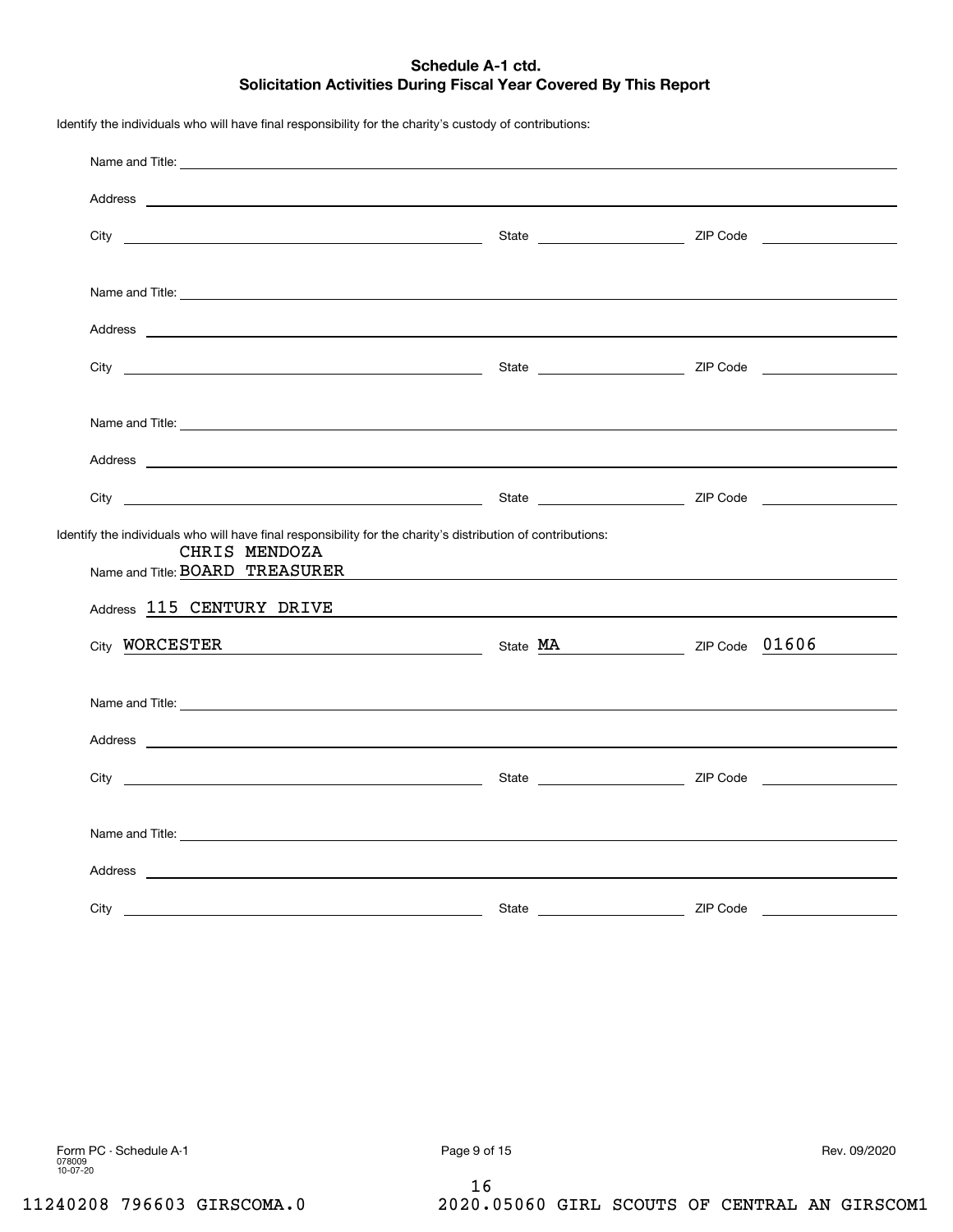# MASSACHUSETTS, INC. \*\*-\*\*\*3856 GIRL SCOUTS OF CENTRAL AND WESTERN

**Schedule A-2**

# **Solicitation Activities Planned for Fiscal Year Which Follows the Reporting Year**

List any names which will be used by the organization in connection with the solicitation of funds, other than the official name which appears on page 1.

Types of solicitation activities in which you expect to engage *(check all that apply*):

| Mass Mailing                                                                                                                                |                       | Via the Internet                      | $\overline{\mathbf{v}}$<br>▵         |
|---------------------------------------------------------------------------------------------------------------------------------------------|-----------------------|---------------------------------------|--------------------------------------|
| Door-to-door                                                                                                                                | $\overline{\text{x}}$ | Raffle, beano, bingo or gaming event  |                                      |
| Entertainment event                                                                                                                         |                       | Sale of goods other than by telephone | ᢦ                                    |
| Telemarketing without sale of goods or ads                                                                                                  |                       | Individual Mailings                   | $\overline{\mathbf{v}}$<br>▵         |
| Telemarketing with sale of goods                                                                                                            |                       | Corporate solicitations               | $\overline{\textnormal{\textbf{x}}}$ |
| Telemarketing with sale of ads                                                                                                              |                       | <b>Grant Proposals</b>                | $\overline{\textnormal{x}}$          |
| $\bigcap_{i=1}^{n}$ and $\bigcup_{i=1}^{n}$ and $\bigcap_{i=1}^{n}$ and $\bigcap_{i=1}^{n}$ and $\bigcap_{i=1}^{n}$ and $\bigcap_{i=1}^{n}$ |                       |                                       |                                      |

**b** Other (specify):

ldentify the method or methods you expect to use for the fundraising ( *check all that apply*):

| Professional solicitor*           | Own employees | रु<br>▵ |
|-----------------------------------|---------------|---------|
| Professional fundraising counsel* | Volunteers    | रु<br>▵ |
| Commercial co-venturer*           |               |         |

\* Provide applicable names and addresses:

|      |                               | ZIP Code ____________________ |
|------|-------------------------------|-------------------------------|
|      |                               |                               |
|      |                               |                               |
|      | State _______________________ | ZIP Code ____________________ |
|      |                               |                               |
|      |                               |                               |
| City | State                         | ZIP Code                      |

17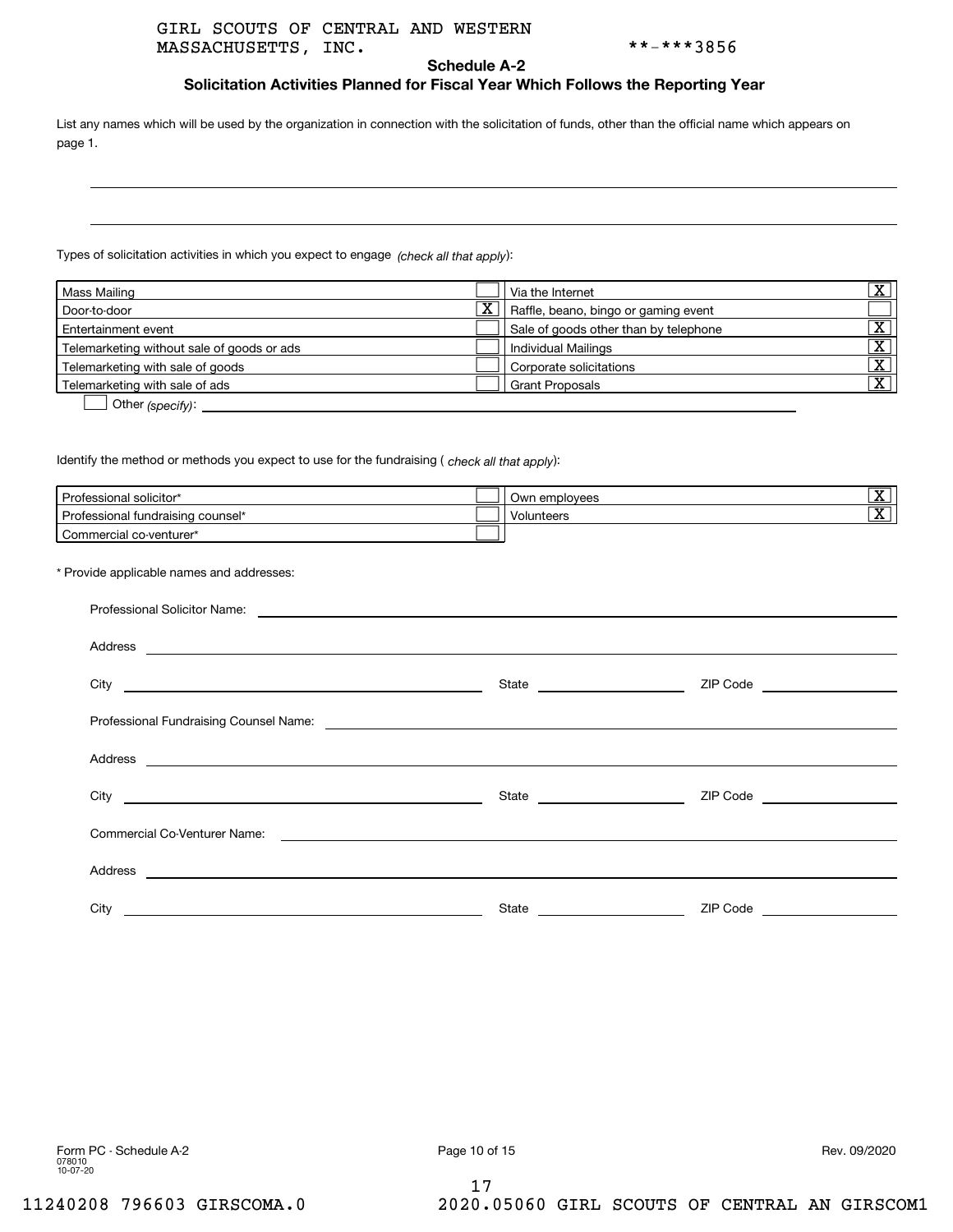| GIRL SCOUTS OF CENTRAL AND WESTERN<br>MASSACHUSETTS, INC.                                                                    |          | **-***3856              |
|------------------------------------------------------------------------------------------------------------------------------|----------|-------------------------|
| Schedule A-2 ctd.<br>Solicitation Activities Planned for Fiscal Year Which Follows the Reporting Year                        |          |                         |
|                                                                                                                              |          |                         |
| Identify the individuals who will have final responsibility for the charity's custody of contributions:<br>PATRICIA HALLBERG |          |                         |
| Name and Title: CEO<br><u> 1980 - Jan Sterling, amerikansk politiker (d. 1980)</u>                                           |          |                         |
| Address 115 CENTURY DRIVE                                                                                                    |          |                         |
| City WORCESTER<br>Natate MA Natural Code 01606                                                                               |          |                         |
| CAROLE STEEN<br>Name and Title: CFO                                                                                          |          |                         |
|                                                                                                                              |          |                         |
| Address 115 CENTURY DRIVE                                                                                                    |          |                         |
| City WORCESTER                                                                                                               |          | State MA ZIP Code 01606 |
| <b>JOAN BERTRAND</b><br>Name and Title: BOARD CHAIR                                                                          |          |                         |
|                                                                                                                              |          |                         |
| Address 115 CENTURY DRIVE                                                                                                    |          |                         |
| City WORCESTER<br><u> 1989 - Johann Barbara, martxa alemaniar a</u>                                                          | State MA | ZIP Code $01606$        |
| Identify the individuals who will have final responsibility for the charity's distribution of contributions:                 |          |                         |
| PATRICIA HALLBERG<br>Name and Title: CEO                                                                                     |          |                         |
|                                                                                                                              |          |                         |
| Address 115 CENTURY DRIVE                                                                                                    |          |                         |
| WORCESTER<br>City<br><u> 1989 - Johann Barn, mars eta bainar eta idazlea (</u>                                               | State MA | ZIP Code $01606$        |
| CAROLE STEEN                                                                                                                 |          |                         |
| Name and Title: CFO                                                                                                          |          |                         |
| Address 115 CENTURY DRIVE                                                                                                    |          |                         |
| City WORCESTER                                                                                                               | State MA | ZIP Code 01606          |
| <b>JOAN BERTRAND</b>                                                                                                         |          |                         |
| Name and Title: BOARD CHAIR                                                                                                  |          |                         |
| Address 115 CENTURY DRIVE                                                                                                    |          |                         |
| City WORCESTER                                                                                                               | State MA | ZIP Code $01606$        |
|                                                                                                                              |          |                         |

18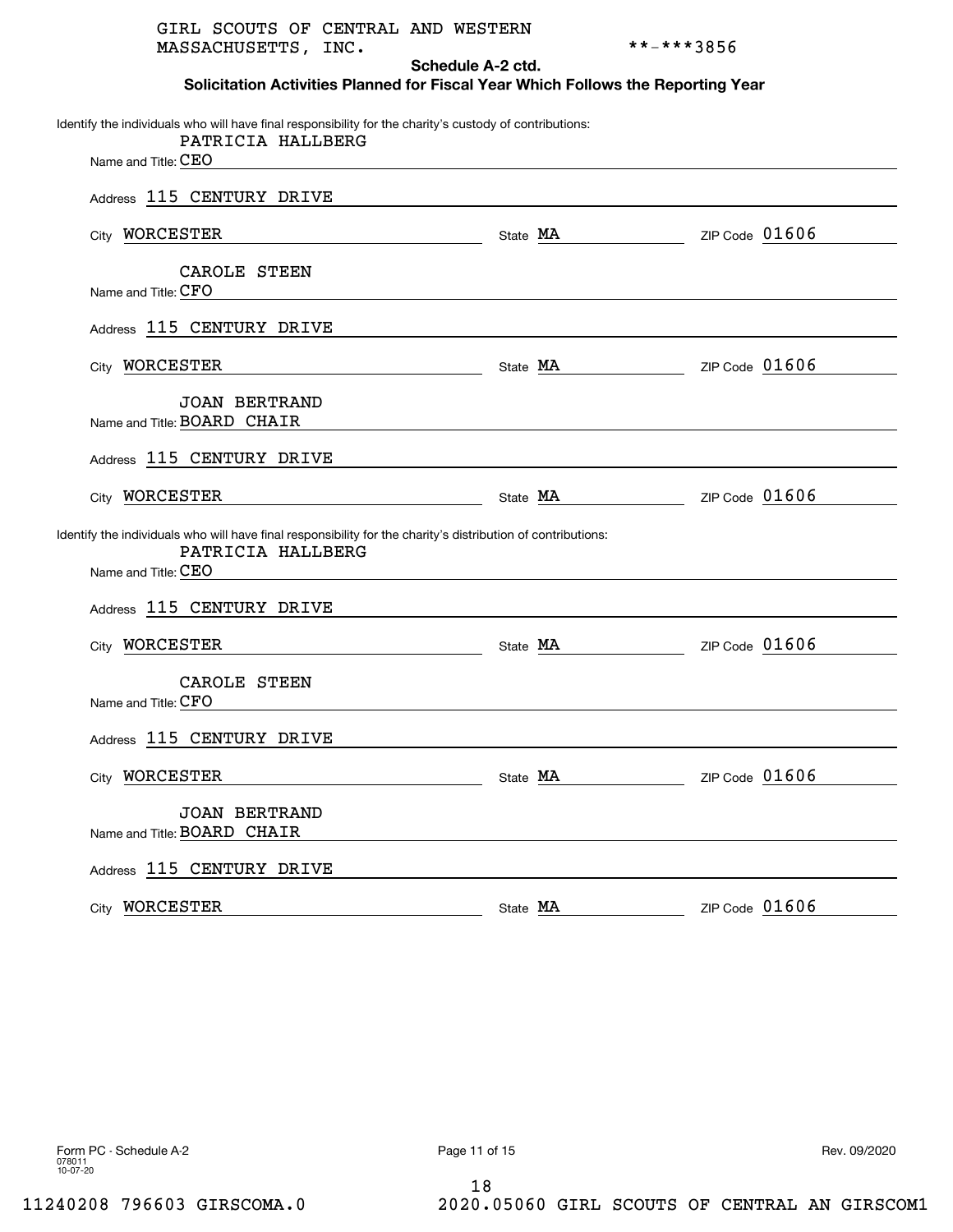# **Schedule A-2 ctd. Solicitation Activities Planned for Fiscal Year Which Follows the Reporting Year**

Name and Title: Address City State ZIP Code Name and Title: Address City State ZIP Code Name and Title: AddressCity State ZIP Code Identify the individuals who will have final responsibility for the charity's distribution of contributions: Name and Title: BOARD TREASURER <sub>Address</sub> 115 CENTURY DRIVE  $_{\rm City}$  WORCESTER  $_{\rm Side}$  MA  $_{\rm 2IP\,Code}$  01606 Name and Title: Address City State ZIP Code Name and Title: AddressCity State ZIP Code CHRIS MENDOZA

Identify the individuals who will have final responsibility for the charity's custody of contributions:

19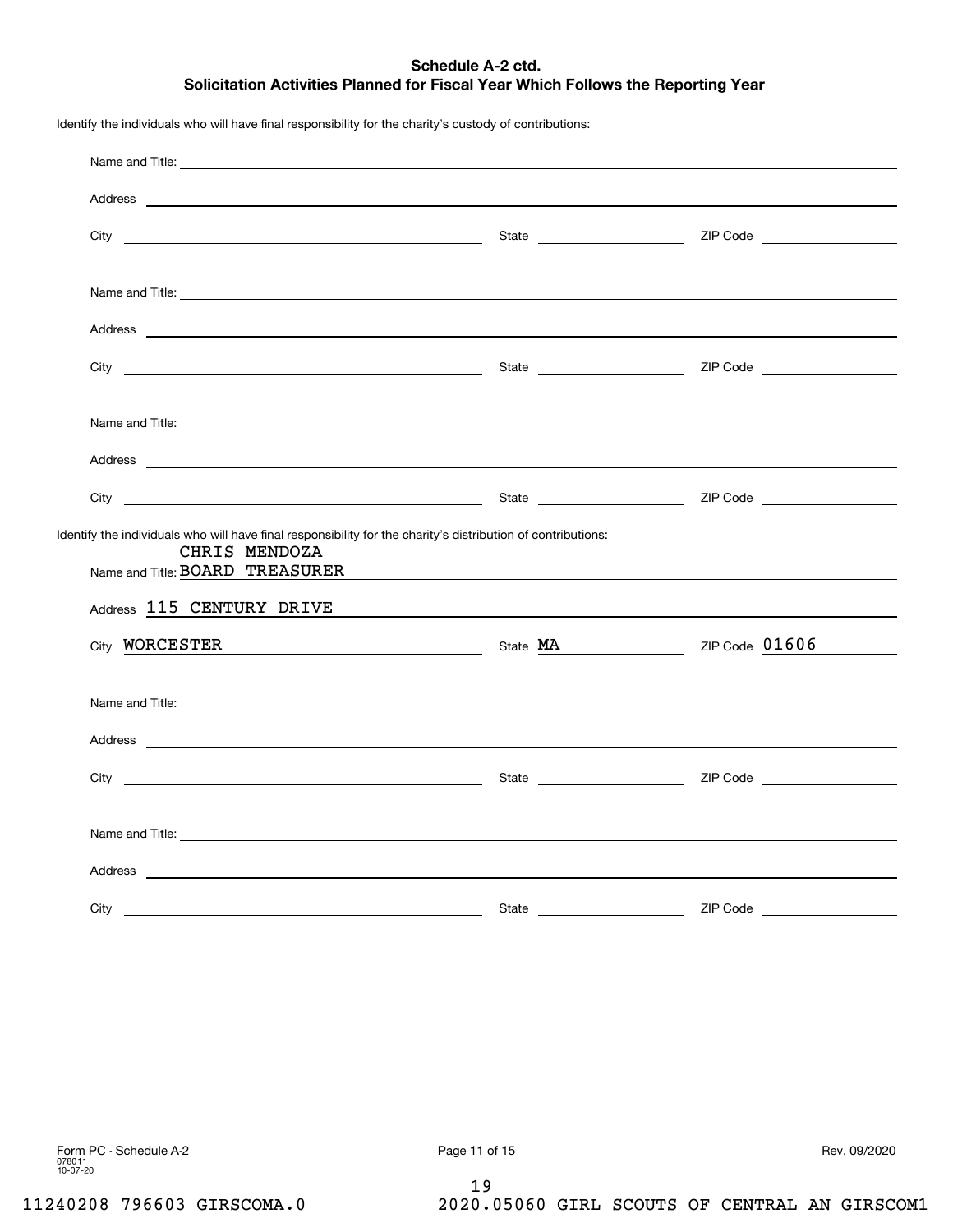# **Certification by Organization**

 Signers must be organization president or other authorized officer or trustee. *Two different signatures required.*

**Under penalty of perjury, we declare that the information furnished in this report, including all attachments, is true and correct to the best of our knowledge.**

|                                | Date: <u>__________________</u>                                                                                                                                                                                                |
|--------------------------------|--------------------------------------------------------------------------------------------------------------------------------------------------------------------------------------------------------------------------------|
| Printed Name: JOAN L. BERTRAND |                                                                                                                                                                                                                                |
| <b>Title: PRESIDENT</b>        |                                                                                                                                                                                                                                |
|                                |                                                                                                                                                                                                                                |
|                                | Date: the contract of the contract of the contract of the contract of the contract of the contract of the contract of the contract of the contract of the contract of the contract of the contract of the contract of the cont |
| Printed Name: PAULETTE BILLIEL |                                                                                                                                                                                                                                |
| <b>Title: SECRETARY</b>        |                                                                                                                                                                                                                                |

078012 10-07-20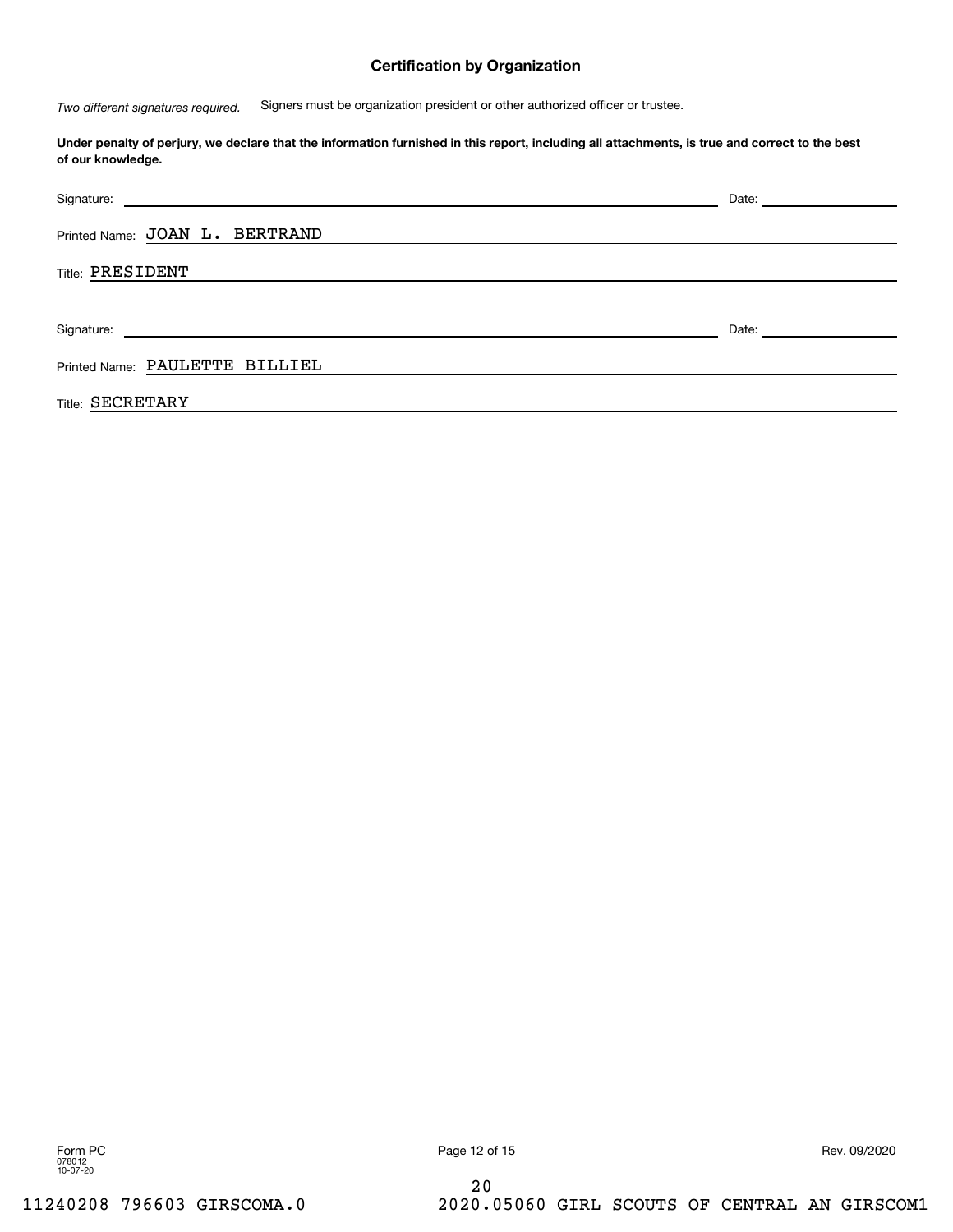## **Schedule RO**

1. Please read the instructions and definition of "Related Organization" carefully before completing this section. (*If you have more than five Related Organizations, please attach a list.* )

| Name:      |                                              | Primary purpose or activity:                                             |                 |                                  |
|------------|----------------------------------------------|--------------------------------------------------------------------------|-----------------|----------------------------------|
| <b>FYE</b> | A. Donor restricted funds<br>(-) liabilities | B. 3rd party restricted funds   C. Unrestricted funds<br>(-) liabilities | (-) liabilities | D. Total net assets<br>$(A+B+C)$ |

| Name:      |                                              | Primary purpose or activity:                                             |                 |                                  |
|------------|----------------------------------------------|--------------------------------------------------------------------------|-----------------|----------------------------------|
| <b>FYE</b> | A. Donor restricted funds<br>(-) liabilities | B. 3rd party restricted funds   C. Unrestricted funds<br>(-) liabilities | (-) liabilities | D. Total net assets<br>$(A+B+C)$ |

| Name:      |                                              | Primary purpose or activity:                                         |                 |                                  |
|------------|----------------------------------------------|----------------------------------------------------------------------|-----------------|----------------------------------|
| <b>FYE</b> | A. Donor restricted funds<br>(-) liabilities | B. 3rd party restricted funds   C. Unrestricted funds<br>Iiabilities | (-) liabilities | D. Total net assets<br>$(A+B+C)$ |

| Name:      |                                              | Primary purpose or activity:                                             |                 |                                  |
|------------|----------------------------------------------|--------------------------------------------------------------------------|-----------------|----------------------------------|
| <b>FYE</b> | A. Donor restricted funds<br>(-) liabilities | B. 3rd party restricted funds   C. Unrestricted funds<br>(-) liabilities | (-) liabilities | D. Total net assets<br>$(A+B+C)$ |

| Name:      |                                              | Primary purpose or activity:                                         |                 |                                  |
|------------|----------------------------------------------|----------------------------------------------------------------------|-----------------|----------------------------------|
| <b>FYE</b> | A. Donor restricted funds<br>(-) liabilities | B. 3rd party restricted funds   C. Unrestricted funds<br>Iiabilities | (-) liabilities | D. Total net assets<br>$(A+B+C)$ |

21

11240208 796603 GIRSCOMA.0 2020.05060 GIRL SCOUTS OF CENTRAL AN GIRSCOM1